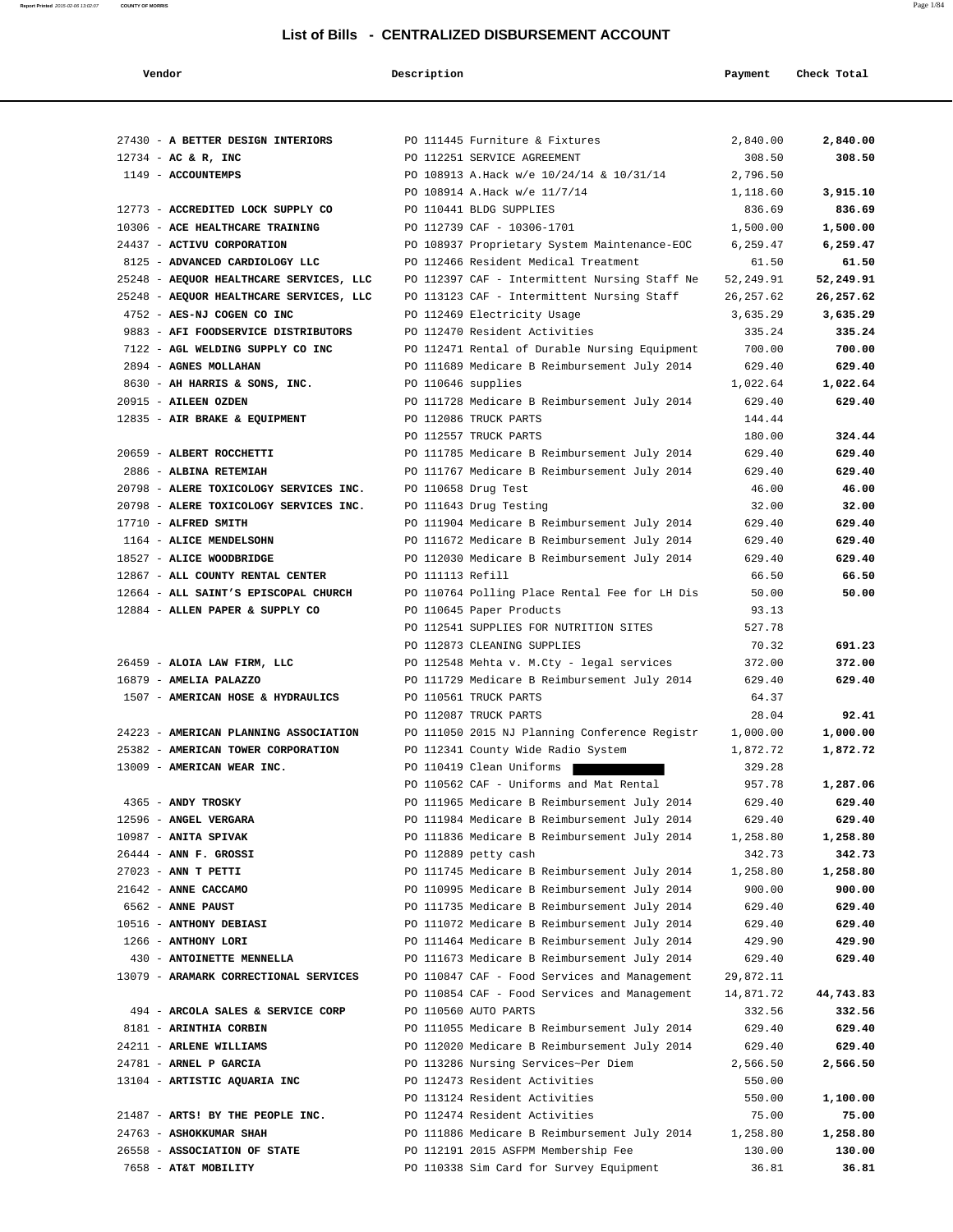| Vendor                                   | Description      |                                               | Payment   | Check Total |
|------------------------------------------|------------------|-----------------------------------------------|-----------|-------------|
| 13153 - ATLANTIC HEALTH SYSTEM/MMH       |                  | PO 112676 CAF - Grant in Aid Funding 2014 QUA | 13,042.00 | 13,042.00   |
| 13153 - ATLANTIC HEALTH SYSTEM/MMH       |                  | PO 112795 CAF - Grant in Aid Funding 2014     | 967.00    | 967.00      |
| 10650 - ATLANTIC TACTICAL OF NJ, INC.    |                  | PO 110876 OC CANISTERS                        | 139.00    |             |
|                                          |                  | PO 111631 OC WAND AND CANISTERS               | 300.85    | 439.85      |
| 5375 - AUTOMATED BUILDING CONTROLS       |                  | PO 110804 CAF - Building Control Upgrades at  | 2,300.00  | 2,300.00    |
| 3899 - AVTECH INSTITUTE                  |                  | PO 112736 CAF - 3899-1512                     | 1,760.00  |             |
|                                          |                  | PO 112737 CAF - 3899-1497                     | 1,254.00  |             |
|                                          |                  | PO 112748 CAF - 3899-1709                     | 920.00    | 3,934.00    |
| 13217 - BAKER & TAYLOR BOOKS             |                  | PO 108769 Received Books                      | 731.48    |             |
|                                          |                  | PO 110043 Received Books                      | 672.55    | 1,404.03    |
| 5364 - BARBARA POBURSKI                  |                  | PO 111750 Medicare B Reimbursement July 2014  | 629.40    | 629.40      |
| 12576 - BARBARA KENNEDY                  |                  | PO 112811 Insurance reimb. for 1/15 to 6/15   | 72.00     | 72.00       |
| 7507 - BARBARA MCLAUGHLIN                |                  | PO 111663 Medicare B Reimbursement July 2014  | 1,258.80  | 1,258.80    |
| 16131 - BARBARA MENZEL                   |                  | PO 111675 Medicare B Reimbursement July 2014  | 629.40    | 629.40      |
| 9377 - BARBARA MUELLER                   |                  | PO 111695 Medicare B Reimbursement July 2014  | 1,258.80  | 1,258.80    |
| 20141 - BARBARA SANGSTER                 |                  | PO 111809 Medicare B Reimbursement July 2014  | 629.40    | 629.40      |
| 20636 - BARBARA SCHECKMAN                |                  | PO 111821 Medicare B Reimbursement July 2014  | 629.40    | 629.40      |
| 12060 - BARKEL FLEMMING                  |                  | PO 113287 Nursing Services~Per Diem           | 231.42    | 231.42      |
| 8561 - BATTERIES PLUS                    | PO 112475 Safety |                                               | 269.94    | 269.94      |
| 13259 - BAYWAY LUMBER                    |                  | PO 110429 BLDG MATERIALS                      | 2,220.74  |             |
|                                          |                  | PO 111488 Plant Operations                    | 3,119.64  | 5,340.38    |
| 25847 - BEATRICE DANIEL                  |                  | PO 111067 Medicare B Reimbursement July 2014  | 1,258.80  | 1,258.80    |
| 6319 - <b>BERNAN</b>                     |                  | PO 110051 Received Crime in the United States | 112.35    | 112.35      |
| 20655 - BERTRAM PALK                     |                  | PO 111730 Medicare B Reimbursement July 2014  | 910.80    | 910.80      |
| 21359 - BERYL SKOG                       |                  | PO 111252 SANE SART Supplemental Nurse Pay    | 141.90    | 141.90      |
| 9988 - BETTY MCBURNEY                    |                  | PO 111573 Medicare B Reimbursement July 2014  | 1,258.80  | 1,258.80    |
| 25517 - BEVAN, MOSCA, GIUDITTA &         |                  | PO 112547 JCP&L Rate Proceeding               | 24.00     | 24.00       |
| 23982 - BEYER CHRYSLER JEEP              |                  | PO 110564 AUTO PARTS                          | 541.89    | 541.89      |
| 23982 - BEYER CHRYSLER JEEP              |                  | PO 112089 CAR PARTS                           | 33.56     | 33.56       |
| 23982 - BEYER CHRYSLER JEEP              |                  | PO 112560 AUTO PARTS                          | 107.13    | 107.13      |
| 23983 - BEYER FORD                       |                  | PO 110565 AUTO PARTS                          | 804.11    | 804.11      |
| 23983 - BEYER FORD                       |                  | PO 112088 CAR PARTS                           | 123.77    | 123.77      |
| 23983 - BEYER FORD                       |                  | PO 112564 AUTO PARTS                          | 112.50    | 112.50      |
| 4734 - BILL'S SERVICE CENTER             |                  | PO 110566 AUTO PARTS                          | 109.82    | 109.82      |
| 9476 - BINSKY SERVICE LLC                |                  | PO 111503 CAF - Labor Rates for HVAC Repair & | 40.00     |             |
|                                          |                  | PO 111503 CAF - Labor Rates for HVAC Repair & | 604.00    | 644.00      |
| 6725 - BIO- REFERENCE LABORATORIES, INC. |                  | PO 112452 Resident Testing                    | 4.595.97  | 4,595.97    |
| 13413 - BOONTON AUTO PARTS               |                  | PO 110567 BODY SHOP SUPPLIES                  | 403.82    | 403.82      |
| 2485 - BOROUGH OF BUTLER                 |                  | PO 112342 Electric (Butler)                   | 534.43    | 534.43      |
| 15946 - BOROUGH OF MADISON               |                  | PO 112774 CAF - 2015 Municipal Alliance Funds | 6,253.70  | 6,253.70    |
| 18454 - BOROUGH OF WHARTON               |                  | PO 111362 Snow Removal                        | 39,500.00 | 39,500.00   |
| 18454 - BOROUGH OF WHARTON               |                  | PO 112059 SEWER - WHARTON                     | 201.60    | 201.60      |
| 18454 - BOROUGH OF WHARTON               |                  | PO 112060 SEWER - WHARTON                     | 201.60    | 201.60      |
| 18454 - BOROUGH OF WHARTON               |                  | PO 112888 SEWER - WHARTON                     | 210.00    | 210.00      |
| 27001 - BRENDA MILLER                    |                  | PO 111680 Medicare B Reimbursement July 2014  | 881.40    | 881.40      |
| 26314 - BROWN & BROWN METRO, INC.        |                  | PO 112681 CAF - Admin & Consulting Services f | 6, 250.00 | 6,250.00    |
| 11101 - BROWNELLS INC                    |                  | PO 109836 FIREARM CLEANING SUPPLIES           | 12.25     | 12.25       |
| 13524 - BUDD LAKE DINER                  | PO 112205 Meals  |                                               | 345.00    | 345.00      |
| 5643 - BUNKY'S TOWING & AUTO REPAIR      |                  | PO 110568 TRUCK PARTS                         | 250.00    |             |
|                                          |                  | PO 112566 TRUCK PARTS                         | 1,815.00  | 2,065.00    |
| 21590 - BUTENSKY SERVICES COMPANY INC.   |                  | PO 112090 TRUCK PARTS                         | 1,794.32  | 1,794.32    |
| 13856 - CABLEVISION                      |                  | PO 110569 OPTIMUM ONLINE                      | 59.95     | 59.95       |
| 13856 - CABLEVISION                      |                  | PO 110811 Hanover Garage Optimum Cable        | 203.78    | 203.78      |
| 20526 - CABLEVISION                      |                  | PO 111282 1ST QUARTER CABLE 2015              | 247.92    | 247.92      |
| 13856 - CABLEVISION                      |                  | PO 111421 Cable service                       | 719.40    | 719.40      |
| 8451 - CABLEVISION                       |                  | PO 112274 Cable Service                       | 225.48    | 225.48      |
| 13856 - CABLEVISION                      |                  | PO 113216 Cable Service for Administration    | 381.24    | 381.24      |
| 11347 - CARDSDIRECT, LLC                 |                  | PO 111220 Christmas Cards                     | 90.75     | 90.75       |
| 27035 - CARLO N DURAN                    |                  | PO 113288 Nursing Services~Per Diem           | 592.00    | 592.00      |
| $18089$ - CARLO TOSI                     |                  | PO 111955 Medicare B Reimbursement July 2014  | 629.40    | 629.40      |
| 24820 - CARLOS PEREZ JR.                 |                  | PO 112277 travel reimbursement                | 37.14     | 37.14       |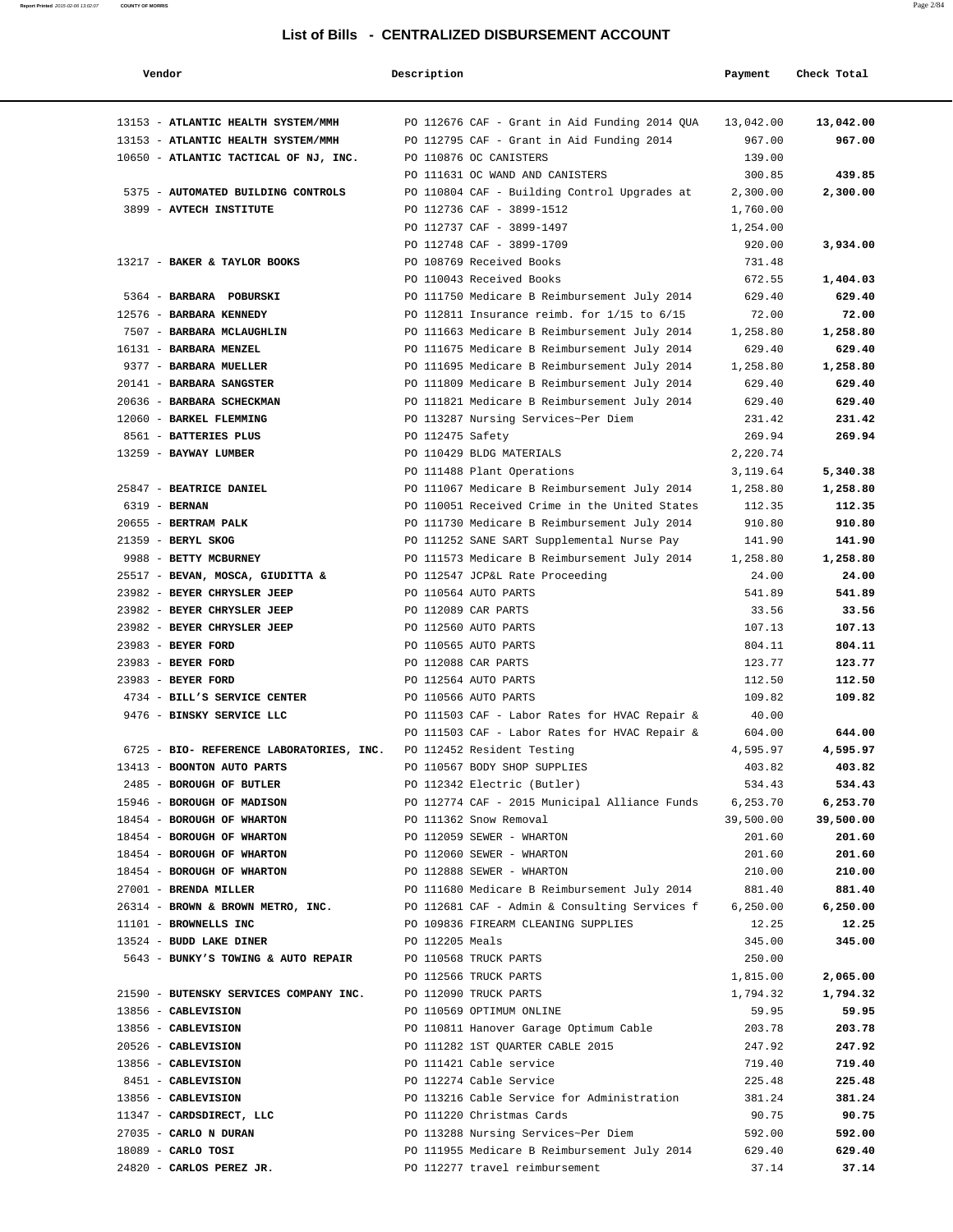| Vendor                                                                                 | Description        |                                                 | Payment    | Check Total |
|----------------------------------------------------------------------------------------|--------------------|-------------------------------------------------|------------|-------------|
|                                                                                        |                    |                                                 |            |             |
| 1939 - CARLOS RIVERA                                                                   |                    | PO 111780 Medicare B Reimbursement July 2014    | 629.40     | 629.40      |
| 9273 - CARMAGNOLA & RITARDI LLC                                                        |                    | PO 112551 Legal services                        | 2,147.35   | 2,147.35    |
| 157 - CARMELLA WILLIAMS                                                                |                    | PO 112021 Medicare B Reimbursement July 2014    | 1,258.80   | 1,258.80    |
| 13194 - CARMEN N. AYALA                                                                |                    | PO 112649 EXPENSE VOUCHER                       | 91.35      | 91.35       |
| 11986 - CARMEN PEREZ                                                                   |                    | PO 111740 Medicare B Reimbursement July 2014    | 629.40     | 629.40      |
| 6056 - CARMINE PARRILLO                                                                |                    | PO 111733 Medicare B Reimbursement July 2014    | 1,573.50   | 1,573.50    |
| 20316 - CAROL ALCOCK                                                                   |                    | PO 110921 Medicare B Reimbursement July 2014    | 1,258.80   | 1,258.80    |
| 17539 - CAROL SCHABLIK                                                                 |                    | PO 111820 Medicare B Reimbursement July 2014    | 1,258.80   | 1,258.80    |
| 21362 - CAROLANN ROBERTO                                                               |                    | PO 111783 Medicare B Reimbursement July 2014    | 629.40     | 629.40      |
| 17855 - CAROLE ANNE STEPHENS                                                           |                    | PO 111845 Medicare B Reimbursement July 2014    | 629.40     | 629.40      |
| 8171 - CAROLE PIERSON                                                                  |                    | PO 111746 Medicare B Reimbursement July 2014    | 629.40     | 629.40      |
| 26506 - CAROLYN O'GRADY                                                                |                    | PO 111720 Medicare B Reimbursement July 2014    | 629.40     | 629.40      |
| 25474 - CARRELLE L CALIXTE                                                             |                    | PO 113289 Nursing Services~Per Diem             | 3,327.75   | 3,327.75    |
| 13675 - CARSTENS, INC                                                                  |                    | PO 113125 Nursing Supplies~Record Keeping       | 224.98     | 224.98      |
| 21725 - CARTRIDGE WORLD OF PARSIPPANY                                                  |                    | PO 105529 Cartridges for the Public Printers    | 1,199.70   | 1,199.70    |
| 3638 - CENTER POINT LARGE PRINT                                                        |                    | PO 110053 Confirm Large Print Books             | 120.10     |             |
|                                                                                        |                    | PO 110044 Confirm Large Print Books             | 90.88      | 210.98      |
| 13731 - CENTRAL POLY CORP                                                              |                    | PO 110751 SNOW REMOVAL                          | 2,931.00   |             |
|                                                                                        |                    | PO 110885 CAF - Can Liners                      | 894.00     | 3,825.00    |
| 7253 - CHARLES JURGENSEN                                                               |                    | PO 112883 EXPENSE VOUCHER                       | 73.50      | 73.50       |
| 10993 - CHARLOTTE SIMANDY                                                              |                    | PO 111896 Medicare B Reimbursement July 2014    | 1,258.80   | 1,258.80    |
| 17862 - CHARLOTTE STEUBE                                                               |                    | PO 111846 Medicare B Reimbursement July 2014    | 629.40     | 629.40      |
| 5273 - CHEROKEE GLASS INC                                                              |                    | PO 110779 BUILD MAINT                           | 1,300.00   | 1,300.00    |
| 13803 - CHILD & FAMILY RESOURCES, INC.                                                 |                    | PO 112131 CAF - Grant in Aid Funding 2014 GIA   | 4,766.00   | 4,766.00    |
| 26185 - CHRISTIAN ROSSY                                                                |                    | PO 113027 Voucher for Week of 1/20/15 thru 1/   | 490.00     | 490.00      |
| 5868 - CHRISTINA DORR                                                                  |                    | PO 111098 Medicare B Reimbursement July 2014    | 629.40     | 629.40      |
| 1807 - CHRISTINE SAWYER                                                                |                    | PO 111814 Medicare B Reimbursement July 2014    | 629.40     | 629.40      |
| 4325 - CHRISTOPHER J. THEN                                                             | PO 112820 Training |                                                 | 4,856.02   | 4,856.02    |
| 5840 - CIPOLLINI CARTING & RECYCLING INC. PO 110592 CAF - Snow Plowing and Ice Removal |                    |                                                 | 2,497.50   | 2,497.50    |
| 1177 - CLARENCE HOLLENBECK                                                             |                    | PO 111383 Medicare B Reimbursement July 2014    | 1,258.80   | 1,258.80    |
| 13300 - CLAUDIA BELL                                                                   |                    | PO 110944 Medicare B Reimbursement July 2014    | 629.40     | 629.40      |
| 25388 - CLAUDIA BROWN                                                                  |                    | PO 110980 Medicare B Reimbursement July 2014    | 629.40     | 629.40      |
| 13857 - CLIFFSIDE BODY CORP                                                            |                    | PO 106862 TRUCK PARTS                           | 64.05      |             |
|                                                                                        |                    | PO 110570 AUTO PARTS                            | 902.08     |             |
|                                                                                        |                    | PO 112091 TRUCK PARTS                           | 328.35     | 1,294.48    |
| 8454 - CLIFTON ELEVATOR SERVICE CO INC                                                 |                    | PO 111489 CAF - Elevatior Maintenance & Inspe   | 79,283.00  | 79,283.00   |
| 24252 - COFFEE LOVERS COFFEE SERVICE                                                   |                    | PO 111219 Office Coffee                         | 242.65     | 242.65      |
| 9486 - COMPLETE SECURITY SYSTEMS, INC.                                                 |                    | PO 110966 CAF - Expansion of Various Security   | 8,135.00   | 8,135.00    |
| 27496 - COMPRELLI EQUIPMENT AND                                                        |                    | PO 112214 RE: SHERIFF - GATE REPAIR/ 12-23-14   | 225.00     | 225.00      |
| 4912 - CONSERVATION CENTER FOR ART &                                                   |                    | PO 110452 Report for Heritage Commission (Cou   | 3,114.89   | 3,114.89    |
| 13972 - CONSOLIDATED ENVIRONMENTAL INC                                                 |                    | PO 111447 Kitchen/Laundry Exhaust & Ceiling C   | 7,470.00   | 7,470.00    |
| 26101 - COOPER ELECTRIC SUPPLY CO.                                                     |                    | PO 111440 Machinery Repair & Parts              | 425.81     | 425.81      |
| 12612 - COPPER SERVICES                                                                |                    | PO 109964 Telephone Conference Service          | 253.74     | 253.74      |
| 14643 - CORNERSTONE FAMILY                                                             |                    | PO 112622 Operation of the Adult Day Care Cen   | 17,373.12  | 17,373.12   |
| 14644 - CORNERSTONE FAMILY PROGRAMS                                                    |                    | PO 112400 CAF - Social Work Services            | 21,000.00  |             |
|                                                                                        |                    | PO 112476 CAF - Social Work Services            | 21,000.00  |             |
|                                                                                        |                    | PO 112768 2014 Funding through the Older Amer   | 3,862.00   |             |
|                                                                                        |                    | PO 112845 2014 Funding through the Older Amer   | 5,361.00   |             |
|                                                                                        |                    | PO 112769 2014 Funding through the Older Amer   | 4,917.00   |             |
|                                                                                        |                    | PO 112770 2014 Funding through the Older Amer   | 5,027.00   |             |
|                                                                                        |                    | PO 112793 CAF - Chapter 51 CH51 1420            | 6,836.00   |             |
|                                                                                        |                    | PO 112796 CAF - Grant in Aid Funding 2014       | 6,306.00   | 74,309.00   |
| 14021 - COUNTY BUSINESS SYSTEMS INC                                                    |                    | PO 111929 wicks & wilson uscan+roll, fische, ap | 11,100.00  | 11,100.00   |
| 14029 - COUNTY COLLEGE OF MORRIS                                                       |                    | PO 113086 CAF - Prinitng Services               | 15,914.00  | 15,914.00   |
| 14022 - COUNTY COLLEGE OF MORRIS                                                       |                    | PO 113314 1ST HALF 2/15 OPERATING BUDGET        | 568,256.75 | 568,256.75  |
| 14031 - COUNTY CONCRETE CORP.                                                          |                    | PO 110687 Yellow Mason Sand                     | 154.47     | 154.47      |
| 13 - COUNTY OF MORRIS                                                                  |                    | PO 113271 TRANSFER FUNDS FOR DEDICATED MOTOR    | 518,449.66 | 518,449.66  |
| 13 - COUNTY OF MORRIS                                                                  |                    | PO 113272 TRANSFER FUNDS FOR DEDICATED WEIGHT   | 102,717.84 | 102,717.84  |
| 13 - COUNTY OF MORRIS                                                                  |                    | PO 113283 2nd Half January 2015 Metered Mail    | 7,713.82   | 7,713.82    |
| 13 - COUNTY OF MORRIS                                                                  |                    | PO 113285 2nd Half January 2015 Metered Mail    | 260.89     | 260.89      |
| 14053 - COX STATIONERS & PRINTERS                                                      |                    | PO 108550 2015 Legal Case Jackets               | 3,102.00   | 3,102.00    |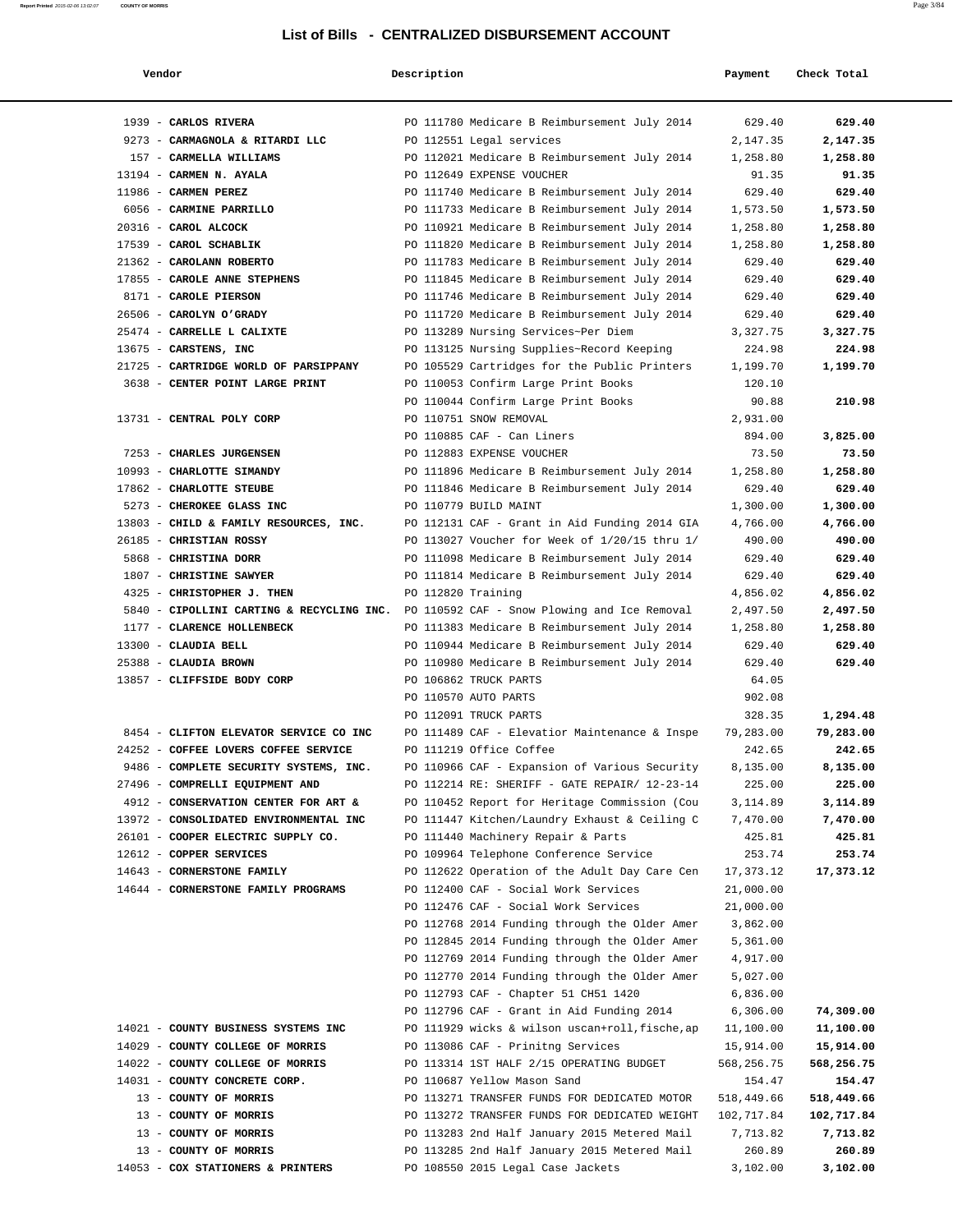| Vendor        |                                                                                          | Description    |                                                                         | Payment         | Check Total |
|---------------|------------------------------------------------------------------------------------------|----------------|-------------------------------------------------------------------------|-----------------|-------------|
|               | 13963 - SAGE PUBLICATIONS, INC.                                                          |                | PO 105541 Confirm Historic Documents of 2013                            | 185.54          |             |
|               |                                                                                          |                | PO 106323 Confirm CQ Almanac 2013 Print                                 | 549.00          | 734.54      |
|               | 25373 - CREATING WITH CLAY LLC                                                           |                | PO 112477 Resident Activities                                           | 100.00          | 100.00      |
|               | 25373 - CREATING WITH CLAY LLC                                                           |                | PO 113126 Resident Activities                                           | 100.00          | 100.00      |
|               | 14089 - CURA INC.                                                                        |                | PO 112784 CAF - Chapter 51 CH511413                                     | 2,178.00        | 2,178.00    |
|               | 24317 - CURTIS JAMES                                                                     |                | PO 112343 Education, School, Training                                   | 1,170.78        | 1,170.78    |
|               | 14102 - CY DRAKE LOCKSMITHS, INC.                                                        |                | PO 110541 AUTO PARTS                                                    | 72.06           |             |
|               |                                                                                          | PO 110581 Keys |                                                                         | 94.28           |             |
|               |                                                                                          |                | PO 110866 KEYS AND LOCKS                                                | 149.65          |             |
|               |                                                                                          |                | PO 110850 KEYS AND LOCKS                                                | 69.61           |             |
|               |                                                                                          |                | PO 112095 CAR PARTS                                                     | 10.40           | 396.00      |
|               | 11976 - CYNTHIA MILLER                                                                   |                | PO 111681 Medicare B Reimbursement July 2014                            | 629.40          | 629.40      |
|               | 12523 - D&B AUTO SUPPLY                                                                  |                | PO 112093 CAR PARTS                                                     | 2,303.94        |             |
|               |                                                                                          |                | PO 112570 AUTO PARTS                                                    | 485.92          | 2,789.86    |
|               | 14123 - DAILY RECORD                                                                     |                | PO 112694 Legal Notice - Ordinance for 01/14/                           | 62.28           | 62.28       |
|               | 14123 - DAILY RECORD                                                                     |                | PO 112798 ADVERTISEMENT                                                 | 73.28           | 73.28       |
|               | 14123 - DAILY RECORD                                                                     |                | PO 112886 Contract Awards - $1/14/15$ Meeting                           | 240.32          | 240.32      |
|               | 10992 - DAISY WATSON                                                                     |                | PO 112006 Medicare B Reimbursement July 2014                            | 1,258.80        | 1,258.80    |
|               | 27177 - DAMACINA L. OKE                                                                  |                | PO 113291 Nursing Services~Per Diem                                     | 232.00          | 232.00      |
|               | 27025 - DANIEL RICE                                                                      |                | PO 111773 Medicare B Reimbursement July 2014                            | 629.40          | 629.40      |
|               | 11155 - DANILO LAPID                                                                     |                | PO 113292 Nursing Services~Per Diem                                     | 882.45          | 882.45      |
|               | 27013 - DARLENE CRINCOLI                                                                 |                | PO 111060 Medicare B Reimbursement July 2014                            | 1,258.80        | 1,258.80    |
|               | 16232 - DAVID MITROS                                                                     |                | PO 110444 Historical Marker Text                                        | 400.00          | 400.00      |
|               | 26449 - DAVID GILLIHAM                                                                   |                | PO 112656 EXPENSE VOUCHER                                               | 40.65           | 40.65       |
|               | 25386 - DAVID JEAN-LOUIS                                                                 |                | PO 113293 Nursing Services~Per Diem                                     | 2,465.75        | 2,465.75    |
|               | 14202 - DECOTIIS, FITZPATRICK &                                                          |                | PO 112453 Greystone Psychiatric Hospital lega                           | 2,932.50        | 2,932.50    |
|               | $274$ - DEER PARK                                                                        |                | PO 110725 Deer Park 11/15-12/14/2014                                    | 15.94           | 15.94       |
|               | $274$ - DEER PARK                                                                        |                | PO 111107 Resident Drinking Water                                       | 36.87           | 36.87       |
|               | $274$ - DEER PARK                                                                        |                | PO 111608 Drinking water for ETS staff                                  | 63.20           | 63.20       |
|               | $274$ - DEER PARK                                                                        |                | PO 112468 Water for Boiler Room Personnel                               | 34.78           | 34.78       |
|               | $274$ - DEER PARK                                                                        |                |                                                                         |                 | 22.61       |
|               | $274$ - DEER PARK                                                                        |                | PO 112665 11/25/14 bottled water delivery                               | 22.61<br>145.20 | 145.20      |
|               | $274$ - DEER PARK                                                                        |                | PO 112741 Spring Water - Acct. # 8450007060<br>PO 112758 DRINKING WATER | 15.94           | 15.94       |
|               | $274$ - DEER PARK                                                                        |                | PO 112788 Bottled water                                                 |                 | 60.79       |
|               |                                                                                          |                |                                                                         | 60.79           |             |
|               | $274$ - DEER PARK                                                                        |                | PO 112866 Water for Morris Township - (12/15/                           | 373.73          | 373.73      |
|               | $274$ - DEER PARK                                                                        |                | PO 112868 WATER FOR BUILDINGS & GROUNDS / CO                            | 90.17           | 90.17       |
|               | 20871 - DEJANA TRUCK EQUIPMENT OF                                                        |                | PO 107916 TRUCK PARTS                                                   | 97.03           | 97.03       |
|               | 8224 - DELIA SPARKES                                                                     |                | PO 111833 Medicare B Reimbursement July 2014                            | 629.40          | 629.40      |
|               | 1167 - DELILAH SMITH                                                                     |                | PO 111905 Medicare B Reimbursement July 2014                            | 1,258.80        | 1,258.80    |
|               | 14249 - DELUXE INTERNATIONAL                                                             |                | PO 110573 TRUCK PARTS                                                   | 359.17          | 359.17      |
| 13038 - DEMCO |                                                                                          |                | PO 110136 Library Display Cubes and Y/A Shelv                           | 2,670.00        | 2,670.00    |
|               | 21638 - DENNIS GRAU                                                                      |                | PO 112478 Resident Activities                                           | 200.00          | 200.00      |
|               | 14267 - DENVILLE LINE PAINTING INC                                                       |                | PO 112084 Pavement Markings                                             | 11,045.38       | 11,045.38   |
|               | 12003 - DESESA ENGINEERING CO., INC.                                                     |                | PO 113051 CAF - Boiler Replacement at Public                            | 19,171.50       | 19,171.50   |
|               | 25063 - DH SPECIAL SERVICES                                                              |                | PO 113127 Conference Expense                                            | 1,250.00        | 1,250.00    |
|               | 12371 - DIANE STRECKFUSS                                                                 |                | PO 111930 Medicare B Reimbursement July 2014                            | 1,258.80        | 1,258.80    |
|               | 5396 - DIFRANCESCO, BATEMAN, COLEY, YOSPIN PO 112454 North Main St. Ext., Wharton projec |                |                                                                         | 106.19          | 106.19      |
|               | 5396 - DIFRANCESCO, BATEMAN, COLEY, YOSPIN PO 113038 North Main St. Extension, Wharton p |                |                                                                         | 69.98           | 69.98       |
|               | 24349 - DIRECT ENERGY BUSINESS MARKETING                                                 |                | PO 112943 GAS - DIRECT ENERGY - LONG VALLEY                             | 477.39          | 477.39      |
|               | 14312 - DIRECT SUPPLY INC                                                                |                | PO 113128 Dietary Kitchen Equipment                                     | 116.65          |             |
|               |                                                                                          |                | PO 113128 Dietary Kitchen Equipment                                     | 10,028.82       | 10,145.47   |
|               | 8735 - DIRECT TV INC                                                                     |                | PO 113060 DirecTV - EOC                                                 | 90.00           |             |
|               |                                                                                          |                | PO 113061 DirecTV - MCC                                                 | 99.98           | 189.98      |
|               | 11207 - DISCOVER RX                                                                      |                | PO 112480 CAF - Pharmaceutical and Related Se                           | 29,500.43       |             |
|               |                                                                                          |                | PO 112481 CAF - Pharmaceutical and Related Se                           | 3,593.57        |             |
|               |                                                                                          |                | PO 112482 CAF - Pharmaceutical and Related Se                           | 22, 292. 26     | 55,386.26   |
|               | 2032 - DOLORES VICENTE                                                                   |                | PO 111985 Medicare B Reimbursement July 2014                            | 1,258.80        | 1,258.80    |
|               | 27139 - DOMESTIC ABUSE SERVICES INC.                                                     |                | PO 112721 CAF - OJT-15S-04-DW                                           | 1,804.00        | 1,804.00    |
|               | 1175 - DONALD BERLIN                                                                     |                | PO 110947 Medicare B Reimbursement July 2014                            | 1,258.80        | 1,258.80    |
|               | 7339 - DONNA GRUBLE                                                                      |                | PO 112812 REIMBURSEMENT                                                 | 2,386.85        |             |
|               |                                                                                          |                | PO 112813 REIMBURSEMENT                                                 | 207.55          | 2,594.40    |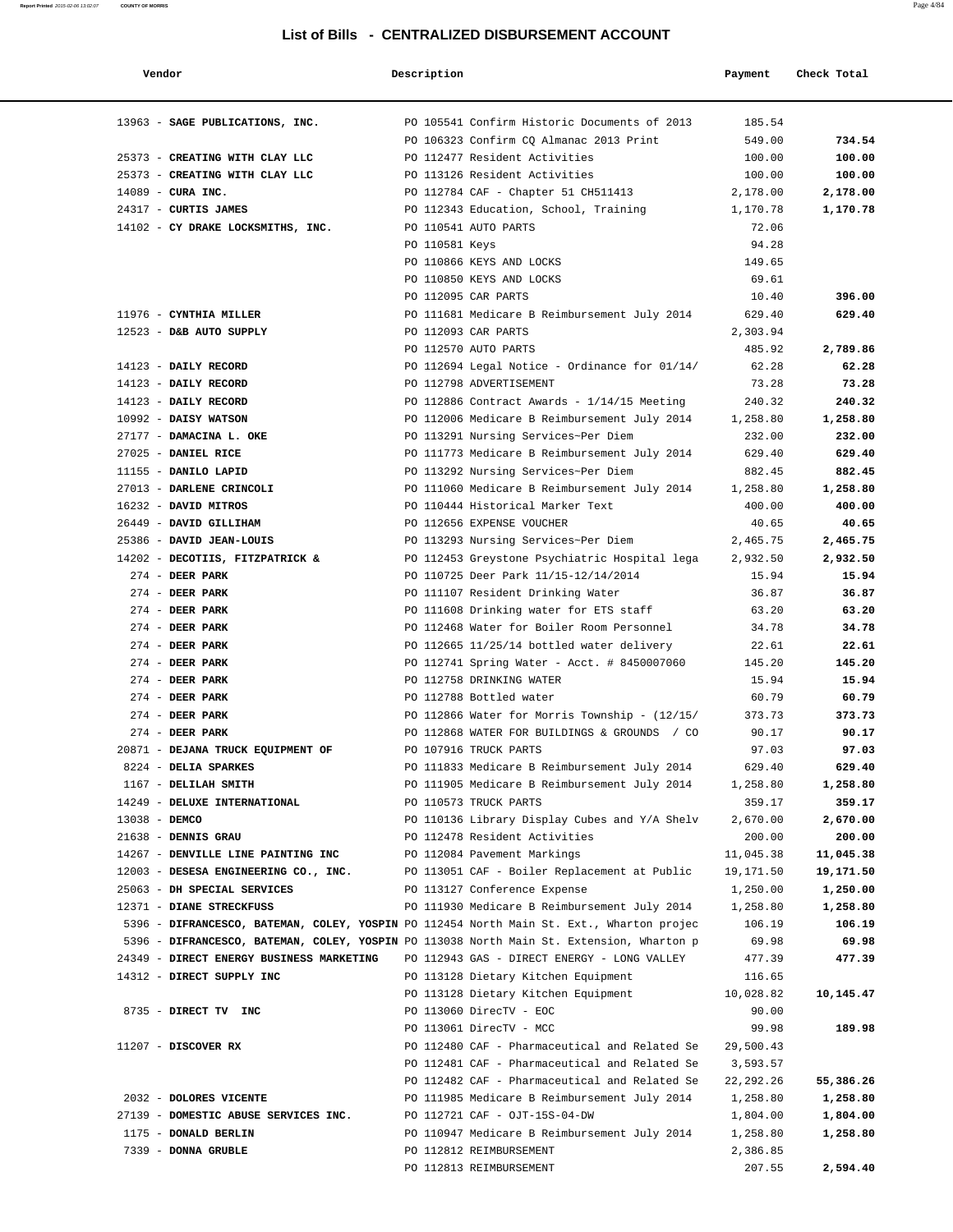| Vendor                                          | Description      |                                                                                              | Payment          | Check Total        |
|-------------------------------------------------|------------------|----------------------------------------------------------------------------------------------|------------------|--------------------|
|                                                 |                  |                                                                                              |                  |                    |
| 20139 - DONNIS ZIESSE                           |                  | PO 112042 Medicare B Reimbursement July 2014                                                 | 1,258.80         | 1,258.80           |
| 24659 - DOROTHY DIFABIO                         |                  | PO 111251 Supplemental SANE SART Nurse Pay                                                   | 73.80            | 73.80              |
| 20611 - DOROTHY RETTBERG                        |                  | PO 111769 Medicare B Reimbursement July 2014                                                 | 1,258.80         | 1,258.80           |
| 8178 - DOROTHY STEPHENS                         |                  | PO 111844 Medicare B Reimbursement July 2014                                                 | 629.40           | 629.40             |
| 10986 - DOTTRIGE SMITH-CAESAR                   |                  | PO 111909 Medicare B Reimbursement July 2014                                                 | 629.40           | 629.40             |
| 14379 - DOVER BRAKE & CLUTCH CO INC             |                  | PO 110574 TRUCK PARTS                                                                        | 167.34           | 167.34             |
| 24352 - DYNASTY CHEMICAL CORPORATION            |                  | PO 110638 CAF - Biosystems Citrus Cleaning So                                                | 3,424.00         | 3,424.00           |
| 26545 - E2 PROJECT MANAGEMENT LLC               |                  | PO 112875 ELEVATOR MODERNIZATION - COURT HOUS                                                | 6,004.00         | 6,004.00           |
| 9394 - EARL NIELSEN                             |                  | PO 111707 Medicare B Reimbursement July 2014                                                 | 1,258.80         | 1,258.80           |
| 27492 - EASTMAN PARK MICROGRAPHICS, INC.        |                  | PO 111923 processing of film for the vault                                                   | 667.06           | 667.06             |
| 18985 - EBSCO INFORMATION SERVICES              |                  | PO 108778 Confirm Subscription Renewal                                                       | 76.50            |                    |
|                                                 |                  | PO 110040 Ebsco Publishing Package Subscripti                                                | 5,035.00         | 5,111.50           |
| 26632 - EDGE PROPERTY MAINTENANCE               |                  | PO 113052 CAF - New Mail Room/Garage Door Ren                                                | 28,503.00        | 28,503.00          |
| 4435 - EDITH VANDER PLOEG                       |                  | PO 111979 Medicare B Reimbursement July 2014                                                 | 1,258.80         | 1,258.80           |
| 7292 - EDUARDO VARGAS                           |                  | PO 111981 Medicare B Reimbursement July 2014                                                 | 629.40           | 629.40             |
| 27525 - EDWARD O'ROURKE                         |                  | PO 112639 Misc. Paper for Awards                                                             | 300.00           | 300.00             |
| $11015$ - EDWARD RICE                           |                  | PO 111774 Medicare B Reimbursement July 2014                                                 | 629.40           | 629.40             |
| 17367 - EDWARD V. ROCHFORD                      |                  | PO 112725 Reimbursement - Legal Fees                                                         | 300.00           | 300.00             |
| 24194 - EILEEN TORMEY                           |                  | PO 111954 Medicare B Reimbursement July 2014                                                 | 629.40           | 629.40             |
| 20917 - EILEEN TRONCONE                         |                  | PO 111963 Medicare B Reimbursement July 2014                                                 | 1,258.80         | 1,258.80           |
| 4433 - ELAINE COOPER                            |                  | PO 110901 Medicare B Reimbursement July 2014                                                 | 629.40           | 629.40             |
| $20909$ - ELEANOR SGRO                          |                  | PO 111885 Medicare B Reimbursement July 2014                                                 | 1,258.80         | 1,258.80           |
| 10560 - ELEANOR SHANN                           |                  | PO 111888 Medicare B Reimbursement July 2014                                                 | 629.40           | 629.40             |
| 336 - ELECTION GRAPHICS, INC.                   |                  | PO 110913 CAF - Ballot Design & Printing and                                                 | 27, 335.50       |                    |
|                                                 |                  | PO 110914 CAF - Ballot Design & Printing and                                                 | 16,174.00        | 43,509.50          |
| 17613 - ELIZABETH SHANKLIN                      |                  | PO 111887 Medicare B Reimbursement July 2014                                                 | 629.40           | 629.40             |
| 1802 - ELIZABETH LORI                           |                  | PO 111463 Medicare B Reimbursement July 2014                                                 | 429.90           | 429.90             |
| 16785 - ELIZABETH O'KEEFFE                      |                  | PO 111723 Medicare B Reimbursement July 2014                                                 | 629.40           | 629.40             |
| 8192 - ELIZABETH PANZER                         |                  | PO 111732 Medicare B Reimbursement July 2014                                                 | 1,258.80         | 1,258.80           |
| 27135 - ELIZABETH VILLASENOR                    |                  | PO 113294 Nursing Services~Per Diem                                                          | 3,846.15         | 3,846.15           |
| 27141 - ELLEN M. NOLL                           |                  | PO 113295 Nursing Services~Per Diem                                                          | 1,080.25         | 1,080.25<br>629.40 |
| 7419 - ELSIE PATTERSON<br>25853 - ELTON WALLACE |                  | PO 111734 Medicare B Reimbursement July 2014                                                 | 629.40<br>629.40 | 629.40             |
| 5245 - EMELDA WALCOTT                           |                  | PO 111999 Medicare B Reimbursement July 2014<br>PO 111996 Medicare B Reimbursement July 2014 | 629.40           | 629.40             |
| 17157 - EMERALD PROFESSIONAL                    |                  | PO 112412 Adult Briefs & Nursing Supplies                                                    | 52,163.69        | 52,163.69          |
| 25417 - EMILY O'GORMAN                          |                  | PO 111719 Medicare B Reimbursement July 2014                                                 | 1,258.80         | 1,258.80           |
| 2047 - EMPLOYMENT HORIZONS, INC.                |                  | PO 112595 JANITORIAL SERVICES: DECEMBER 2014                                                 | 842.00           |                    |
|                                                 |                  | PO 112773 Grant in Aid Funding 2014                                                          | 16,460.00        |                    |
|                                                 |                  | PO 112776 2014 Funding through the Peer Group                                                | 19,254.00        | 36,556.00          |
| 8651 - EMSAR NJ                                 |                  | PO 109627 EMS Support                                                                        | 2,585.00         | 2,585.00           |
| 27495 - ERLOUSE MACEAN                          |                  | PO 112044 Medicare B Reimbursement July 2014                                                 | 629.40           | 629.40             |
| 26492 - ERROL WOLLARY                           |                  | PO 112402 Reimb. for Cell Phone                                                              | 60.00            | 60.00              |
| 27369 - eSOLUTIONS, INC.                        |                  | PO 107527 Medicare Billing                                                                   | 4,530.80         | 4,530.80           |
| 6576 - ESTHER ROBERTS                           |                  | PO 111784 Medicare B Reimbursement July 2014                                                 | 1,258.80         | 1,258.80           |
| 8771 - ETHEL WEISSMANN                          |                  | PO 112012 Medicare B Reimbursement July 2014                                                 | 629.40           | 629.40             |
| 10403 - EUGENE JACKSON                          |                  | PO 111417 Medicare B Reimbursement July 2014                                                 | 1,258.80         | 1,258.80           |
| 440 - EUNICE A REYNOLDS                         |                  | PO 111771 Medicare B Reimbursement July 2014                                                 | 629.40           | 629.40             |
| 6582 - EVELYN NELSON                            |                  | PO 111703 Medicare B Reimbursement July 2014                                                 | 1,258.80         | 1,258.80           |
| 20265 - EVELYN TOLENTINO                        |                  | PO 113296 Nursing Services~Per Diem                                                          | 296.00           | 296.00             |
| 10525 - EVERETTE SOLOMON                        |                  | PO 111830 Medicare B Reimbursement July 2014                                                 | 1,258.80         | 1,258.80           |
| 14604 - EXTEL COMMUNICATIONS                    |                  | PO 113129 VOIP Connections in Nursing                                                        | 895.00           | 895.00             |
| 15382 - FAMILY PROMISE OF                       |                  | PO 112775 CAF - Homeless Contract SH15014                                                    | 14,516.00        | 14,516.00          |
| 12515 - FASTENAL COMPANY                        |                  | PO 110435 BLDG SUPPLIES                                                                      | 576.30           | 576.30             |
| $10515$ - FAYE STEELE                           |                  | PO 111840 Medicare B Reimbursement July 2014                                                 | 629.40           | 629.40             |
| $14668$ - FEDEX                                 |                  | PO 111215 Express Mail-Account 1051-0576-2                                                   | 568.32           |                    |
|                                                 |                  | PO 113130 Express Shipping                                                                   | 80.22            | 648.54             |
| 14702 - FIRE FIGHTERS EQUIPMENT CO INC          | PO 110491 Oxygen |                                                                                              | 83.50            |                    |
|                                                 |                  | PO 111630 AIR PACK TESTING/REPAIRS/PARTS                                                     | 795.12           | 878.62             |
| 12151 - FLEMINGTON BUICK CHEVROLET              |                  | PO 112096 CAR PARTS                                                                          | 694.03           |                    |
|                                                 |                  | PO 112572 CAR PARTS                                                                          | 347.36           | 1,041.39           |
| 27167 - FLEMINGTON CHRYSLER                     |                  | PO 110542 AUTO PARTS                                                                         | 1,620.80         |                    |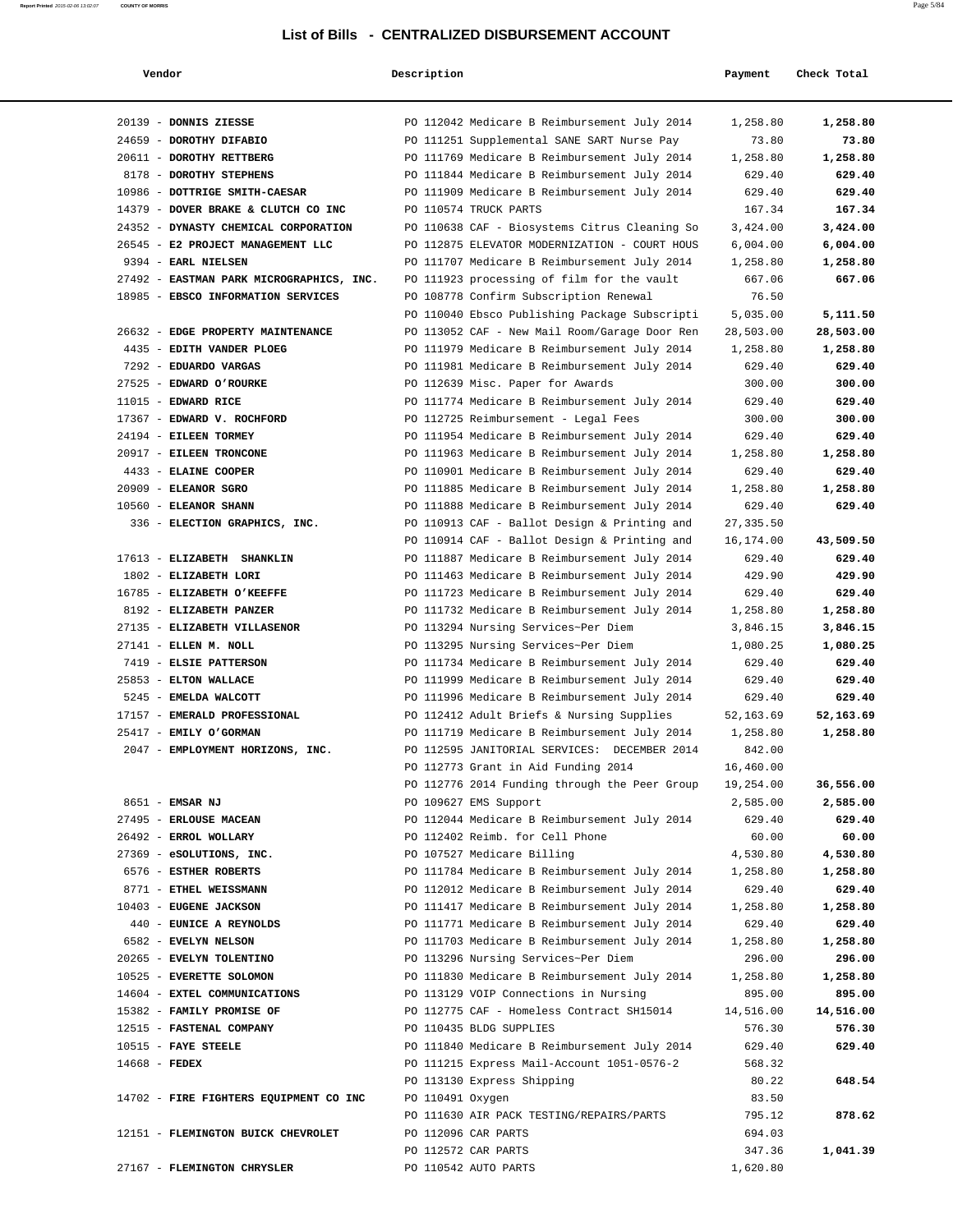| Vendor                                                            | Description        |                                                                            | Payment            | Check Total |
|-------------------------------------------------------------------|--------------------|----------------------------------------------------------------------------|--------------------|-------------|
|                                                                   |                    |                                                                            |                    |             |
|                                                                   |                    | PO 112099 CAR PARTS                                                        | 141.36             |             |
|                                                                   |                    | PO 112573 AUTO PARTS                                                       | 512.33             | 2,274.49    |
| 14114 - FLORENCE D'AGOSTINO                                       |                    | PO 111065 Medicare B Reimbursement July 2014                               | 629.40             | 629.40      |
| 3786 - FLORIS ROCHESTER                                           |                    | PO 111786 Medicare B Reimbursement July 2014                               | 629.40             | 629.40      |
| 14768 - FOSTER & COMPANY, INC.                                    |                    | PO 110846 MISC. MAINTENANCE SUPPLIES                                       | 548.66             | 548.66      |
| 14772 - FOWLER EQUIP CO INC.                                      |                    | PO 110867 WASHER PART/REPAIR                                               | 220.81             | 220.81      |
| 10980 - FRANCES DUFF                                              |                    | PO 111104 Medicare B Reimbursement July 2014                               | 1,258.80           | 1,258.80    |
| 16249 - FRANCES MOGIELNICKI                                       |                    | PO 111687 Medicare B Reimbursement July 2014                               | 1,258.80           | 1,258.80    |
| 16981 - FRANCES PERKALIS                                          |                    | PO 111742 Medicare B Reimbursement July 2014                               | 629.40             | 629.40      |
| 10978 - FRANCES SLAYTON                                           |                    | PO 111901 Medicare B Reimbursement July 2014                               | 629.40             | 629.40      |
| 13282 - FRANCIS DASCOLL                                           |                    | PO 111068 Medicare B Reimbursement July 2014                               | 629.40             | 629.40      |
| 12325 - FRANK BRODEEN OLC                                         |                    | PO 110590 CAF - Snow Plowing and Ice Removal                               | 2,000.00           | 2,000.00    |
| 9393 - FRANK DEL NEGRO                                            |                    | PO 111075 Medicare B Reimbursement July 2014                               | 1,258.80           | 1,258.80    |
| 10971 - FRANK DRUETZLER                                           |                    | PO 111101 Medicare B Reimbursement July 2014                               | 629.40             | 629.40      |
| 17295 - FRANK REILLY                                              |                    | PO 111765 Medicare B Reimbursement July 2014                               | 629.40             | 629.40      |
| 20596 - FRANK SORIANO                                             |                    | PO 111831 Medicare B Reimbursement July 2014                               | 629.40             | 629.40      |
| 24212 - FRANKIE SATCHER                                           |                    | PO 111811 Medicare B Reimbursement July 2014                               | 1,258.80           | 1,258.80    |
| 25849 - GAJENDRAKU SANDESARA                                      |                    | PO 111808 Medicare B Reimbursement July 2014                               | 629.40             | 629.40      |
| 14839 - GALE                                                      |                    | PO 103744 Received Books                                                   | 1,725.78           |             |
|                                                                   |                    | PO 103996 Confirm Books                                                    | 329.48             |             |
|                                                                   |                    | PO 110055 Received Books                                                   | 471.03             | 2,526.29    |
| 14841 - GALETON GLOVES                                            | PO 108432 clothing |                                                                            | 124.79             |             |
|                                                                   |                    | PO 112163 Safety Gloves                                                    | 651.90             | 776.69      |
| $714$ - GALLS, LLC                                                |                    | PO 109575 EMS Support                                                      | 595.00             | 595.00      |
| 14852 - GANN LAW BOOKS                                            |                    | PO 105532 Confirm Order of NJ Family Law / In                              | 126.00             |             |
|                                                                   |                    | PO 107733 Confirm Order "NJ Inheritance & Est                              | 144.00             | 270.00      |
| 20411 - GARDEN STATE UROLOGY LLC                                  |                    | PO 111437 Medical Treatment                                                | 120.00             | 120.00      |
| 24185 - GARY COLBURN                                              |                    | PO 110895 Medicare B Reimbursement July 2014                               | 629.40             | 629.40      |
| $21652$ - GARY RIETH                                              |                    | PO 111775 Medicare B Reimbursement July 2014                               | 629.40             | 629.40      |
| 19083 - GAYLORD BROS., INC.<br>14726 - GEN-EL SAFETY & INDUSTRIAL |                    | PO 110056 Replace Broken Sidewalk Sign & CD's<br>PO 108402 Hazmat clothing | 495.91<br>1,815.76 | 495.91      |
|                                                                   | PO 110693 Uniforms |                                                                            | 123.75             |             |
|                                                                   |                    | PO 111225 Investigative Expense                                            | 196.07             | 2,135.58    |
| 27026 - GENE A SHAW                                               |                    | PO 111889 Medicare B Reimbursement July 2014                               | 629.40             | 629.40      |
| 14887 - GENERAL PLUMBING SUPPLY INC.                              |                    | PO 110780 CAF - Plumbing Supplies                                          | 1,200.16           |             |
|                                                                   | PO 110783 HVAC     |                                                                            | 112.44             |             |
|                                                                   |                    | PO 110786 CAF - Plumbing Supplies                                          | 504.67             | 1,817.27    |
| 10027 - GENEVA MIMS                                               |                    | PO 111682 Medicare B Reimbursement July 2014                               | 629.40             | 629.40      |
| 10047 - GENEVIEVE HAYES                                           |                    | PO 111410 Medicare B Reimbursement July 2014                               | 629.40             | 629.40      |
| 13258 - GEORGE BAYLOR                                             |                    | PO 110937 Medicare B Reimbursement July 2014                               | 629.40             | 629.40      |
| 11985 - BOTSKO GEORGE JR                                          |                    | PO 110963 Medicare B Reimbursement July 2014                               | 629.40             | 629.40      |
| 16506 - GEORGE NAY                                                |                    | PO 111700 Medicare B Reimbursement July 2014                               | 629.40             | 629.40      |
| 8269 - GEORGINA GRAY-HORSLEY                                      |                    | PO 113297 Nursing Services~Per Diem                                        | 464.00             | 464.00      |
| 20599 - GERALD NEWELL                                             |                    | PO 111704 Medicare B Reimbursement July 2014                               | 1,258.80           | 1,258.80    |
| 9380 - GERALD STARK SR.                                           |                    | PO 111838 Medicare B Reimbursement July 2014                               | 1,258.80           | 1,258.80    |
| 14908 - GFOA OF NEW JERSEY                                        |                    | PO 113084 Membership Dues 2015 - J. Kovalcik,                              | 90.00              | 90.00       |
| 24379 - GHYSLAINE F. BRILLANT                                     |                    | PO 110976 Medicare B Reimbursement July 2014                               | 1,258.80           | 1,258.80    |
| 14916 - GILL ASSOCIATES IDENTIFICATION                            |                    | PO 110433 PLEASE ORDER - Ribbon & Cards/D. Ac                              | 598.00             |             |
|                                                                   |                    | PO 111018 photo printer for passports                                      | 475.00             |             |
|                                                                   |                    | PO 111926 usb switchable cable for the hiti s                              | 113.00             | 1,186.00    |
| 16566 - GLORIA NIEC                                               |                    | PO 111706 Medicare B Reimbursement July 2014                               | 629.40             | 629.40      |
| 17850 - GLORIA STEHLGENS                                          |                    | PO 111843 Medicare B Reimbursement July 2014                               | 629.40             | 629.40      |
| 5878 - GLORIA STEWART                                             |                    | PO 111847 Medicare B Reimbursement July 2014                               | 1,258.80           | 1,258.80    |
| 11983 - GLORIA ZAPRAUSKIS                                         |                    | PO 112040 Medicare B Reimbursement July 2014                               | 1,258.80           | 1,258.80    |
| 25361 - GOLDEN NUGGET                                             |                    | PO 112297 Room reservation for two nights DL                               | 148.00             | 148.00      |
| 14956 - GOODYEAR AUTO SERVICE                                     | PO 110543 TIRES    |                                                                            | 1,086.98           | 1,086.98    |
| 27486 - GRACE LA BARRE                                            |                    | PO 110941 Medicare B Reimbursement April 2014                              | 1,888.20           | 1,888.20    |
| 9766 - GRACE WINTERS                                              |                    | PO 112026 Medicare B Reimbursement July 2014                               | 1,258.80           | 1,258.80    |
| $14984$ - GRAINGER                                                |                    | PO 110544 SHOP SUPPLIES                                                    | 94.08              |             |
|                                                                   |                    | PO 110447 BLDG MAINT                                                       | 867.21             |             |
|                                                                   |                    | PO 111498 BUILD MAINT                                                      | 385.20             | 1,346.49    |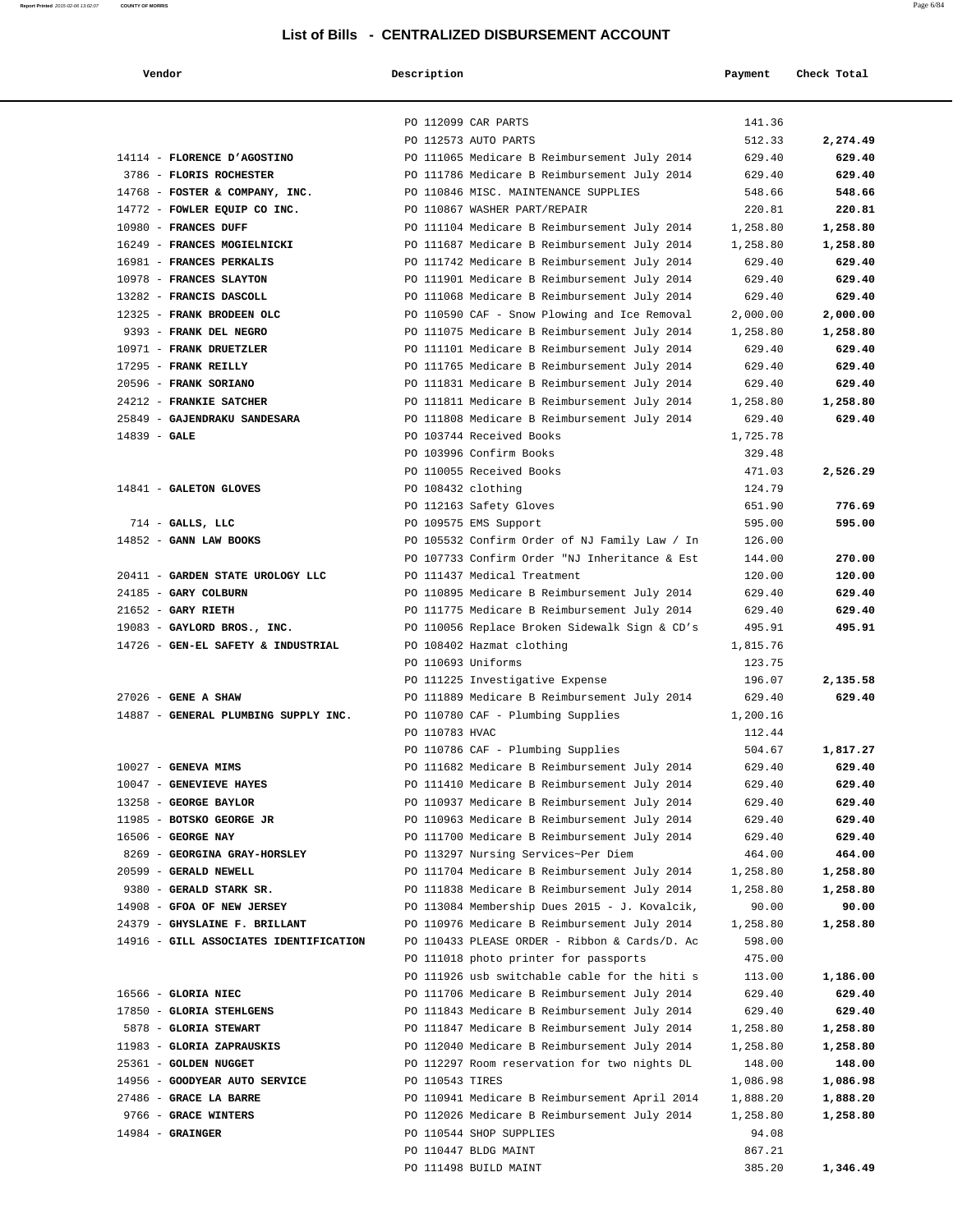| Vendor                                                                                | Description                                                         | Payment          | Check Total      |
|---------------------------------------------------------------------------------------|---------------------------------------------------------------------|------------------|------------------|
| $14983$ - GRAINGER                                                                    | PO 111509 supplies for Hazmat vehicle                               | 306.20           |                  |
|                                                                                       | PO 110864 MAINTENANCE SUPPLIES                                      | 38.46            |                  |
|                                                                                       | PO 111449 Plant Operations                                          | 66.03            |                  |
|                                                                                       | PO 111450 Plant Operations                                          | 80.35            | 491.04           |
| $24884$ - GRAINGER                                                                    | PO 112543 OPERATING SUPPLIES                                        | 120.60           | 120.60           |
| 15490 - GUARANTEED REBUILDERS INC                                                     | PO 110545 TRUCK PARTS                                               | 285.00           | 285.00           |
| 15318 - GULF SOUTH MEDICAL SUPPLY INC                                                 | PO 112484 Nursing Supplies                                          | 1,246.60         | 1,246.60         |
| $10972$ - GUY DEODATO                                                                 | PO 111084 Medicare B Reimbursement July 2014                        | 1,258.80         | 1,258.80         |
| 15081 - HANOVER SEWERAGE AUTHORITY                                                    | PO 112872 SEWER - HANOVER                                           | 1,784.73         | 1,784.73         |
| 15082 - HANOVER TWP MUNICIPAL ALLIANCE                                                | PO 112792 CAF - 2014 Supplemental Municipal A                       | 2,000.00         | 2,000.00         |
| 16713 - HAROLD NOONAN                                                                 | PO 111711 Medicare B Reimbursement July 2014                        | 629.40           | 629.40           |
| 1370 - HAROLD SERGENT                                                                 | PO 111882 Medicare B Reimbursement July 2014                        | 629.40           | 629.40           |
| 27490 - HARRAH'S ATLANTIC CITY                                                        | PO 111510 78th Annual NJAEO Conference @ Harr                       | 1,128.00         | 1,128.00         |
| 27040 - HAZEL WATSON                                                                  | PO 112005 Medicare B Reimbursement July 2014                        | 629.40           | 629.40           |
| $17704$ - HELEN SMITH                                                                 | PO 111908 Medicare B Reimbursement July 2014                        | 629.40           | 629.40           |
| 15159 - HELRICK'S INC                                                                 | PO 111223 Frames                                                    | 170.10           | 170.10           |
| 11530 - HENRY ARTEAGA                                                                 | PO 110927 Medicare B Reimbursement July 2014                        | 629.40           | 629.40           |
| 20922 - HERBERT ROSA                                                                  | PO 111790 Medicare B Reimbursement July 2014                        | 629.40           | 629.40           |
| 25160 - HERMA I. MCNAB                                                                | PO 111666 Medicare B Reimbursement July 2014                        | 629.40           | 629.40           |
| 8173 - HERMAN HOOPES                                                                  | PO 111385 Medicare B Reimbursement July 2014                        | 629.40           | 629.40           |
| 15188 - HILL-ROM CO, INC.                                                             | PO 112485 Nursing Durable Equipment Rental                          | 1,045.00         |                  |
|                                                                                       | PO 113131 Plant Operation                                           | 2,945.00         | 3,990.00         |
| 27466 - HIPPO FACILITY MANAGEMENT INC.<br>5418 - HOLTZ LEARNING CENTERS LTD           | PO 110877 FACILITY WORK ORDER COMPUTER PROGRA                       | 119.00<br>225.00 | 119.00<br>225.00 |
| 16302 - HOMELESS SOLUTIONS, INC.                                                      | PO 111270 Training<br>PO 112686 CAF - Homeless Contract SH15014 SSH | 17,487.00        | 17,487.00        |
| 20737 - HOOVER TRUCK CENTERS INC                                                      | PO 110546 TRUCK PARTS                                               | 1,734.73         | 1,734.73         |
| 15241 - HORIZON BLUE CROSS BLUE SHIELD                                                | PO 110307 December 2014 Horizon Mosquito Medi                       | 7,675.18         | 7,675.18         |
| 15241 - HORIZON BLUE CROSS BLUE SHIELD                                                | PO 111851 Blue Cross Blue Shield Medallion bi                       | 66,392.50        | 66,392.50        |
| 15241 - HORIZON BLUE CROSS BLUE SHIELD                                                | PO 111866 HMO Monthly Premium for 1/15                              | 83,947.33        | 83,947.33        |
| 15241 - HORIZON BLUE CROSS BLUE SHIELD                                                | PO 112199 January 2015 Horizon Mosquito Medic                       | 19,625.36        | 19,625.36        |
| 20999 - HORIZON OFFICE EQUIPMENT                                                      | PO 112487 Office Equipment Repair                                   | 680.00           | 680.00           |
| 10636 - HUNAN WOK                                                                     | PO 110679 Meals                                                     | 506.00           | 506.00           |
| 8785 - RUBINO IGNAZIO                                                                 | PO 111798 Medicare B Reimbursement July 2014                        | 1,258.80         | 1,258.80         |
| 10767 - ILLIENE CHARLES, RN                                                           | PO 113298 Nursing Services~Per Diem                                 | 2,987.75         | 2,987.75         |
| 15309 - IMAGE ACCESS CORP                                                             | PO 111020 maintenance on kodak 19620 image wr                       | 5,266.25         |                  |
|                                                                                       | PO 111038 fujitsu 7160/7260 scan aid consumab                       | 185.00           | 5,451.25         |
| 4592 - INFORMATION & TECHNOLOGY                                                       | PO 112738 CAF - 4592-1531                                           | 780.00           |                  |
|                                                                                       | PO 112743 CAF - 4592-1529                                           | 840.00           |                  |
|                                                                                       | PO 112744 CAF - 4592-1541                                           | 840.00           |                  |
|                                                                                       | PO 112745 CAF - 4592-1527                                           | 690.00           |                  |
|                                                                                       | PO 112746 CAF - 4592-1528                                           | 870.00           |                  |
|                                                                                       | PO 112747 CAF - 4592-1520                                           | 825.00           |                  |
|                                                                                       | PO 112749 CAF - 4592-1542                                           | 840.00           |                  |
|                                                                                       | PO 112750 CAF - 4592-1532                                           | 780.00           | 6,465.00         |
| 4592 - INFORMATION & TECHNOLOGY                                                       | PO 112751 CAF - 4592-1715                                           | 933.33           |                  |
|                                                                                       | PO 112752 CAF - 4592-1755                                           | 960.00           |                  |
|                                                                                       | PO 112753 CAF - 4592-1719                                           | 1,920.00         | 4,773.33         |
| 12041 - INGLESINO, PEARLMAN,                                                          | PO 112722 CAF - 4592-1730                                           | 960.00<br>158.30 | 158.30           |
| 4859 - INSTITUTE FOR FORENSIC PSYCHOLOGY PO 111112 New Hire Psychological Evaluation- | PO 112625 Morris View legal services renderre                       | 325.00           | 325.00           |
| 6100 - INTER CITY TIRE                                                                | PO 112577 TIRES                                                     | 2,866.72         | 2,866.72         |
| 20652 - INTERFAITH FOOD PANTRY INC.                                                   | PO 112406 CAF - Grant in Aid Funding 2014                           | 7,488.00         | 7,488.00         |
| 5877 - IRVING SKOLNICK                                                                | PO 111899 Medicare B Reimbursement July 2014                        | 629.40           | 629.40           |
| 18422 - IRVING WEISS                                                                  | PO 112010 Medicare B Reimbursement July 2014                        | 1,258.80         | 1,258.80         |
| 21366 - ISABEL RUIZ                                                                   | PO 111799 Medicare B Reimbursement July 2014                        | 629.40           | 629.40           |
| 17661 - ISABELLE SIMON                                                                | PO 111897 Medicare B Reimbursement July 2014                        | 629.40           | 629.40           |
| 13067 - IT MARKET INTELLIGENCE                                                        | PO 107694 Confirm "Directory of Top Computer                        | 275.00           | 275.00           |
| 15433 - J & D SALES & SERVICE LLC                                                     | PO 110548 CHEMICALS                                                 | 474.00           |                  |
|                                                                                       | PO 112579 SERVICE WATER RECYCLER                                    | 450.00           | 924.00           |
| $17605 - J.A.$ SEXAUER                                                                | PO 113132 Machinery Repairs & Parts                                 | 877.26           | 877.26           |
| 730 - JACQUELYN M. DONNELLEY                                                          | PO 111095 Medicare B Reimbursement July 2014                        | 629.40           | 629.40           |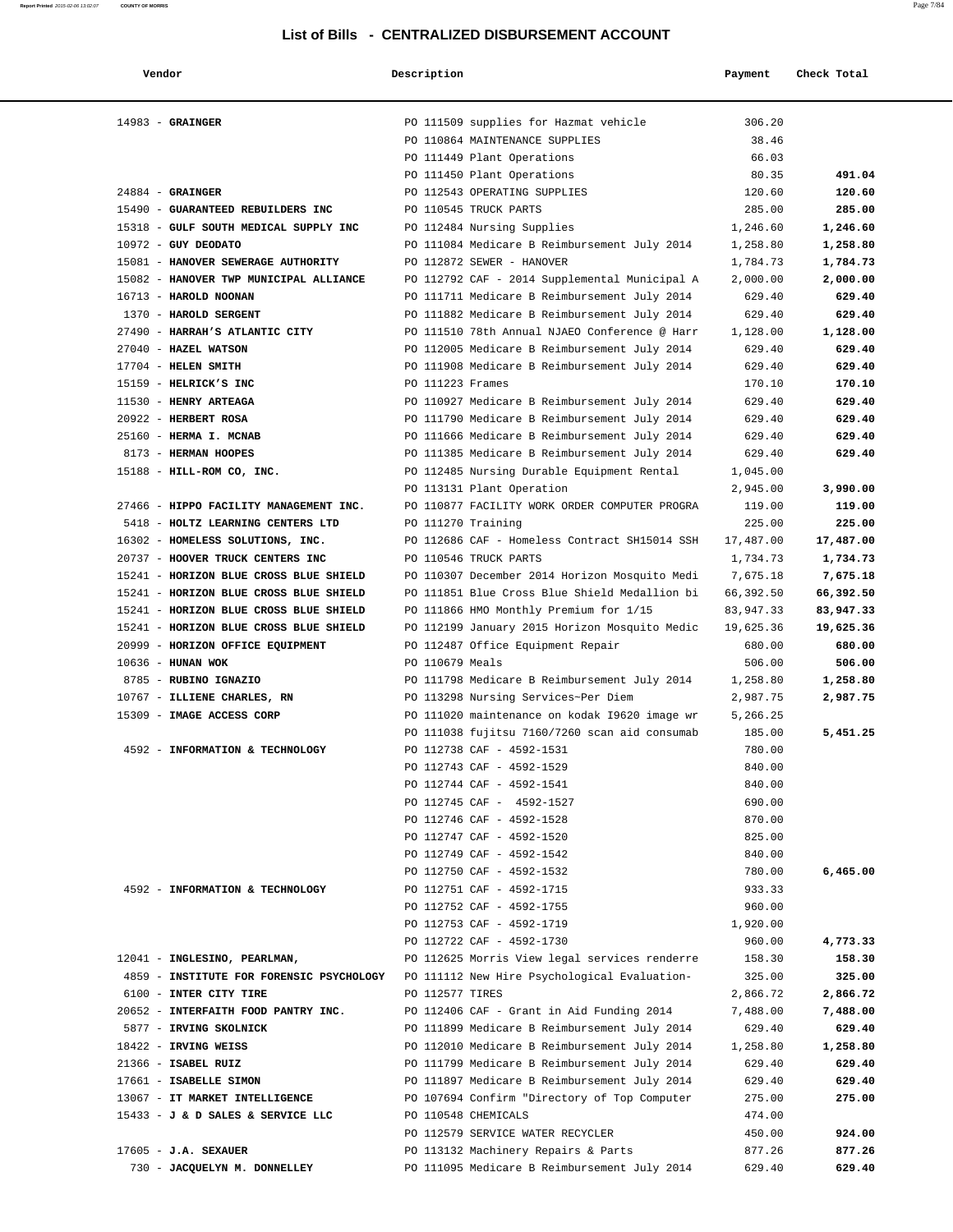| Vendor                                                | Description                                                                  | Payment           | Check Total       |
|-------------------------------------------------------|------------------------------------------------------------------------------|-------------------|-------------------|
|                                                       |                                                                              |                   |                   |
| 27446 - JAIME SHANAPHY                                | PO 111254 Supplemental SANE SART Nurse Pay                                   | 243.80            | 243.80            |
| 21369 - JAMES DEACON                                  | PO 111071 Medicare B Reimbursement July 2014                                 | 1,258.80          | 1,258.80          |
| 12197 - JAMES H WOLF                                  | PO 112061 Medicare B Reimbursement July 2014                                 | 1,258.80          | 1,258.80          |
| 17400 - JAMES J ROSENBERG                             | PO 111792 Medicare B Reimbursement July 2014                                 | 1,258.80          | 1,258.80          |
| 9489 - JAMES MURRAY                                   | PO 111699 Medicare B Reimbursement July 2014                                 | 1,258.80          | 1,258.80          |
| 2890 - JAMES RETEMIAH                                 | PO 111768 Medicare B Reimbursement July 2014                                 | 629.40            | 629.40            |
| 10989 - JAMES VOELKER JR                              | PO 111992 Medicare B Reimbursement July 2014                                 | 629.40            | 629.40            |
| 7382 - JAMES WOODRUFF                                 | PO 112031 Medicare B Reimbursement July 2014                                 | 1,258.80          | 1,258.80          |
| 13544 - JANE DEROSE                                   | PO 111085 Medicare B Reimbursement July 2014                                 | 629.40            | 629.40            |
| 21341 - JANEITA RANDALL                               | PO 111760 Medicare B Reimbursement July 2014                                 | 629.40            | 629.40            |
| 21645 - JANET BEALE-GRAHAM<br>14340 - JANET DONALDSON | PO 110938 Medicare B Reimbursement July 2014                                 | 1,258.80<br>38.00 | 1,258.80<br>38.00 |
| 3749 - JANET NIENSTADT                                | PO 113072 Newspaper Receipts<br>PO 111708 Medicare B Reimbursement July 2014 | 629.40            | 629.40            |
| 8770 - JANET SEABLOM                                  | PO 111878 Medicare B Reimbursement July 2014                                 | 629.40            | 629.40            |
| 1477 - JANICE TRUSZ                                   | PO 111967 Medicare B Reimbursement July 2014                                 | 1,258.80          | 1,258.80          |
| 11467 - JASCINTH MCINTOSH                             | PO 111582 Medicare B Reimbursement July 2014                                 | 1,258.80          | 1,258.80          |
| 17849 - JEAN STEFANICK                                | PO 111842 Medicare B Reimbursement July 2014                                 | 1,258.80          | 1,258.80          |
| 20612 - JEAN VIZZA                                    | PO 111990 Medicare B Reimbursement July 2014                                 | 1,258.80          | 1,258.80          |
| 16563 - JEANNE NICHOLS                                | PO 111705 Medicare B Reimbursement July 2014                                 | 629.40            | 629.40            |
| 26499 - JEFFREY C MCLEAR                              | PO 111664 Medicare B Reimbursement July 2014                                 | 629.40            | 629.40            |
| 20591 - JEFFREY PAUL                                  | PO 112189 OEM Expenses                                                       | 1,245.16          | 1,245.16          |
| 21088 - JENNIFER CARPINTERI                           | PO 112413 Petty Cash Reimbursement                                           | 77.96             | 77.96             |
| 24187 - JENNIFER SHELL                                | PO 111892 Medicare B Reimbursement July 2014                                 | 629.40            | 629.40            |
| 15483 - JENSON & MITCHELL INC                         | PO 112580 TRUCK PARTS                                                        | 1,524.64          | 1,524.64          |
| 457 - JEROME THIEL                                    | PO 111947 Medicare B Reimbursement July 2014                                 | 1,762.80          | 1,762.80          |
| 960 - JERSEY CENTRAL POWER & LIGHT                    | PO 112340 Utility - Electric JCPL                                            | 279.48            | 279.48            |
| 960 - JERSEY CENTRAL POWER & LIGHT                    | PO 112489 Electricity Usage                                                  | 49,033.72         | 49,033.72         |
| 960 - JERSEY CENTRAL POWER & LIGHT                    | PO 112558 JCP&L                                                              | 22.99             | 22.99             |
| 960 - JERSEY CENTRAL POWER & LIGHT                    | PO 112559 JCP&L                                                              | 24.95             | 24.95             |
| 960 - JERSEY CENTRAL POWER & LIGHT                    | PO 112699 JCP&L                                                              | 661.65            | 661.65            |
| 960 - JERSEY CENTRAL POWER & LIGHT                    | PO 112700 JCP&L                                                              | 30.50             | 30.50             |
| 960 - JERSEY CENTRAL POWER & LIGHT                    | PO 112949 ELECTRIC - WARRANTS                                                | 902.04            | 902.04            |
| 960 - JERSEY CENTRAL POWER & LIGHT                    | PO 112950 ELECTRIC - 0537                                                    | 132,761.29        | 132,761.29        |
| 960 - JERSEY CENTRAL POWER & LIGHT                    | PO 112952 ELECTRIC - MORRISTOWN - 0528                                       | 39,399.60         | 39,399.60         |
| 960 - JERSEY CENTRAL POWER & LIGHT                    | PO 113009 ELECTRIC - 0538                                                    | 4,382.52          | 4,382.52          |
| 960 - JERSEY CENTRAL POWER & LIGHT                    | PO 113010 ELECTRIC - RUTH DAVIS DR / CAC                                     | 328.06            | 328.06            |
| 960 - JERSEY CENTRAL POWER & LIGHT                    | PO 113134 Electricity                                                        | 44, 418.20        | 44,418.20         |
| 16888 - JERSEY PAPER PLUS INC                         | PO 110761 CAF - Coarse Paper & Household Supp                                | 3,649.10          |                   |
|                                                       | PO 110878 CAF - Coarse Paper & Household Supp                                | 4,841.52          | 8,490.62          |
| 1622 - JERSEY TRACTOR-TRAILER                         | PO 112735 CAF - 1622-1664                                                    | 3,200.00          | 3,200.00          |
| 25374 - JESSICA MONDINO                               | PO 111517 Refreshments for Education partners                                | 221.22            | 221.22            |
| 14218 - JIM DELGUIDICE                                | PO 112235 Freeholder Photos                                                  | 276.75            | 276.75            |
| 26156 - JJS SERVICES, INC.                            | PO 110595 CAF - Snow Plowing and Ice Removal                                 | 12,596.25         | 12,596.25         |
| 15508 - JML MEDICAL INC.                              | PO 112490 CAF - Medical Supplies for Various                                 | 5,371.48          |                   |
|                                                       | PO 112491 CAF - Medical Supplies for Various                                 | 12,743.32         |                   |
|                                                       | PO 113133 CAF - Various Medical Supplies                                     | 17,612.62         | 35,727.42         |
| 1201 - JOAN CHRISTIANSEN                              | PO 110886 Medicare B Reimbursement July 2014                                 | 1,258.80          | 1,258.80          |
| 5250 - JOAN PEANO                                     | PO 111737 Medicare B Reimbursement July 2014                                 | 1,258.80          | 1,258.80          |
| 10061 - JOAN WULFF                                    | PO 112033 Medicare B Reimbursement July 2014                                 | 1,258.80          | 1,258.80          |
| 20916 - JOANN DAMELIO                                 | PO 111066 Medicare B Reimbursement July 2014                                 | 1,258.80          | 1,258.80          |
| 24772 - JOANN WEINSTEIN                               | PO 112009 Medicare B Reimbursement July 2014                                 | 1,258.80          | 1,258.80          |
| 21318 - JOCELYNE VOLCY                                | PO 112443 Employee Reimbursement                                             | 30.00             | 30.00             |
| 14351 - JOHN DOODY                                    | PO 111097 Medicare B Reimbursement July 2014                                 | 1,258.80          | 1,258.80          |
| $14425$ - JOHN DUNNE                                  | PO 111109 Medicare B Reimbursement July 2014                                 | 1,258.80          | 1,258.80          |
| 17848 - JOHN J. STEELE                                | PO 111841 Medicare B Reimbursement July 2014                                 | 881.40            | 881.40            |
| 10043 - JOHN MIRTICH                                  | PO 111685 Medicare B Reimbursement July 2014                                 | 629.40            | 629.40            |
| 27029 - JOHN P SULPY                                  | PO 111934 Medicare B Reimbursement July 2014                                 | 1,258.80          | 1,258.80          |
| 5929 - JOHN PERRY                                     | PO 111743 Medicare B Reimbursement July 2014                                 | 1,258.80          | 1,258.80          |
| 8769 - JOHN ROSSMAN                                   | PO 111794 Medicare B Reimbursement July 2014                                 | 629.40            | 629.40            |
| $10533 - JOHN WALSH$                                  | PO 112000 Medicare B Reimbursement July 2014                                 | 629.40            | 629.40            |
| 12452 - JOHNSON & JOHNSON, ESQS                       | PO 112831 Legal services rendered for 12/14                                  | 4,393.00          | 4,393.00          |

**Report Printed** 2015-02-06 13:02:07 **COUNTY OF MORRIS** Page 8/84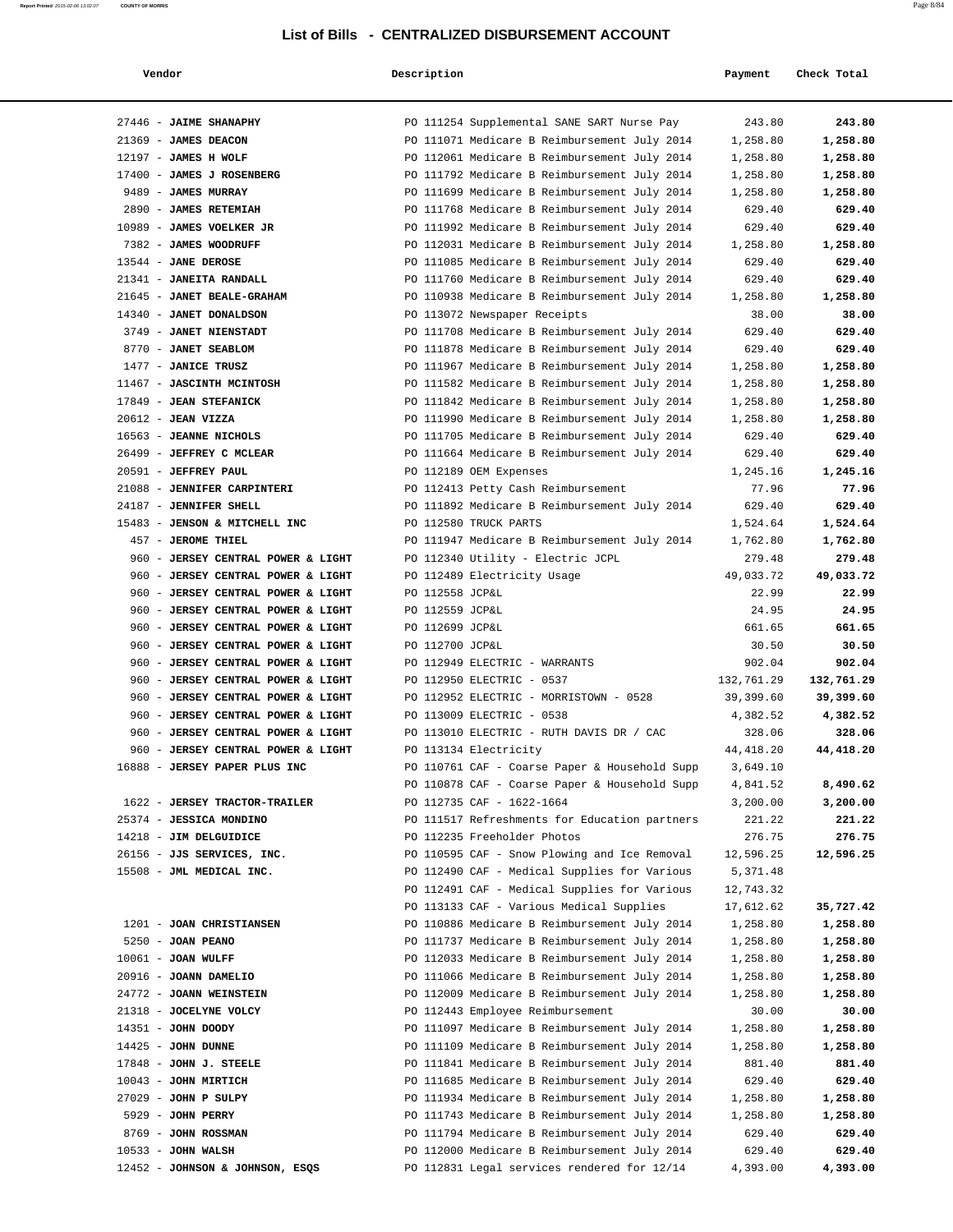| Vendor                                   | Description     |                                                 | Payment   | Check Total |
|------------------------------------------|-----------------|-------------------------------------------------|-----------|-------------|
|                                          |                 |                                                 |           |             |
| 21515 - JOHNSON & TOWERS, INC.           |                 | PO 110549 INSPECTION MACHINE PARTS              | 250.00    | 250.00      |
| $16252$ - JOSE MOJICA                    |                 | PO 111688 Medicare B Reimbursement July 2014    | 629.40    | 629.40      |
| 5319 - JOSEPH NOTOWICZ                   |                 | PO 111713 Medicare B Reimbursement July 2014    | 629.40    | 629.40      |
| 27068 - JOSEPH O'BRIEN                   |                 | PO 111714 Medicare B Reimbursement July 2014    | 881.40    | 881.40      |
| 16818 - JOSEPH OLIVIA, MD.               |                 | PO 111725 Medicare B Reimbursement July 2014    | 2,517.60  | 2,517.60    |
| 27047 - JOSEPH PIRELLO                   |                 | PO 111747 Medicare B Reimbursement July 2014    | 629.40    | 629.40      |
| 17316 - JOSEPH RICCARDI                  |                 | PO 111772 Medicare B Reimbursement July 2014    | 629.40    | 629.40      |
| 24859 - JOSEPH RUSSO                     |                 | PO 112672 Expense voucher                       | 201.80    | 201.80      |
| 25420 - JOSEPH RYAN                      |                 | PO 111803 Medicare B Reimbursement July 2014    | 1,258.80  | 1,258.80    |
| 26574 - JOSEPH SCARPONE                  |                 | PO 111816 Medicare B Reimbursement July 2014    | 629.40    | 629.40      |
| 2884 - JOYCE MOONEY                      |                 | PO 111691 Medicare B Reimbursement July 2014    | 629.40    | 629.40      |
| 11543 - JUAN MULERO                      |                 | PO 111698 Medicare B Reimbursement July 2014    | 629.40    | 629.40      |
| 4486 - JUDITH BEECHER                    |                 | PO 110942 Medicare B Reimbursement July 2014    | 629.40    | 629.40      |
| 9396 - JULENE NORTHAN                    |                 | PO 111712 Medicare B Reimbursement July 2014    | 1,258.80  | 1,258.80    |
| 677 - JULIO PORRAO                       |                 | PO 112823 Insurance reimb. for $1/15$ to $6/15$ | 72.00     | 72.00       |
| 7432 - JUNE WITTY                        |                 | PO 111253 Supplememtal SANE SART Nurse Pay      | 194.30    | 194.30      |
| 20384 - KAITLYN HELLYER                  |                 | PO 112836 Mi. & Insurance reimb. for 10/14 to   | 95.45     | 95.45       |
| 20776 - KAREN GOTTSHALL                  |                 | PO 111599 travel reimbursement                  | 106.75    | 106.75      |
| 9033 - KATHLEEN NOECKER                  |                 | PO 111710 Medicare B Reimbursement July 2014    | 629.40    | 629.40      |
| 17333 - KATHLEEN RINALDO                 |                 | PO 111777 Medicare B Reimbursement July 2014    | 629.40    | 629.40      |
| 5252 - KATHLEEN SCANLON                  |                 | PO 112045 Medicare B Reimbursement July 2014    | 1,258.80  | 1,258.80    |
| 25394 - KATHLEEN WAGNER                  |                 | PO 111995 Medicare B Reimbursement July 2014    | 629.40    | 629.40      |
| 27488 - KAUFMAN, SEMERARO & LEIBMAN, LLP |                 | PO 112799 Legal services - M.C. adv. Sheriff    | 24.00     | 24.00       |
| 24864 - KELLY DZIAK                      |                 | PO 112296 11 & 12/14 expenses                   | 88.90     | 88.90       |
| 24864 - KELLY DZIAK                      |                 | PO 112646 12/14 background check required by    | 40.70     | 40.70       |
| 24864 - KELLY DZIAK                      |                 | PO 112647 8/14 FDU Tuition reimbursement        | 4,000.00  | 4,000.00    |
| 15574 - KENVIL POWER EQUIPMENT, INC.     |                 | PO 110550 TRUCK PARTS                           | 64.98     |             |
|                                          |                 | PO 110642 Starter Recoil                        | 23.08     | 88.06       |
| 15596 - KILBOURNE & KILBOURNE            |                 | PO 111441 Employee Recognition                  | 81.10     | 81.10       |
| 20682 - KINGS KID DELI                   | PO 110681 Meals |                                                 | 667.00    | 667.00      |
| 15634 - KORNER STORE INC                 |                 | PO 110717 MEAL RECEIPTS                         | 60.00     |             |
|                                          | PO 110797 Meals |                                                 | 299.00    | 359.00      |
| 15657 - KURT'S LOCKSMITH SERVICE, LLC    |                 | PO 112495 Lock & Key Repair                     | 666.20    |             |
|                                          |                 | PO 113135 Lock & Key Installation~Repair        | 186.18    | 852.38      |
| 15800 - LAKE PHYSICIANS & HOSPITAL       |                 | PO 110874 MEDICAL SUPPLIES                      | 454.05    | 454.05      |
| 15688 - LANIGAN ASSOCIATES INC           |                 | PO 109378 Body Armor Vests                      | 6,573.30  | 6,573.30    |
| 79 - LARISSA PENCAK                      |                 | PO 111739 Medicare B Reimbursement July 2014    | 1,258.80  | 1,258.80    |
| 15694 - LASHEN ELECTRONICS INC           |                 | PO 111161 Supplies for Bus                      | 89.65     | 89.65       |
| 5905 - LAURETTA RUNYON                   |                 | PO 111801 Medicare B Reimbursement July 2014    | 1,258.80  | 1,258.80    |
| 8182 - LAWRENCE BROWN                    |                 | PO 110979 Medicare B Reimbursement July 2014    | 1,258.80  | 1,258.80    |
| 16637 - LAWYERS DIARY AND MANUAL LLC     |                 | PO 110045 Received NJ Lawyers Diary             | 106.00    |             |
|                                          |                 | PO 110615 NJ Lawyers Diarys "2015"              | 422.00    | 528.00      |
| 20653 - LEGAL SERVICES OF NORTHWEST      |                 | PO 112623 2014 Funding through the Peer Group   | 12,135.00 | 12,135.00   |
| 12753 - LENORA ABENE                     |                 | PO 110912 Medicare B Reimbursement July 2014    | 629.40    | 629.40      |
| 21665 - LESTER JOSEPH                    |                 | PO 111369 Medicare B Reimbursement July 2014    | 629.40    | 629.40      |
| 5855 - LEXIS NEXIS                       |                 | PO 108783 On-Line Service for Nov 01, 2014 th   | 174.00    |             |
|                                          |                 | PO 108784 On-Line Service for Dec 01, 2014 th   | 174.00    | 348.00      |
| 9909 - LIFE SAFETY SERVICE & SUPPLY LLC  |                 | PO 110817 LIBRARY - EMERGENCY LIGHTING          | 1,000.00  | 1,000.00    |
| 10983 - LILLIAN MUELLER                  |                 | PO 111693 Medicare B Reimbursement July 2014    | 1,258.80  | 1,258.80    |
| 8099 - LINDA HOMSCHEK                    |                 | PO 111384 Medicare B Reimbursement July 2014    | 629.40    | 629.40      |
| 9538 - LINDA MATHEW                      |                 | PO 111571 Medicare B Reimbursement July 2014    | 1,258.80  | 1,258.80    |
| $17759$ - LINDA SPANN                    |                 | PO 111832 Medicare B Reimbursement July 2014    | 629.40    | 629.40      |
| 6110 - LINDA ZEGLIN                      |                 | PO 112041 Medicare B Reimbursement July 2014    | 1,258.80  | 1,258.80    |
| 15816 - LONGFELLOWS SANDWICH DELI        |                 | PO 113138 Employee Recognition                  | 135.00    | 135.00      |
| 1927 - LORETTA HENDRICKSON               |                 | PO 111377 Medicare B Reimbursement July 2014    | 629.40    | 629.40      |
| 8786 - LORI TRAETTINO                    |                 | PO 111957 Medicare B Reimbursement July 2014    | 629.40    | 629.40      |
| 21688 - LOUIS MASTERBONE                 |                 | PO 111569 Medicare B Reimbursement July 2014    | 629.40    | 629.40      |
| 11993 - LOUIS VIOLIO                     |                 | PO 111988 Medicare B Reimbursement July 2014    | 629.40    | 629.40      |
| 21100 - LOUISE R. MACCHIA                |                 | PO 113300 Nursing Services~Per Diem             | 2,183.00  | 2,183.00    |
| 53 - LOVEYS PIZZA & GRILL                | PO 110601 Meals |                                                 | 391.00    |             |
|                                          |                 | PO 112496 Resident Activities                   | 72.75     |             |
|                                          |                 |                                                 |           |             |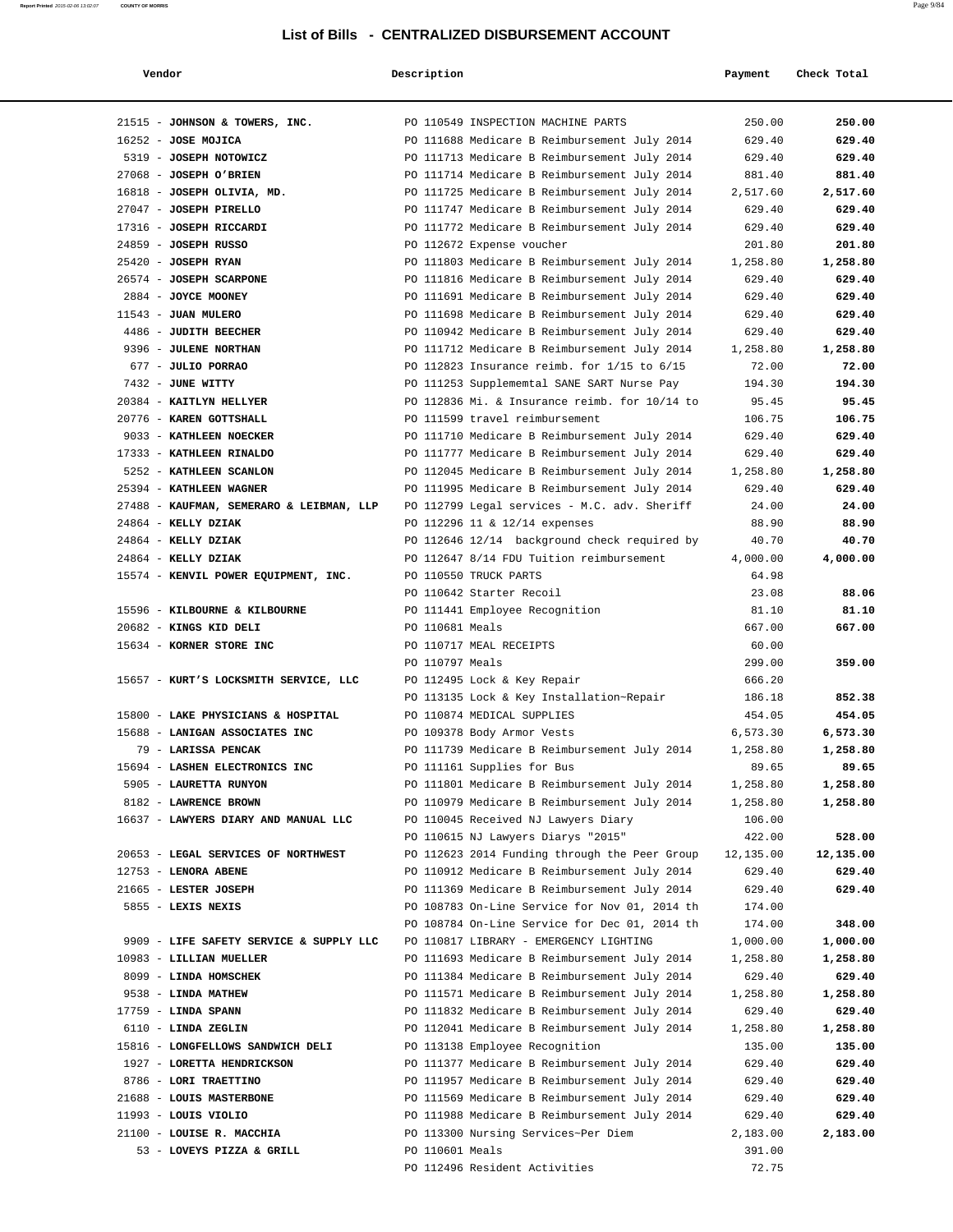| Vendor                                                | Description     |                                                                                               | Payment               | Check Total      |
|-------------------------------------------------------|-----------------|-----------------------------------------------------------------------------------------------|-----------------------|------------------|
|                                                       |                 | PO 112498 Employee Recognition                                                                | 273.00                | 736.75           |
| 26155 - LS ENGINEERING ASSOCIATES CORP.               |                 | PO 113049 CAF - On-Call Professional Engineer                                                 | 800.00                | 800.00           |
| $9984$ - LUBA ROSE                                    |                 | PO 111791 Medicare B Reimbursement July 2014                                                  | 1,258.80              | 1,258.80         |
| 14412 - LUCILLE DUETSCH                               |                 | PO 111103 Medicare B Reimbursement July 2014                                                  | 1,258.80              | 1,258.80         |
| 13206 - LUCILLE SCERBO                                |                 | PO 111819 Medicare B Reimbursement July 2014                                                  | 629.40                | 629.40           |
| 15850 - LUM, DRASCO & POSITAN LLC                     |                 | PO 112563 Legal Services                                                                      | 5,000.00              | 5,000.00         |
| 15862 - M & B TRUCKING INC                            |                 | PO 110596 CAF - Snow Plowing and Ice Removal                                                  | 4,995.00              | 4,995.00         |
| 15865 - M & J FRANK INC                               |                 | PO 112877 NUTRITION SITE SUPPLIES                                                             | 183.60                | 183.60           |
| 15883 - M.C. BAR ASSOCIATION                          |                 | PO 110766 MCBA Holiday party - WRB                                                            | 145.00                |                  |
|                                                       |                 | PO 111261 Installation Dinner                                                                 | 340.00                | 485.00           |
| 20783 - MA. LIZA IMPERIAL                             |                 | PO 113301 Nursing Services~Per Diem                                                           | 3,552.00              | 3,552.00         |
| 17579 - MABLE SEAWICK                                 |                 | PO 111879 Medicare B Reimbursement July 2014                                                  | 629.40                | 629.40           |
| 7568 - MADUKWE IMO IBOKO, RN                          |                 | PO 113302 Nursing Services~Per Diem                                                           | 2,368.00              | 2,368.00         |
| 10274 - MAGDELENA WILLIAMS                            |                 | PO 112837 Insurance reimb. for 1/15 TO 6/15                                                   | 72.00                 | 72.00            |
| 6514 - MAJOR POLICE SUPPLY                            |                 | PO 110551 AUTO PARTS                                                                          | 380.61                | 380.61           |
| $3210 - MANPOWER$                                     |                 | PO 111606 temporary staffing                                                                  | 725.76                |                  |
|                                                       |                 | PO 111612 temporary staffing                                                                  | 894.24                |                  |
|                                                       |                 | PO 111623 temporary staffing                                                                  | 725.76                |                  |
|                                                       |                 | PO 111625 temporary staffing                                                                  | 907.20                |                  |
|                                                       |                 | PO 111636 temporary staffing                                                                  | 725.76                | 3,978.72         |
| 1636 - MARGARET ROMANO                                |                 | PO 111789 Medicare B Reimbursement July 2014                                                  | 629.40                | 629.40           |
| 25396 - MARGARITA PONZANO                             |                 | PO 111751 Medicare B Reimbursement July 2014                                                  | 629.40                | 629.40           |
| 25080 - MARIA CARMELITA OBLINA                        |                 | PO 113303 Nursing Services~Per Diem                                                           | 703.25                | 703.25           |
| $11468$ - MARIA PLA                                   |                 | PO 111749 Medicare B Reimbursement July 2014                                                  | 1,258.80              | 1,258.80         |
| 9781 - MARIDO SERVICES INC.<br>14256 - MARIE DEMATTEO |                 | PO 111451 Plant Operations                                                                    | 861.28                | 861.28<br>629.40 |
| 21667 - MARIE REMY                                    |                 | PO 111078 Medicare B Reimbursement July 2014<br>PO 111766 Medicare B Reimbursement July 2014  | 629.40<br>1,258.80    | 1,258.80         |
| 7549 - MARIE ROZAN                                    |                 | PO 111797 Medicare B Reimbursement July 2014                                                  | 629.40                | 629.40           |
| 18512 - MARILYN WIRTZ                                 |                 | PO 111922 Medicare B Reimbursement July 2014                                                  | 629.40                | 629.40           |
| 26982 - MARION BROWN                                  |                 | PO 110986 Medicare B Reimbursement July 2014                                                  | 629.40                | 629.40           |
| 26678 - MARION ENNIS                                  |                 | PO 113304 Nursing Services~Per Diem                                                           | 2,373.30              | 2,373.30         |
| 3690 - MARJORIE SANDERS                               |                 | PO 111807 Medicare B Reimbursement July 2014                                                  | 1,258.80              | 1,258.80         |
| 8774 - MARTHA PORTILLA                                |                 | PO 111753 Medicare B Reimbursement July 2014                                                  | 1,258.80              | 1,258.80         |
| $11023$ - MARTHA YAGHI                                |                 | PO 113305 Nursing Services~Per Diem                                                           | 592.00                | 592.00           |
| 3769 - MARTIN LUTHER KING                             |                 | PO 112442 Tickets for the Martin Luther King                                                  | 75.00                 | 75.00            |
| 26497 - MARY A MONGEY                                 |                 | PO 111690 Medicare B Reimbursement July 2014                                                  | 1,258.80              | 1,258.80         |
| 17716 - MARY E. SNYDER                                |                 | PO 111911 Medicare B Reimbursement July 2014                                                  | 1,258.80              | 1,258.80         |
| 10995 - MARY ROLIO                                    |                 | PO 111787 Medicare B Reimbursement July 2014                                                  | 1,258.80              | 1,258.80         |
| 24201 - MARY SNYDER                                   |                 | PO 111910 Medicare B Reimbursement July 2014                                                  | 1,258.80              | 1,258.80         |
| 24771 - MARYANN ODONNELL                              |                 | PO 111717 Medicare B Reimbursement July 2014                                                  | 629.40                | 629.40           |
| 9650 - MC LEAGUE OF MUNICIPALITIES                    |                 | PO 112202 Registration for Dl & CM to attend                                                  | 100.00                |                  |
|                                                       |                 | PO 112410 MCLOM Dinner February 18, 2015                                                      | 550.00                | 650.00           |
| 25792 - MCGRATH MUNICIPAL EQUIPMENT, LLC              |                 | PO 110553 TRUCK PARTS                                                                         | 438.45                | 438.45           |
| 14264 - MCMANIMON, SCOTLAND & BAUMANN LLC             |                 | PO 112539 Legal services rendered Solar                                                       | 21,523.11             |                  |
|                                                       |                 | PO 113032 Legal services rendered                                                             | 1,505.24              |                  |
|                                                       |                 | PO 113268 PROFESSIONAL SERVICES 6/19/14 \$4,2                                                 | 8,056.03              |                  |
|                                                       |                 | PO 113269 PROFESSIONAL SERVICES - HOURLY TIME                                                 | 961.01                |                  |
|                                                       |                 | PO 113270 PROFESSIONAL SERVICES - TAX MATTER                                                  | 1,931.00              | 33,976.39        |
| 16096 - MCMASTER-CARR SUPPLY CO                       |                 | PO 110552 TRUCK PARTS                                                                         | 155.04                |                  |
|                                                       |                 | PO 112102 CAR PARTS                                                                           | 157.00                | 312.04           |
| 16095 - MCMASTER-CARR SUPPLY CO                       |                 | PO 110657 Misc. Supplies for Traps                                                            | 292.64                |                  |
|                                                       |                 | PO 111877 Misc. Supplies                                                                      | 109.57                | 402.21           |
| 20839 - MEDLINE INDUSTRIES INC                        |                 | PO 112499 Nursing Supplies                                                                    | 3,321.63              | 3,321.63         |
| 20839 - MEDLINE INDUSTRIES INC                        |                 | PO 113139 Nursing Supplies                                                                    | 460.78                | 460.78           |
| 8443 - MELOJANE CELESTINO                             |                 | PO 113306 Nursing Services~Per Diem                                                           | 1,164.39              | 1,164.39         |
| 16129 - MENTAL HEALTH ASSOCIATION OF                  |                 | PO 112552 CAF - Grant in Aid Funding 2014 GIA                                                 | 4,745.00              |                  |
|                                                       |                 | PO 112554 CAF - Grant in Aid Funding 2014 GIA<br>PO 112556 CAF -Grant in Aid Funding 2014 sos | 15,746.00<br>3,011.00 | 23,502.00        |
| 6518 - METALS USA PLATES &                            | PO 110554 STEEL |                                                                                               | 295.00                | 295.00           |
| 3683 - METROPOLITAN CENTER FOR                        |                 | PO 112162 Psychological Assessment                                                            | 450.00                | 450.00           |
| 16158 - MGL PRINTING SOLUTIONS                        |                 | PO 110449 Invoice 125917 - 10 Rolls of Wafer                                                  | 235.00                | 235.00           |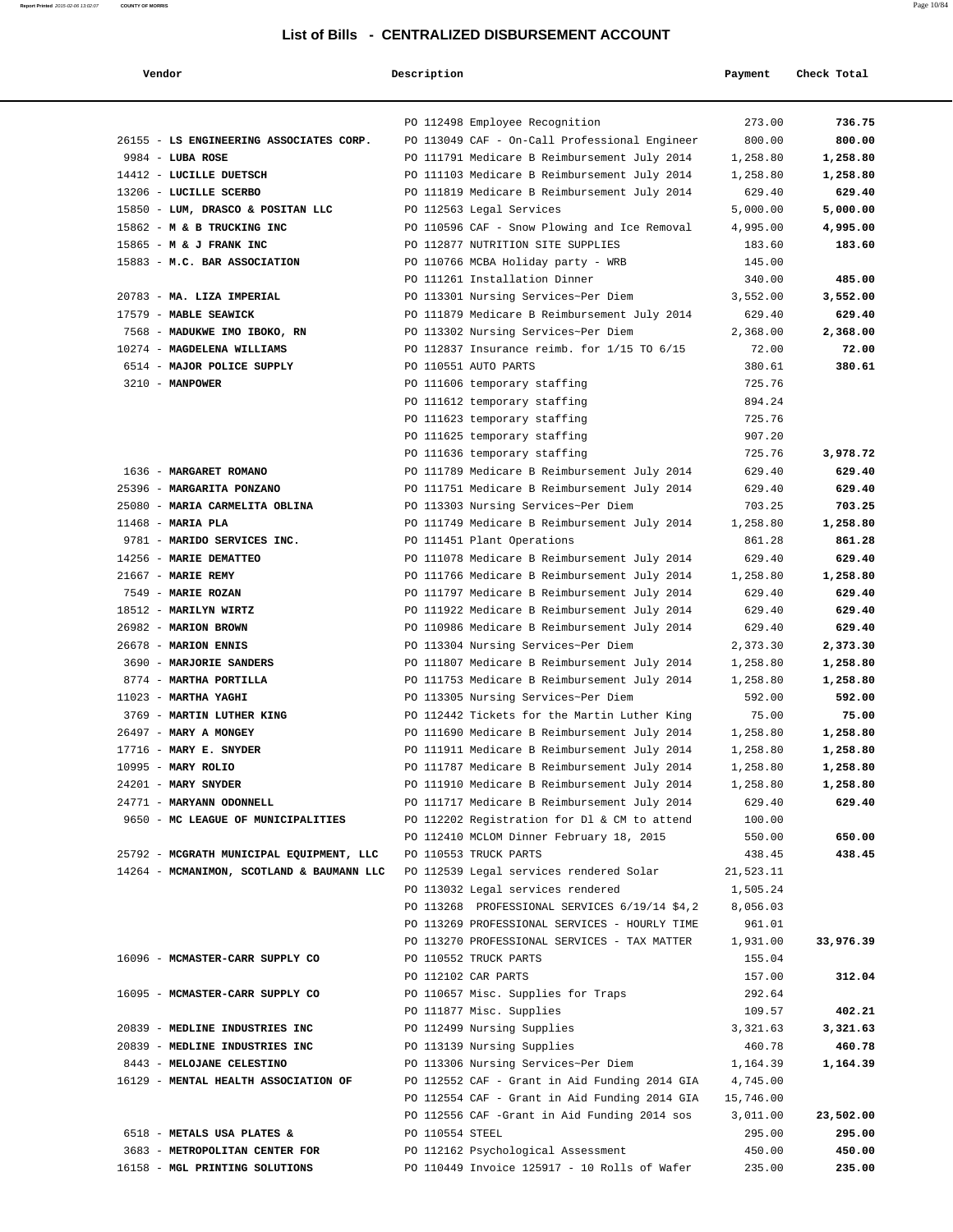| Vendor                                 | Description                                   | Payment  | Check Total |
|----------------------------------------|-----------------------------------------------|----------|-------------|
| 20858 - MICHAEL FITZPATRICK & SON INC. | PO 110593 CAF - Snow Plowing and Ice Removal  | 4,187.00 | 4,187.00    |
| 12173 - MICHAEL GUADAGNO               | PO 111390 Medicare B Reimbursement July 2014  | 1,258.80 | 1,258.80    |
| 20600 - MICHAEL LOWE                   | PO 111466 Medicare B Reimbursement July 2014  | 629.40   | 629.40      |
| 17101 - MICHAEL POPOVICH               | PO 111752 Medicare B Reimbursement July 2014  | 1,258.80 | 1,258.80    |
| 5243 - MICHAEL RIPATRAZONE             | PO 111779 Medicare B Reimbursement July 2014  | 1,258.80 | 1,258.80    |
| 26524 - MICHAEL ROSELLINI              | PO 112757 Reimb for Work Boots                | 49.99    | 49.99       |
| 27136 - MICHAEL ZINN                   | PO 113307 Nursing Services~Per Diem           | 1,785.25 | 1,785.25    |
| 24951 - MICHELLE CAPILI                | PO 113308 Nursing Services~Per Diem           | 888.00   | 888.00      |
| 295 - MID-ATLANTIC TRUCK CENTRE INC    | PO 110555 TRUCK PARTS                         | 791.34   | 791.34      |
| 11453 - MIDWEST TAPE LLC               | PO 110058 Received DVD's & CD's               | 714.58   | 714.58      |
| 10999 - MILDRED BYRD                   | PO 110994 Medicare B Reimbursement July 2014  | 629.40   | 629.40      |
| 16207 - MILLER & CHITTY CO INC         | PO 110848 VALVE REPLACEMENT ON BOILER         | 567.20   | 567.20      |
| 10998 - MILTON WILSON                  | PO 112024 Medicare B Reimbursement July 2014  | 1,258.80 | 1,258.80    |
| 16223 - MINUTEMAN PRESS                | PO 111216 Business Cards                      | 99.40    | 99.40       |
| 6408 - MIRION TECHNOLOGIES (GDS) INC   | PO 108378 Badges                              | 660.36   | 660.36      |
| 25428 - MIRLENE ESTRIPLET              | PO 113309 Nursing Services~Per Diem           | 4,181.00 | 4,181.00    |
| 568 - MOBILE LIFTS, INC.               | PO 110556 TRUCK PARTS                         | 2,704.85 | 2,704.85    |
| 6953 - MOBILEX USA                     | PO 112501 Resident Testing                    | 5,526.29 |             |
|                                        | PO 113140 Resident Testing                    | 1,558.49 | 7,084.78    |
| 8900 - MONTVILLE TWP WATER & SEWER     | PO 112830 WATER / SEWER - MONTVILLE           | 138.97   | 138.97      |
| 24348 - MOONLIGHT DESIGNS              | PO 112502 Resident Activities                 | 165.00   | 165.00      |
| 16273 - MOORE MEDICAL LLC              | PO 110616 Medical Supplies                    | 465.35   |             |
|                                        | PO 110841 CAF - Medical Supplies & OTC Suppli | 1,043.38 |             |
|                                        | PO 111061 Medical Office Supplies             | 299.43   | 1,808.16    |
| 20755 - MORPHOTRAK INC                 | PO 109834 LIVESCAN CONTRACT PAYMENT           | 1,123.75 | 1,123.75    |
| $13106$ - MORRIS ARTS                  | PO 111514 CAF - JJ-1402 MORRIS ARTS           | 7,700.00 | 7,700.00    |
| 16283 - MORRIS BRICK AND STONE CO.     | PO 110718 MASON                               | 305.55   | 305.55      |
| 7587 - MORRIS COUNTY ASSESSOR'S ASSOC. | PO 111521 Morris County Assessor's Assoc. Hol | 400.00   | 400.00      |
| 19478 - MORRIS COUNTY CHAMBER OF       | PO 110740 2015 Membership Dues DL             | 380.00   |             |
|                                        | PO 110757 SURROGATE JOHN PECORARO             | 125.00   |             |
|                                        | PO 111041 94 annual meeting luncheon event 1  | 250.00   |             |
|                                        | PO 112161 Leadership Morris Class 2015 for Kr | 1,700.00 | 2,455.00    |
| 6213 - MORRIS COUNTY ENGRAVING LLC     | PO 110777 Invoice for a Plaque and Engraved P | 2,112.00 |             |
|                                        | PO 112851 OTHER OUTSIDE                       | 1,020.60 | 3,132.60    |
| 5526 - MORRIS COUNTY HEALTH OFFICER    | PO 112307 2015 membership                     | 50.00    | 50.00       |
| 12819 - MORRIS COUNTY M.U.A            | PO 112504 2014 OSTF MC MUA Legal Cost Reimbur | 8,616.00 | 8,616.00    |
| 19483 - M.C. MUA                       | PO 111452 CAF- Solid Waste Collection         | 6,230.98 | 6,230.98    |
| 19483 - M.C. MUA                       | PO 112218 CAF - Solid Waste Collection Servic | 7,271.35 | 7,271.35    |
| 16298 - MORRIS PLAINS MUNICIPAL ALL.   | PO 112492 CAF - 2014 Supplemental Municipal A | 2,000.00 |             |
|                                        | PO 112497 CAF - 2015 Municipal Alliance Funds | 2,891.86 |             |
|                                        | PO 112500 CAF - 2015 Municipal Alliance Funds | 144.00   | 5,035.86    |
| 16316 - MORRISTOWN AUTO BODY INC       | PO 112584 AUTO PARTS                          | 115.00   | 115.00      |
| 16321 - MORRISTOWN LUMBER &            | PO 110691 Deck Screws, Ext., Cord, Mailboxes  | 618.73   |             |
|                                        | PO 110434 Invoice 940613 - 12 Units of Parcel | 23.88    |             |
|                                        | PO 110836 MISC. MAINTENANCE SUPPLIES          | 87.04    |             |
|                                        | PO 110785 supplies                            | 11.00    |             |
|                                        | PO 112213 BUILD MATERIALS                     | 89.94    | 830.59      |
| 16334 - MORRISTOWN MEMORIAL HOSPITAL   | PO 110834 CAF - Chapter 51 CG51 1421 CH51 14  | 4,385.00 | 4,385.00    |
| 16334 - MORRISTOWN MEMORIAL HOSPITAL   | PO 112785 CAF - Chapter 51 CH51 1421          | 4,130.00 | 4,130.00    |
| 16334 - MORRISTOWN MEMORIAL HOSPITAL   | PO 112786 CAF - Chapter 51 ch51 1402          | 6,686.00 | 6,686.00    |
| 16340 - MORRISTOWN PARKING AUTHORITY   | PO 112880 ANN/BANK/SCHUYLER GARAGE - ELEVATOR | 9,824.00 |             |
|                                        | PO 112884 ANN/BANK/SCHUYLER GARAGE - ELEVATOR | 2,256.80 |             |
|                                        | PO 112942 ELECTRIC - SCHUYLER ANNEX PARKING   | 1,678.46 | 13,759.26   |
| 27021 - MOSES MCBRYDE                  | PO 111572 Medicare B Reimbursement July 2014  | 629.40   | 629.40      |
| 792 - MOTION INDUSTRIES INC            | PO 110720 HVAC                                | 129.34   | 129.34      |
| 21791 - MOTOROLA SOLUTIONS INC         | PO 109081 Earpeice for radios                 | 320.00   | 320.00      |
| 21791 - MOTOROLA SOLUTIONS INC         | PO 111241 Radio repair                        | 50.40    | 50.40       |
| 16366 - MOUNTAIN VIEW DEVELOPMENT      | PO 110597 CAF - Snow Plowing and Ice Removal  | 2,400.00 | 2,400.00    |
| 19501 - MSC INDUSTRIAL SUPPLY CO.      | PO 110558 SHOP SUPPLIES                       | 1,387.09 | 1,387.09    |
| 21858 - MUNICIPAL CAPITAL CORP         | PO 110610 Ricoh MPC2051 Digital Copier        | 522.78   | 522.78      |
| 21858 - MUNICIPAL CAPITAL CORP         | PO 110767 Copier lease - 12/1/14 - 2/28/15    | 1,077.36 | 1,077.36    |
|                                        |                                               |          |             |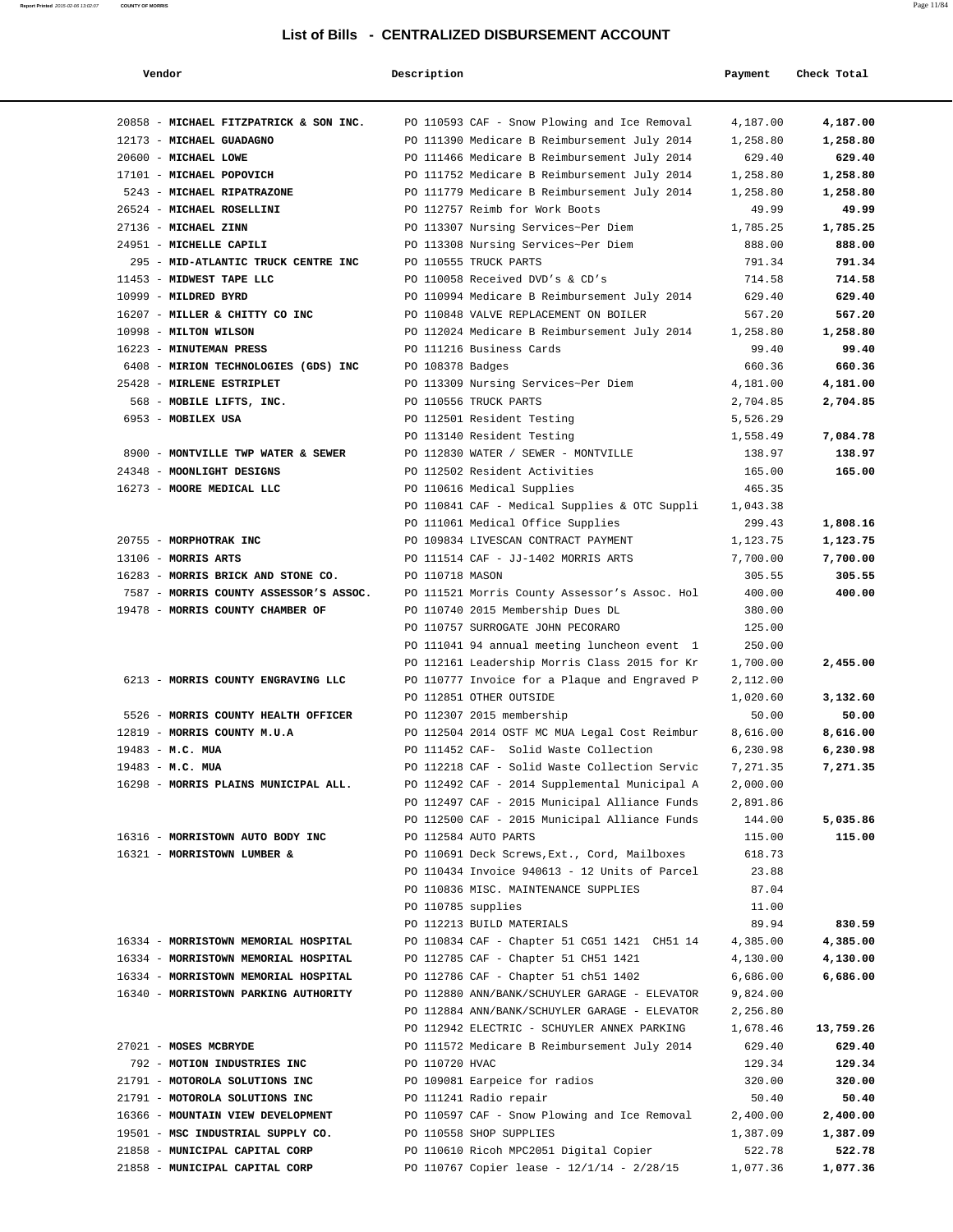| Vendor                                                             | Description        |                                                                                                | Payment            | Check Total        |
|--------------------------------------------------------------------|--------------------|------------------------------------------------------------------------------------------------|--------------------|--------------------|
| 21858 - MUNICIPAL CAPITAL CORP                                     |                    | PO 110784 Ricoh MPC 3002, MP 4002SPC Copiers                                                   | 1,508.59           | 1,508.59           |
| 21858 - MUNICIPAL CAPITAL CORP                                     |                    | PO 110827 COPIER LEASE PAYMENT                                                                 | 742.57             | 742.57             |
| 21858 - MUNICIPAL CAPITAL CORP                                     |                    | PO 111277 COPIER LEASE: PAYMENT #6- DEC. 2014                                                  | 708.50             | 708.50             |
| 21858 - MUNICIPAL CAPITAL CORP                                     |                    | PO 111500 OFFICE MACHINE RENTAL                                                                | 746.39             | 746.39             |
| 21858 - MUNICIPAL CAPITAL CORP                                     |                    | PO 111619 copier lease payment for ETS                                                         | 1,126.57           | 1,126.57           |
| 21858 - MUNICIPAL CAPITAL CORP                                     |                    | PO 112333 copier lease                                                                         | 690.99             | 690.99             |
| 21858 - MUNICIPAL CAPITAL CORP                                     |                    | PO 112503 Office Machines Rental                                                               | 6,034.77           | 6,034.77           |
| 21858 - MUNICIPAL CAPITAL CORP                                     |                    | PO 112505 Office Machines Rental                                                               | 4,744.85           | 4,744.85           |
| 19523 - N.J. NATURAL GAS COMPANY                                   |                    | PO 112946 NATURAL GAS - MONTVILLE                                                              | 1,234.78           | 1,234.78           |
| 410 - NANCY WALTER                                                 |                    | PO 112001 Medicare B Reimbursement July 2014                                                   | 1,258.80           | 1,258.80           |
| 16454 - NATIONAL ASSOCIATION OF                                    |                    | PO 111021 RENEW MEMBERSHIP                                                                     | 489.00             | 489.00             |
| 21122 - NATIONAL FUEL OIL INC.                                     |                    | PO 111022 CAF - NJS#A72768 - Diesel Fuel                                                       | 25,533.74          | 25,533.74          |
| 21122 - NATIONAL FUEL OIL INC.                                     |                    | PO 113329 FUEL CHARGES, 12/14                                                                  | 10,838.96          |                    |
|                                                                    |                    | PO 113329 FUEL CHARGES, 12/14                                                                  | 60,156.26          | 70,995.22          |
| 27434 - NEW ENGLAND WOODCRAFT, INC.                                |                    | PO 109405 Assets over \$1,000                                                                  | 5,074.88           | 5,074.88           |
| 16533 - NEW HOPE FOUNDATION INC.                                   |                    | PO 112779 CAF - Chapter 51 ch51 1418                                                           | 110.00             |                    |
|                                                                    |                    | PO 112780 CAF - Chapter 51 CH51 1422                                                           | 1,224.00           |                    |
|                                                                    |                    | PO 112781 CAF - Chapter 51 CH51 1404                                                           | 7,560.00           |                    |
|                                                                    |                    | PO 112797 CAF - Grant in Aid Funding 2014                                                      | 270.00             | 9,164.00           |
| 14560 - NEW JERSEY AIDS SERVICES                                   |                    | PO 112675 CAF - Grant in Aid Funding 2014 NJ                                                   | 8,676.01           | 8,676.01           |
| 5525 - NEW JERSEY ASSOCIATION OF<br>16635 - NEW JERSEY LAW JOURNAL |                    | PO 112306 2015 membership                                                                      | 200.00             | 200.00             |
| 16641 - NEW JERSEY LEAGUE OF                                       |                    | PO 110059 Received NJ Tax Handbook                                                             | 77.00<br>50.00     | 77.00<br>50.00     |
| 27451 - NEWARK BRUSH COMPANY LLC                                   |                    | PO 112365 Webinar for Joseph A Kovalcik, Jr.<br>PO 111023 TRUCK PARTS                          | 196.00             | 196.00             |
| 16552 - NEWBRIDGE SERVICES INC                                     |                    | PO 112677 CAF - Grant in Aid Funding 2014                                                      | 4,240.00           |                    |
|                                                                    |                    | PO 112650 2014 Funding through the Peer Group                                                  | 158.00             |                    |
|                                                                    |                    | PO 112651 Grant in Aid Funding 2014 #1466 -60                                                  | 572.00             |                    |
|                                                                    |                    | PO 112685 CAF - Grant in Aid Funding 2014 GIA                                                  | 75,165.00          |                    |
|                                                                    |                    | PO 112782 CAF - Chapter 51 CH51 1423                                                           | 943.00             |                    |
|                                                                    |                    | PO 112783 CAF - Chapter 51 CH51 1403                                                           | 17,641.00          | 98,719.00          |
| 4784 - NFPA INTERNATIONAL                                          |                    | PO 112561 NFPA Code Subscription                                                               | 1,395.00           | 1,395.00           |
| 24712 - NICHOLAS L. ROCCAFORTE                                     |                    | PO 112506 Resident Activities                                                                  | 75.00              | 75.00              |
| 21704 - NJ DEPARTMENT OF TREASURY                                  |                    | PO 112620 SEWER - CAC RE: CENTRAL AVENUE / TW                                                  | 87.50              | 87.50              |
| 9481 - NJ GANG INVESTIGATORS ASSOC.                                | PO 110868 TRAINING |                                                                                                | 25.00              | 25.00              |
| 16648 - NJ POLICE TRAFFIC OFFICER ASSC                             |                    | PO 111266 Annual Dues                                                                          | 50.00              | 50.00              |
| $6458 - NJABO$                                                     |                    | PO 110910 NJAEO Membership Application for 20                                                  | 1,125.00           | 1,125.00           |
| 8991 - NJHMFA-HMIS                                                 |                    | PO 111849 Annual Particiation fee for year 20                                                  | 750.00             | 750.00             |
| $21271 - NOLA SMITH$                                               |                    | PO 112444 Employee Reimbursement                                                               | 30.00              | 30.00              |
| 9397 - NORA SERVICE                                                |                    | PO 111883 Medicare B Reimbursement July 2014                                                   | 1,258.80           | 1,258.80           |
| 20613 - NORMA MINGO                                                |                    | PO 111684 Medicare B Reimbursement July 2014                                                   | 1,258.80           | 1,258.80           |
| 1359 - NORMAN GALE BUICK GMC                                       |                    | PO 112586 AUTO PARTS                                                                           | 13.94              | 13.94              |
| 26357 - NORTHEAST COMMUNICATIONS, INC.                             |                    | PO 111024 TRUCK PARTS                                                                          | 58.00              | 58.00              |
| 26357 - NORTHEAST COMMUNICATIONS, INC.                             |                    | PO 111239 L&PS Acq of Radios & Acces                                                           | 1,185.95           | 1,185.95           |
| 26357 - NORTHEAST COMMUNICATIONS, INC.                             |                    | PO 111242 Radio repair                                                                         | 1,575.00           | 1,575.00           |
| 26357 - NORTHEAST COMMUNICATIONS, INC.                             |                    | PO 112253 EQUIPMENT                                                                            | 73.00              | 73.00              |
| 26357 - NORTHEAST COMMUNICATIONS, INC.                             |                    | PO 112587 CAR PARTS                                                                            | 472.50             | 472.50             |
| 10182 - NORTHEASTERN ARBORIST SUPPLY                               |                    | PO 110694 Chainsaw, Saw Blade, Hand Saw Belt                                                   | 214.48             | 214.48             |
| 16742 - NORTHERN SAFETY CO. INC.                                   |                    | PO 112254 SAFETY GEAR                                                                          | 276.47             | 276.47             |
| 16767 - NUTRI-SYSTEMS CORPORATION                                  |                    | PO 112874 OPERATING SUPPLIES                                                                   | 2,887.02           | 2,887.02           |
| 2887 - ODESSA PRIVOTT                                              |                    | PO 111754 Medicare B Reimbursement July 2014                                                   | 629.40             | 629.40             |
| 4654 - OFFICE TEAM                                                 |                    | PO 108687 J.Morris w/e 10/24/14 & 10/31/14                                                     | 1,700.00           | 1,700.00           |
| 4654 - OFFICE TEAM<br>4654 - OFFICE TEAM                           |                    | PO 108912 J. Morris w/e 11/7/14 & November Pk                                                  | 425.00             | 425.00             |
| 4654 - OFFICE TEAM                                                 |                    | PO 109185 Temporary Employee-Kimberly Johnson<br>PO 109309 Temporary Employee-Kimberly Johnson | 1,139.67<br>506.52 | 1,139.67<br>506.52 |
| 4654 - OFFICE TEAM                                                 |                    | PO 110247 Temporary employee - Kimberly Johns                                                  | 560.79             | 560.79             |
| 4654 - OFFICE TEAM                                                 |                    | PO 110373 Temporary employee - Kimberly Johns                                                  | 633.15             | 633.15             |
| 4654 - OFFICE TEAM                                                 |                    | PO 112589 J.Morris w/e 1/2/15 & 1/9/15                                                         | 1,558.75           | 1,558.75           |
| 10248 - OKCHIN MEERBERGER                                          |                    | PO 111671 Medicare B Reimbursement July 2014                                                   | 1,258.80           | 1,258.80           |
| $13539$ - OLGA BURNS                                               |                    | PO 110992 Medicare B Reimbursement July 2014                                                   | 1,258.80           | 1,258.80           |
| 14489 - OLIVE EICK                                                 |                    | PO 111116 Medicare B Reimbursement July 2014                                                   | 1,258.80           | 1,258.80           |
| 9987 - OLIVE RUSSELL                                               |                    | PO 111802 Medicare B Reimbursement July 2014                                                   | 1,258.80           | 1,258.80           |
|                                                                    |                    |                                                                                                |                    |                    |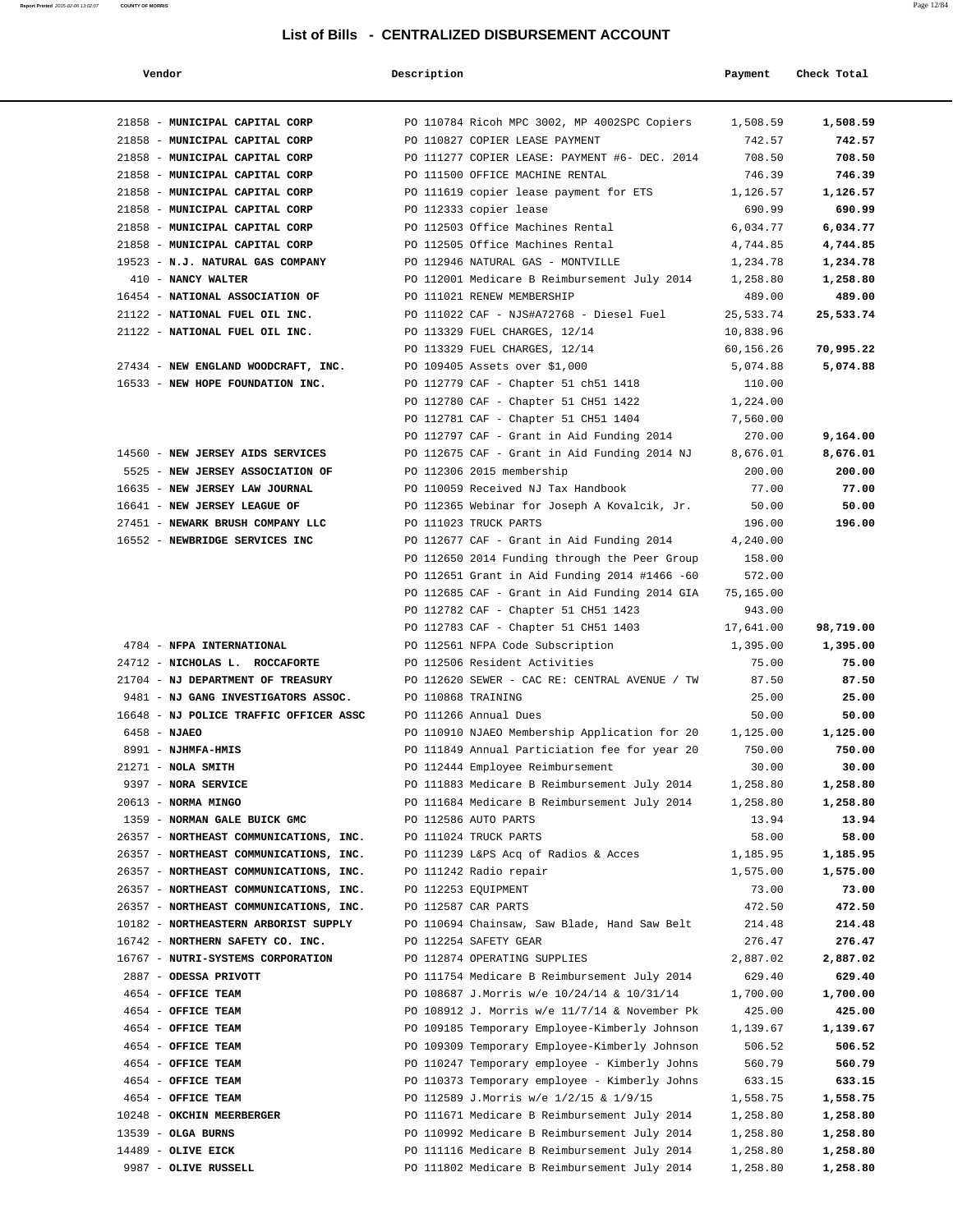| Vendor                                 | Description                                   | Payment     | Check Total |
|----------------------------------------|-----------------------------------------------|-------------|-------------|
| 8687 - ON TIME TRANSPORT INC.          | PO 112507 Resident Transport                  | 598.00      |             |
|                                        | PO 113142 Resident Transportation             | 224.00      | 822.00      |
| 25021 - ONE SOURCE OF NEW JERSEY LLC   | PO 110686 Engine Degreaser                    | 143.05      | 143.05      |
| 14076 - OPHELIA V. CRUSE               | PO 112550 EXPENSE VOUCHER                     | 124.70      | 124.70      |
| 2929 - ORIENTAL TRADING COMPANY INC.   | PO 107697 Children's Holloween Event          | 107.67      | 107.67      |
| 16847 - OXFORD UNIVERSITY PRESS        | PO 107698 Renew ANB On-Line Service           | 730.00      | 730.00      |
| 2624 - PAMELA REYNOLDS                 | PO 111770 Medicare B Reimbursement July 2014  | 629.40      | 629.40      |
| 16887 - PAPER MART INC                 | PO 111853 Office Supplies                     | 2,850.00    |             |
|                                        | PO 111218 Copy Paper                          | 1,234.00    |             |
|                                        | PO 111029 paper 8 1/2 x11 product #5601001    | 546.45      |             |
|                                        | PO 112246 Office Supplies                     | 1,166.50    | 5,796.95    |
| 11693 - PARETTE SOMJEN ARCHITECTS LLC  | PO 112258 HVAC UPGRADES @ THE MORRIS COUNTY A | 1,516.97    | 1,516.97    |
| 16899 - PARK UNION BUILDING            | PO 108592 Supplies                            | 434.34      | 434.34      |
| 16918 - PASSAIC COUNTY POLICE ACADEMY  | PO 110873 ACADEMY FEES                        | 2,400.00    | 2,400.00    |
| 2811 - PATRICA SCHRAFT                 | PO 111822 Medicare B Reimbursement July 2014  | 629.40      | 629.40      |
| 94 - PATRICIA BONGIORNO                | PO 110961 Medicare B Reimbursement July 2014  | 629.40      | 629.40      |
| 21367 - PATRICIA MIGLIORINO            | PO 111678 Medicare B Reimbursement July 2014  | 1,258.80    | 1,258.80    |
| 12380 - PATRICIA SCHWARTZ              | PO 111824 Medicare B Reimbursement July 2014  | 629.40      | 629.40      |
| 26029 - PATRICIA SHERRER               | PO 111893 Medicare B Reimbursement July 2014  | 1,258.80    | 1,258.80    |
| 25411 - PATRICIA W. GIBBONS            | PO 112542 NUTRITION SUPPORT SERVICES          | 657.01      | 657.01      |
| 21343 - PATRICK O'CONNOR               | PO 111716 Medicare B Reimbursement July 2014  | 629.40      | 629.40      |
| 17495 - PATTERSON MEDICAL SUPPLY, INC. | PO 112511 Rehabilitation Supplies             | 418.46      | 418.46      |
| 9584 - PAUL CERAN OD                   | PO 110870 INMATE MEDICAL CARE                 | 190.00      | 190.00      |
| 8535 - PAULA JORDAO                    | PO 112861 Travel                              | 208.80      | 208.80      |
| 27008 - PAULA SCERBO                   | PO 111817 Medicare B Reimbursement July 2014  | 881.40      | 881.40      |
| $11063$ - PAULA WARGO                  | PO 112004 Medicare B Reimbursement July 2014  | 629.40      | 629.40      |
| 18373 - PAULINE WARD                   | PO 112003 Medicare B Reimbursement July 2014  | 1,258.80    | 1,258.80    |
| 525 - PAULS DINER                      | PO 110680 Meals                               | 310.50      | 310.50      |
| 11975 - PEARL SAVAGE                   | PO 111812 Medicare B Reimbursement July 2014  | 1,258.80    | 1,258.80    |
| 2163 - PENN STATE UNIVERSITY           | PO 111249 Training                            | 1,560.00    | 1,560.00    |
| 16966 - PENN-JERSEY PAPER CO.          | PO 112508 Plant Operations & Nursing Supplies | 4,642.15    | 4,642.15    |
| 16966 - PENN-JERSEY PAPER CO.          | PO 112509 Resident Activities                 | 166.05      | 166.05      |
| 16966 - PENN-JERSEY PAPER CO.          | PO 113143 Nursing Supplies                    | 2,993.94    | 2,993.94    |
| 18102 - PEQUANNOCK TOWNSHIP            | PO 112128 CAF - Salting, Sanding, and/or Plow | 2,800.00    | 2,800.00    |
| 7632 - PESI INC.                       | PO 110863 TRAINING                            | 399.98      | 399.98      |
| 17005 - PHARMA CARE INC                | PO 112512 CAF - Pharmaceutical Consulting Ser | 3,913.36    | 3,913.36    |
| 16712 - PHILIP NODORO                  | PO 111709 Medicare B Reimbursement July 2014  | 629.40      | 629.40      |
| 19681 - PITNEY BOWES CREDIT CORP       | PO 110454 Pitney Bowes Quarterly Charge for M | 618.00      | 618.00      |
| 17066 - PLAINSMAN AUTO SUPPLY          | PO 110782 Misc. parts                         | 80.65       | 80.65       |
| 17066 - PLAINSMAN AUTO SUPPLY          | PO 111032 CAR PARTS                           | 8,078.53    |             |
|                                        | PO 112116 CAR PARTS                           | 768.90      | 8,847.43    |
| 17066 - PLAINSMAN AUTO SUPPLY          | PO 112593 AUTO PARTS                          | 4,096.57    | 4,096.57    |
| 17084 - POLAND SPRING WATER CO.        | PO 112755 Polans Spring Water/Rental Inv. 14L | 19.92       | 19.92       |
| 13432 - POSITIVE PROMOTIONS, INC.      | PO 111443 Resident Activities                 | 127.81      | 127.81      |
| 17117 - POWER PLACE INC                | PO 111016 Honda 21" Discharge Mower           | 350.10      |             |
|                                        | PO 111501 EQUIP REPAIR                        | 187.84      | 537.94      |
| 26363 - PRAXAIR DISTRIBUTION           | PO 111026 WELDING SUPPLIES                    | 299.70      | 299.70      |
| 26363 - PRAXAIR DISTRIBUTION           | PO 112513 Plant Operations                    | 3,019.40    | 3,019.40    |
| 26363 - PRAXAIR DISTRIBUTION           | PO 112514 Plant Operations                    | 2,947.57    | 2,947.57    |
| 25535 - PRECIOUS GEMS MUSIC, LLC       | PO 112515 Resident Activities                 | 125.00      | 125.00      |
| 25535 - PRECIOUS GEMS MUSIC, LLC       | PO 113145 Resident Activities                 | 125.00      | 125.00      |
| 10503 - PREMIER HEALTHCARE             | PO 112516 CAF - Management Services           | 87,028.30   |             |
|                                        | PO 112517 CAF - Management Services           | 1,840.00    |             |
|                                        | PO 112518 CAF - Management Services           | 620.00      | 89,488.30   |
| 21391 - PRISCILLA HARTWELL             | PO 111408 Medicare B Reimbursement July 2014  | 629.40      | 629.40      |
| 17528 - PRISCILLA SAWYER               | PO 111815 Medicare B Reimbursement July 2014  | 629.40      | 629.40      |
| 17189 - PSE&G CO                       | PO 112519 Gas Usage                           | 14,036.45   |             |
|                                        | PO 112520 Gas Usage                           | 1,387.19    |             |
|                                        | PO 112936 GAS - PSE & G - MOMBAG              | 25,567.27   |             |
|                                        | PO 112937 GAS - PSE & G - MOMBAG              | 33, 273. 75 | 74,264.66   |
| 21413 - QUALITY AUTO GLASS, INC        | PO 111027 CAR PARTS                           | 548.38      | 548.38      |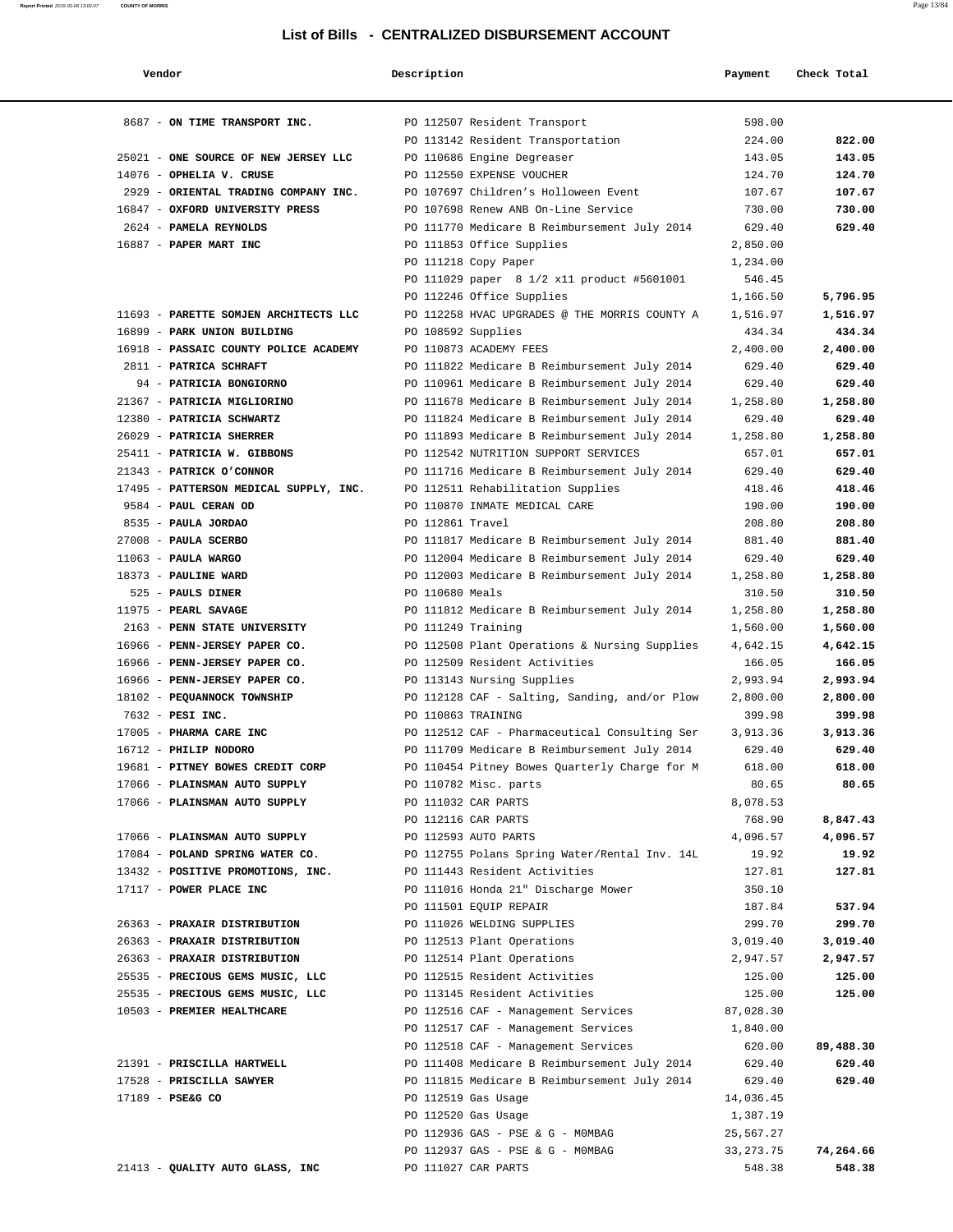| Vendor                                                    | Description     |                                                                                     | Payment            | Check Total        |
|-----------------------------------------------------------|-----------------|-------------------------------------------------------------------------------------|--------------------|--------------------|
| 21413 - QUALITY AUTO GLASS, INC                           |                 | PO 112596 AUTO PARTS                                                                | 281.76             | 281.76             |
| 264 - R & J CONTROL, INC.                                 |                 | PO 110869 REPAIR/PARTS/SEVICE FOR GENERATOR                                         | 4,640.00           |                    |
|                                                           |                 | PO 110813 CAF - Generator Repair Services                                           | 695.00             |                    |
|                                                           |                 | PO 110814 CAF - Generator Repair Services                                           | 2,805.00           |                    |
|                                                           | PO 111083 Maint |                                                                                     | 633.68             | 8,773.68           |
| 12473 - R.D. SALES DOOR & HARDWARE LLC                    |                 | PO 112401 DOOR REPAIR                                                               | 3,455.00           | 3,455.00           |
| 17692 - R.P. SMITH & SON, INC.                            |                 | PO 112092 Solid Concrete, Concrete Brick                                            | 702.00             | 702.00             |
| 15620 - R.S. KNAPP CO INC                                 |                 | PO 111927 foam board for art contest                                                | 130.91             | 130.91             |
| 17215 - R.S. KNAPP CO. INC.                               |                 | PO 110781 PW 300 Print Engine rental                                                | 268.85             | 268.85             |
| 21740 - RACHAEL MOBLEY                                    |                 | PO 111686 Medicare B Reimbursement July 2014                                        | 629.40             | 629.40             |
| 13545 - RANDALL W. BUSH                                   |                 | PO 112415 Expenses Reimbursement Oct-Dec 2014                                       | 294.90             | 294.90             |
| 11723 - RAYMOND TERWILLIGER                               |                 | PO 111944 Medicare B Reimbursement July 2014                                        | 1,258.80           | 1,258.80           |
| 26223 - RE-TRON TECHNOLOGIES INC.                         |                 | PO 111034 CAR PARTS                                                                 | 1,507.63           | 1,507.63           |
| 26223 - RE-TRON TECHNOLOGIES INC.                         |                 | PO 112598 AUTO PARTS                                                                | 802.72             | 802.72             |
| 12128 - READY SUPPLY                                      |                 | PO 112414 Adult Briefs                                                              | 14,691.12          | 14,691.12          |
| 27101 - REDMANN ELECTRIC CO., INC.                        |                 | PO 110803 CAF - Labor Rates & Electric and Re                                       | 320.00             |                    |
|                                                           |                 | PO 112210 CAF - Labor Rates & Electric and Re                                       | 3,456.00           |                    |
|                                                           |                 | PO 112211 HOLIDAY DECORATIONS                                                       | 480.00             |                    |
|                                                           |                 | PO 112457 Installation of Electric Recepticle                                       | 7,024.88           | 11,280.88          |
| 1578 - REED SYSTEMS, LTD.                                 |                 | PO 112160 Envirobrine Liquid Agent                                                  | 4,576.31           | 4,576.31           |
| 12034 - RICCIARDI BROTHERS OF                             |                 | PO 110695 White Spray                                                               | 65.88              | 65.88              |
| 8139 - RICHARD LONGO                                      |                 | PO 111461 Medicare B Reimbursement July 2014                                        | 629.40             | 629.40             |
| 24774 - RICHARD LOOCK                                     |                 | PO 111462 Medicare B Reimbursement July 2014                                        | 1,762.80           | 1,762.80           |
| 21344 - RICHARD PERINO                                    |                 | PO 111741 Medicare B Reimbursement July 2014                                        | 1,258.80           | 1,258.80           |
| 10985 - RICHARD RILEY                                     |                 | PO 111776 Medicare B Reimbursement July 2014                                        | 1,258.80           | 1,258.80           |
| 1184 - RICHARD VAN WINKLE                                 |                 | PO 111978 Medicare B Reimbursement July 2014                                        | 629.40             | 629.40             |
| 17334 - RIO'S ENGRAVING                                   |                 | PO 111037 rubber stamps for the passport dep                                        | 162.00             | 162.00             |
| 7952 - RIOS' ENGRAVING                                    |                 | PO 112695 Gavel & Name Tag                                                          | 68.00              | 68.00              |
| 21788 - ROAD SAFETY SYSTEMS LLC                           |                 | PO 110641 Guide Rail supply                                                         | 2,670.00           | 2,670.00           |
| 13770 - ROBERT A. CHARMOY, DMD PA                         |                 | PO 113217 Dental Program                                                            | 60.00              | 60.00              |
| 10917 - ROBERT BECKMANN                                   |                 | PO 112878 EXPEENSE VOUCHER                                                          | 246.32             | 246.32             |
| 21644 - ROBERT DURR                                       |                 | PO 111114 Medicare B Reimbursement July 2014                                        | 629.40             | 629.40             |
| 14739 - ROBERT FLEMING                                    |                 | PO 112201 Medicare B Reimbursement January 20                                       | 2,517.60           | 2,517.60           |
| 21324 - ROBERT PECK                                       |                 | PO 111738 Medicare B Reimbursement July 2014                                        | 629.40             | 629.40             |
| 20663 - ROBERT REDER                                      |                 | PO 111763 Medicare B Reimbursement July 2014                                        | 629.40             | 629.40             |
| 10996 - ROBERT ROSSI                                      |                 | PO 111793 Medicare B Reimbursement July 2014                                        | 629.40             | 629.40             |
| 17622 - ROBERT SHEEHAN                                    |                 | PO 111891 Medicare B Reimbursement July 2014                                        | 629.40             | 629.40             |
| 2379 - ROBERT SICKLEY                                     |                 | PO 112313 Work Boots                                                                | 90.00              | 90.00              |
| 20921 - ROBERT VOELKER                                    |                 | PO 111991 Medicare B Reimbursement July 2014                                        | 881.40             | 881.40             |
| 27042 - ROBERT YOUNG                                      |                 | PO 112037 Medicare B Reimbursement July 2014                                        | 839.20             | 839.20             |
| 20142 - ROBOTECH CAD SOLUTIONS                            |                 | PO 112734 CAF - 20142-1722                                                          | 1,600.00           | 1,600.00           |
| 17369 - ROCKAWAY BOROUGH                                  |                 | PO 112673 CAF - 2015 Municipal Alliance Funds                                       | 600.00             | 600.00             |
| 9520 - ROCKAWAY GLASS CO., INC.                           |                 | PO 110442 BLDG MAINT                                                                | 375.00             | 375.00             |
| 5903 - ROGER SAVAGE                                       |                 | PO 111813 Medicare B Reimbursement July 2014                                        | 629.40             | 629.40             |
| 18583 - ROMAN ZABIHACH                                    |                 | PO 112038 Medicare B Reimbursement July 2014                                        | 629.40             | 629.40             |
| 25846 - ROSA QUICENO                                      |                 | PO 111756 Medicare B Reimbursement July 2014                                        | 629.40             | 629.40             |
| 13157 - ROSALIE ZABITA                                    |                 | PO 112039 Medicare B Reimbursement July 2014                                        | 629.40             | 629.40             |
| 17517 - ROSAMOND SANTELLA                                 |                 | PO 111810 Medicare B Reimbursement July 2014                                        | 629.40             | 629.40             |
| $13458$ - ROSE BRADY                                      |                 | PO 110967 Medicare B Reimbursement July 2014                                        | 629.40             | 629.40             |
| 7805 - ROSE DUMAPIT                                       |                 | PO 113310 Nursing Services~Per Diem                                                 | 1,258.00           | 1,258.00           |
| $15758$ - ROSE LIVA                                       |                 | PO 111458 Medicare B Reimbursement July 2014                                        | 629.40             | 629.40             |
| 2561 - ROSEMARIE BURKE<br>24397 - ROSEMARY BATANE COBCOBO |                 | PO 110991 Medicare B Reimbursement July 2014<br>PO 113311 Nursing Services~Per Diem | 1,258.80<br>592.00 | 1,258.80<br>592.00 |
| 5345 - ROUTE 23 AUTOMALL LLC                              |                 | PO 111039 CAR PARTS                                                                 | 299.96             |                    |
|                                                           |                 | PO 111039 CAR PARTS                                                                 | 3,404.23           |                    |
|                                                           |                 | PO 112121 AUTO PARTS                                                                | 135.41             | 3,839.60           |
| 20822 - ROWMAN & LITTLEFIELD                              |                 | PO 110061 Received Encyclopedia Industrial Re                                       | 189.14             | 189.14             |
| 696 - ROXBURY DAY CARE CENTER, INC.                       |                 | PO 112674 CAF - Grant in Aid Funding 2014                                           | 6,409.00           | 6,409.00           |
| 26510 - RUSSELL BERGER                                    |                 | PO 112403 Reimb. for Cell Phone                                                     | 60.00              | 60.00              |
| 9938 - RUTGERS CENTER FOR CONTINUING                      |                 | PO 112740 CAF - 9938-1634                                                           | 2,954.00           |                    |
|                                                           |                 | PO 112742 CAF - 9938-1663                                                           | 1,600.00           | 4,554.00           |
|                                                           |                 |                                                                                     |                    |                    |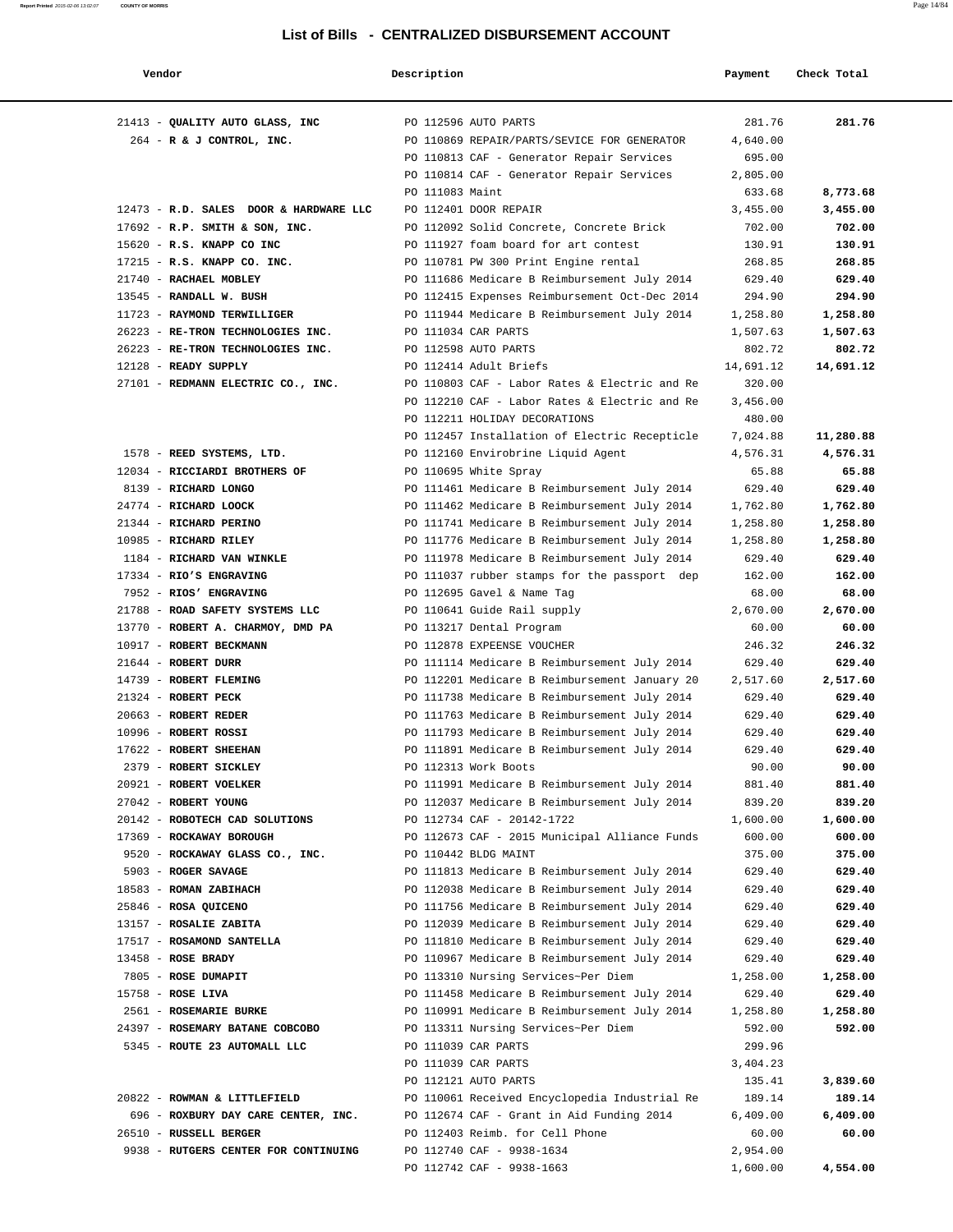| Vendor                                  | Description        |                                               | Payment    | Check Total |
|-----------------------------------------|--------------------|-----------------------------------------------|------------|-------------|
|                                         |                    |                                               |            |             |
| 9325 - RUTGERS SCHOOL OF BUSINESS       |                    | PO 112728 CAF - 9325-1515                     | 3,160.00   |             |
|                                         |                    | PO 112729 CAF - 9325-1675                     | 3,160.00   |             |
|                                         |                    | PO 112731 CAF - 9325-1580                     | 3,160.00   | 9,480.00    |
| 27044 - RUTGERS, THE STATE UNIVERSITY   |                    | PO 112732 CAF - 27044-1608                    | 3,196.00   | 3,196.00    |
| 9990 - RUTH SCHULTZ                     |                    | PO 111823 Medicare B Reimbursement July 2014  | 629.40     | 629.40      |
| $17461 - S$ & S WORLDWIDE, INC.         |                    | PO 111434 Resident Activities                 | 100.74     | 100.74      |
| 19814 - SAFETY- KLEEN SYSTEMS, INC.     |                    | PO 110413 Washer Solvent                      | 265.97     | 265.97      |
| 20656 - SALOME OGILVIE                  |                    | PO 111718 Medicare B Reimbursement July 2014  | 629.40     | 629.40      |
| 10044 - SANDRA BOLAN                    |                    | PO 110958 Medicare B Reimbursement July 2014  | 629.40     | 629.40      |
| 26340 - SANDRA HOYER                    |                    | PO 111255 Supplemental SANE SART Nurse Pay    | 100.30     | 100.30      |
| $18423$ - SARA WEISSMAN                 |                    | PO 112011 Medicare B Reimbursement July 2014  | 1,384.80   | 1,384.80    |
| 2885 - SARAH HORAN                      |                    | PO 111386 Medicare B Reimbursement July 2014  | 1,258.80   | 1,258.80    |
| 9969 - SCHAFFER DOOR INC                |                    | PO 110843 BI-FOLD DOOR MAINTENANCE            | 2,250.00   | 2,250.00    |
| 21319 - SCHINDLER ELEVATOR CORPORATION  |                    | PO 112521 Machinery Repairs & Parts, Service  | 5,208.28   | 5,208.28    |
| 705 - SCOTT DIGIRALOMO                  |                    | PO 112955 EOC Expenses                        | 869.94     | 869.94      |
| 4306 - SCOTT KOSTER                     |                    | PO 112314 Work Boots                          | 90.00      | 90.00       |
| 9657 - SEAN DALTON                      |                    | PO 113075 Work Boots                          | 90.00      | 90.00       |
| 21685 - SENIOR SALON SERVICES LLC       |                    | PO 112522 CAF - Cosmetology Services          | 5,993.62   | 5,993.62    |
| 9522 - SENTIMENTAL PRODUCTIONS          |                    | PO 112523 Resident Activities                 | 130.00     | 130.00      |
| 20899 - SGS TESTCOM INC                 |                    | PO 111042 MONTHLY INSPECTION                  | 189.41     | 189.41      |
| 740 - SHAU-YING LIU                     |                    | PO 112043 Medicare B Reimbursement July 2014  | 1,363.70   | 1,363.70    |
| 25331 - SHAWNNA BAILEY                  |                    | PO 112855 Mi. & Insurance reimb. for 7/14 to  | 200.35     | 200.35      |
| 19854 - SHEAFFER SUPPLY INC.            |                    | PO 110696 Cobalt Bit                          | 13.09      | 13.09       |
| 10694 - SHEET MUSIC PLUS                |                    | PO 103758 Received Sheet Music                | 487.83     |             |
|                                         |                    | PO 103999 Confirm Sheet Music                 | 158.86     | 646.69      |
| 9283 - SIRCHIE AQUISITIONS COMPANY      |                    | PO 105574 Sane Sart Equipment                 | 65.96      |             |
|                                         |                    | PO 111224 Investigative Expense               | 808.70     | 874.66      |
| 17699 - SMITH MOTOR CO., INC.           |                    | PO 111045 CAR PARTS                           | 2,973.77   |             |
|                                         |                    | PO 112601 AUTO PARTS                          | 777.08     | 3,750.85    |
| 8503 - SMITH TRACTOR & EQUIPMENT INC.   |                    | PO 111043 TRUCK PARTS                         | 268.60     | 268.60      |
| 6981 - SODEXO INC & AFFILIATES          | PO 112881 MEALS    |                                               | 222,348.56 | 222,348.56  |
| 6981 - SODEXO INC & AFFILIATES          |                    | PO 112882 SHELF STABLE MEALS                  | 5,607.90   | 5,607.90    |
| 27447 - SOLOMON PAGE GROUP LLC          |                    | PO 112591 K. Massage w/e 1/3/15, 1/10/15, & 1 | 3,037.50   | 3,037.50    |
| 17738 - SOME'S WORLDWIDE UNIFORMS INC.  |                    | PO 111203 PLEASE ORDER - Pins                 | 132.00     | 132.00      |
| 17755 - SOUTHEAST MORRIS COUNTY         |                    | PO 112524 Water Usage                         | 4,583.15   | 4,583.15    |
| 17755 - SOUTHEAST MORRIS COUNTY         |                    | PO 112525 Water Usage                         | 916.70     | 916.70      |
| 17755 - SOUTHEAST MORRIS COUNTY         |                    | PO 112947 WATER - OTR DT                      | 242.51     | 242.51      |
| 17755 - SOUTHEAST MORRIS COUNTY         |                    | PO 113146 Water Usage                         | 5,599.24   | 5,599.24    |
| 11160 - SPACE FARMS INC                 |                    | PO 110692 Deer Carcass Removal                | 6,138.00   |             |
|                                         |                    | PO 111372 Carcass Removal                     | 3,960.00   | 10,098.00   |
| 20804 - SPECIALTY MEDICAL PRODUCTS INC. |                    | PO 112526 Nursing Supplies & Equipment Rental | 2,626.00   | 2,626.00    |
| 17772 - SPEEDWELL ELECTRIC MOTORS       |                    | PO 113147 Machinery Repairs & Parts           | 1,350.53   | 1,350.53    |
| 4646 - SQUEO BERARDINO                  |                    | PO 111837 Medicare B Reimbursement July 2014  | 1,258.80   | 1,258.80    |
| 17798 - ST. CLARE'S HOSPITAL            |                    | PO 112794 CAF - Chapter 51 CH51 1424          | 16,524.00  | 16,524.00   |
| 17804 - STANDARD & POOR'S FINANCIAL     |                    | PO 110046 Renewal Annual Bond Guide-Monthly   | 681.11     | 681.11      |
| 26668 - STANLEY HEALTHCARE              |                    | PO 104823 CAF - Leading Age                   | 147,011.06 |             |
|                                         |                    | PO 104824 CAF - Leading Age                   | 75,145.99  | 222,157.05  |
| 4611 - STAPLES ADVANTAGE                |                    | PO 110063 Toner Cartridges                    | 1,578.49   | 1,578.49    |
| 4611 - STAPLES ADVANTAGE                |                    | PO 110724 Office Supplies                     | 605.75     | 605.75      |
| 4611 - STAPLES ADVANTAGE                |                    | PO 110769 Order for message books/post-it not | 102.38     | 102.38      |
| 4611 - STAPLES ADVANTAGE                |                    | PO 110875 OFFICE SUPPLIES                     | 1,663.79   | 1,663.79    |
| 4611 - STAPLES ADVANTAGE                |                    | PO 111111 Office Supplies                     | 326.31     | 326.31      |
| 4611 - STAPLES ADVANTAGE                | PO 111340 supplies |                                               | 117.75     | 117.75      |
| 4611 - STAPLES ADVANTAGE                |                    | PO 111343 Office Supplies                     | 308.82     | 308.82      |
| 4611 - STAPLES ADVANTAGE                | PO 111519 Supplies |                                               | 610.85     | 610.85      |
| 4611 - STAPLES ADVANTAGE                |                    | PO 111522 Assorted Office Supplies - Superint | 251.94     | 251.94      |
| 4611 - STAPLES ADVANTAGE                |                    | PO 111635 office supplies for ETS             | 1,007.33   | 1,007.33    |
| 4611 - STAPLES ADVANTAGE                | PO 112137 Supplies |                                               | 74.99      | 74.99       |
| 4611 - STAPLES ADVANTAGE                |                    | PO 112204 Misc. office supplies Acct. # NYC1  | 3,321.53   | 3,321.53    |
| 4611 - STAPLES ADVANTAGE                |                    | PO 112247 Office Supplies                     | 1,047.36   | 1,047.36    |
| 4611 - STAPLES ADVANTAGE                |                    | PO 112256 OFFICE SUPPLIES                     | 63.04      | 63.04       |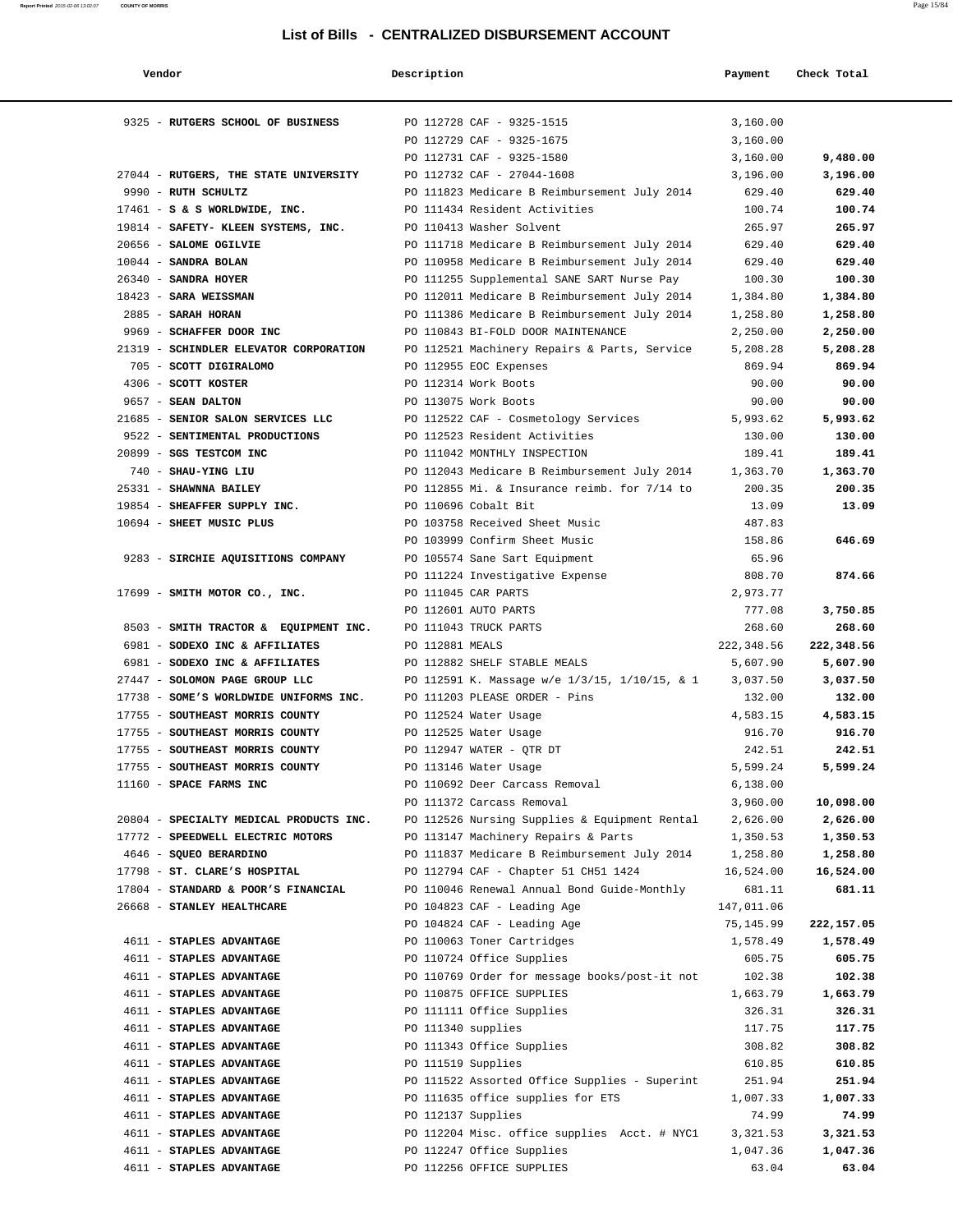| Vendor                                             | Description        |                                                                                              | Payment            | Check Total       |
|----------------------------------------------------|--------------------|----------------------------------------------------------------------------------------------|--------------------|-------------------|
| 4611 - STAPLES ADVANTAGE                           | PO 112294 supplies |                                                                                              | 734.54             | 734.54            |
| 4611 - STAPLES ADVANTAGE                           |                    | PO 112510 STAPLES SUPPLIES                                                                   | 436.63             | 436.63            |
| 4611 - STAPLES ADVANTAGE                           |                    | PO 112527 Office Supplies                                                                    | 4,196.90           | 4,196.90          |
| 4611 - STAPLES ADVANTAGE                           |                    | PO 112565 Office Supplies                                                                    | 43.86              | 43.86             |
| 4611 - STAPLES ADVANTAGE                           |                    | PO 112606 Invoice 3253413818 - Avry LSR Name                                                 | 268.50             | 268.50            |
| 4611 - STAPLES ADVANTAGE                           |                    | PO 112648 mis office supplies                                                                | 1,723.17           | 1,723.17          |
| 4611 - STAPLES ADVANTAGE                           |                    | PO 112664 12/1/14 office supplies                                                            | 220.62             | 220.62            |
| 4611 - STAPLES ADVANTAGE                           |                    | PO 112666 $1/6/15$ office supplies                                                           | 135.12             | 135.12            |
| 4611 - STAPLES ADVANTAGE                           |                    | PO 112682 staples supplies Municipal Alliance                                                | 88.08              | 88.08             |
| 4611 - STAPLES ADVANTAGE                           |                    | PO 112790 Office supplies                                                                    | 45.18              | 45.18             |
| 4611 - STAPLES ADVANTAGE                           |                    | PO 113148 Office Supplies                                                                    | 2,482.26           | 2,482.26          |
| 4611 - STAPLES ADVANTAGE                           |                    | PO 113150 Office Supplies                                                                    | 2,653.83           | 2,653.83          |
| $19919$ - STAR LEDGER                              |                    | PO 112528 Newspapers for Bistro                                                              | 88.02              | 88.02             |
| 19919 - STAR LEDGER                                |                    | PO 113151 Newspapers for Bistro                                                              | 115.71             | 115.71            |
| 15070 - STEPHEN HAMMOND<br>21595 - STEPHEN NEBESNI |                    | PO 111398 Medicare B Reimbursement July 2014                                                 | 2,517.60           | 2,517.60<br>89.30 |
| 6563 - STEPHEN ROZAN                               |                    | PO 111516 REIMBURSEMENT FOR TRAVEL AND YOUTH<br>PO 111796 Medicare B Reimbursement July 2014 | 89.30<br>629.40    | 629.40            |
| 12372 - STEVE TOLAND                               |                    | PO 111953 Medicare B Reimbursement July 2014                                                 | 629.40             | 629.40            |
| 15211 - STEVEN B. HODES, DVM PA                    |                    | PO 110457 Medical K-9                                                                        | 1,149.00           | 1,149.00          |
| 19934 - STRAUB AUDIO/VIDEO SYSTEMS LLC             |                    | PO 113152 Machinery Repairs & Parts                                                          | 295.00             | 295.00            |
| 24132 - STS TIRE & AUTO CENTERS                    | PO 111046 TIRES    |                                                                                              | 3,210.02           | 3,210.02          |
| 11445 - SUDHIR BHENDE                              |                    | PO 110951 Medicare B Reimbursement July 2014                                                 | 629.40             | 629.40            |
| 11950 - SUMITA SAKPAL                              |                    | PO 111806 Medicare B Reimbursement July 2014                                                 | 1,258.80           | 1,258.80          |
| 20734 - SUMMIT TRANSMISSION BRAKE                  |                    | PO 111047 CAR PARTS                                                                          | 2,398.53           | 2,398.53          |
| 26337 - SUPREME-METRO CORP.                        |                    | PO 110598 AUTO PAINT                                                                         | 2,000.00           | 2,000.00          |
| 522 - SUSAN KLEIN                                  |                    | PO 112817 Insurance reimb. for $1/15$ to $6/15$                                              | 72.00              | 72.00             |
| $1487$ - SUSAN SMITH                               |                    | PO 111903 Medicare B Reimbursement July 2014                                                 | 629.40             | 629.40            |
| 25400 - SUZIE COLLIN                               |                    | PO 113312 Nursing Services~Per Diem                                                          | 2,705.63           | 2,705.63          |
| 2908 - SYBIL RALPH                                 |                    | PO 111759 Medicare B Reimbursement July 2014                                                 | 629.40             | 629.40            |
| 18067 - T J'S SPORTWIDE TROPHY                     |                    | PO 110829 PLAQUES AND ENGRAVING                                                              | 60.80              | 60.80             |
| $27027$ - TAD R SIMS                               |                    | PO 111898 Medicare B Reimbursement July 2014                                                 | 629.40             | 629.40            |
| 5611 - TBS CONTROLS LLC                            | PO 111502 HVAC     |                                                                                              | 372.21             | 372.21            |
| 17990 - TELESEARCH INC                             |                    | PO 111614 temporary staffing                                                                 | 1,001.00           |                   |
|                                                    |                    | PO 111616 temporary staffing                                                                 | 1,001.00<br>600.60 |                   |
|                                                    |                    | PO 111617 temporary staffing<br>PO 111626 temporary staffing                                 | 2,892.90           |                   |
|                                                    |                    | PO 112227 temporary staffing                                                                 | 1,841.49           |                   |
|                                                    |                    | PO 111627 temporary staffing                                                                 | 1,658.80           |                   |
|                                                    |                    | PO 111628 temporary staffing                                                                 | 1,636.61           |                   |
|                                                    |                    | PO 111632 temporary staffing                                                                 | 1,608.75           | 12,241.15         |
| 17990 - TELESEARCH INC                             |                    | PO 111633 temporary staffing                                                                 | 2,438.80           |                   |
|                                                    |                    | PO 111634 temporary staffing                                                                 | 800.80             |                   |
|                                                    |                    | PO 111918 Robert A., W/E 12/7/14.                                                            | 3,086.25           |                   |
|                                                    |                    | PO 111914 temporary staffing                                                                 | 2,805.95           |                   |
|                                                    |                    | PO 112717 temporary staffing                                                                 | 3,047.30           |                   |
|                                                    |                    | PO 112718 temporary staffing                                                                 | 1,001.00           |                   |
|                                                    |                    | PO 112602 C. Kristiansen w/e 1/4/15, 1/15 Par                                                | 1,001.25           |                   |
|                                                    |                    | PO 112724 temporary staffing                                                                 | 599.22             | 14,780.57         |
| 26677 - TEODORA O. DELEON                          |                    | PO 113313 Nursing Services~Per Diem                                                          | 2,368.00           | 2,368.00          |
| 1163 - TERESA BURKE<br>26513 - TERESA DUCKWORTH    |                    | PO 110990 Medicare B Reimbursement July 2014<br>PO 112756 Reimb. for Cell Phone              | 1,258.80<br>60.00  | 1,258.80<br>60.00 |
| 24184 - TERESA PANNULLO                            |                    | PO 111731 Medicare B Reimbursement July 2014                                                 | 1,258.80           | 1,258.80          |
| 11311 - TERRI MCINERNEY                            |                    | PO 111581 Medicare B Reimbursement July 2014                                                 | 629.40             | 629.40            |
| 21294 - TETRA TECH INC.                            |                    | PO 111674 CAF - UASI Emergency Management & H                                                | 13,615.56          | 13,615.56         |
| 2447 - THE PORTASOFT COMPANY INC                   |                    | PO 110831 QUARTERLY CONTRACT PAYMENT WATER SO                                                | 412.53             | 412.53            |
| 5711 - THE TAB GROUP                               |                    | PO 111040 CAF- Records Sorage                                                                | 10.50              | 10.50             |
| 16007 - THOMAS A. MARKT                            |                    | PO 111567 Medicare B Reimbursement July 2014                                                 | 629.40             | 629.40            |
| 12101 - THOMAS COEN                                |                    | PO 112709 Work Boots                                                                         | 90.00              | 90.00             |
| 20151 - THOMAS MCNIECE                             |                    | PO 111668 Medicare B Reimbursement July 2014                                                 | 629.40             | 629.40            |
| 17474 - THOMAS SACCO                               |                    | PO 111804 Medicare B Reimbursement July 2014                                                 | 1,258.80           | 1,258.80          |
| 122 - TILCON NEW YORK INC.                         |                    | PO 110698 Bituminous Concrete                                                                | 4, 413.52          |                   |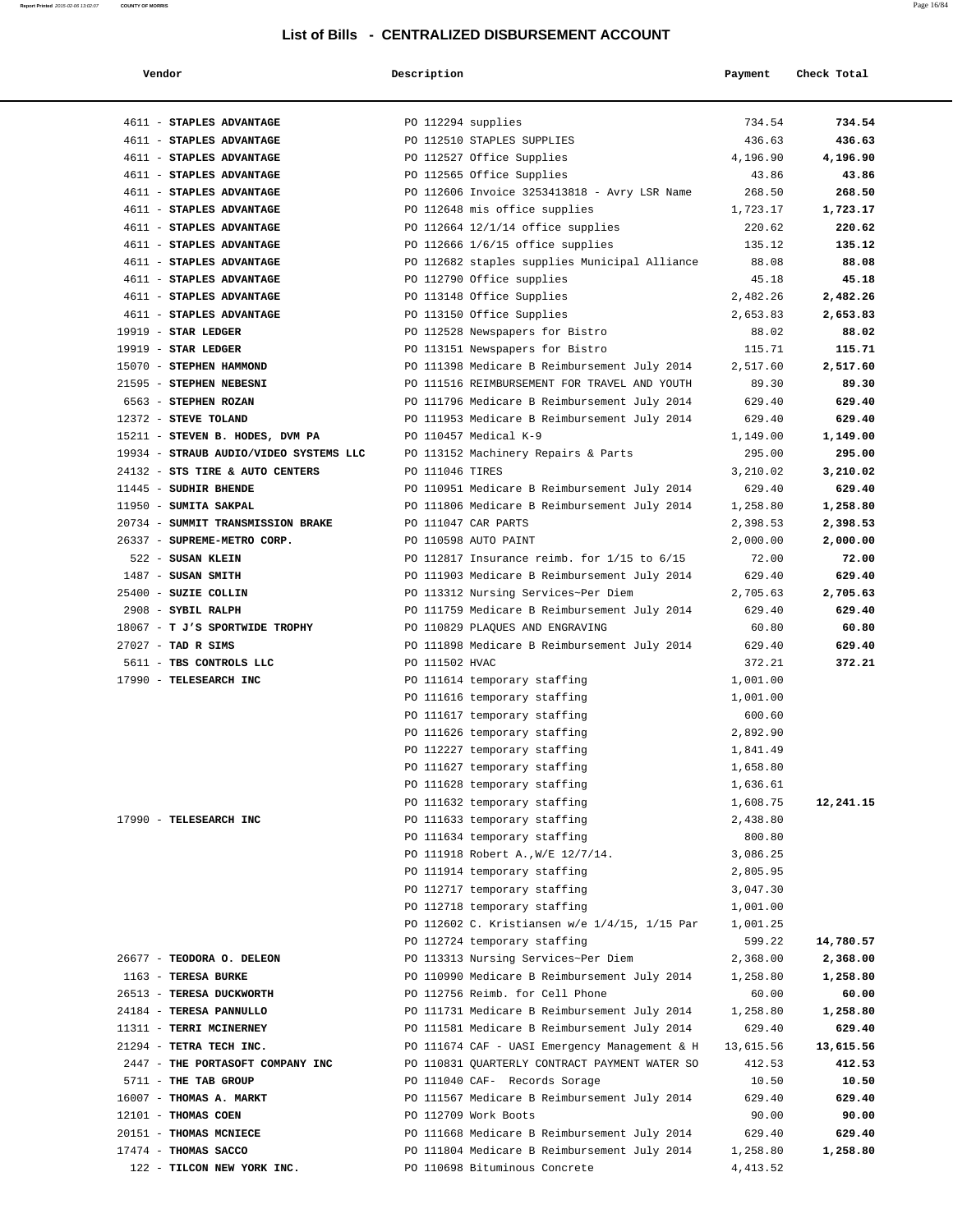| Vendor                                                                           | Description     |                                                                                      | Payment              | Check Total        |
|----------------------------------------------------------------------------------|-----------------|--------------------------------------------------------------------------------------|----------------------|--------------------|
|                                                                                  |                 | PO 111337 Bituminous Concrete                                                        | 3,137.10             | 7,550.62           |
| 281 - TOMAR INDUSTRIES INC                                                       |                 | PO 111049 JANITORIAL SUPPLIES                                                        | 361.70               |                    |
|                                                                                  |                 | PO 112122 JANITORIAL SUPPLIES                                                        | 78.00                |                    |
|                                                                                  |                 | PO 112607 JANITORIAL SUPPLIES                                                        | 243.75               | 683.45             |
| 9099 - TONY SANCHEZ LTD                                                          |                 | PO 111048 TRUCK PARTS                                                                | 142.95               |                    |
|                                                                                  |                 | PO 112120 TRUCK PARTS                                                                | 65.00                |                    |
|                                                                                  |                 | PO 112608 TRUCK PARTS                                                                | 2,048.75             | 2,256.70           |
| 18398 - TOWNSHIP OF WASHINGTON                                                   |                 | PO 110858 CAF - 2015 Municipal Alliance Funds                                        | 2,352.68             | 2,352.68           |
| 18105 - TOWNSQUARE DINER RESTAURANT                                              | PO 110682 Meals |                                                                                      | 414.00               | 414.00             |
| 18110 - TRANE U.S. INC.<br>18113 - TRANSACTION CONFERENCE                        |                 | PO 109776 Machinery Repairs & Parts and Quart<br>PO 112494 NJ TransAction Conference | 6,502.00<br>295.00   | 6,502.00<br>295.00 |
| 11781 - TREASURER. ST OF NJ                                                      |                 | PO 111856 Data Processing & EBT Statements fo                                        | 33,838.97            | 33,838.97          |
| 19995 - TREASURER-STATE OF NEW JERSEY                                            |                 | PO 109225 ELEVATOR INSPECTION FEE                                                    | 1,636.00             | 1,636.00           |
| 19998 - TREASURER-STATE OF NEW JERSEY                                            |                 | PO 109288 Fire Codes                                                                 | 90.00                | 90.00              |
| 18144 - TREE KING INC                                                            |                 | PO 112082 CAF - Snow Plowing and Ice Removal                                         | 79,475.00            | 79,475.00          |
| 10163 - TREVOR HUFFERT                                                           |                 | PO 112703 Work Boots                                                                 | 64.98                | 64.98              |
| 20005 - TRICO EQUIPMENT SERVICES LLC                                             |                 | PO 112609 TRUCK PARTS                                                                | 33.58                | 33.58              |
| 12333 - TRIMBOLI & PRUSINOWSKI, LLC                                              |                 | PO 112446 Legal services-MC Prosecutor's Offi                                        | 2,064.00             |                    |
|                                                                                  |                 | PO 112447 Legal services - MC Sheriff's Offic                                        | 240.00               | 2,304.00           |
| 24804 - TRITEC OFFICE EQUIPMENT INC                                              |                 | PO 111609 Staples for Copier - refill Type K                                         | 85.50                | 85.50              |
| 24804 - TRITEC OFFICE EQUIPMENT INC                                              |                 | PO 112250 Color Copies                                                               | 231.07               | 231.07             |
| 24804 - TRITEC OFFICE EQUIPMENT INC                                              |                 | PO 112283 Front and Back Color Copies                                                | 396.06               | 396.06             |
| 24804 - TRITEC OFFICE EQUIPMENT INC                                              |                 | PO 112456 Color copies                                                               | 4.34                 | 4.34               |
| 24804 - TRITEC OFFICE EQUIPMENT INC                                              |                 | PO 112529 Office Machines Rental                                                     | 466.41               | 466.41             |
| 24804 - TRITEC OFFICE EQUIPMENT INC                                              |                 | PO 112603 INV 56534 Color Copies 10/1/14 thru                                        | 53.76                | 53.76              |
| 24804 - TRITEC OFFICE EQUIPMENT INC                                              |                 | PO 112626 OFFICE MACHINES                                                            | 40.81                | 40.81              |
| 24804 - TRITEC OFFICE EQUIPMENT INC                                              |                 | PO 112633 Color Copy Charge                                                          | 43.82                | 43.82              |
| 24804 - TRITEC OFFICE EQUIPMENT INC                                              |                 | PO 112653 color copies for the Registry and P                                        | 855.82               | 855.82             |
| 24804 - TRITEC OFFICE EQUIPMENT INC                                              |                 | PO 112683 RICOH COPIER MPC-3502 Jan 2015                                             | 781.13               | 781.13             |
| 24804 - TRITEC OFFICE EQUIPMENT INC                                              |                 | PO 112708 color copies                                                               | 263.06               | 263.06             |
| 24804 - TRITEC OFFICE EQUIPMENT INC                                              |                 | PO 112730 COMBBW MODEL: BW CONTRACT TYPE CC-C                                        | 22,107.08            | 22,107.08          |
| 24804 - TRITEC OFFICE EQUIPMENT INC                                              |                 | PO 112761 Ricoh Copier MPC5503SP                                                     | 132.86               | 132.86             |
| 24804 - TRITEC OFFICE EQUIPMENT INC                                              |                 | PO 113020 Ricoh Usage MPC2051 Color                                                  | 373.87               | 373.87             |
| 24804 - TRITEC OFFICE EQUIPMENT INC                                              |                 | PO 113161 Office Machine Rental~Copies over C                                        | 2,747.62             | 2,747.62           |
| 9285 - U.S. SECURITY ASSOCIATES, INC.                                            |                 | PO 110600 CAF - Unarmed Security Guards                                              | 5,966.09             |                    |
|                                                                                  |                 | PO 112530 CAF - Unarmed Security Guards                                              | 39,108.26            |                    |
|                                                                                  |                 | PO 112825 Security Officer (1/2/15 - 1/8/15)                                         | 664.30               | 45,738.65          |
| 8262 - UNA SOARES                                                                |                 | PO 111912 Medicare B Reimbursement July 2014                                         | 629.40               | 629.40             |
| 18232 - UNITED PARCEL SERVICE                                                    |                 | PO 112691 Shipment to Edward Ball                                                    | 19.15                | 19.15              |
| 14707 - UNITED REFRIGERATION INC                                                 |                 | PO 111439 Dietary Kitchen Equipment Repair                                           | 425.58               | 425.58             |
| 20034 - UNIVERSAL SUPPLY GROUP INC.                                              | PO 112216 HVAC  |                                                                                      | 113.23               |                    |
|                                                                                  | PO 112216 HVAC  |                                                                                      | 708.05               | 821.28<br>2,600.39 |
| 15732 - UNIVERSAL UNIFORM SALES CO INC<br>15732 - UNIVERSAL UNIFORM SALES CO INC |                 | PO 110453 CAF - Custom Fitted Uniforms<br>PO 110455 CAF - Custom Fitted Uniforms     | 2,600.39<br>3,201.00 | 3,201.00           |
| 15732 - UNIVERSAL UNIFORM SALES CO INC                                           |                 | PO 110865 CAF - Custom Fitted Uniforms                                               | 607.00               | 607.00             |
| 20035 - UNIVERSAL UNIFORM SALES CO.INC                                           |                 | PO 110639 Officer Uniform Components                                                 | 1,633.20             | 1,633.20           |
| 20989 - USA ARCHITECTS PLANNERS &                                                |                 | PO 112887 CAF - Design & Construction Service                                        | 3,400.00             | 3,400.00           |
| 20989 - USA ARCHITECTS PLANNERS &                                                |                 | PO 113054 CAF - Design & Construction Service                                        | 8,121.89             | 8,121.89           |
| $17763$ - V.A. SPATZ & SONS INC.                                                 |                 | PO 110599 CAF - Snow Plowing and Ice Removal                                         | 2,000.00             | 2,000.00           |
| 18290 - VAN METER & ASSOCIATES INC.                                              |                 | PO 111778 Training Courses                                                           | 300.00               | 300.00             |
| $1506 - VERIZON$                                                                 |                 | PO 111260 Land Line                                                                  | 254.46               |                    |
|                                                                                  |                 | PO 112859 Land LIne                                                                  | 266.75               | 521.21             |
| $1286$ - VERIZON                                                                 |                 | PO 111526 Morris County Sheriff's Ofc & Inst                                         | 65.91                | 65.91              |
| $1286$ - VERIZON                                                                 |                 | PO 111527 Morris County Sheriff's Ofc & Inst                                         | 37.58                | 37.58              |
| $1286 - VERIZON$                                                                 |                 | PO 111610 Phillipsburg telephone bill                                                | 266.47               | 266.47             |
| $1286 - VERIZON$                                                                 |                 | PO 112335 Telephone pobox4833                                                        | 32.03                | 32.03              |
| $1286 - VERIZON$                                                                 |                 | PO 112336 Telephone pobox 4833 (III) RTL                                             | 185.28               | 185.28             |
| $1286 - VERIZON$                                                                 |                 | PO 112345 Telephone pobox4833                                                        | 322.25               | 322.25             |
| $1286 - VERIZON$                                                                 |                 | PO 112531 Telephone                                                                  | 28.33                | 28.33              |
| $1286 - VERIZON$                                                                 |                 | PO 112720 phillipsburg phone bill for Decembe                                        | 270.78               | 270.78             |
| $10158 - VERIZON$                                                                |                 | PO 112885 PHONE BILL                                                                 | 837.10               | 837.10             |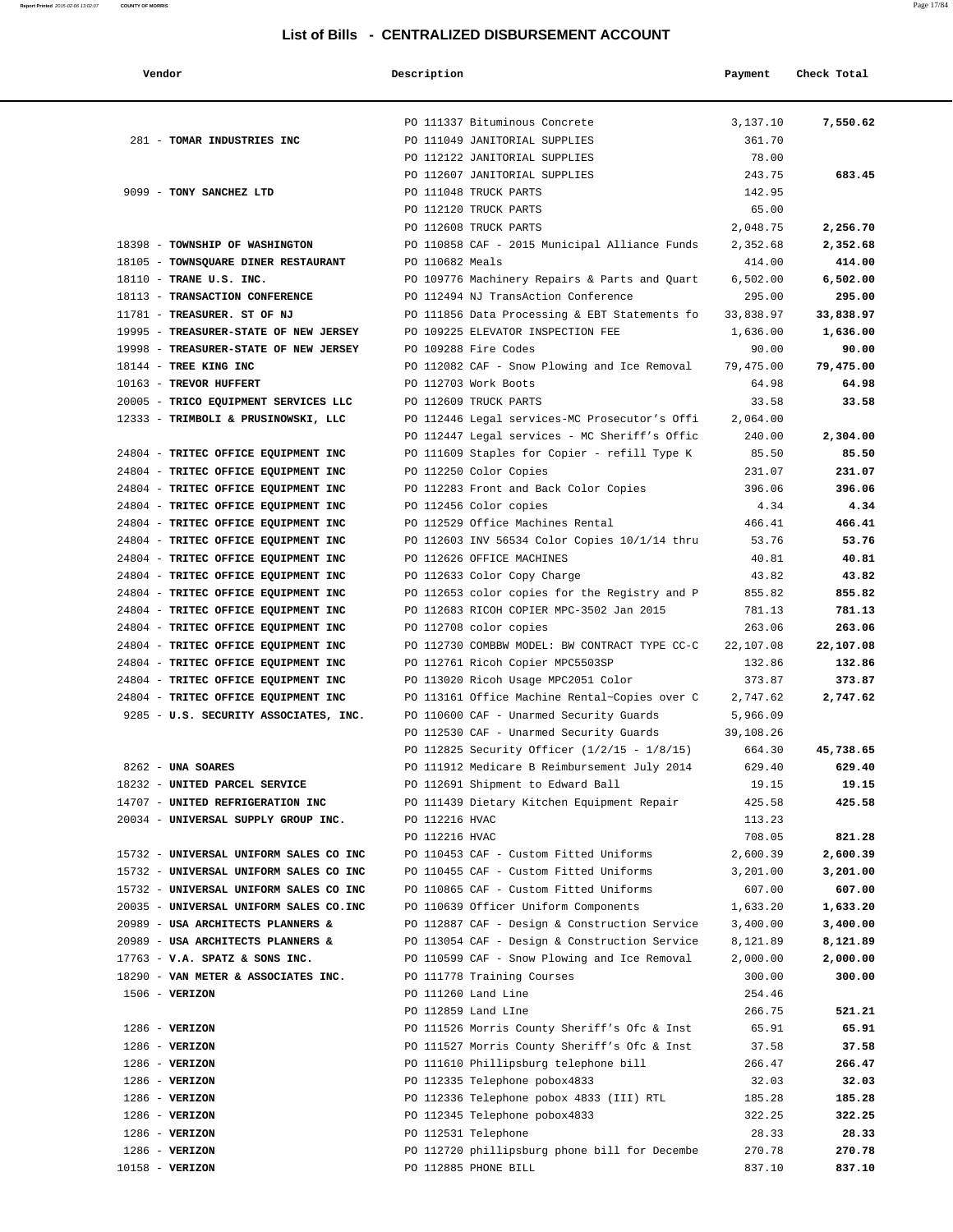| Vendor                                   | Description     |                                               | Payment              | Check Total          |
|------------------------------------------|-----------------|-----------------------------------------------|----------------------|----------------------|
| 10668 - VERIZON CABS                     |                 | PO 109932 Telephone Services - 911 switch     | 222.91               | 222.91               |
| 1348 - VERIZON WIRELESS                  |                 | PO 110492 Monthly Statement -                 | 722.15               |                      |
|                                          |                 | PO 110493 Monthly Statement - Acct 482559481  | 1,671.77             |                      |
|                                          |                 | PO 112713 Wireless Service                    | 80.04                | 2,473.96             |
| 26991 - VERNON BROWN                     |                 | PO 110982 Medicare B Reimbursement July 2014  | 1,258.80             | 1,258.80             |
| 12420 - VINCENT D CARRINGTON             |                 | PO 110840 DENTAL PEER REVIEW                  | 500.00               | 500.00               |
| 16028 - VINCENT MASSALONGO               |                 | PO 111568 Medicare B Reimbursement July 2014  | 629.40               | 629.40               |
| 11067 - VISITING DENTAL ASSOCIATES PC    |                 | PO 111442 Resident Medical Treatment          | 1,102.50             | 1,102.50             |
| 14319 - VISITING NURSE ASSOC. OF         |                 | PO 112767 2014 Funding through the Older Amer | 576.00               |                      |
|                                          |                 | PO 112771 2014 Funding through the Older Amer | 5,000.00             |                      |
|                                          |                 | PO 112772 2014 Funding through the Older Amer | 828.00               | 6,404.00             |
| 16784 - VIVIAN O'KEEFE                   |                 | PO 111722 Medicare B Reimbursement July 2014  | 629.40               | 629.40               |
| 25815 - VOLKER CRANE LLC                 |                 | PO 112871 ADMINISTRATION BLDG - ELECTRICAL PA | 3,655.00             | 3,655.00             |
| 25815 - VOLKER CRANE LLC                 |                 | PO 113102 New Generator Construction          | 5,216.00             | 5,216.00             |
| 6146 - W.B. MASON COMPANY INC            |                 | PO 110031 Confirm Toner Cartridges            | 1,128.90             |                      |
|                                          |                 | PO 110849 OFFICE SUPPLIES                     | 109.30               |                      |
|                                          |                 | PO 111276 SUPPLIES - DECEMBER 2014            | 253.40               |                      |
|                                          | PO 112360 Paper |                                               | 145.74               | 1,637.34             |
| 20598 - WALTER PETERSON                  |                 | PO 111744 Medicare B Reimbursement July 2014  | 1,258.80             | 1,258.80             |
| 20080 - WASHINGTON TOWNSHIP M.U.A.       |                 | PO 112822 WATER & SEWER - LONG VALLEY         | 352.38               | 352.38               |
| 24231 - WATERS, MCPHERSON, MCNEILL, P.C. |                 | PO 112461 Changebridge Rd., Montville project | 427.50               | 427.50               |
| 24231 - WATERS, MCPHERSON, MCNEILL, P.C. |                 | PO 112462 Sussex Turnpike Improvement Project | 1,872.00             | 1,872.00             |
| 24231 - WATERS, MCPHERSON, MCNEILL, P.C. |                 | PO 112463 Balantrae Condos., Florham Park, NJ | 84.00                | 84.00                |
| 24231 - WATERS, MCPHERSON, MCNEILL, P.C. |                 | PO 112464 N.Main St. Ext., Wharton project le | 1,720.03             | 1,720.03             |
| 24231 - WATERS, MCPHERSON, MCNEILL, P.C. |                 | PO 112465 East Main St. Bridge project, Mendh | 420.00               | 420.00               |
| 24231 - WATERS, MCPHERSON, MCNEILL, P.C. |                 | PO 112540 General file legal services rendere | 728.24               | 728.24               |
| 13392 - WEBSTER PLUMBING &               |                 | PO 111454 New Pump System                     | 4,762.30             |                      |
|                                          |                 | PO 111455 Replace Pipe Fittings in Heating Sy | 5,059.30             |                      |
|                                          |                 | PO 112408 CAF - Labor Rates Plumbing          | 300.00               |                      |
| 5983 - WELDON MATERIALS                  | PO 112052 MASON | PO 112408 CAF - Labor Rates Plumbing          | 493.80               | 10,615.40            |
| 25859 - WESCOM SOLUTONS INC.             |                 | PO 111456 Enable Patient Billing for Point of | 1,240.00<br>3,122.86 | 1,240.00<br>3,122.86 |
| 25859 - WESCOM SOLUTONS INC.             |                 | PO 113163 CAF - Point of Care                 | 3,122.86             | 3,122.86             |
| 18435 - WEST CHESTER MACHINERY AND       |                 | PO 111051 TRUCK PARTS                         | 399.49               | 399.49               |
| 10812 - WEST PAYMENT CENTER              |                 | PO 110765 Discount Plan/Information charges   | 756.02               | 756.02               |
| 10812 - WEST PAYMENT CENTER              |                 | PO 111019 subscription charges NJ practice v4 | 139.00               | 139.00               |
| 10812 - WEST PAYMENT CENTER              |                 | PO 112659 west information chargesaccount # 1 | 517.42               | 517.42               |
| 25844 - WILFRIED SMITH                   |                 | PO 111906 Medicare B Reimbursement July 2014  | 629.40               | 629.40               |
| 20610 - WILLIAM CALLERY                  |                 | PO 110998 Medicare B Reimbursement July 2014  | 450.00               | 450.00               |
| 13246 - WILLIAM F. BARNISH               |                 | PO 112843 CAF - Use of Property located at 91 | 8,276.44             | 8,276.44             |
| 21372 - WILLIAM JOHNSON                  |                 | PO 111364 Medicare B Reimbursement July 2014  | 1,258.80             | 1,258.80             |
| 5851 - WILLIAM KERSEY                    |                 | PO 112692 2014 NJ League of Municipalities Co | 824.98               | 824.98               |
| 8221 - WILLIAM MCNIECE                   |                 | PO 111667 Medicare B Reimbursement July 2014  | 1,258.80             | 1,258.80             |
| 20941 - WILLIAM OSA                      |                 | PO 111727 Medicare B Reimbursement July 2014  | 629.40               | 629.40               |
| 8335 - WILLIAM PATERSON UNIVERSITY       |                 | PO 112727 CAF - 8335-1048                     | 800.00               |                      |
|                                          |                 | PO 112733 CAF - 8335-1621                     | 2,532.70             | 3,332.70             |
| 21361 - WILLIAM STATON                   |                 | PO 111839 Medicare B Reimbursement July 2014  | 1,258.80             | 1,258.80             |
| 24769 - WILLIAM YANCEY                   |                 | PO 112034 Medicare B Reimbursement July 2014  | 629.40               | 629.40               |
| 25391 - WILLIE CHAVIS                    |                 | PO 111012 Medicare B Reimbursement July 2014  | 1,258.80             | 1,258.80             |
| 10817 - WINFRED SUE ROWE                 |                 | PO 111795 Medicare B Reimbursement July 2014  | 629.40               | 629.40               |
| $10991 - WINSTON YAW$                    |                 | PO 112035 Medicare B Reimbursement July 2014  | 629.40               | 629.40               |
| 3793 - WOODRUFF ENERGY                   |                 | PO 112532 Gas Usage                           | 39, 257. 43          | 39,257.43            |
| 20820 - Y-PERS INC                       |                 | PO 112610 SHOP SUPPLIES                       | 481.59               | 481.59               |
| 18568 - YBP LIBRARY SERVICE              |                 | PO 106334 Received Dental Procedure Codes     | 88.49                |                      |
|                                          |                 | PO 106912 Confirm Poet's Market               | 31.49                |                      |
|                                          |                 | PO 108800 Confirmed "Current Procedural Permi | 103.44               | 223.42               |
| 27099 - YE S WANG                        |                 | PO 112002 Medicare B Reimbursement July 2014  | 3,272.40             | 3,272.40             |
| 20129 - YORK MOTORS, INC.                |                 | PO 112257 EQUIP RPR                           | 2,878.58             | 2,878.58             |

--------------

**Report Printed** 2015-02-06 13:02:07 **COUNTY OF MORRIS** Page 18/84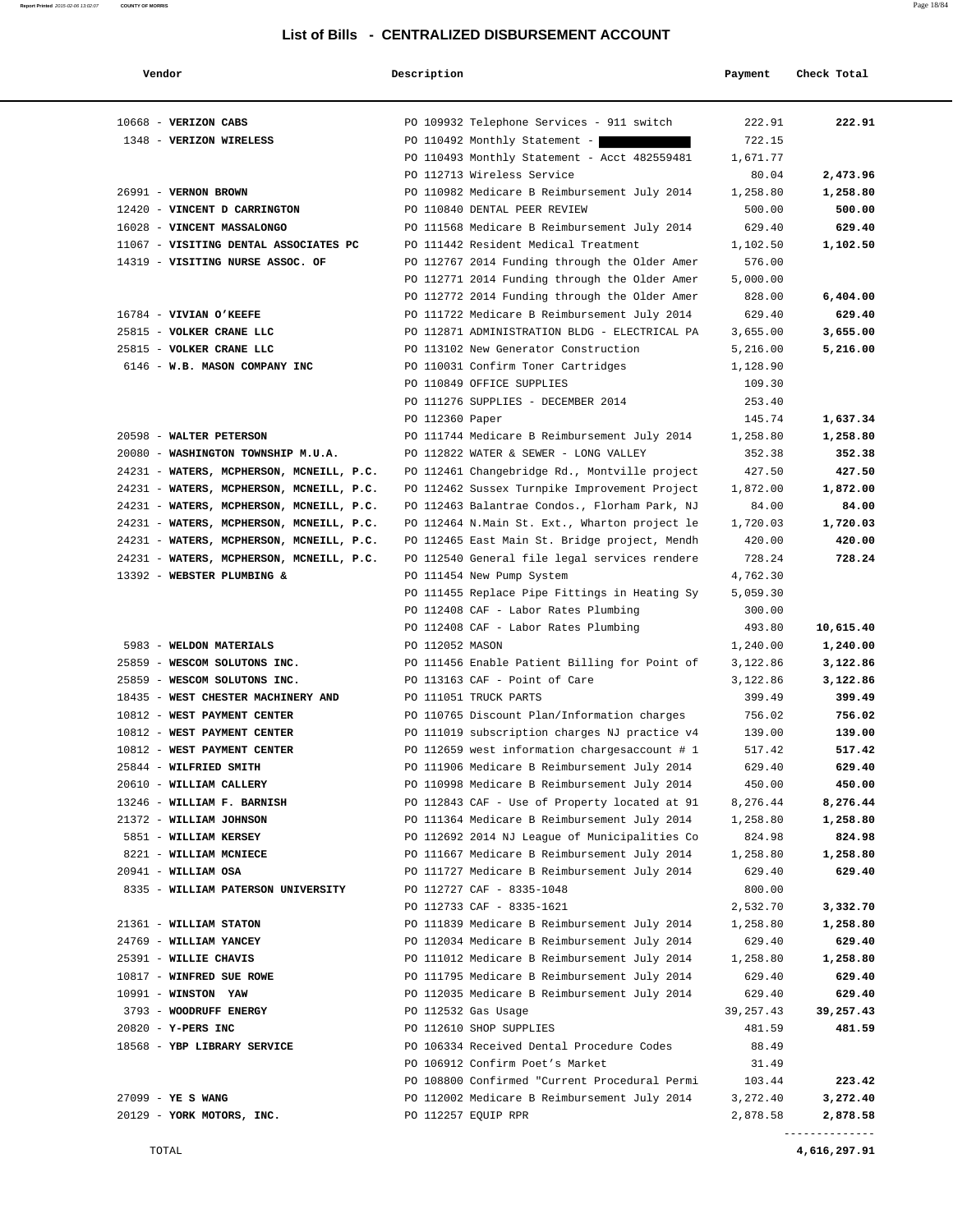| Vendor                                        | Description  | Check Total<br>Payment |
|-----------------------------------------------|--------------|------------------------|
|                                               |              |                        |
| Total to be paid from Fund 01 Current Fund    | 3,165,386.46 |                        |
| Total to be paid from Fund 02 Grant Fund      | 241,300.34   |                        |
| Total to be paid from Fund 04 County Capital  | 445,078.84   |                        |
| Total to be paid from Fund 13 Dedicated Trust | 764,532.27   |                        |
|                                               |              |                        |
|                                               | 4,616,297.91 |                        |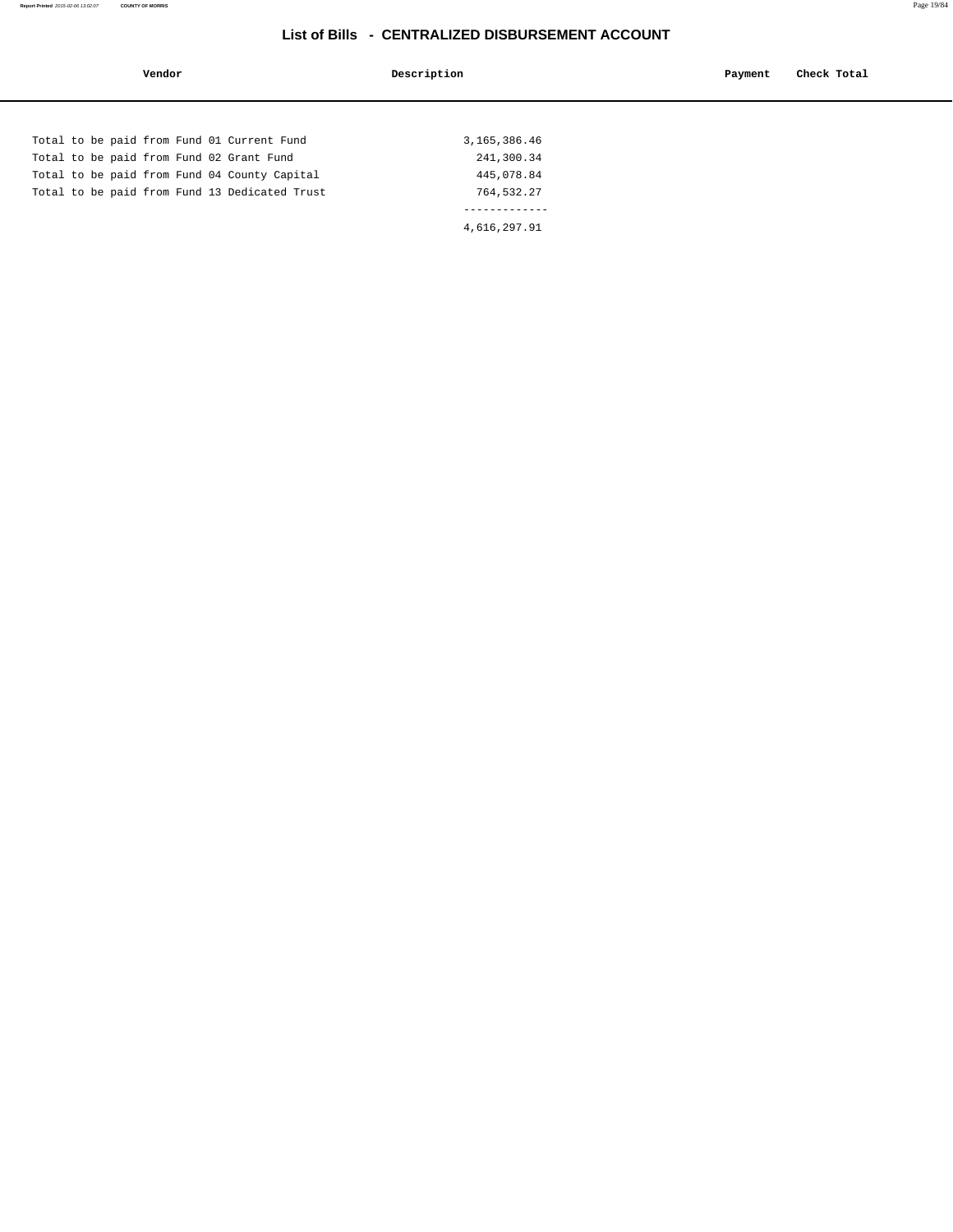**Report Printed** 2015-02-06 13:02:22 **COUNTY OF MORRIS** Page 20/84

# **List of Bills (Department/Account Detail) - CENTRALIZED DISBURSEMENT ACCOUNT**

| Account | P0 # | Vendor | Description | Payment | Account Total |
|---------|------|--------|-------------|---------|---------------|
|         |      |        |             |         |               |

## **Current Fund**

# **County Administrator**

| 113283 COUNTY OF MORRIS                                  | 2nd Half January 2015 Metered Mail       | 16.97  |          |
|----------------------------------------------------------|------------------------------------------|--------|----------|
| $01 - 201 - 20 - 100100 - 068$<br>Postage & Metered Mail | TOTAL FOR ACCOUNT                        |        | 16.97    |
|                                                          |                                          |        |          |
| 112410 MC LEAGUE OF MUNICIPALITIES                       | Registration for John Bonanni and Cathy  | 100.00 |          |
| 112442 MARTIN LUTHER KING                                | Reservation for John Bonanni to attend t | 25.00  |          |
| 01-201-20-100100-082<br>Travel Expense                   | TOTAL FOR ACCOUNT                        |        | 125.00   |
|                                                          |                                          |        |          |
| 111421 CABLEVISION                                       | 07876-628307-01-8 CABLE SERVICE FOR OFFI | 719.40 |          |
| 113216 CABLEVISION                                       | 07876-629394-01-4 Cable service 4/15/15  | 381.24 |          |
| Office Machines - Rental<br>01-201-20-100100-164         | TOTAL FOR ACCOUNT                        |        | 1,100.64 |
|                                                          |                                          |        |          |
|                                                          |                                          |        |          |
| TOTAL for County Administrator                           |                                          |        | 1,242.61 |

#### **Personnel**

|                      | 113283 COUNTY OF MORRIS              | 2nd Half January 2015 Metered Mail       | 74.36  |
|----------------------|--------------------------------------|------------------------------------------|--------|
| 01-201-20-105100-068 | Postage & Metered Mail               | TOTAL FOR ACCOUNT                        | 74.36  |
|                      |                                      |                                          |        |
|                      | 110724 STAPLES ADVANTAGE             | Office Supplies Inv# 3250473568 Acct# NY | 605.75 |
| 01-203-20-105100-058 | (2014) Office Supplies & Stationery  | TOTAL FOR ACCOUNT                        | 605.75 |
|                      |                                      |                                          |        |
|                      | 110725 DEER PARK                     | 0436628846 Water 11/15-12/14/14          | 15.94  |
| 01-203-20-105100-095 | (2014) Other Administrative Supplies | TOTAL FOR ACCOUNT                        | 15.94  |
|                      |                                      |                                          |        |
|                      | 112761 TRITEC OFFICE EQUIPMENT INC   | Ricoh Copier MPC5503SP 10/1/2014-12/31/2 | 132.86 |
| 01-203-20-105100-164 | (2014) Office Machines - Rental      | TOTAL FOR ACCOUNT                        | 132.86 |
|                      |                                      |                                          |        |
|                      |                                      |                                          |        |
|                      | TOTAL for Personnel                  |                                          | 828.91 |
|                      |                                      |                                          |        |

#### **Board of Chosen Freeholders**

| 113072 JANET DONALDSON                                 | Daily Record and Star ledger Receipts   | 38.00    |        |
|--------------------------------------------------------|-----------------------------------------|----------|--------|
| <i>Books &amp; Periodicals</i><br>01-201-20-110100-028 | TOTAL FOR ACCOUNT                       |          | 38.00  |
| 113283 COUNTY OF MORRIS                                | 2nd Half January 2015 Metered Mail      | 78.75    |        |
| 113283 COUNTY OF MORRIS                                | 2nd Half January 2015 Metered Mail      | 140.10   |        |
| 01-201-20-110100-068<br>Postage & Metered Mail         | TOTAL FOR ACCOUNT                       |          | 218.85 |
|                                                        |                                         |          |        |
| 112235 JIM DELGUIDICE                                  | 1.5 hours @185.00                       | 277.50   |        |
| 112235 JIM DELGUIDICE                                  | color prints $(8.5x11$ and $9x12)$      | 30.00    |        |
| 112235 JIM DELGUIDICE                                  | 10% non-profit discount                 | $-30.75$ |        |
| 112695 RIOS' ENGRAVING                                 | Gavel                                   | 39.00    |        |
| 112695 RIOS' ENGRAVING                                 | Name Tag                                | 29.00    |        |
| 112410 MC LEAGUE OF MUNICIPALITIES                     | Reservation for the following to attend | 450.00   |        |
|                                                        |                                         |          |        |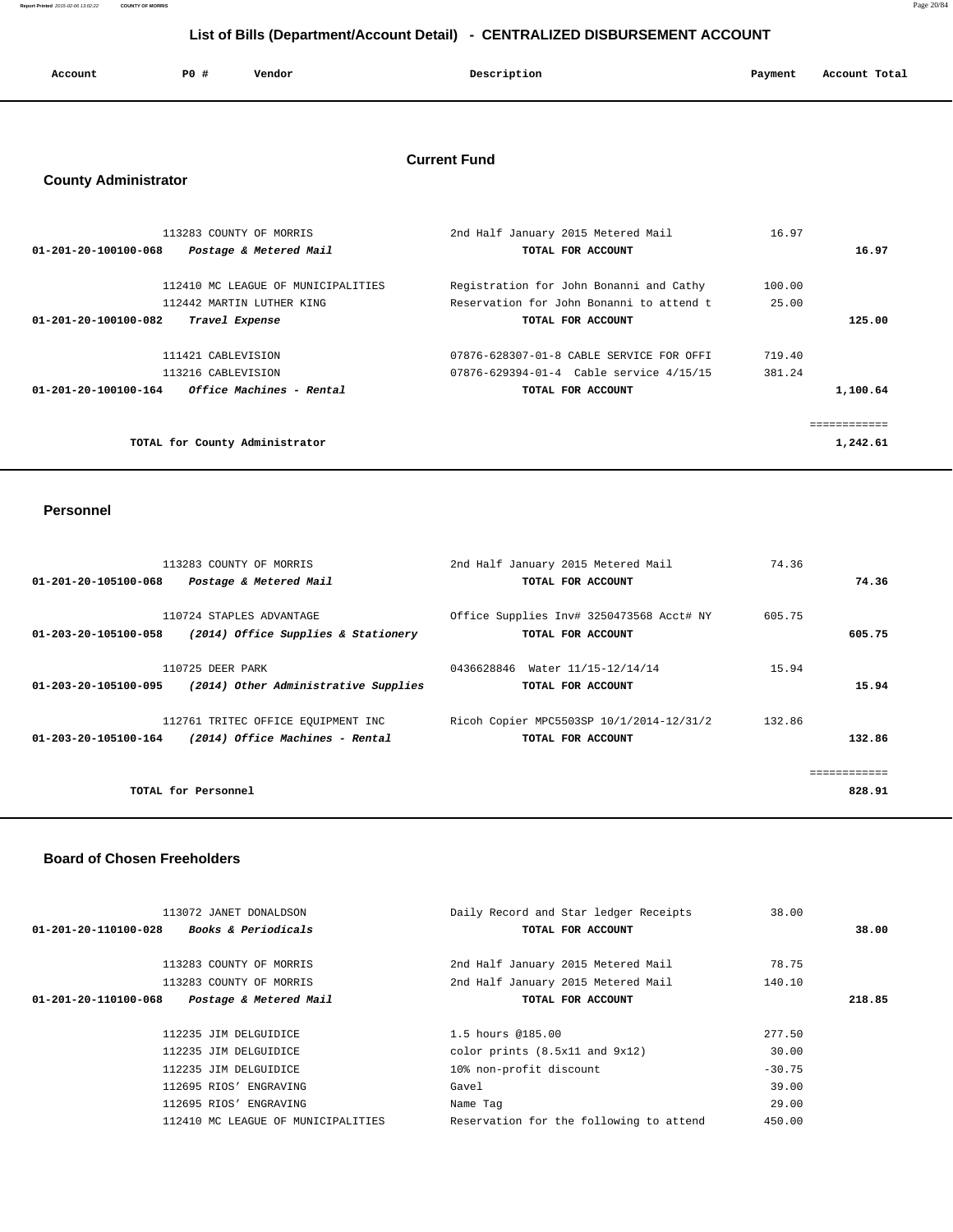| Account              | PO#                                | Vendor                             | Description                              | Payment  | Account Total |
|----------------------|------------------------------------|------------------------------------|------------------------------------------|----------|---------------|
|                      | <b>Board of Chosen Freeholders</b> |                                    |                                          |          |               |
|                      |                                    | 112494 TRANSACTION CONFERENCE      | Registration for Freeholder Kathy DeFill | 295.00   |               |
| 01-201-20-110100-079 |                                    | Special Projects                   | TOTAL FOR ACCOUNT                        |          | 1,139.75      |
|                      |                                    | 110777 MORRIS COUNTY ENGRAVING LLC | Perpetual Plaque                         | 1,752.00 |               |
|                      |                                    | 110777 MORRIS COUNTY ENGRAVING LLC | 9 x 12 walnut photo                      | 120.00   |               |
|                      |                                    | 110777 MORRIS COUNTY ENGRAVING LLC | vinyl sign county seal                   | 140.00   |               |
|                      |                                    | 110777 MORRIS COUNTY ENGRAVING LLC | installation                             | 100.00   |               |
|                      | 112189 JEFFREY PAUL                |                                    | Law Enforcement Career Development Progr | 612.16   |               |
| 01-203-20-110100-079 |                                    | (2014) Special Projects            | TOTAL FOR ACCOUNT                        |          | 2,724.16      |
|                      |                                    |                                    |                                          |          |               |
|                      |                                    |                                    |                                          |          | ===========   |

| TOTAL for Board of Chosen Freeholders | 4,120.76 |
|---------------------------------------|----------|
|---------------------------------------|----------|

 **Clerk of the Board** 

 112694 DAILY RECORD ASB-70021774 Bond ord. amending No. 9632 62.28 112798 DAILY RECORD ASB-03668474 SOFTWARE SUPPORT FOR OTA 73.28 112886 DAILY RECORD Preservation Design (p/d 1/20) 60.52 112886 DAILY RECORD BROWN & Brown & Brown (p/d  $1/20$ ) 59.64 112886 DAILY RECORD **Pharma-Care** (p/d  $1/20$ ) 59.64 112886 DAILY RECORD  $Jagdish$  Dang (p/d  $1/20$ ) 60.52  **01-201-20-110105-022 Advertising TOTAL FOR ACCOUNT 375.88** ============ **TOTAL for Clerk of the Board 375.88**

### **County Clerk**

|                                | 112889 ANN F. GROSSI                | petty cash mis. items notary renewal fra | 93.92    |          |
|--------------------------------|-------------------------------------|------------------------------------------|----------|----------|
| 01-201-20-120100-058           | Office Supplies & Stationery        | TOTAL FOR ACCOUNT                        |          | 93.92    |
|                                | 112889 ANN F. GROSSI                | petty cash Maureen for postage for a spe | 74.85    |          |
|                                | 113283 COUNTY OF MORRIS             | 2nd Half January 2015 Metered Mail       | 1,307.70 |          |
| 01-201-20-120100-068           | Postage & Metered Mail              | TOTAL FOR ACCOUNT                        |          | 1,382.55 |
|                                | 111927 R.S. KNAPP CO INC            | foam xboard 48'x96' white 3/16 thickness | 130.91   |          |
| 01-201-20-120100-069           | Printing                            | TOTAL FOR ACCOUNT                        |          | 130.91   |
|                                | 112889 ANN F. GROSSI                | petty cash Maryann picked up mis. items  | 43.16    |          |
|                                | 111041 MORRIS COUNTY CHAMBER OF     | 496 94th annual meetin luncheonmember r  | 250.00   |          |
| 01-201-20-120100-185           | Food                                | TOTAL FOR ACCOUNT                        |          | 293.16   |
|                                | 112659 WEST PAYMENT CENTER          | west information charges on account #100 | 517.42   |          |
|                                | 111019 WEST PAYMENT CENTER          | 1000433730 nj practice sseries V41 cons  | 139.00   |          |
| $01 - 203 - 20 - 120100 - 028$ | (2014) Books & Periodicals          | TOTAL FOR ACCOUNT                        |          | 656.42   |
|                                | 111020 IMAGE ACCESS CORP            | maintenance on the kodak 19620 image wri | 5,266.25 |          |
|                                | 112653 TRITEC OFFICE EQUIPMENT INC  | billing for copy machine in Registry ID# | 385.77   |          |
|                                | 112653 TRITEC OFFICE EQUIPMENT INC  | billing for the copy machine in passport | 470.05   |          |
| $01 - 203 - 20 - 120100 - 044$ | (2014) Equipment Service Agreements | TOTAL FOR ACCOUNT                        |          | 6,122.07 |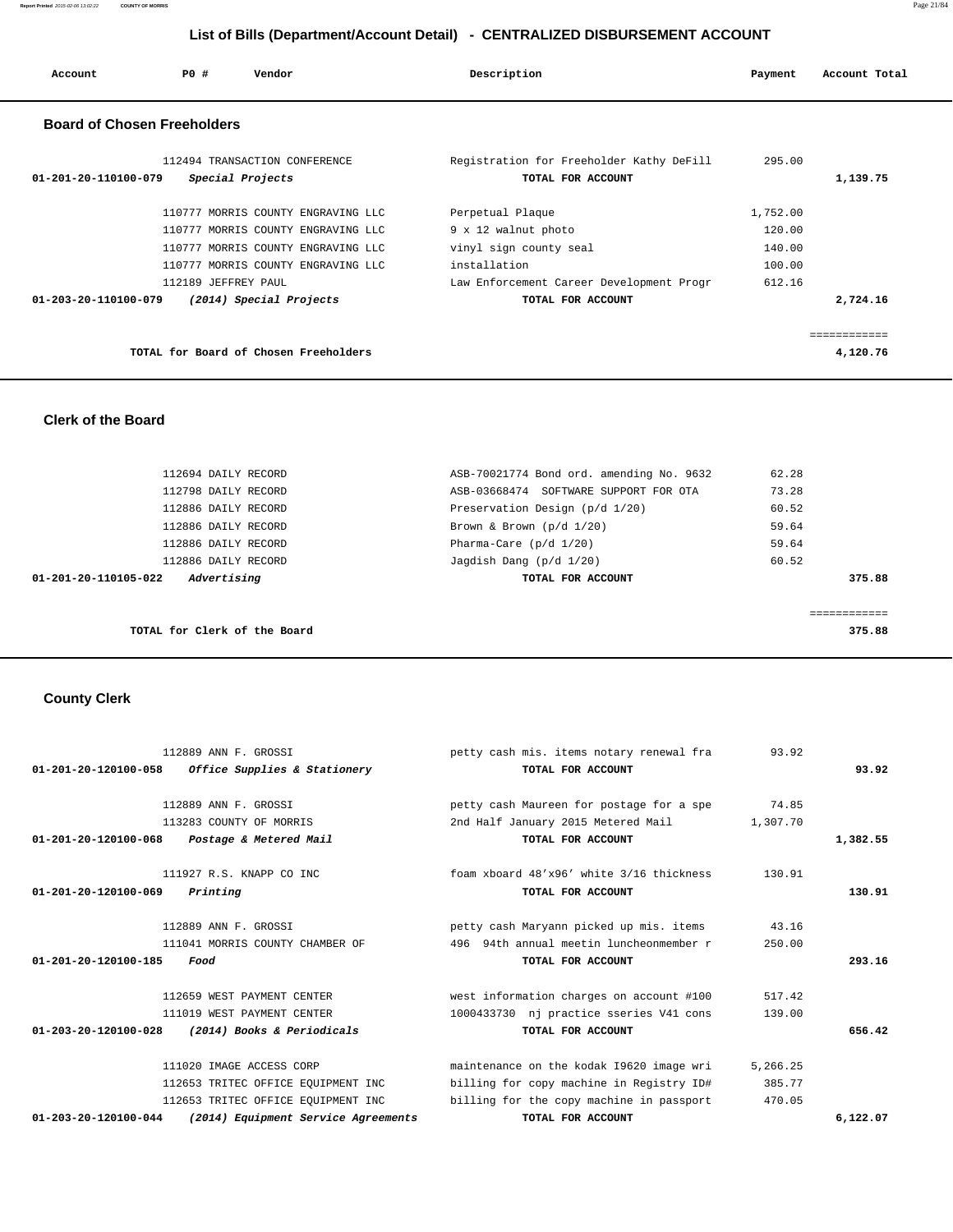| Account              | PO#                  | Vendor              | Description                              | Payment | Account Total |
|----------------------|----------------------|---------------------|------------------------------------------|---------|---------------|
| <b>County Clerk</b>  |                      |                     |                                          |         |               |
| 01-203-20-120100-054 |                      | (2014) Microfilming | TOTAL FOR ACCOUNT                        |         | 667.06        |
|                      | 112889 ANN F. GROSSI |                     | petty cash for mis. office supplies mary | 35.25   |               |

| 111926 GILL ASSOCIATES IDENTIFICATION                           | switchable usb cable for the use with th | 113.00 |              |
|-----------------------------------------------------------------|------------------------------------------|--------|--------------|
| 111037 RIO'S ENGRAVING                                          | N-10xstamper self inkers for the passpor | 162.00 |              |
| 01-203-20-120100-058<br>(2014) Office Supplies & Stationery     | TOTAL FOR ACCOUNT                        |        | 310.25       |
|                                                                 |                                          |        |              |
| 111038 IMAGE ACCESS CORP                                        | fujitsu 7160/7260 scan aid consumable ki | 173.00 |              |
| 111038 IMAGE ACCESS CORP                                        | Freight                                  | 12.00  |              |
| 111040 THE TAB GROUP                                            | retrieval 12/22/14 and refile item 55,58 | 10.50  |              |
| 01-203-20-120100-059<br>(2014) Other General Expenses           | TOTAL FOR ACCOUNT                        |        | 195.50       |
|                                                                 |                                          |        |              |
| 112889 ANN F. GROSSI                                            | petty cash Maryann picked up stamps for  | 68.60  |              |
| $01 - 203 - 20 - 120100 - 068$<br>(2014) Postage & Metered Mail | TOTAL FOR ACCOUNT                        |        | 68.60        |
| 111018 GILL ASSOCIATES IDENTIFICATION                           | hitis 420 photo printer for passports an | 340.00 |              |
| 111018 GILL ASSOCIATES IDENTIFICATION                           | hiti s420 photo pack snapshot 50 sheets  | 135.00 |              |
| 111029 PAPER MART INC                                           | product #5601001 paperline multi 8 1/2x1 | 546.45 |              |
| 01-203-20-120100-069<br>(2014) Printing                         | TOTAL FOR ACCOUNT                        |        | 1,021.45     |
|                                                                 |                                          |        |              |
| 112889 ANN F. GROSSI                                            | petty cash debi supplies for meeting     | 26.95  |              |
| 01-203-20-120100-185<br>(2014) Food                             | TOTAL FOR ACCOUNT                        |        | 26.95        |
|                                                                 |                                          |        |              |
|                                                                 |                                          |        | ============ |
| TOTAL for County Clerk                                          |                                          |        | 10,968.84    |
|                                                                 |                                          |        |              |

## **County Board of Elections**

| 113283 COUNTY OF MORRIS                                    | 2nd Half January 2015 Metered Mail                                          | 4.32  |        |
|------------------------------------------------------------|-----------------------------------------------------------------------------|-------|--------|
| 01-201-20-121100-068 Postage & Metered Mail                | TOTAL FOR ACCOUNT                                                           |       | 4.32   |
|                                                            |                                                                             |       |        |
| 113027 CHRISTIAN ROSSY                                     | Tuesday, January 20, 2015 8:30AM-4:00PM                                     | 70.00 |        |
| 113027 CHRISTIAN ROSSY                                     | Wednesday, January 21, 2015 8:30AM-4:00P                                    | 70.00 |        |
| 113027 CHRISTIAN ROSSY                                     | Thursday, January 22, 2015 8:30AM-4:00PM                                    | 70.00 |        |
| 113027 CHRISTIAN ROSSY                                     | Friday, January 23, 2015 8:30AM-4:00PM (                                    | 70.00 |        |
| 113027 CHRISTIAN ROSSY                                     | Wednesday, January 28, 2015 8:30AM-4:00P                                    | 70.00 |        |
| 113027 CHRISTIAN ROSSY                                     | Thursday, January 29, 2015 8:30AM-4:00PM                                    | 70.00 |        |
| 113027 CHRISTIAN ROSSY                                     | Friday, January 30, 2015 8:30AM-4:00PM (                                    | 70.00 |        |
| 01-201-20-121100-096 Election Officer                      | TOTAL FOR ACCOUNT                                                           |       | 490.00 |
| 110764 ALL SAINT'S EPISCOPAL CHURCH                        | November 4, 2014 General Election Pollin                                    | 50.00 |        |
| $01-203-20-121100-039$ (2014) Education Schools & Training | TOTAL FOR ACCOUNT                                                           |       | 50.00  |
|                                                            | 112603 TRITEC OFFICE EQUIPMENT INC 10/1/14 thru 12-31-14 Board of Elections | 53.76 |        |
| $01-203-20-121100-164$ (2014) Office Machines - Rental     | TOTAL FOR ACCOUNT                                                           |       | 53.76  |
|                                                            |                                                                             |       |        |
| TOTAL for County Board of Elections                        |                                                                             |       | 598.08 |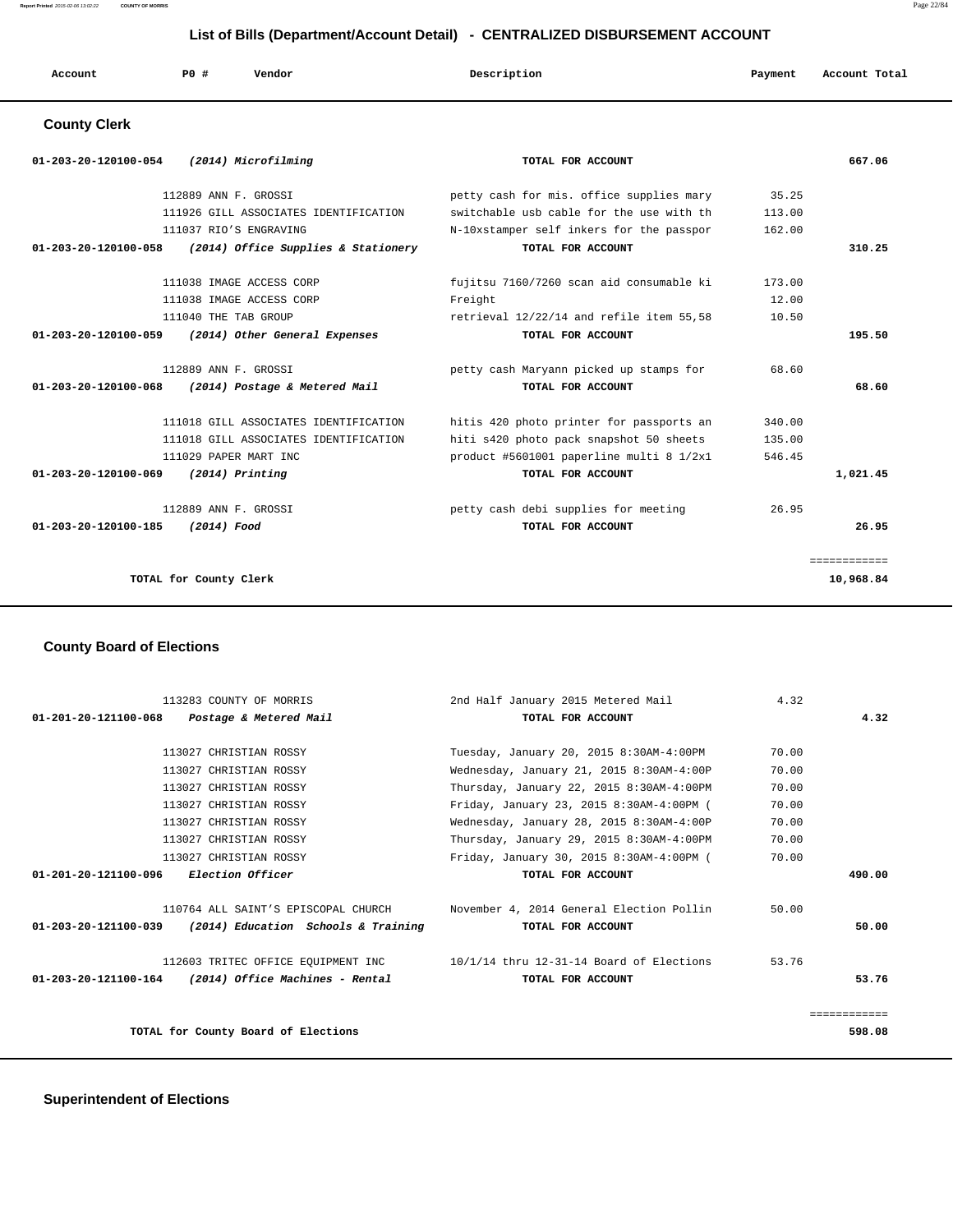| Account                            | <b>PO #</b>  | Vendor                                | Description                              | Payment   | Account Total |
|------------------------------------|--------------|---------------------------------------|------------------------------------------|-----------|---------------|
| <b>Superintendent of Elections</b> |              |                                       |                                          |           |               |
|                                    | 110910 NJAEO |                                       | Regular Member Brian Hamilton, Statewide | 225.00    |               |
|                                    | 110910 NJAEO |                                       | Regular Member Phyllis Coppola, Workflow | 225.00    |               |
|                                    | 110910 NJAEO |                                       | Regular Member George Coppola, Operation | 225.00    |               |
|                                    | 110910 NJAEO |                                       | Regular Member Robert Kennedy, Technical | 225.00    |               |
| 01-201-20-121105-023               |              | Associations and Memberships          | TOTAL FOR ACCOUNT                        |           | 1,125.00      |
|                                    |              | 112606 STAPLES ADVANTAGE              | Item 465914 AVRY LSR LBL Name Badge 400  | 265.50    |               |
|                                    |              | 112606 STAPLES ADVANTAGE              | Item 514742 Pencil Mech. W/Grip .7MM     | 3.00      |               |
| 01-201-20-121105-058               |              | Office Supplies & Stationery          | TOTAL FOR ACCOUNT                        |           | 268.50        |
|                                    |              | 113283 COUNTY OF MORRIS               | 2nd Half January 2015 Metered Mail       | 1,071.38  |               |
| 01-201-20-121105-068               |              | Postage & Metered Mail                | TOTAL FOR ACCOUNT                        |           | 1,071.38      |
|                                    |              | 111510 HARRAH'S ATLANTIC CITY         | Dale Kramer Reservation @ Harrah's Resor | 252.00    |               |
|                                    |              | 111510 HARRAH'S ATLANTIC CITY         | Brian Hamilton Reservation @ Harrah's Re | 252.00    |               |
|                                    |              | 111510 HARRAH'S ATLANTIC CITY         | George Coppola & Phyllis Coppola (Sharin | 252.00    |               |
|                                    |              | 111510 HARRAH'S ATLANTIC CITY         | Robert Kennedy Reservation @ Harrah's Re | 252.00    |               |
|                                    |              | 111510 HARRAH'S ATLANTIC CITY         | Dale Kramer Tourism/Occupancy Fee Per Ro | 30.00     |               |
|                                    |              | 111510 HARRAH'S ATLANTIC CITY         | Brian Hamilton Tourism/Occupancy Fee Per | 30.00     |               |
|                                    |              | 111510 HARRAH'S ATLANTIC CITY         | George Coppola & Phyllis Coppola Tourism | 30.00     |               |
|                                    |              | 111510 HARRAH'S ATLANTIC CITY         | Robert Kennedy Tourism/Occupancy Fee Per | 30.00     |               |
| 01-201-20-121105-082               |              | Travel Expense                        | TOTAL FOR ACCOUNT                        |           | 1,128.00      |
|                                    |              | 110449 MGL PRINTING SOLUTIONS         | Item #RL-100 1" Wafer Tab Seals #910056  | 209.00    |               |
|                                    |              | 110449 MGL PRINTING SOLUTIONS         | Shipping & Handling                      | 26.00     |               |
|                                    |              | 110454 PITNEY BOWES CREDIT CORP       | Pitney Bowes Quarterly Charges for Maili | 618.00    |               |
| 01-203-20-121105-057               |              | (2014) National Voter Registration    | TOTAL FOR ACCOUNT                        |           | 853.00        |
|                                    |              | 110914 ELECTION GRAPHICS, INC.        | November 4, 2014 General Election - Setu | 16,174.00 |               |
| 01-203-20-121105-076               |              | (2014) School Board Elections         | TOTAL FOR ACCOUNT                        |           | 16,174.00     |
|                                    |              | 110913 ELECTION GRAPHICS, INC.        | November 4, 2014 General Election - Supe | 1,000.00  |               |
|                                    |              | 110913 ELECTION GRAPHICS, INC.        | November 4, 2014 General Election - Fiel | 4,900.00  |               |
|                                    |              | 110913 ELECTION GRAPHICS, INC.        | November 4, 2014 General Election- Addit | 18,506.25 |               |
|                                    |              | 110913 ELECTION GRAPHICS, INC.        | November 4, 2014 General Election Setup  | 2,929.25  |               |
| 01-203-20-121105-084               |              | (2014) Other Outside Services         | TOTAL FOR ACCOUNT                        |           | 27,335.50     |
|                                    |              | 112755 POLAND SPRING WATER CO.        | Water/Rental for 12/1/14 thru 12/31/14   | 19.92     |               |
| 01-203-20-121105-095               |              | (2014) Other Administrative Supplies  | TOTAL FOR ACCOUNT                        |           | 19.92         |
|                                    |              | 110434 MORRISTOWN LUMBER &            | Item #068040 CTPP08 C4 Parcel Post Twine | 23.88     |               |
| 01-203-20-121105-104               |              | (2014) Electronic Voting Machine      | TOTAL FOR ACCOUNT                        |           | 23.88         |
|                                    |              |                                       |                                          |           | ============  |
|                                    |              | TOTAL for Superintendent of Elections |                                          |           | 47,999.18     |

# **County Elections (Cty Clerk)**

| 113283 COUNTY OF MORRIS                        | 2nd Half January 2015 Metered Mail       | 7.08     |      |
|------------------------------------------------|------------------------------------------|----------|------|
| Postage & Metered Mail<br>01-201-20-121110-068 | TOTAL FOR ACCOUNT                        |          | 7.08 |
| 112648 STAPLES ADVANTAGE                       | mis office supplies. cartridges and offi | 1,223.24 |      |
| 112648 STAPLES ADVANTAGE                       | office supplies                          | 265.51   |      |

**Report Printed** 2015-02-06 13:02:22 **COUNTY OF MORRIS** Page 23/84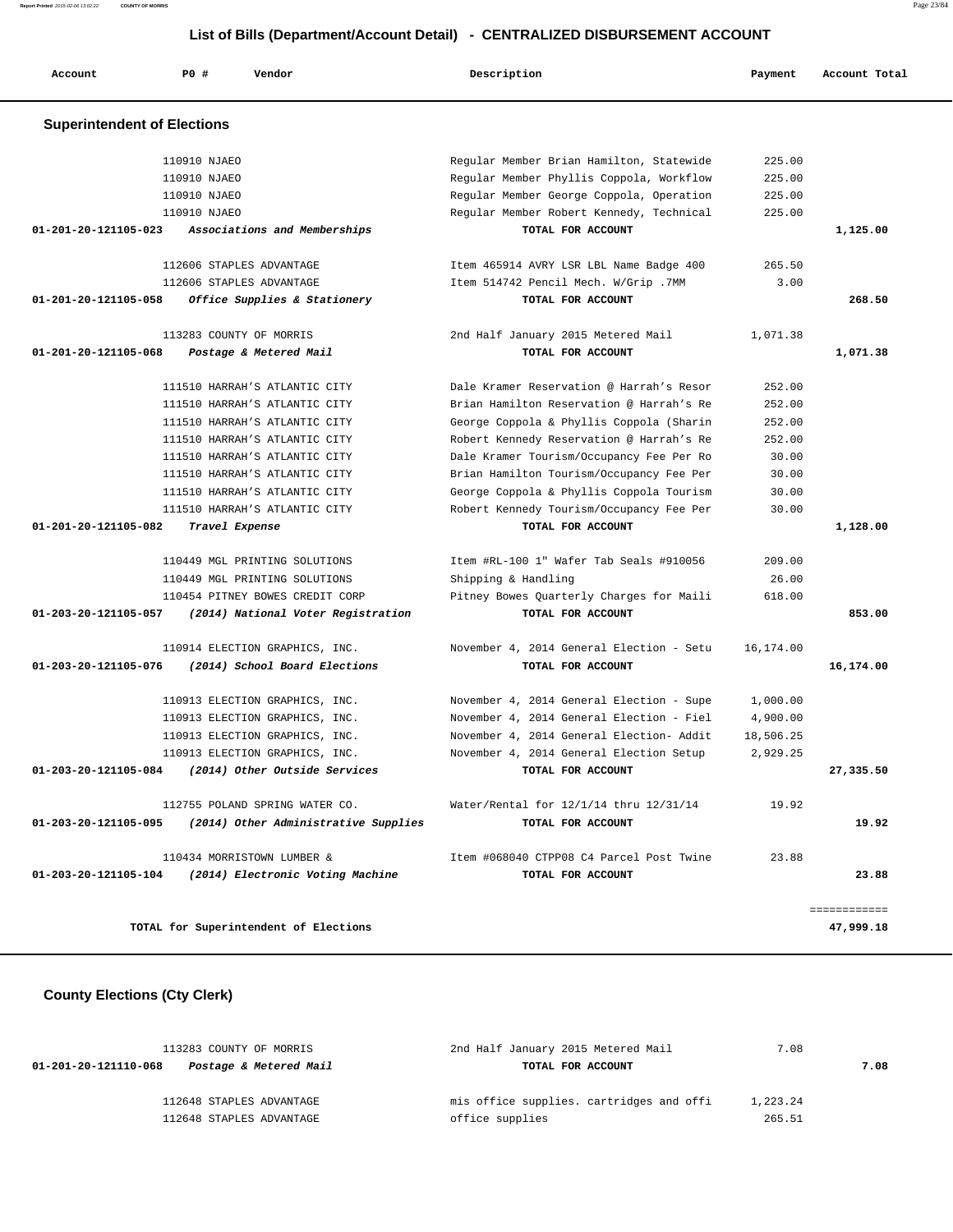**Report Printed** 2015-02-06 13:02:22 **COUNTY OF MORRIS** Page 24/84

# **List of Bills (Department/Account Detail) - CENTRALIZED DISBURSEMENT ACCOUNT**

| Account                             | PO# | Vendor                                 | Description       | Payment | Account Total                            |
|-------------------------------------|-----|----------------------------------------|-------------------|---------|------------------------------------------|
| <b>County Elections (Cty Clerk)</b> |     |                                        |                   |         |                                          |
| 01-203-20-121110-069                |     | $(2014)$ Printing                      | TOTAL FOR ACCOUNT |         | 1,723.17                                 |
|                                     |     | TOTAL for County Elections (Cty Clerk) |                   |         | ------------<br>------------<br>1,730.25 |

# **County Treasurer**

|                      | 112591 SOLOMON PAGE GROUP LLC                              | K. Massage 1/15 Parking                  | 75.00    |              |
|----------------------|------------------------------------------------------------|------------------------------------------|----------|--------------|
|                      | 112591 SOLOMON PAGE GROUP LLC                              | K. Massage w/e 1/10/15                   | 1,612.50 |              |
|                      | 112589 OFFICE TEAM                                         | J. Morris w/e 1/9/15                     | 883.75   |              |
|                      | 01-201-20-130100-016 Outside Salaries & Wages              | TOTAL FOR ACCOUNT                        |          | 2,571.25     |
|                      | 113084 GFOA OF NEW JERSEY                                  | Membership Dues 2015 J. Kovalcik, Jr.    | 90.00    |              |
| 01-201-20-130100-023 | Associations and Memberships                               | TOTAL FOR ACCOUNT                        |          | 90.00        |
|                      | 112365 NEW JERSEY LEAGUE OF                                | Webinar Registration for 'A Ouick Review | 50.00    |              |
| 01-201-20-130100-039 | Education Schools & Training                               | TOTAL FOR ACCOUNT                        |          | 50.00        |
|                      | 113283 COUNTY OF MORRIS                                    | 2nd Half January 2015 Metered Mail       | 548.40   |              |
| 01-201-20-130100-068 | Postage & Metered Mail                                     | TOTAL FOR ACCOUNT                        |          | 548.40       |
|                      | 108912 OFFICE TEAM                                         | J. Morris November Parking Fee           | 75.00    |              |
|                      | 108912 OFFICE TEAM                                         | J.Morris w/e 11/7/14                     | 350.00   |              |
|                      | 108914 ACCOUNTEMPS                                         | A.Hack w/e 11/7/14                       | 1,118.60 |              |
|                      | 112591 SOLOMON PAGE GROUP LLC                              | K. Massage $w/e$ 1/3/15                  | 1,350.00 |              |
|                      | 112589 OFFICE TEAM                                         | J. Morris w/e 1/2/15                     | 675.00   |              |
|                      | 108687 OFFICE TEAM                                         | J.Morris w/e 10/24/14                    | 825.00   |              |
|                      | 108687 OFFICE TEAM                                         | J.Morris w/e 10/31/14                    | 875.00   |              |
|                      | 108913 ACCOUNTEMPS                                         | A.Hack w/e 10/24/14                      | 1,398.25 |              |
|                      | 108913 ACCOUNTEMPS                                         | A.Hack w/e 10/31/14                      | 1,398.25 |              |
| 01-203-20-130100-016 | (2014) Outside Salaries & Wages                            | TOTAL FOR ACCOUNT                        |          | 8,065.10     |
|                      | 112758 DEER PARK                                           | 0434495552 12/15/14-01/14/15             | 15.94    |              |
|                      | 112730 TRITEC OFFICE EOUIPMENT INC                         |                                          | 7,348.12 |              |
|                      | $01-203-20-130100-044$ (2014) Equipment Service Agreements | TOTAL FOR ACCOUNT                        |          | 7,364.06     |
|                      |                                                            |                                          |          | ============ |
|                      | TOTAL for County Treasurer                                 |                                          |          | 18,688.81    |

# **Purchasing Division**

|                      | 112602 TELESEARCH INC      | C. Kristiansen w/e 1/4/15          | 399.75 |        |
|----------------------|----------------------------|------------------------------------|--------|--------|
| 01-201-20-130105-068 | Postage & Metered Mail     | TOTAL FOR ACCOUNT                  |        | 434.08 |
|                      | 113283 COUNTY OF MORRIS    | 2nd Half January 2015 Metered Mail | 434.08 |        |
| 01-201-20-130105-016 | Outside Salaries and Wages | TOTAL FOR ACCOUNT                  |        | 601.50 |
|                      | 112602 TELESEARCH INC      | C. Kristiansen w/e 1/11/15         | 526.50 |        |
|                      | 112602 TELESEARCH INC      | $1/15$ Parking                     | 75.00  |        |
|                      |                            |                                    |        |        |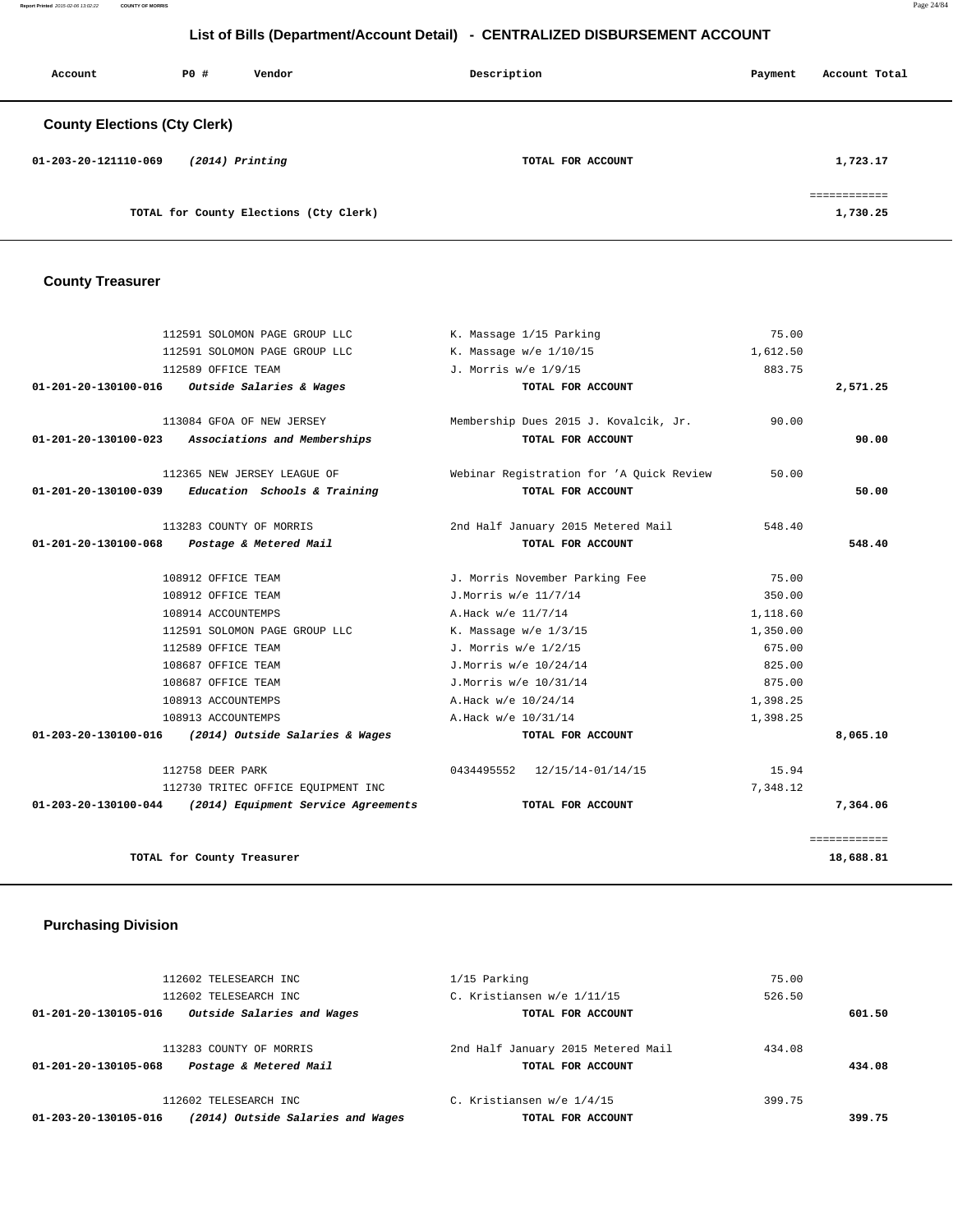**Report Printed** 2015-02-06 13:02:22 **COUNTY OF MORRIS** Page 25/84

# **List of Bills (Department/Account Detail) - CENTRALIZED DISBURSEMENT ACCOUNT**

| Account                    | PO# | Vendor                              | Description       | Payment | Account Total             |
|----------------------------|-----|-------------------------------------|-------------------|---------|---------------------------|
| <b>Purchasing Division</b> |     |                                     |                   |         |                           |
| 01-203-20-130105-044       |     | (2014) Equipment Service Agreements | TOTAL FOR ACCOUNT |         | 14,758.96                 |
|                            |     | TOTAL for Purchasing Division       |                   |         | ============<br>16,194.29 |

 **Office Services** 

| 113086 COUNTY COLLEGE OF MORRIS  | Printing January 2015 as per Contract | 15,914.00 |
|----------------------------------|---------------------------------------|-----------|
| Printing<br>01-201-20-130110-069 | TOTAL FOR ACCOUNT                     | 15,914.00 |
|                                  |                                       |           |
|                                  |                                       |           |
| TOTAL for Office Services        |                                       | 15,914.00 |
|                                  |                                       |           |

# **Information Technology Div**

| 113283 COUNTY OF MORRIS                        | 2nd Half January 2015 Metered Mail | 19.78 |
|------------------------------------------------|------------------------------------|-------|
| Postage & Metered Mail<br>01-201-20-140100-068 | TOTAL FOR ACCOUNT                  | 19.78 |
|                                                |                                    |       |
|                                                |                                    |       |
| TOTAL for Information Technology Div           |                                    | 19.78 |

# **County Board of Taxation**

| 113283 COUNTY OF MORRIS<br>Postage & Metered Mail<br>01-201-20-150100-068      | 2nd Half January 2015 Metered Mail<br>TOTAL FOR ACCOUNT | 118.67 | 118.67 |
|--------------------------------------------------------------------------------|---------------------------------------------------------|--------|--------|
| 112633 TRITEC OFFICE EQUIPMENT INC<br>(2014) Transfers<br>01-203-20-150100-299 | Color Copies 10/01/14-12/31/14<br>TOTAL FOR ACCOUNT     | 43.82  | 43.82  |
| TOTAL for County Board of Taxation                                             |                                                         |        | 162.49 |

# **County Counsel**

|        | 75.00  | Due for $2015 - WRR$               | 110766 M.C. BAR ASSOCIATION         |                      |
|--------|--------|------------------------------------|-------------------------------------|----------------------|
| 75.00  |        | TOTAL FOR ACCOUNT                  | Associations and Memberships        | 01-201-20-155100-023 |
|        | 28.98  | 2nd Half January 2015 Metered Mail | 113283 COUNTY OF MORRIS             |                      |
| 28.98  |        | TOTAL FOR ACCOUNT                  | Postage & Metered Mail              | 01-201-20-155100-068 |
|        | 718.24 | Copier lease - Jan-Feb 2015        | 110767 MUNICIPAL CAPITAL CORP       |                      |
| 718.24 |        | TOTAL FOR ACCOUNT                  | Office Machines - Rental            | 01-201-20-155100-164 |
|        | 70.00  | MCBA Holiday party - WRB           | 110766 M.C. BAR ASSOCIATION         |                      |
| 70.00  |        | TOTAL FOR ACCOUNT                  | (2014) Associations and Memberships | 01-203-20-155100-023 |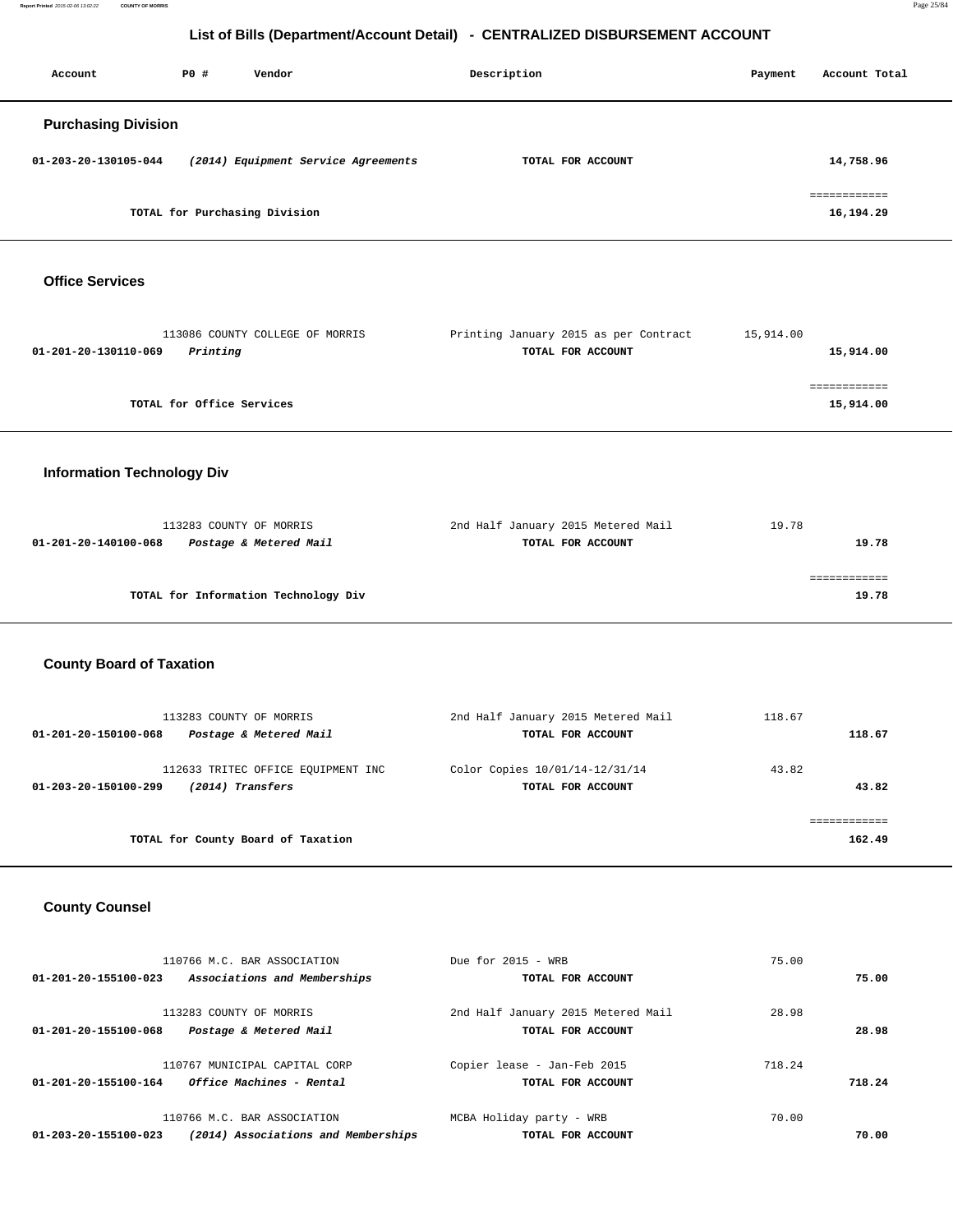| Account               | PO# | Vendor                     | Description                         | Account Total<br>Payment |
|-----------------------|-----|----------------------------|-------------------------------------|--------------------------|
| <b>County Counsel</b> |     |                            |                                     |                          |
|                       |     | 110765 WEST PAYMENT CENTER | Information charges - November 2014 | 575.02                   |

| 01-203-20-155100-050<br>(2014) Law Books                    | TOTAL FOR ACCOUNT                        |            | 756.02       |
|-------------------------------------------------------------|------------------------------------------|------------|--------------|
| 113269 MCMANIMON, SCOTLAND & BAUMANN LLC                    | <b>FEES</b>                              | 945.00     |              |
| 113269 MCMANIMON, SCOTLAND & BAUMANN LLC                    | <b>DISBURSEMENTS</b>                     | 16.01      |              |
| 113270 MCMANIMON, SCOTLAND & BAUMANN LLC                    | PROFESSIONAL SERVICES - TAX MATTER       | 1,931.00   |              |
| 112547 BEVAN, MOSCA, GIUDITTA &                             | Legal services                           | 24.00      |              |
| 112551 CARMAGNOLA & RITARDI LLC                             | Clancy v. Jefferson Twp.                 | 60.00      |              |
| 112551 CARMAGNOLA & RITARDI LLC                             | Irwin-Szostak v. Perrone (MCPO)          | 2,087.35   |              |
| 112625 INGLESINO, PEARLMAN,                                 | legal services                           | 158.30     |              |
| 112539 MCMANIMON, SCOTLAND & BAUMANN LLC                    | MasTec litigation                        | 21, 313.11 |              |
| 112539 MCMANIMON, SCOTLAND & BAUMANN LLC                    | Sunlight Morris matter                   | 126.00     |              |
| 112539 MCMANIMON, SCOTLAND & BAUMANN LLC                    | County Solar general matter              | 84.00      |              |
| 112540 WATERS, MCPHERSON, MCNEILL, P.C.                     | December, 2014 legal                     | 728.24     |              |
| 112548 ALOIA LAW FIRM, LLC                                  | December, 2014 legal svcs.               | 372.00     |              |
| 112447 TRIMBOLI & PRUSINOWSKI, LLC                          | PBA298-2011 contract neg.                | 84.00      |              |
| 112447 TRIMBOLI & PRUSINOWSKI, LLC                          | Diaz, Wilman                             | 72.00      |              |
| 112447 TRIMBOLI & PRUSINOWSKI, LLC                          | Rollin, Stephen                          | 84.00      |              |
| 112446 TRIMBOLI & PRUSINOWSKI, LLC                          | Drinkard                                 | 24.00      |              |
| 112446 TRIMBOLI & PRUSINOWSKI, LLC                          | General                                  | 432.00     |              |
| 112446 TRIMBOLI & PRUSINOWSKI, LLC                          | Bianchi v. Rutgers U                     | 84.00      |              |
| 112446 TRIMBOLI & PRUSINOWSKI, LLC                          | Det. Glen West                           | 1,524.00   |              |
| 112799 KAUFMAN, SEMERARO & LEIBMAN, LLP                     | Morris County advs. Sheriff              | 24.00      |              |
| 113032 MCMANIMON, SCOTLAND & BAUMANN LLC                    | MasTec litigation                        | 1,295.24   |              |
| 113032 MCMANIMON, SCOTLAND & BAUMANN LLC                    | County Solar General matter              | 210.00     |              |
| 01-203-20-155100-051<br>$(2014)$ Legal                      | TOTAL FOR ACCOUNT                        |            | 31,678.25    |
| 110769 STAPLES ADVANTAGE                                    | Order for message books and post-it note | 102.38     |              |
| (2014) Office Supplies & Stationery<br>01-203-20-155100-058 | TOTAL FOR ACCOUNT                        |            | 102.38       |
| 112415 RANDALL W. BUSH                                      | Expenses reimbursement for Oct - Dec 201 | 294.90     |              |
| 01-203-20-155100-082 (2014) Travel Expense                  | TOTAL FOR ACCOUNT                        |            | 294.90       |
| 110767 MUNICIPAL CAPITAL CORP                               | Copier lease - December 2014             | 359.12     |              |
| 112456 TRITEC OFFICE EQUIPMENT INC                          | Color copies 07/01/14-12/31/14           | 4.34       |              |
| (2014) Office Machines - Rental<br>01-203-20-155100-164     | TOTAL FOR ACCOUNT                        |            | 363.46       |
|                                                             |                                          |            | ============ |
| TOTAL for County Counsel                                    |                                          |            | 34,087.23    |

# **County Surrogate**

| 113283 COUNTY OF MORRIS<br>Postage & Metered Mail<br>01-201-20-160100-068                      | 2nd Half January 2015 Metered Mail<br>TOTAL FOR ACCOUNT | 410.24<br>410.24 |
|------------------------------------------------------------------------------------------------|---------------------------------------------------------|------------------|
| 110757 MORRIS COUNTY CHAMBER OF<br>(2014) Associations and Memberships<br>01-203-20-160100-023 | 94TH ANNUAL MEETING LUNCHEON<br>TOTAL FOR ACCOUNT       | 125.00<br>125.00 |
| TOTAL for County Surrogate                                                                     |                                                         | 535.24           |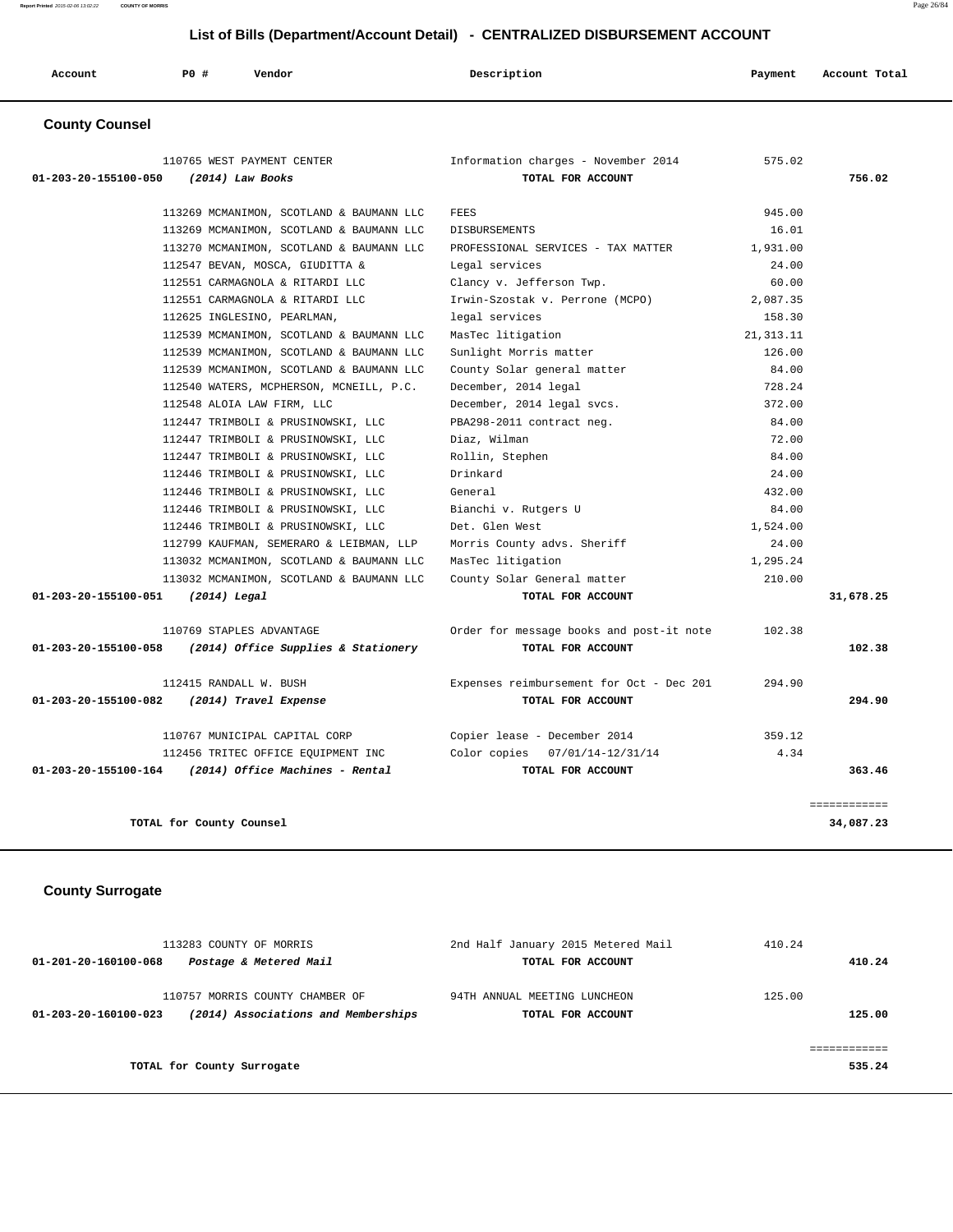**Report Printed** 2015-02-06 13:02:22 **COUNTY OF MORRIS** Page 27/84

# **List of Bills (Department/Account Detail) - CENTRALIZED DISBURSEMENT ACCOUNT**

| Account                        | PO#                   | Vendor                          | Description |                                           | Payment  | Account Total |
|--------------------------------|-----------------------|---------------------------------|-------------|-------------------------------------------|----------|---------------|
|                                |                       |                                 |             |                                           |          |               |
|                                |                       |                                 |             |                                           |          |               |
|                                |                       | 113283 COUNTY OF MORRIS         |             | 2nd Half January 2015 Metered Mail        | 3.84     |               |
|                                |                       | 113283 COUNTY OF MORRIS         |             | 2nd Half January 2015 Metered Mail        | 10.64    |               |
|                                |                       | 113283 COUNTY OF MORRIS         |             | 2nd Half January 2015 Metered Mail        | 31.40    |               |
| $01 - 201 - 20 - 165100 - 068$ |                       | Postage & Metered Mail          |             | TOTAL FOR ACCOUNT                         |          | 45.88         |
|                                |                       |                                 |             |                                           |          |               |
|                                | 112672 JOSEPH RUSSO   |                                 |             | Parking at NJTPA in Newark                | 45.00    |               |
|                                | 112672 JOSEPH RUSSO   |                                 |             | Mileage to NJTPA in Newark, Kenvil Team T | 156.80   |               |
| 01-203-20-165100-082           |                       | (2014) Travel Expense           |             | TOTAL FOR ACCOUNT                         |          | 201.80        |
|                                |                       |                                 |             |                                           |          |               |
|                                |                       | 110784 MUNICIPAL CAPITAL CORP   |             | (1) Ricoh MPC 3002, MP4002SPC Copiers fo  | 1,508.59 |               |
|                                |                       | 110781 R.S. KNAPP CO. INC.      |             | PW 300 Print EngineMonthly Base Chg Napp  | 268.85   |               |
| 01-203-20-165100-164           |                       | (2014) Office Machines - Rental |             | TOTAL FOR ACCOUNT                         |          | 1,777.44      |
|                                |                       | 110785 MORRISTOWN LUMBER &      |             | 12" HD Gal Railroad Spikes                | 11.00    |               |
| 01-203-20-165100-225           |                       | (2014) Chemicals & Sprays       |             | TOTAL FOR ACCOUNT                         |          | 11.00         |
|                                |                       |                                 |             |                                           |          |               |
|                                | 110338 AT&T MOBILITY  |                                 |             | Sim Card for Survey Equipment             | 36.81    |               |
| 01-203-20-165100-258           | $(2014)$ Equipment    |                                 |             | TOTAL FOR ACCOUNT                         |          | 36.81         |
|                                |                       |                                 |             |                                           |          | ============  |
|                                | TOTAL for Engineering |                                 |             |                                           |          | 2,072.93      |
|                                |                       |                                 |             |                                           |          |               |

# **Heritage Commission**

| 113283 COUNTY OF MORRIS                         | 2nd Half January 2015 Metered Mail       | 2.51     |             |
|-------------------------------------------------|------------------------------------------|----------|-------------|
| Postage & Metered Mail<br>01-201-20-175100-068  | TOTAL FOR ACCOUNT                        |          | 2.51        |
| 110452 CONSERVATION CENTER FOR ART &            | Space Specification and Move Recommendat | 3,000.00 |             |
| 110452 CONSERVATION CENTER FOR ART &            | Travel Expenses (12/5/14)                | 114.89   |             |
| 110444 DAVID MITROS                             | Hog Mountain Quarry Marker Text          | 200.00   |             |
| 110444 DAVID MITROS                             | Jersey City Water Workers Marker Text    | 200.00   |             |
| 01-203-20-175100-079<br>(2014) Special Projects | TOTAL FOR ACCOUNT                        |          | 3,514.89    |
|                                                 |                                          |          | =========== |
| TOTAL for Heritage Commission                   |                                          |          | 3,517.40    |
|                                                 |                                          |          |             |

# **Planning Board**

|          | 380.00   | GA - Annual Membership Dues covering 1/1 | 110740 MORRIS COUNTY CHAMBER OF                                |  |
|----------|----------|------------------------------------------|----------------------------------------------------------------|--|
|          | 130.00   | 2015 Annual Membership Dues for Jennifer | 112191 ASSOCIATION OF STATE                                    |  |
| 510.00   |          | TOTAL FOR ACCOUNT                        | Associations and Memberships<br>$01 - 201 - 20 - 180100 - 023$ |  |
|          |          |                                          |                                                                |  |
|          | 200.00   | Joseph Barilla - FRIDAY 1/30/15 - Breakf | 111050 AMERICAN PLANNING ASSOCIATION                           |  |
|          | 200.00   | Kevin Sitlick - THURSDAY 1/29/15 - Break | 111050 AMERICAN PLANNING ASSOCIATION                           |  |
|          | 200.00   | Anthony Soriano - FRIDAY 1/30/15 - Lunch | 111050 AMERICAN PLANNING ASSOCIATION                           |  |
|          | 200.00   | Virginia Michelin - THURSDAY 1/29 - Brea | 111050 AMERICAN PLANNING ASSOCIATION                           |  |
|          | 200.00   | Barbara Murray - THURSDAY 1/29 - Breakfa | 111050 AMERICAN PLANNING ASSOCIATION                           |  |
|          | 1,700.00 | GA-Registration to the 2015 Leadership M | 112161 MORRIS COUNTY CHAMBER OF                                |  |
|          | 50.00    | GA- Registration for Deena Leary, Direct | 112202 MC LEAGUE OF MUNICIPALITIES                             |  |
|          | 50.00    | Registration for Christine Marion, Plann | 112202 MC LEAGUE OF MUNICIPALITIES                             |  |
| 2,800.00 |          | TOTAL FOR ACCOUNT                        | Education Schools & Training<br>01-201-20-180100-039           |  |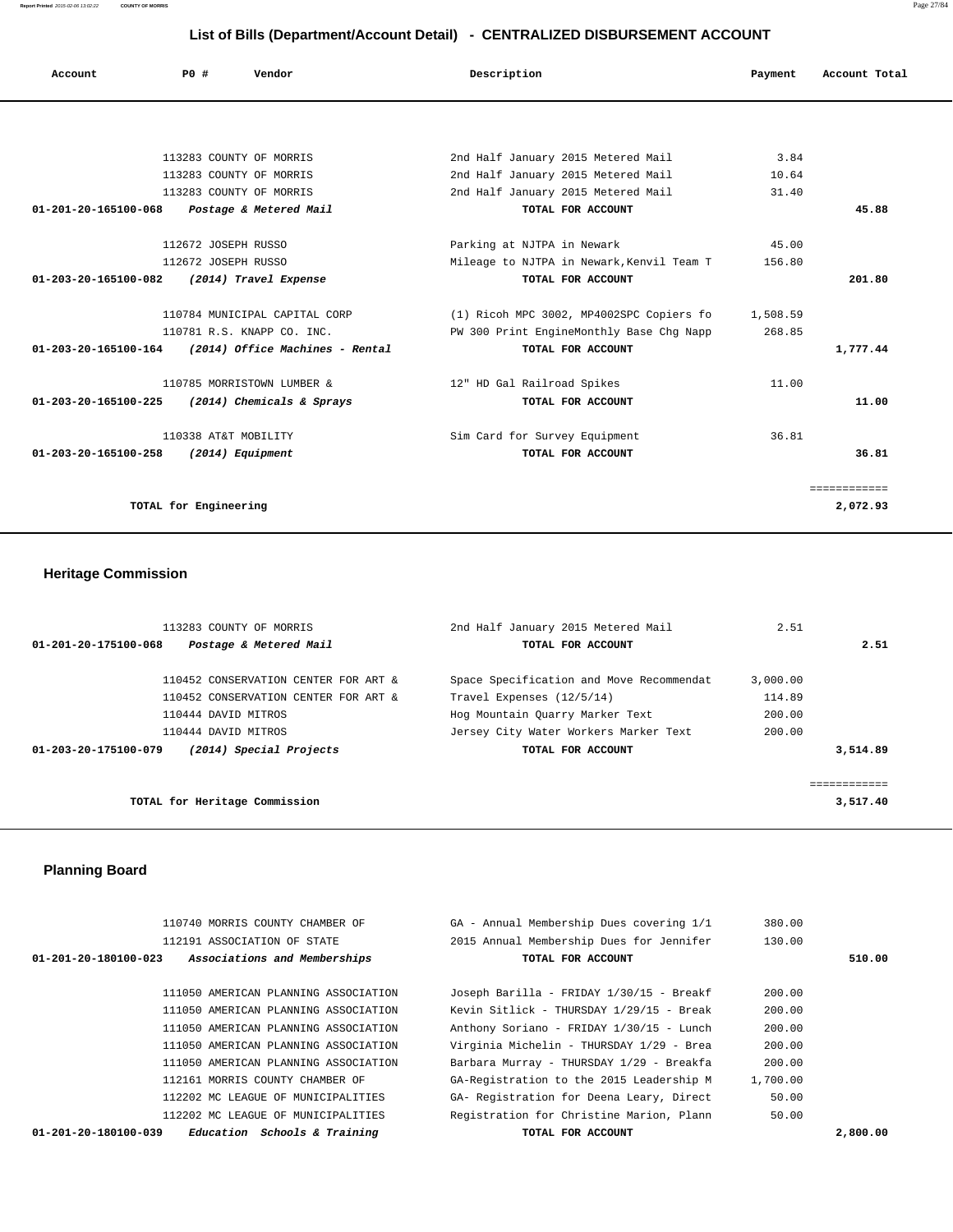**Report Printed** 2015-02-06 13:02:22 **COUNTY OF MORRIS** Page 28/84

# **List of Bills (Department/Account Detail) - CENTRALIZED DISBURSEMENT ACCOUNT**

| Account               | PO#                      | Vendor                             | Description                              | Payment | Account Total |
|-----------------------|--------------------------|------------------------------------|------------------------------------------|---------|---------------|
| <b>Planning Board</b> |                          |                                    |                                          |         |               |
| 01-201-20-180100-068  |                          | Postage & Metered Mail             | TOTAL FOR ACCOUNT                        |         | 80.26         |
|                       | 112297 GOLDEN NUGGET     |                                    | CONF#DSTR6 GA - 2 night room reservation | 148.00  |               |
| 01-201-20-180100-082  |                          | Travel Expense                     | TOTAL FOR ACCOUNT                        |         | 148.00        |
|                       |                          | 112283 TRITEC OFFICE EQUIPMENT INC | Back copier ID#6193 color copies for Oct | 133.42  |               |
|                       |                          | 112283 TRITEC OFFICE EQUIPMENT INC | Front copier ID#6337 color copies for Oc | 262.64  |               |
| 01-203-20-180100-164  |                          | (2014) Office Machines - Rental    | TOTAL FOR ACCOUNT                        |         | 396.06        |
|                       |                          |                                    |                                          |         | ------------  |
|                       | TOTAL for Planning Board |                                    |                                          |         | 3,934.32      |

# **County Weights & Measures**

|                                           | 113283 COUNTY OF MORRIS                                                    | 2nd Half January 2015 Metered Mail | 4.32     |              |
|-------------------------------------------|----------------------------------------------------------------------------|------------------------------------|----------|--------------|
|                                           | 01-201-22-201100-068 Postage & Metered Mail                                | TOTAL FOR ACCOUNT                  |          | 4.32         |
|                                           | 111282 CABLEVISION                                                         | JANUARY 2015                       | 82.64    |              |
|                                           | 111282 CABLEVISION                                                         | FEBRUARY 2015                      | 82.64    |              |
|                                           | 111282 CABLEVISION                                                         | MARCH 2015                         | 82.64    |              |
|                                           | 01-201-22-201100-084 Other Outside Services                                | TOTAL FOR ACCOUNT                  |          | 247.92       |
|                                           | 111276 W.B. MASON COMPANY INC CUST# C1033751- ORDER#S023344180             |                                    | 253.40   |              |
|                                           | 01-203-22-201100-058 (2014) Office Supplies & Stationery TOTAL FOR ACCOUNT |                                    |          | 253.40       |
|                                           | 112595 EMPLOYMENT HORIZONS, INC. JANITORIAL SERVICE: DEC. 2014             |                                    | 842.00   |              |
|                                           | $01-203-22-201100-084$ (2014) Other Outside Services                       | TOTAL FOR ACCOUNT                  |          | 842.00       |
|                                           | 112952 JERSEY CENTRAL POWER & LIGHT WEIGHTS AND MEASURES                   |                                    | 1,009.57 |              |
| 01-203-22-201100-137 (2014) Electricity   |                                                                            | TOTAL FOR ACCOUNT                  |          | 1,009.57     |
|                                           | 113329 NATIONAL FUEL OIL INC. TUEL CHARGES, 12/14                          |                                    | 897.45   |              |
| 01-203-22-201100-140 (2014) Gas Purchases |                                                                            | TOTAL FOR ACCOUNT                  |          | 897.45       |
|                                           | 112937 PSE&G CO                                                            | REF # MOMBAG/ 65-513-961-00 W & M  | 640.08   |              |
|                                           | 112936 PSE&G CO                                                            | REF # MOMBAG/ 65-513-961-00 W & M  | 532.71   |              |
| 01-203-22-201100-141 (2014) Natural Gas   |                                                                            | TOTAL FOR ACCOUNT                  |          | 1,172.79     |
|                                           | 111277 MUNICIPAL CAPITAL CORP                                              | RICOH MP 4002SP COPIER             | 708.50   |              |
| $01-203-22-201100-258$ (2014) Equipment   |                                                                            | TOTAL FOR ACCOUNT                  |          | 708.50       |
|                                           |                                                                            |                                    |          | ============ |
|                                           | TOTAL for County Weights & Measures                                        |                                    |          | 5,135.95     |

|                      | 112199 HORIZON BLUE CROSS BLUE SHIELD | January 2015 Mosquito Medical #050121518 | 19,625.36 |           |
|----------------------|---------------------------------------|------------------------------------------|-----------|-----------|
| 01-201-23-220100-090 | Employee Group Insurance Expenditures | TOTAL FOR ACCOUNT                        |           | 19,625.36 |
|                      | 112020 ARLENE WILLIAMS                | Medicare B - July 2014 through December  | 629.40    |           |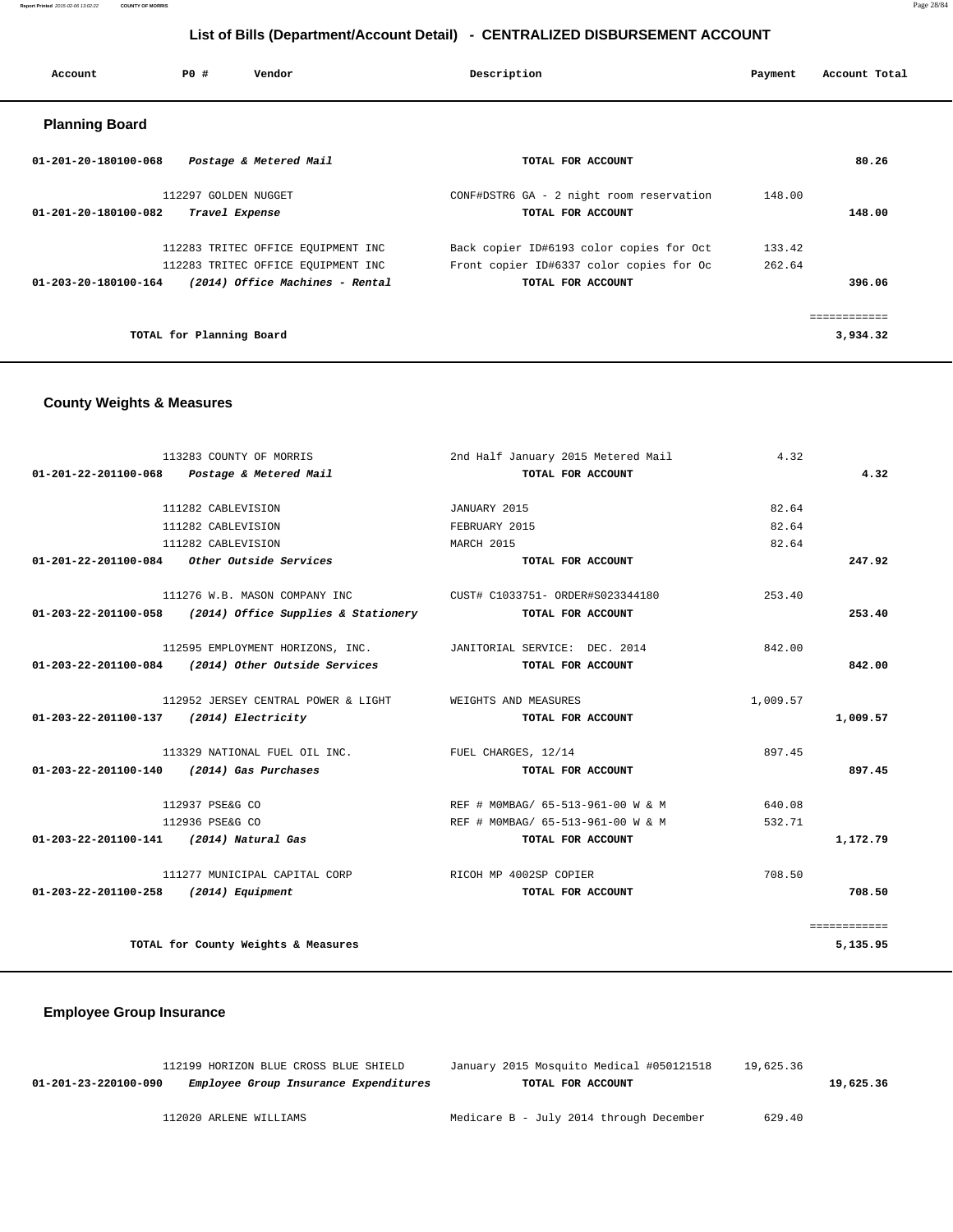| Account | PO# | Vendor | Description | Payment | Account Total |
|---------|-----|--------|-------------|---------|---------------|
|         |     |        |             |         |               |

| 111965 ANDY TROSKY           | Medicare B - July 2014 through December | 629.40   |
|------------------------------|-----------------------------------------|----------|
| 111673 ANTOINETTE MENNELLA   | Medicare B - July 2014 through December | 629.40   |
| 111672 ALICE MENDELSOHN      | Medicare B - July 2014 through December | 629.40   |
| 111464 ANTHONY LORI          | Medicare B - July 2014 through December | 429.90   |
| 111072 ANTHONY DEBIASI       | Medicare B - July 2014 through December | 629.40   |
| 111055 ARINTHIA CORBIN       | Medicare B - July 2014 through December | 629.40   |
| 111836 ANITA SPIVAK          | Medicare B - July 2014 through December | 1,258.80 |
| 111904 ALFRED SMITH          | Medicare B - July 2014 through December | 629.40   |
| 111785 ALBERT ROCCHETTI      | Medicare B - July 2014 through December | 629.40   |
| 111729 AMELIA PALAZZO        | Medicare B - July 2014 through December | 629.40   |
| 111689 AGNES MOLLAHAN        | Medicare B - July 2014 through December | 629.40   |
| 111750 BARBARA POBURSKI      | Medicare B - July 2014 through December | 629.40   |
| 111067 BEATRICE DANIEL       | Medicare B - July 2014 through December | 1,258.80 |
| 111955 CARLO TOSI            | Medicare B - July 2014 through December | 629.40   |
| 111783 CAROLANN ROBERTO      | Medicare B - July 2014 through December | 629.40   |
| 111098 CHRISTINA DORR        | Medicare B - July 2014 through December | 629.40   |
| 110980 CLAUDIA BROWN         | Medicare B - July 2014 through December | 629.40   |
| 110944 CLAUDIA BELL          | Medicare B - July 2014 through December | 629.40   |
| 110921 CAROL ALCOCK          | Medicare B - July 2014 through December | 1,258.80 |
| 112021 CARMELLA WILLIAMS     | Medicare B - July 2014 through December | 1,258.80 |
| 111896 CHARLOTTE SIMANDY     | Medicare B - July 2014 through December | 1,258.80 |
| 111740 CARMEN PEREZ          | Medicare B - July 2014 through December | 629.40   |
| 111383 CLARENCE HOLLENBECK   | Medicare B - July 2014 through December | 1,258.80 |
| 111985 DOLORES VICENTE       | Medicare B - July 2014 through December | 1,258.80 |
| 111905 DELILAH SMITH         | Medicare B - July 2014 through December | 1,258.80 |
| 110947 DONALD BERLIN         | Medicare B - July 2014 through December | 1,258.80 |
| 112042 DONNIS ZIESSE         | Medicare B - July 2014 through December | 1,258.80 |
| 112006 DAISY WATSON          | Medicare B - July 2014 through December | 1,258.80 |
| 111930 DIANE STRECKFUSS      | Medicare B - July 2014 through December | 1,258.80 |
| 111909 DOTTRIGE SMITH-CAESAR | Medicare B - July 2014 through December | 629.40   |
| 111769 DOROTHY RETTBERG      | Medicare B - July 2014 through December | 1,258.80 |
| 111060 DARLENE CRINCOLI      | Medicare B - July 2014 through December | 1,258.80 |
| 111996 EMELDA WALCOTT        | Medicare B - July 2014 through December | 629.40   |
| 111981 EDUARDO VARGAS        | Medicare B - July 2014 through December | 629.40   |
| 111954 EILEEN TORMEY         | Medicare B - July 2014 through December | 629.40   |
| 111888 ELEANOR SHANN         | Medicare B - July 2014 through December | 629.40   |
| 111463 ELIZABETH LORI        | Medicare B - July 2014 through December | 429.90   |
| 110901 ELAINE COOPER         | Medicare B - July 2014 through December | 629.40   |
| 111963 EILEEN TRONCONE       | Medicare B - July 2014 through December | 1,258.80 |
| 111723 ELIZABETH O'KEEFFE    | Medicare B - July 2014 through December | 629.40   |
| 111075 FRANK DEL NEGRO       | Medicare B - July 2014 through December | 1,258.80 |
| 111068 FRANCIS DASCOLL       | Medicare B - July 2014 through December | 629.40   |
| 111742 FRANCES PERKALIS      | Medicare B - July 2014 through December | 629.40   |
| 111706 GLORIA NIEC           | Medicare B - July 2014 through December | 629.40   |
| 111847 GLORIA STEWART        | Medicare B - July 2014 through December | 1,258.80 |
| 111808 GAJENDRAKU SANDESARA  | Medicare B - July 2014 through December | 629.40   |
| 111700 GEORGE NAY            | Medicare B - July 2014 through December | 629.40   |
| 112026 GRACE WINTERS         | Medicare B - July 2014 through December | 1,258.80 |
| 111682 GENEVA MIMS           | Medicare B - July 2014 through December | 629.40   |
| 111385 HERMAN HOOPES         | Medicare B - July 2014 through December | 629.40   |
| 111711 HAROLD NOONAN         | Medicare B - July 2014 through December | 629.40   |
| 111897 ISABELLE SIMON        | Medicare B - July 2014 through December | 629.40   |
| 111799 ISABEL RUIZ           | Medicare B - July 2014 through December | 629.40   |
| 111899 IRVING SKOLNICK       | Medicare B - July 2014 through December | 629.40   |
| 111967 JANICE TRUSZ          | Medicare B - July 2014 through December | 1,258.80 |
| 111934 JOHN P SULPY          | Medicare B - July 2014 through December | 1,258.80 |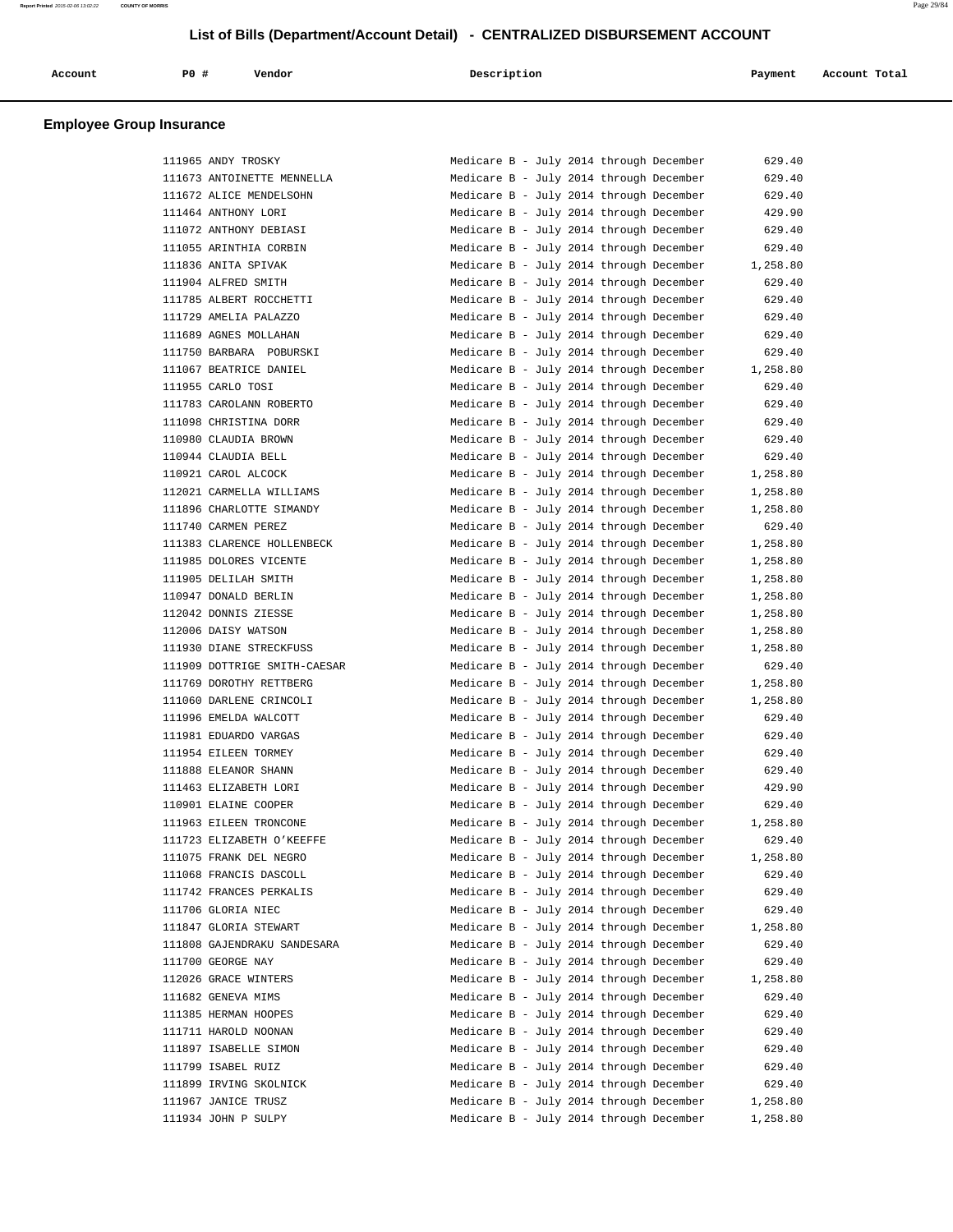| Account | PO# | Vendor | Description | Payment | Account Total |
|---------|-----|--------|-------------|---------|---------------|
|         |     |        |             |         |               |

| 111708 JANET NIENSTADT        | Medicare B - July 2014 through December | 629.40   |
|-------------------------------|-----------------------------------------|----------|
| 111582 JASCINTH MCINTOSH      | Medicare B - July 2014 through December | 1,258.80 |
| 111097 JOHN DOODY             | Medicare B - July 2014 through December | 1,258.80 |
| 111095 JACQUELYN M. DONNELLEY | Medicare B - July 2014 through December | 629.40   |
| 111109 JOHN DUNNE             | Medicare B - July 2014 through December | 1,258.80 |
| 110938 JANET BEALE-GRAHAM     | Medicare B - July 2014 through December | 1,258.80 |
| 111842 JEAN STEFANICK         | Medicare B - July 2014 through December | 1,258.80 |
| 111816 JOSEPH SCARPONE        | Medicare B - July 2014 through December | 629.40   |
| 111794 JOHN ROSSMAN           | Medicare B - July 2014 through December | 629.40   |
| 112030 ALICE WOODBRIDGE       | Medicare B - July 2014 through December | 629.40   |
| 111772 JOSEPH RICCARDI        | Medicare B - July 2014 through December | 629.40   |
| 111886 ASHOKKUMAR SHAH        | Medicare B - July 2014 through December | 1,258.80 |
| 111737 JOAN PEANO             | Medicare B - July 2014 through December |          |
|                               |                                         | 1,258.80 |
| 111767 ALBINA RETEMIAH        | Medicare B - July 2014 through December | 629.40   |
| 111745 ANN T PETTI            | Medicare B - July 2014 through December | 1,258.80 |
| 111821 BARBARA SCHECKMAN      | Medicare B - July 2014 through December | 629.40   |
| 111725 JOSEPH OLIVIA, MD.     | Medicare B - July 2014 through December | 2,517.60 |
| 111695 BARBARA MUELLER        | Medicare B - July 2014 through December | 1,258.80 |
| 111698 JUAN MULERO            | Medicare B - July 2014 through December | 629.40   |
| 110942 JUDITH BEECHER         | Medicare B - July 2014 through December | 629.40   |
| 111792 JAMES J ROSENBERG      | Medicare B - July 2014 through December | 1,258.80 |
| 111957 LORI TRAETTINO         | Medicare B - July 2014 through December | 629.40   |
| 111739 LARISSA PENCAK         | Medicare B - July 2014 through December | 1,258.80 |
| 111573 BETTY MCBURNEY         | Medicare B - July 2014 through December | 1,258.80 |
| 111571 LINDA MATHEW           | Medicare B - July 2014 through December | 1,258.80 |
| 111780 CARLOS RIVERA          | Medicare B - July 2014 through December | 629.40   |
| 111845 CAROLE ANNE STEPHENS   | Medicare B - July 2014 through December | 629.40   |
| 111369 LESTER JOSEPH          | Medicare B - July 2014 through December | 629.40   |
| 111814 CHRISTINE SAWYER       | Medicare B - July 2014 through December | 629.40   |
| 111844 DOROTHY STEPHENS       | Medicare B - July 2014 through December | 629.40   |
| 111833 DELIA SPARKES          | Medicare B - July 2014 through December | 629.40   |
| 111377 LORETTA HENDRICKSON    |                                         | 629.40   |
|                               | Medicare B - July 2014 through December |          |
| 111774 EDWARD RICE            | Medicare B - July 2014 through December | 629.40   |
| 111103 LUCILLE DUETSCH        | Medicare B - July 2014 through December | 1,258.80 |
| 111771 EUNICE A REYNOLDS      | Medicare B - July 2014 through December | 629.40   |
| 111719 EMILY O'GORMAN         | Medicare B - July 2014 through December | 1,258.80 |
| 111703 EVELYN NELSON          | Medicare B - July 2014 through December | 1,258.80 |
| 111707 EARL NIELSEN           | Medicare B - July 2014 through December | 1,258.80 |
| 110979 LAWRENCE BROWN         | Medicare B - July 2014 through December | 1,258.80 |
| 111832 LINDA SPANN            | Medicare B - July 2014 through December | 629.40   |
| 111801 LAURETTA RUNYON        | Medicare B - July 2014 through December | 1,258.80 |
| 111569 LOUIS MASTERBONE       | Medicare B - July 2014 through December | 629.40   |
| 111687 FRANCES MOGIELNICKI    | Medicare B - July 2014 through December | 1,258.80 |
| 111466 MICHAEL LOWE           | Medicare B - July 2014 through December | 629.40   |
| 111831 FRANK SORIANO          | Medicare B - July 2014 through December | 629.40   |
| 111811 FRANKIE SATCHER        | Medicare B - July 2014 through December | 1,258.80 |
| 111078 MARIE DEMATTEO         | Medicare B - July 2014 through December | 629.40   |
| 111901 FRANCES SLAYTON        | Medicare B - July 2014 through December | 629.40   |
| 111843 GLORIA STEHLGENS       | Medicare B - July 2014 through December | 629.40   |
| 110994 MILDRED BYRD           | Medicare B - July 2014 through December | 629.40   |
| 111889 GENE A SHAW            | Medicare B - July 2014 through December | 629.40   |
| 110986 MARION BROWN           | Medicare B - July 2014 through December | 629.40   |
| 112005 HAZEL WATSON           | Medicare B - July 2014 through December | 629.40   |
|                               |                                         |          |
| 111908 HELEN SMITH            | Medicare B - July 2014 through December | 629.40   |
| 111910 MARY SNYDER            | Medicare B - July 2014 through December | 1,258.80 |
| 112000 JOHN WALSH             | Medicare B - July 2014 through December | 629.40   |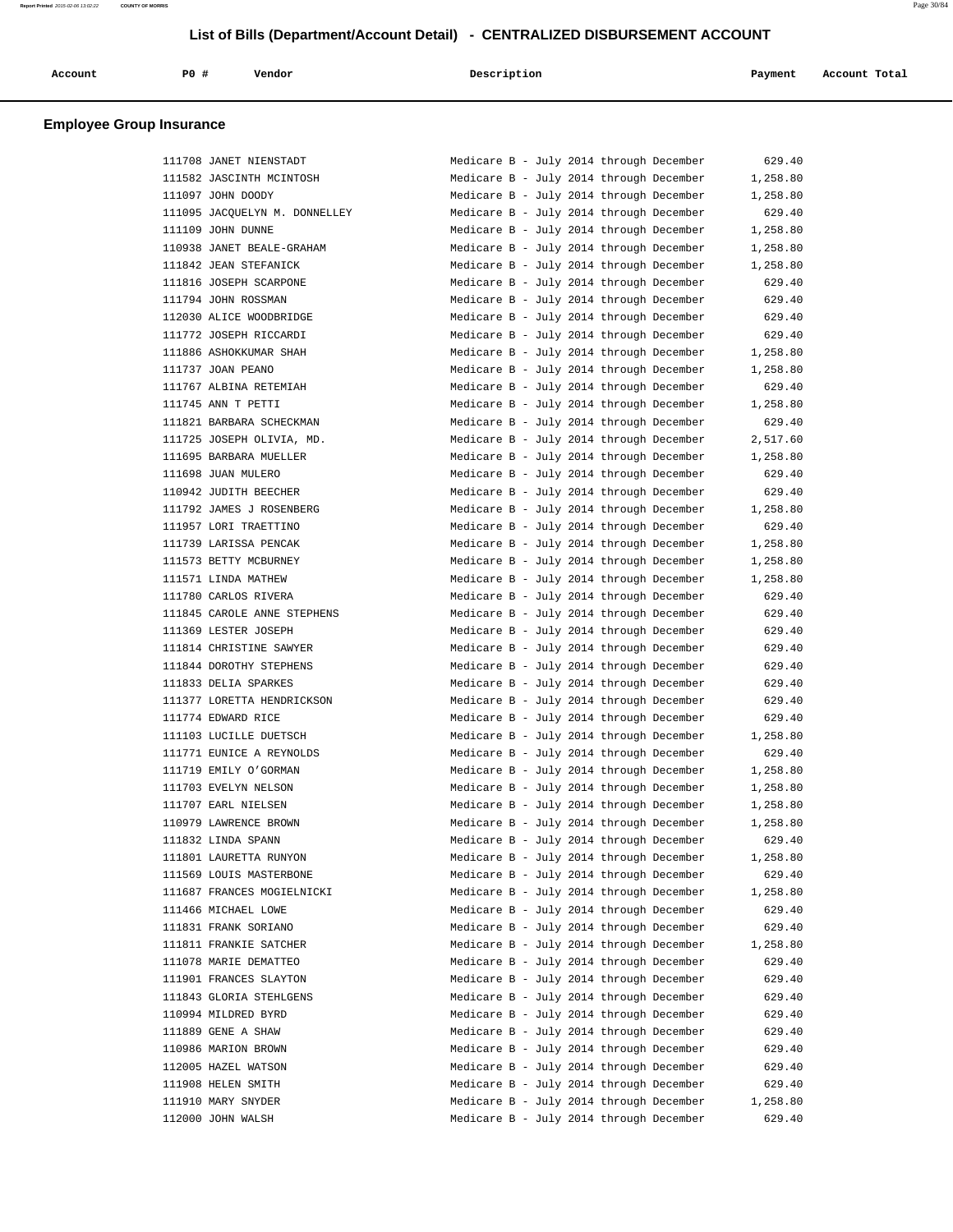| Account<br>. | <b>PO #</b> | Vendor<br>. | Description<br>. | Payment | Account Total<br>. |
|--------------|-------------|-------------|------------------|---------|--------------------|
|              |             |             |                  |         |                    |

| 111911 MARY E. SNYDER                            | Medicare B - July 2014 through December | 1,258.80             |
|--------------------------------------------------|-----------------------------------------|----------------------|
| 111947 JEROME THIEL                              | Medicare B - July 2014 through December | 1,762.80             |
| 111712 JULENE NORTHAN                            | Medicare B - July 2014 through December | 1,258.80             |
| 111787 MARY ROLIO                                | Medicare B - July 2014 through December | 1,258.80             |
| 111699 JAMES MURRAY                              | Medicare B - July 2014 through December | 1,258.80             |
| 111714 JOSEPH O'BRIEN                            | Medicare B - July 2014 through December | 881.40               |
| 111749 MARIA PLA                                 | Medicare B - July 2014 through December | 1,258.80             |
| 111690 MARY A MONGEY                             | Medicare B - July 2014 through December | 1,258.80             |
| 111572 MOSES MCBRYDE                             | Medicare B - July 2014 through December | 629.40               |
| 111390 MICHAEL GUADAGNO                          | Medicare B - July 2014 through December | 1,258.80             |
| 111671 OKCHIN MEERBERGER                         | Medicare B - July 2014 through December | 1,258.80             |
| 110992 OLGA BURNS                                | Medicare B - July 2014 through December | 1,258.80             |
| 111688 JOSE MOJICA                               | Medicare B - July 2014 through December | 629.40               |
| 111760 JANEITA RANDALL                           | Medicare B - July 2014 through December | 629.40               |
| 111768 JAMES RETEMIAH                            | Medicare B - July 2014 through December | 629.40               |
| 111685 JOHN MIRTICH                              | Medicare B - July 2014 through December | 629.40               |
| 110912 LENORA ABENE                              | Medicare B - July 2014 through December | 629.40               |
| 111988 LOUIS VIOLIO                              | Medicare B - July 2014 through December | 629.40               |
| 111819 LUCILLE SCERBO                            | Medicare B - July 2014 through December | 629.40               |
| 111789 MARGARET ROMANO                           | Medicare B - July 2014 through December | 629.40               |
| 111922 MARILYN WIRTZ                             | Medicare B - July 2014 through December | 629.40               |
| 111751 MARGARITA PONZANO                         | Medicare B - July 2014 through December | 629.40               |
| 111879 MABLE SEAWICK                             | Medicare B - July 2014 through December | 629.40               |
| 111753 MARTHA PORTILLA                           | Medicare B - July 2014 through December | 1,258.80             |
| 111684 NORMA MINGO                               | Medicare B - July 2014 through December | 1,258.80             |
| 112001 NANCY WALTER                              | Medicare B - July 2014 through December | 1,258.80             |
| 112004 PAULA WARGO                               | Medicare B - July 2014 through December | 629.40               |
| 111770 PAMELA REYNOLDS                           | Medicare B - July 2014 through December | 629.40               |
| 111893 PATRICIA SHERRER                          | Medicare B - July 2014 through December | 1,258.80             |
| 111716 PATRICK O'CONNOR                          | Medicare B - July 2014 through December | 629.40               |
| 111813 ROGER SAVAGE                              | Medicare B - July 2014 through December | 629.40               |
| 112038 ROMAN ZABIHACH                            | Medicare B - July 2014 through December | 629.40               |
| 111793 ROBERT ROSSI                              | Medicare B - July 2014 through December | 629.40               |
| 111738 ROBERT PECK                               | Medicare B - July 2014 through December | 629.40               |
| 111759 SYBIL RALPH                               | Medicare B - July 2014 through December | 629.40               |
| 111837 SQUEO BERARDINO                           | Medicare B - July 2014 through December | 1,258.80             |
| 111668 THOMAS MCNIECE                            | Medicare B - July 2014 through December | 629.40               |
| 111722 VIVIAN O'KEEFE                            | Medicare B - July 2014 through December | 629.40               |
| 112002 YE S WANG                                 | Medicare B - July 2014 through December | 3,272.40             |
| 111735 ANNE PAUST                                | Medicare B - July 2014 through December | 629.40               |
| 111728 AILEEN OZDEN                              | Medicare B - July 2014 through December | 629.40               |
| 111730 BERTRAM PALK                              | Medicare B - July 2014 through December | 910.80               |
| 111680 BRENDA MILLER                             | Medicare B - July 2014 through December | 881.40               |
| 111675 BARBARA MENZEL                            | Medicare B - July 2014 through December | 629.40               |
| 111663 BARBARA MCLAUGHLIN                        | Medicare B - July 2014 through December |                      |
| 111820 CAROL SCHABLIK                            | Medicare B - July 2014 through December | 1,258.80<br>1,258.80 |
| 111720 CAROLYN O'GRADY                           | Medicare B - July 2014 through December | 629.40               |
|                                                  |                                         |                      |
| 111846 CHARLOTTE STEUBE<br>111746 CAROLE PIERSON | Medicare B - July 2014 through December | 629.40               |
| 111733 CARMINE PARRILLO                          | Medicare B - July 2014 through December | 629.40               |
|                                                  | Medicare B - July 2014 through December | 1,573.50             |
| 111681 CYNTHIA MILLER                            | Medicare B - July 2014 through December | 629.40               |
| 111773 DANIEL RICE                               | Medicare B - July 2014 through December | 629.40               |
| 111732 ELIZABETH PANZER                          | Medicare B - July 2014 through December | 1,258.80             |
| 111887 ELIZABETH SHANKLIN                        | Medicare B - July 2014 through December | 629.40               |
| 111999 ELTON WALLACE                             | Medicare B - July 2014 through December | 629.40               |
| 111830 EVERETTE SOLOMON                          | Medicare B - July 2014 through December | 1,258.80             |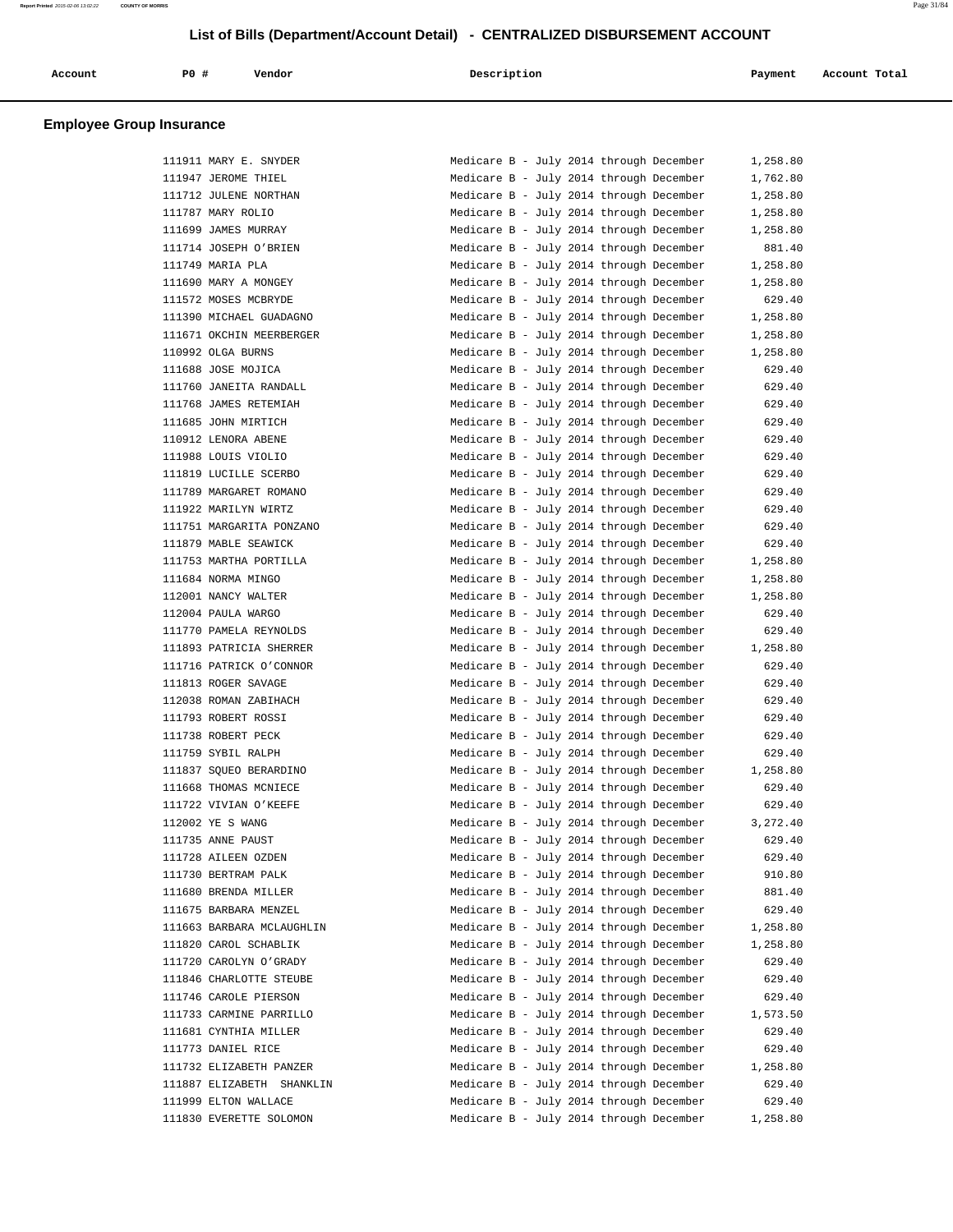| Account | P0 | Vendor | Description | Payment | Account Total |
|---------|----|--------|-------------|---------|---------------|
|         |    |        |             |         |               |

| 111734 ELSIE PATTERSON    |
|---------------------------|
| 111784 ESTHER ROBERTS     |
| 112044 ERLOUSE MACEAN     |
| 111840 FAYE STEELE        |
| 111786 FLORIS ROCHESTER   |
| 111765 FRANK REILLY       |
| 111838 GERALD STARK SR.   |
| 112040 GLORIA ZAPRAUSKIS  |
| 111704 GERALD NEWELL      |
| 111882 HAROLD SERGENT     |
| 111803 JOSEPH RYAN        |
| 111743 JOHN PERRY         |
| 111747 JOSEPH PIRELLO     |
| 111815 PRISCILLA SAWYER   |
| 111408 PRISCILLA HARTWELL |
| 111824 PATRICIA SCHWARTZ  |
| 111709 PHILIP NODORO      |
| 111817 PAULA SCERBO       |
| 111978 RICHARD VAN WINKLE |
| 111462 RICHARD LOOCK      |
| 111461 RICHARD LONGO      |
| 112037 ROBERT YOUNG       |
| 111991 ROBERT VOELKER     |
| 111891 ROBERT SHEEHAN     |
| 111810 ROSAMOND SANTELLA  |
| 111798 RUBINO IGNAZIO     |
| 111713 JOSEPH NOTOWICZ    |
| 112033 JOAN WULFF         |
| 111756 ROSA QUICENO       |
| 112031 JAMES WOODRUFF     |
| 111691 JOYCE MOONEY       |
| 111763 ROBERT REDER       |
| 111686 RACHAEL MOBLEY     |
| 111386 SARAH HORAN        |
| 111398 STEPHEN HAMMOND    |
| 110958 SANDRA BOLAN       |
| 110951 SUDHIR BHENDE      |
| 111953 STEVE TOLAND       |
| 111841 JOHN J. STEELE     |
| 111903 SUSAN SMITH        |
| 110990 TERESA BURKE       |
| 111581 TERRI MCINERNEY    |
| 111567 THOMAS A. MARKT    |
| 111912 UNA SOARES         |
| 111568 VINCENT MASSALONGO |
| 110982 VERNON BROWN       |
| 110998 WILLIAM CALLERY    |
| 111012 WILLIE CHAVIS      |
| 112034 WILLIAM YANCEY     |
| 111906 WILFRIED SMITH     |
| 111667 WILLIAM MCNIECE    |
| 111664 JEFFREY C MCLEAR   |
| 112009 JOANN WEINSTEIN    |
| 111992 JAMES VOELKER JR   |
| 111990 JEAN VIZZA         |
| 111878 JANET SEABLOM      |

| 111734 ELSIE PATTERSON    | 629.40<br>Medicare B - July 2014 through December   |
|---------------------------|-----------------------------------------------------|
| 111784 ESTHER ROBERTS     | Medicare B - July 2014 through December<br>1,258.80 |
| 112044 ERLOUSE MACEAN     | Medicare B - July 2014 through December<br>629.40   |
| 111840 FAYE STEELE        | Medicare B - July 2014 through December<br>629.40   |
| 111786 FLORIS ROCHESTER   | Medicare B - July 2014 through December<br>629.40   |
| 111765 FRANK REILLY       | Medicare B - July 2014 through December<br>629.40   |
| 111838 GERALD STARK SR.   | Medicare B - July 2014 through December<br>1,258.80 |
| 112040 GLORIA ZAPRAUSKIS  | Medicare B - July 2014 through December<br>1,258.80 |
| 111704 GERALD NEWELL      | Medicare B - July 2014 through December<br>1,258.80 |
| 111882 HAROLD SERGENT     | Medicare B - July 2014 through December<br>629.40   |
| 111803 JOSEPH RYAN        | Medicare B - July 2014 through December<br>1,258.80 |
| 111743 JOHN PERRY         | Medicare B - July 2014 through December<br>1,258.80 |
| 111747 JOSEPH PIRELLO     | Medicare B - July 2014 through December<br>629.40   |
| 111815 PRISCILLA SAWYER   | Medicare B - July 2014 through December<br>629.40   |
| 111408 PRISCILLA HARTWELL | Medicare B - July 2014 through December<br>629.40   |
| 111824 PATRICIA SCHWARTZ  | Medicare B - July 2014 through December<br>629.40   |
| 111709 PHILIP NODORO      | Medicare B - July 2014 through December<br>629.40   |
| 111817 PAULA SCERBO       | Medicare B - July 2014 through December<br>881.40   |
| 111978 RICHARD VAN WINKLE | Medicare B - July 2014 through December<br>629.40   |
| 111462 RICHARD LOOCK      | Medicare B - July 2014 through December<br>1,762.80 |
| 111461 RICHARD LONGO      | Medicare B - July 2014 through December<br>629.40   |
| 112037 ROBERT YOUNG       | Medicare B - July 2014 through December<br>839.20   |
| 111991 ROBERT VOELKER     | Medicare B - July 2014 through December<br>881.40   |
| 111891 ROBERT SHEEHAN     | Medicare B - July 2014 through December<br>629.40   |
| 111810 ROSAMOND SANTELLA  | Medicare B - July 2014 through December<br>629.40   |
| 111798 RUBINO IGNAZIO     | Medicare B - July 2014 through December<br>1,258.80 |
| 111713 JOSEPH NOTOWICZ    | Medicare B - July 2014 through December<br>629.40   |
| 112033 JOAN WULFF         | Medicare B - July 2014 through December<br>1,258.80 |
| 111756 ROSA QUICENO       | Medicare B - July 2014 through December<br>629.40   |
| 112031 JAMES WOODRUFF     | Medicare B - July 2014 through December<br>1,258.80 |
| 111691 JOYCE MOONEY       | Medicare B - July 2014 through December<br>629.40   |
| 111763 ROBERT REDER       | Medicare B - July 2014 through December<br>629.40   |
| 111686 RACHAEL MOBLEY     | Medicare B - July 2014 through December<br>629.40   |
| 111386 SARAH HORAN        | Medicare B - July 2014 through December<br>1,258.80 |
| 111398 STEPHEN HAMMOND    | Medicare B - July 2014 through December<br>2,517.60 |
| 110958 SANDRA BOLAN       | Medicare B - July 2014 through December<br>629.40   |
| 110951 SUDHIR BHENDE      | Medicare B - July 2014 through December<br>629.40   |
| 111953 STEVE TOLAND       | Medicare B - July 2014 through December<br>629.40   |
| 111841 JOHN J. STEELE     | Medicare B - July 2014 through December<br>881.40   |
| 111903 SUSAN SMITH        | 629.40<br>Medicare B - July 2014 through December   |
| 110990 TERESA BURKE       | Medicare B - July 2014 through December<br>1,258.80 |
| 111581 TERRI MCINERNEY    | Medicare B - July 2014 through December<br>629.40   |
| 111567 THOMAS A. MARKT    | Medicare B - July 2014 through December<br>629.40   |
| 111912 UNA SOARES         | Medicare B - July 2014 through December<br>629.40   |
| 111568 VINCENT MASSALONGO | Medicare B - July 2014 through December<br>629.40   |
| 110982 VERNON BROWN       | Medicare B - July 2014 through December<br>1,258.80 |
| 110998 WILLIAM CALLERY    | Medicare B - July 2014 through December<br>450.00   |
| 111012 WILLIE CHAVIS      | Medicare B - July 2014 through December<br>1,258.80 |
| 112034 WILLIAM YANCEY     | Medicare B - July 2014 through December<br>629.40   |
| 111906 WILFRIED SMITH     | Medicare B - July 2014 through December<br>629.40   |
| 111667 WILLIAM MCNIECE    | Medicare B - July 2014 through December<br>1,258.80 |
| 111664 JEFFREY C MCLEAR   | Medicare B - July 2014 through December<br>629.40   |
| 112009 JOANN WEINSTEIN    | Medicare B - July 2014 through December<br>1,258.80 |
|                           |                                                     |
| 111992 JAMES VOELKER JR   | Medicare B - July 2014 through December<br>629.40   |
| 111990 JEAN VIZZA         | Medicare B - July 2014 through December<br>1,258.80 |
| 111878 JANET SEABLOM      | 629.40<br>Medicare B - July 2014 through December   |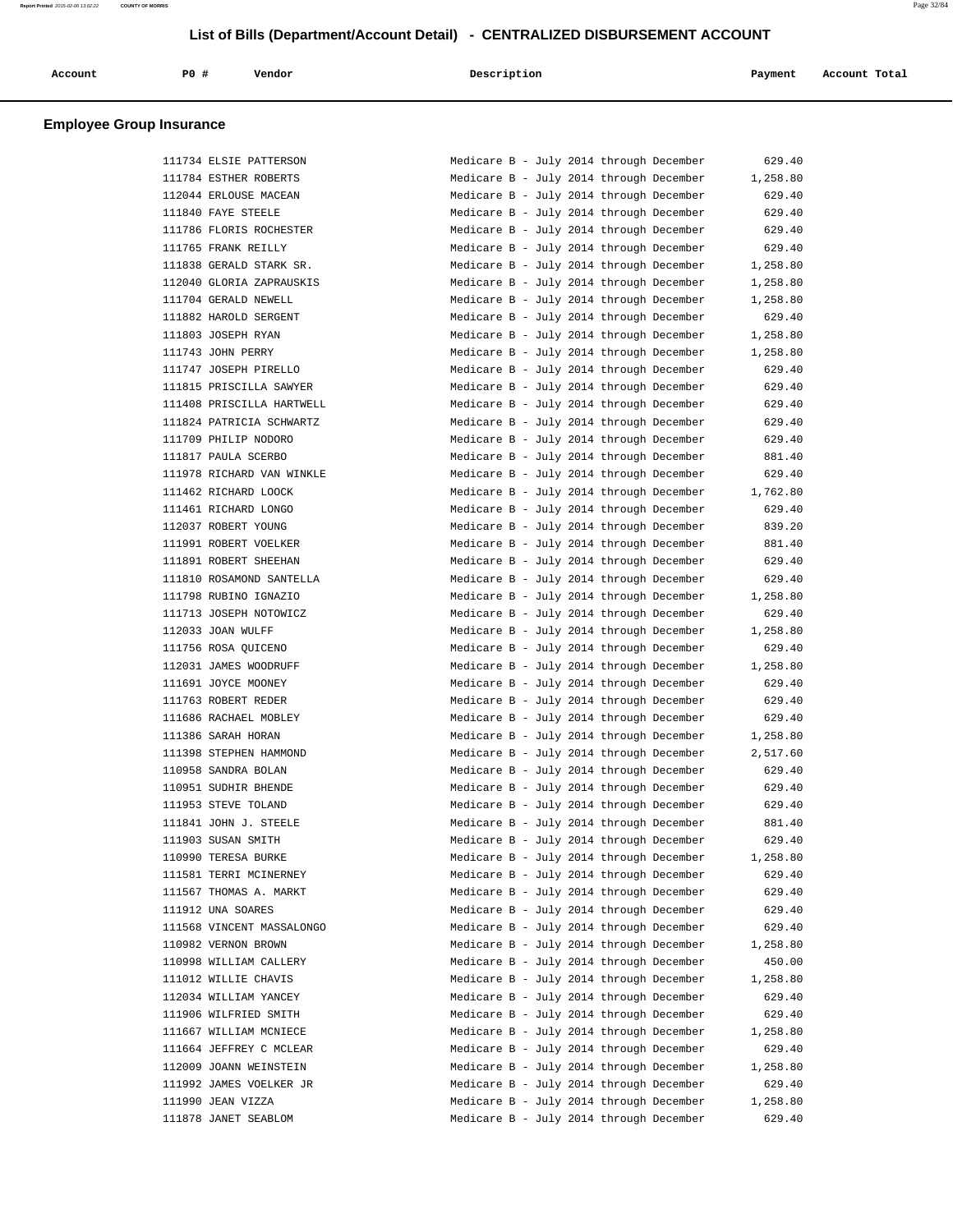| Account                         | PO# | Vendor | Description | Payment | Account Total |
|---------------------------------|-----|--------|-------------|---------|---------------|
| <b>Employee Group Insurance</b> |     |        |             |         |               |

| 111777 KATHLEEN RINALDO               | Medicare B - July 2014 through December  | 629.40    |
|---------------------------------------|------------------------------------------|-----------|
| 111995 KATHLEEN WAGNER                | Medicare B - July 2014 through December  | 629.40    |
| 112045 KATHLEEN SCANLON               | Medicare B - July 2014 through December  | 1,258.80  |
| 111710 KATHLEEN NOECKER               | Medicare B - July 2014 through December  | 629.40    |
| 112041 LINDA ZEGLIN                   | Medicare B - July 2014 through December  | 1,258.80  |
| 111693 LILLIAN MUELLER                | Medicare B - July 2014 through December  | 1,258.80  |
| 111807 MARJORIE SANDERS               | Medicare B - July 2014 through December  | 1,258.80  |
| 111791 LUBA ROSE                      | Medicare B - July 2014 through December  | 1,258.80  |
| 111797 MARIE ROZAN                    | Medicare B - July 2014 through December  | 629.40    |
| 111752 MICHAEL POPOVICH               | Medicare B - July 2014 through December  | 1,258.80  |
| 111779 MICHAEL RIPATRAZONE            | Medicare B - July 2014 through December  | 1,258.80  |
| 111766 MARIE REMY                     | Medicare B - July 2014 through December  | 1,258.80  |
| 111717 MARYANN ODONNELL               | Medicare B - July 2014 through December  | 629.40    |
| 111883 NORA SERVICE                   | Medicare B - July 2014 through December  | 1,258.80  |
| 111802 OLIVE RUSSELL                  | Medicare B - July 2014 through December  | 1,258.80  |
| 111754 ODESSA PRIVOTT                 | Medicare B - July 2014 through December  | 629.40    |
| 112003 PAULINE WARD                   | Medicare B - July 2014 through December  | 1,258.80  |
| 111822 PATRICA SCHRAFT                | Medicare B - July 2014 through December  | 629.40    |
| 111812 PEARL SAVAGE                   | Medicare B - July 2014 through December  | 1,258.80  |
| 111678 PATRICIA MIGLIORINO            | Medicare B - July 2014 through December  | 1,258.80  |
| 111776 RICHARD RILEY                  | Medicare B - July 2014 through December  | 1,258.80  |
| 112039 ROSALIE ZABITA                 | Medicare B - July 2014 through December  | 629.40    |
| 111823 RUTH SCHULTZ                   | Medicare B - July 2014 through December  | 629.40    |
| 111741 RICHARD PERINO                 | Medicare B - July 2014 through December  | 1,258.80  |
| 111796 STEPHEN ROZAN                  | Medicare B - July 2014 through December  | 629.40    |
| 112011 SARA WEISSMAN                  | Medicare B - July 2014 through December  | 1,384.80  |
| 111718 SALOME OGILVIE                 | Medicare B - July 2014 through December  | 629.40    |
| 111806 SUMITA SAKPAL                  | Medicare B - July 2014 through December  | 1,258.80  |
| 112043 SHAU-YING LIU                  | Medicare B - July 2014 through December  | 1,363.70  |
| 111898 TAD R SIMS                     | Medicare B - July 2014 through December  | 629.40    |
| 111804 THOMAS SACCO                   | Medicare B - July 2014 through December  | 1,258.80  |
| 111731 TERESA PANNULLO                | Medicare B - July 2014 through December  | 1,258.80  |
| 111727 WILLIAM OSA                    | Medicare B - July 2014 through December  | 629.40    |
| 111795 WINFRED SUE ROWE               | Medicare B - July 2014 through December  | 629.40    |
| 111744 WALTER PETERSON                | Medicare B - July 2014 through December  | 1,258.80  |
| 112035 WINSTON YAW                    | Medicare B - July 2014 through December  | 629.40    |
| 110307 HORIZON BLUE CROSS BLUE SHIELD | December 2014 Mosquito Medical #05011110 | 7,675.18  |
| 112681 BROWN & BROWN METRO, INC.      | Administrative and Consulting Services D | 6, 250.00 |
| 110995 ANNE CACCAMO                   | Medicare B - July 2014 through December  | 900.00    |
| 111809 BARBARA SANGSTER               | Medicare B - July 2014 through December  | 629.40    |
| 111885 ELEANOR SGRO                   | Medicare B - July 2014 through December  | 1,258.80  |
| 111979 EDITH VANDER PLOEG             | Medicare B - July 2014 through December  | 1,258.80  |
| 111417 EUGENE JACKSON                 | Medicare B - July 2014 through December  | 1,258.80  |
| 111104 FRANCES DUFF                   | Medicare B - July 2014 through December  | 1,258.80  |
| 111065 FLORENCE D'AGOSTINO            | Medicare B - July 2014 through December  | 629.40    |
| 111101 FRANK DRUETZLER                | Medicare B - July 2014 through December  | 629.40    |
| 110963 BOTSKO GEORGE JR               | Medicare B - July 2014 through December  | 629.40    |
| 110941 GRACE LA BARRE                 | Medicare B - April 2014 through December | 1,888.20  |
| 111084 GUY DEODATO                    | Medicare B - July 2014 through December  | 1,258.80  |
| 111410 GENEVIEVE HAYES                | Medicare B - July 2014 through December  | 629.40    |
| 110895 GARY COLBURN                   | Medicare B - July 2014 through December  | 629.40    |
| 111775 GARY RIETH                     | Medicare B - July 2014 through December  | 629.40    |
| 110976 GHYSLAINE F. BRILLANT          | Medicare B - July 2014 through December  | 1,258.80  |
| 110937 GEORGE BAYLOR                  | Medicare B - July 2014 through December  | 629.40    |
| 111790 HERBERT ROSA                   | Medicare B - July 2014 through December  | 629.40    |
| 111666 HERMA I. MCNAB                 | Medicare B - July 2014 through December  | 629.40    |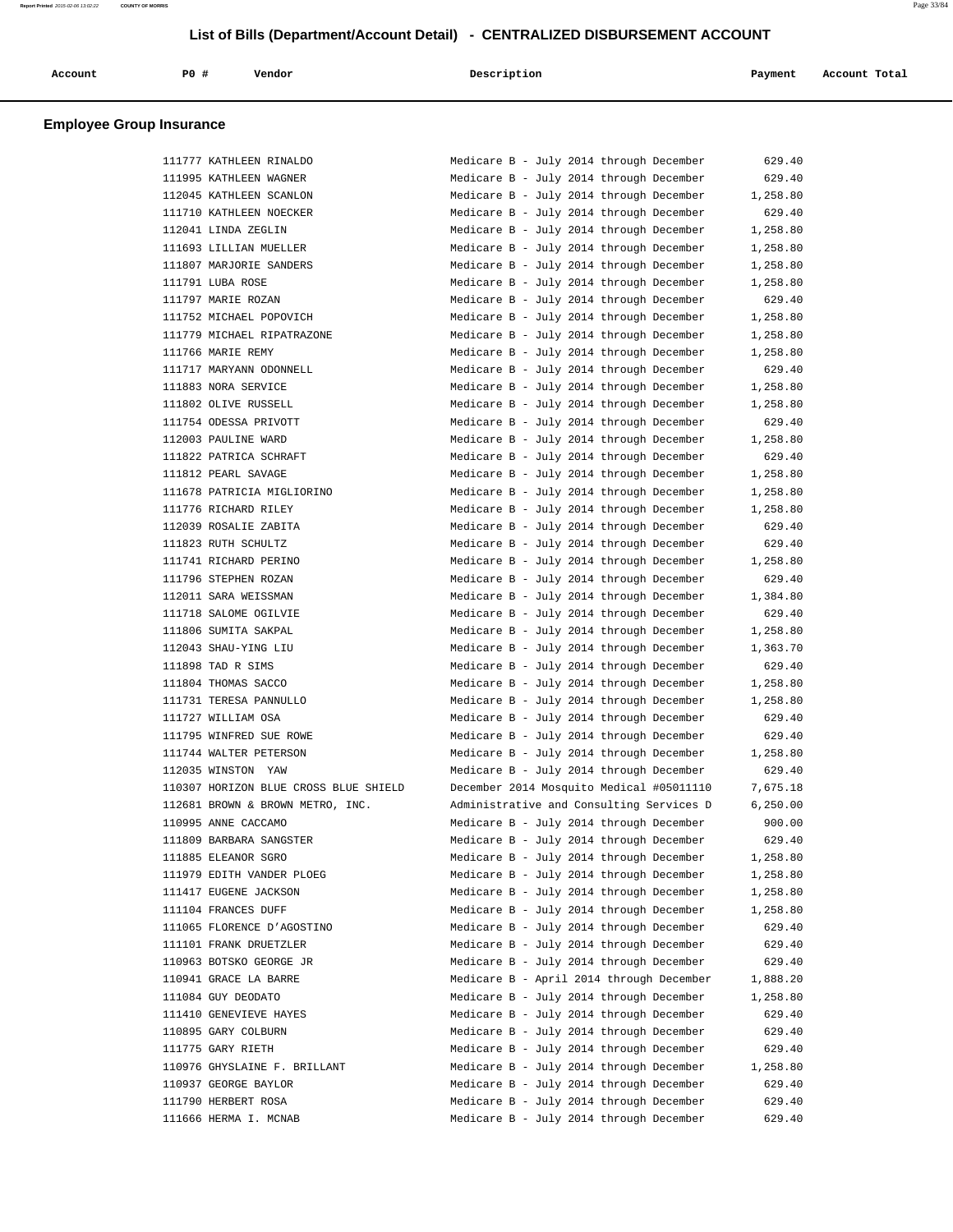| Account                         | P0 #                 | Vendor                                   | Description                              | Payment  | Account Total              |
|---------------------------------|----------------------|------------------------------------------|------------------------------------------|----------|----------------------------|
| <b>Employee Group Insurance</b> |                      |                                          |                                          |          |                            |
|                                 | 112010 IRVING WEISS  |                                          | Medicare B - July 2014 through December  | 1,258.80 |                            |
|                                 | 111071 JAMES DEACON  |                                          | Medicare B - July 2014 through December  | 1,258.80 |                            |
|                                 | 111066 JOANN DAMELIO |                                          | Medicare B - July 2014 through December  | 1,258.80 |                            |
|                                 | 111085 JANE DEROSE   |                                          | Medicare B - July 2014 through December  | 629.40   |                            |
|                                 |                      | 110886 JOAN CHRISTIANSEN                 | Medicare B - July 2014 through December  | 1,258.80 |                            |
|                                 |                      | 111384 LINDA HOMSCHEK                    | Medicare B - July 2014 through December  | 629.40   |                            |
|                                 | 112024 MILTON WILSON |                                          | Medicare B - July 2014 through December  | 1,258.80 |                            |
|                                 | 111116 OLIVE EICK    |                                          | Medicare B - July 2014 through December  | 1,258.80 |                            |
|                                 |                      | 110961 PATRICIA BONGIORNO                | Medicare B - July 2014 through December  | 629.40   |                            |
|                                 | 111458 ROSE LIVA     |                                          | Medicare B - July 2014 through December  | 629.40   |                            |
|                                 |                      | 111944 RAYMOND TERWILLIGER               | Medicare B - July 2014 through December  | 1,258.80 |                            |
|                                 | 110967 ROSE BRADY    |                                          | Medicare B - July 2014 through December  | 629.40   |                            |
|                                 |                      | 110991 ROSEMARIE BURKE                   | Medicare B - July 2014 through December  | 1,258.80 |                            |
|                                 | 111114 ROBERT DURR   |                                          | Medicare B - July 2014 through December  | 629.40   |                            |
|                                 |                      | 112201 ROBERT FLEMING                    | Medicare B - January 2014 through Decemb | 2,517.60 |                            |
|                                 |                      | 111364 WILLIAM JOHNSON                   | Medicare B - July 2014 through December  | 1,258.80 |                            |
|                                 |                      | 111839 WILLIAM STATON                    | Medicare B - July 2014 through December  | 1,258.80 |                            |
| 01-203-23-220100-090            |                      | (2014) Employee Group Insurance Expendit | TOTAL FOR ACCOUNT                        |          | 290,207.18                 |
|                                 |                      | TOTAL for Employee Group Insurance       |                                          |          | ============<br>309,832.54 |
|                                 |                      |                                          |                                          |          |                            |

|  |  | <b>Office of Emergency Management</b> |
|--|--|---------------------------------------|
|--|--|---------------------------------------|

| 113061 DIRECT TV INC                                       | Account $056856956 - Business Monthly / T$ 99.98                                                                                                                                                                               |                                                             |          |
|------------------------------------------------------------|--------------------------------------------------------------------------------------------------------------------------------------------------------------------------------------------------------------------------------|-------------------------------------------------------------|----------|
| 113060 DIRECT TV INC                                       | Account 065593658 - Monthly Access Charg 90.00                                                                                                                                                                                 |                                                             |          |
| 112561 NFPA INTERNATIONAL                                  | NFCSS All Access - 1 yr subscription 1,395.00                                                                                                                                                                                  |                                                             |          |
| 112955 SCOTT DIGIRALOMO                                    | DirecTV Expenses 2015                                                                                                                                                                                                          | 767.46                                                      |          |
| 01-201-25-252100-059 Other General Expenses                | TOTAL FOR ACCOUNT                                                                                                                                                                                                              |                                                             | 2,352.44 |
| 113283 COUNTY OF MORRIS                                    | 2nd Half January 2015 Metered Mail 3.17                                                                                                                                                                                        |                                                             |          |
| 113283 COUNTY OF MORRIS                                    | 2nd Half January 2015 Metered Mail                                                                                                                                                                                             | 10.48                                                       |          |
| 01-201-25-252100-068    Postage & Metered Mail             | TOTAL FOR ACCOUNT                                                                                                                                                                                                              |                                                             | 12.65    |
|                                                            |                                                                                                                                                                                                                                |                                                             |          |
| 01-203-25-252100-031 (2014) Cellular Phones/Pagers         | TOTAL FOR ACCOUNT                                                                                                                                                                                                              | 80.04                                                       | 80.04    |
|                                                            |                                                                                                                                                                                                                                |                                                             |          |
| 111111 STAPLES ADVANTAGE                                   | Cust#NYC1054187, 12/2/14, SOU Cert. Ivor 48.64                                                                                                                                                                                 |                                                             |          |
| 111111 STAPLES ADVANTAGE                                   | Cust#NYC1054187, 12/5/14, Cert holder                                                                                                                                                                                          | 188.79                                                      |          |
| 111111 STAPLES ADVANTAGE                                   | Cust#NYC1054187, 12/9/14, Supplies                                                                                                                                                                                             | 20.16                                                       |          |
| 111111 STAPLES ADVANTAGE                                   | Cust#NYC1054187, 12/9/14, Board                                                                                                                                                                                                | 54.02                                                       |          |
| 111111 STAPLES ADVANTAGE                                   | Cust#NYC1054187, 12/10/14, Desk Pad                                                                                                                                                                                            | 14.70                                                       |          |
| 112250 TRITEC OFFICE EOUIPMENT INC                         | Machine ID 6215, Color Copies 4th Otr 20                                                                                                                                                                                       | 231.07                                                      |          |
| 112360 W.B. MASON COMPANY INC                              | Cust#C1033751, 6 Cartons Copy Paper, 12/                                                                                                                                                                                       | 145.74                                                      |          |
| 111519 STAPLES ADVANTAGE                                   | NYC1054187, 12/30/14                                                                                                                                                                                                           | 38.43                                                       |          |
| 111519 STAPLES ADVANTAGE                                   | NYC1054187, 12/30/14                                                                                                                                                                                                           | 12.25                                                       |          |
| 111519 STAPLES ADVANTAGE                                   | NYC1054187, 12/30/14                                                                                                                                                                                                           | 560.17                                                      |          |
| 112137 STAPLES ADVANTAGE                                   | NYC1054187, 1/1/15                                                                                                                                                                                                             | 74.99                                                       |          |
| $01-203-25-252100-058$ (2014) Office Supplies & Stationery | TOTAL FOR ACCOUNT                                                                                                                                                                                                              |                                                             | 1,388.96 |
| 109575 GALLS, LLC                                          | Item #KN633 BLK                                                                                                                                                                                                                | 580.00                                                      |          |
| 100ERE CATTO TTO                                           | other design and the control of the state of the state of the state of the state of the state of the state of the state of the state of the state of the state of the state of the state of the state of the state of the stat | $\overline{1}$ $\overline{1}$ $\overline{0}$ $\overline{0}$ |          |

| 109575 GALLS, LLC   | Item #KN633 BLK | 580.00 |
|---------------------|-----------------|--------|
| 109575 GALLS, LLC   | Shipping        | 15.00  |
| 112189 JEFFREY PAUL | EOC Expenses    | 633.00 |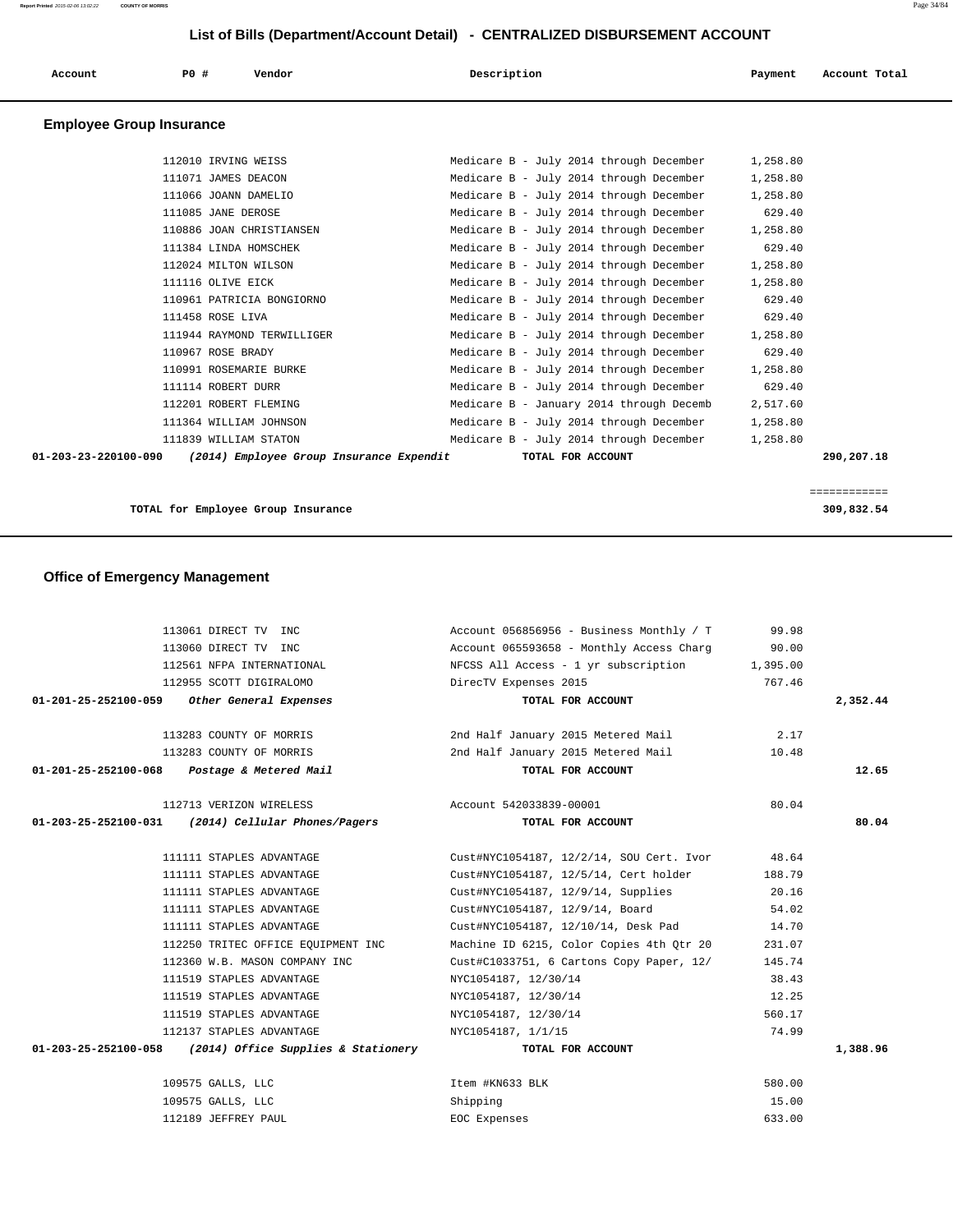| P <sub>0</sub><br>Account<br>Description<br>Payment<br>Vendor<br>Account Total<br>. |  |
|-------------------------------------------------------------------------------------|--|
|-------------------------------------------------------------------------------------|--|

## **Office of Emergency Management**

| 111083 R & J CONTROL, INC.                         | Battery, 12/11/14                               | 68.68     |              |
|----------------------------------------------------|-------------------------------------------------|-----------|--------------|
| 111083 R & J CONTROL, INC.                         | Labor, 12/23/14                                 | 250.00    |              |
| 111083 R & J CONTROL, INC.                         | Fuel Pump, 12/23/14                             | 105.00    |              |
| 111113 ALL COUNTY RENTAL CENTER                    | Propane Tank Refill, 12/19/14                   | 66.00     |              |
| 111113 ALL COUNTY RENTAL CENTER                    | Finance Charge                                  | 0.50      |              |
| 109627 EMSAR NJ                                    | Patient Handling Equipment maintenance p        | 2,585.00  |              |
| 112955 SCOTT DIGIRALOMO                            | DirecTV Expenses 2014                           | 102.48    |              |
| 109288 TREASURER-STATE OF NEW JERSEY               | NJ Uniform Fire Code Service                    | 90.00     |              |
| 01-203-25-252100-059 (2014) Other General Expenses | TOTAL FOR ACCOUNT                               |           | 4,705.66     |
| 109964 COPPER SERVICES                             | AC#600947, 10/31/14                             | 232.55    |              |
|                                                    |                                                 |           |              |
| 109964 COPPER SERVICES                             | AC#600947, 11/30/14                             | 21.19     |              |
| 01-203-25-252100-146 (2014) Telephone              | TOTAL FOR ACCOUNT                               |           | 253.74       |
| 111161 LASHEN ELECTRONICS INC                      | Cust#MORISD, 9/29/14, VGA Y Cable               | 9.78      |              |
| 111161 LASHEN ELECTRONICS INC                      | Cust#MORISD, 50' VGA-UXGA MM                    | 46.88     |              |
| 111161 LASHEN ELECTRONICS INC                      | Cust#MORISD, 6/16/14, Dell G3399 3.7 Lit 430.99 |           |              |
| 111161 LASHEN ELECTRONICS INC                      | CREDIT MEMO                                     | $-398.00$ |              |
| 01-203-25-252100-258<br>(2014) Equipment           | TOTAL FOR ACCOUNT                               |           | 89.65        |
|                                                    |                                                 |           |              |
|                                                    |                                                 |           | ------------ |
| TOTAL for Office of Emergency Management           |                                                 |           | 8,883.14     |
|                                                    |                                                 |           |              |

### **Communications Center**

| 112343 CURTIS JAMES<br>$01-201-25-252105-039$ Education Schools & Training            | APCO CTO student manuals (13)<br>TOTAL FOR ACCOUNT            | 1,170.78 | 1,170.78 |
|---------------------------------------------------------------------------------------|---------------------------------------------------------------|----------|----------|
| 113283 COUNTY OF MORRIS<br>01-201-25-252105-068<br>Postage & Metered Mail             | 2nd Half January 2015 Metered Mail<br>TOTAL FOR ACCOUNT       | 12.60    | 12.60    |
| 112341 AMERICAN TOWER CORPORATION<br>01-201-25-252105-131<br>County Wide Radio System | Tower rental January 2015 Green Pond Roa<br>TOTAL FOR ACCOUNT | 1,872.72 | 1,872.72 |
| 111241 MOTOROLA SOLUTIONS INC                                                         | 12/22/14, WPLN4232A, 110 vac 50/60 hz us                      | 50.40    |          |
| 111242 NORTHEAST COMMUNICATIONS, INC.                                                 | 12/23/14, Install customer supplied radi                      | 225.00   |          |
| 111242 NORTHEAST COMMUNICATIONS, INC.                                                 | 12/23/14, Install customer supplied radi                      | 225.00   |          |
| 111242 NORTHEAST COMMUNICATIONS, INC.                                                 | 12/23/14, Install customer supplied radi                      | 225.00   |          |
| 111242 NORTHEAST COMMUNICATIONS, INC.                                                 | 12/23/14, Install customer supplied radi                      | 225.00   |          |
| 111242 NORTHEAST COMMUNICATIONS, INC.                                                 | 12/23/14, Install customer supplied radi                      | 225.00   |          |
| 111242 NORTHEAST COMMUNICATIONS, INC.                                                 | 12/23/14, Install customer supplied radi                      | 225.00   |          |
| 111242 NORTHEAST COMMUNICATIONS, INC.                                                 | 12/31/14, Install customer supplied radi                      | 225.00   |          |
| 01-203-25-252105-072<br>(2014) Radio Repairs                                          | TOTAL FOR ACCOUNT                                             |          | 1,625.40 |
| 112340 JERSEY CENTRAL POWER & LIGHT                                                   | 100 078 772 546, 12/31/14, Weldon Rd Oak                      | 279.48   |          |
| 112342 BOROUGH OF BUTLER                                                              | 3680-0, 1/7/15, Denise Drive cell tower                       | 534.43   |          |
| 01-203-25-252105-137<br>(2014) Electricity                                            | TOTAL FOR ACCOUNT                                             |          | 813.91   |
| 109405 NEW ENGLAND WOODCRAFT, INC.                                                    | Ouote 140614, 11/21/14, 2570 Solid wood                       | 1,936.64 |          |
| 109405 NEW ENGLAND WOODCRAFT, INC.                                                    | Quote 140614, 11/21/4, 2364T Twin mattre                      | 1,848.24 |          |
| 109405 NEW ENGLAND WOODCRAFT, INC.                                                    | Ouote 140614, 11/21/14, 2145L Bunk bed o                      | 390.00   |          |
| 109405 NEW ENGLAND WOODCRAFT, INC.                                                    | Quote 140614, 11/21/14, Installation                          | 900.00   |          |
| 01-203-25-252105-168<br>(2014) Assets over \$1,000                                    | TOTAL FOR ACCOUNT                                             |          | 5,074.88 |
|                                                                                       |                                                               |          |          |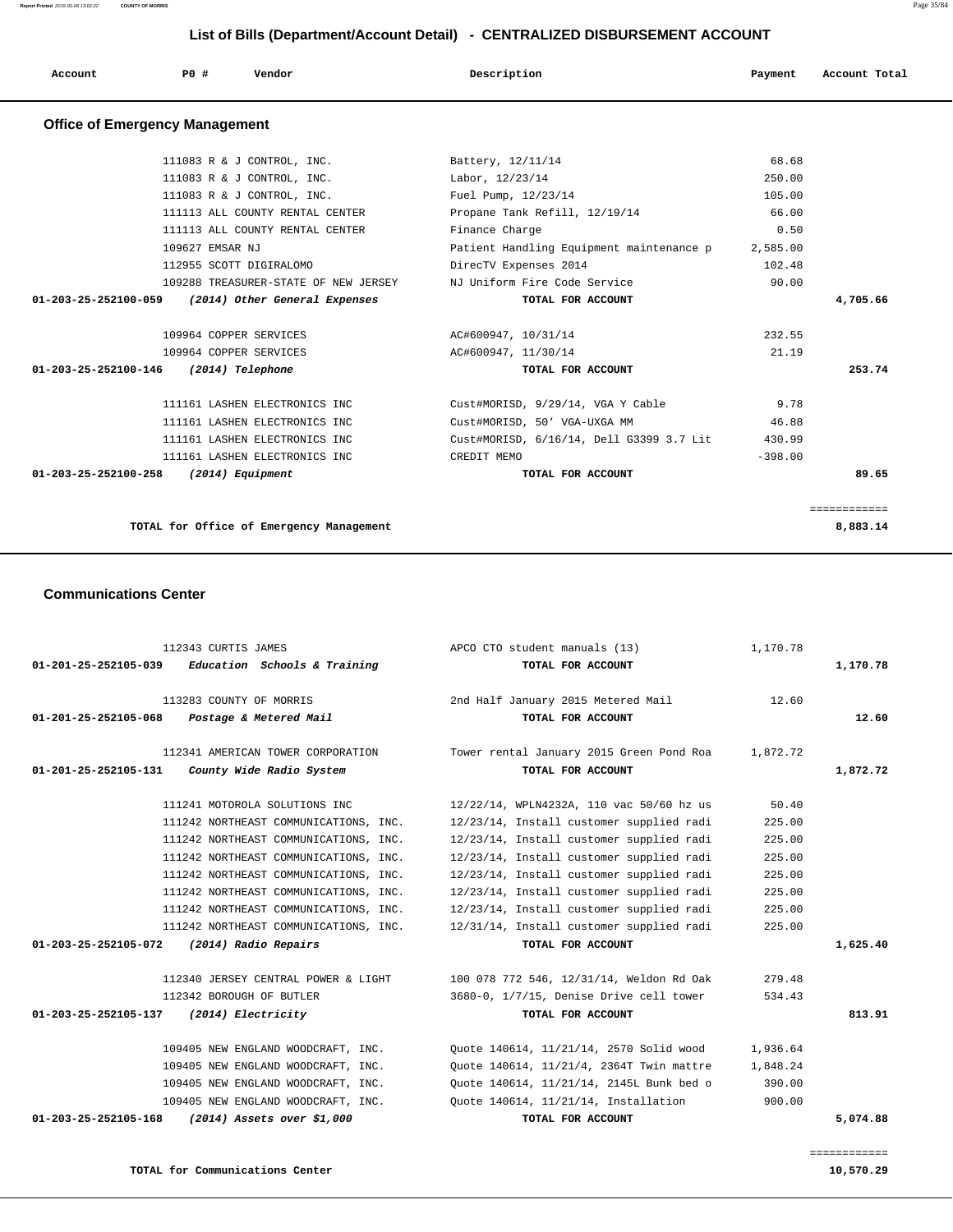**Report Printed** 2015-02-06 13:02:22 **COUNTY OF MORRIS** Page 36/84

# **List of Bills (Department/Account Detail) - CENTRALIZED DISBURSEMENT ACCOUNT**

| Account                               | PO# | Vendor                                            | Description                                             | Payment | Account Total         |
|---------------------------------------|-----|---------------------------------------------------|---------------------------------------------------------|---------|-----------------------|
| <b>County Medical Examiner Office</b> |     |                                                   |                                                         |         |                       |
| $01 - 201 - 25 - 254100 - 068$        |     | 113283 COUNTY OF MORRIS<br>Postage & Metered Mail | 2nd Half January 2015 Metered Mail<br>TOTAL FOR ACCOUNT | 25.41   | 25.41                 |
|                                       |     | TOTAL for County Medical Examiner Office          |                                                         |         | ============<br>25.41 |

## **County Sheriff's Department**

|                                   | 113283 COUNTY OF MORRIS               | 2nd Half January 2015 Metered Mail       | 402.72    |          |
|-----------------------------------|---------------------------------------|------------------------------------------|-----------|----------|
|                                   | 113283 COUNTY OF MORRIS               | 2nd Half January 2015 Metered Mail       | 0.48      |          |
| 01-201-25-270100-068              | Postage & Metered Mail                | TOTAL FOR ACCOUNT                        |           | 403.20   |
|                                   | 112162 METROPOLITAN CENTER FOR        | Candidate Kayla Johnson/Sheriff's Invest | 450.00    |          |
| 01-201-25-270100-198              | Psychiatric Services                  | TOTAL FOR ACCOUNT                        |           | 450.00   |
|                                   | 111203 SOME'S WORLDWIDE UNIFORMS INC. | National Defense Citation Bar with (1) H | 120.00    |          |
|                                   | 111203 SOME'S WORLDWIDE UNIFORMS INC. | Peace Keeping Citation Bar               | 12.00     |          |
| 01-201-25-270100-202              | Uniform And Accessories               | TOTAL FOR ACCOUNT                        |           | 132.00   |
|                                   | 110615 LAWYERS DIARY AND MANUAL LLC   | Embossed: Sheriff Rochford/Admin/Legal/W | 396.00    |          |
|                                   | 110615 LAWYERS DIARY AND MANUAL LLC   | Shipping & Handling                      | 26.00     |          |
| 01-203-25-270100-028              | (2014) Books & Periodicals            | TOTAL FOR ACCOUNT                        |           | 422.00   |
|                                   | 112725 EDWARD V. ROCHFORD             | Filling Fee - C. Elston & Assoc LLC, (Ho | 300.00    |          |
| 01-203-25-270100-051 (2014) Legal |                                       | TOTAL FOR ACCOUNT                        |           | 300.00   |
|                                   | 112639 EDWARD O'ROURKE                | Purchased 400 Sheets of "Award" Paper fr | 300.00    |          |
| 01-203-25-270100-058              | (2014) Office Supplies & Stationery   | TOTAL FOR ACCOUNT                        |           | 300.00   |
|                                   | 111343 STAPLES ADVANTAGE              | Epson Cartridges - K.Rogers, Order dtd 1 | 127.96    |          |
|                                   | 111343 STAPLES ADVANTAGE              | Office Supplies - K.Rogers, Order#712854 | 180.86    |          |
| 01-203-25-270100-064              | (2014) Photographic Suppies           | TOTAL FOR ACCOUNT                        |           | 308.82   |
|                                   | 110600 U.S. SECURITY ASSOCIATES, INC. | 573-1067-000 GUARDS - 11/21/14 - 11/27/1 | 1,906.24  |          |
|                                   | 110600 U.S. SECURITY ASSOCIATES, INC. | GUARDS - 11/28/14 - 12/04/014, Inv dtd 1 | 1,677.05  |          |
|                                   | 110600 U.S. SECURITY ASSOCIATES, INC. | GUARDS - 12/12/14 - 12/18/14, Inv dtd 12 | 2,382.80  |          |
| 01-203-25-270100-084              | (2014) Other Outside Services         | TOTAL FOR ACCOUNT                        |           | 5,966.09 |
|                                   | 110492 VERIZON WIRELESS               | 442002049-00001 Oct. 24 - Nov 23, 2014   | 722.15    |          |
|                                   | 110493 VERIZON WIRELESS               | $11/2/14 - 12/1/14$ , Inv dtd $12/1/14$  | 1,671.77  |          |
| 01-203-25-270100-161              | (2014) Communications Equipment       | TOTAL FOR ACCOUNT                        |           | 2,393.92 |
|                                   | 110457 STEVEN B. HODES, DVM PA        | OTHELLO/RENO/ROCCO/SIGMUND/UDIN/WILLIE/Z | 1,330.00  |          |
|                                   | 110457 STEVEN B. HODES, DVM PA        | Special Discount                         | $-181.00$ |          |
| 01-203-25-270100-189              | (2014) Medical                        | TOTAL FOR ACCOUNT                        |           | 1,149.00 |
|                                   | 110491 FIRE FIGHTERS EQUIPMENT CO INC | (1) Item#XD02R - DOxygen Cylinder Rechar | 43.50     |          |
|                                   | 110491 FIRE FIGHTERS EQUIPMENT CO INC | (1) Item#XD/Item#XD02TR/RMYDCTR - 2T/RC, | 40.00     |          |
| 01-203-25-270100-193              | (2014) Oxygen                         | TOTAL FOR ACCOUNT                        |           | 83.50    |
|                                   | 110455 UNIVERSAL UNIFORM SALES CO INC | PERRY - Police Equip, POS#1-27011, Inv d | 30.00     |          |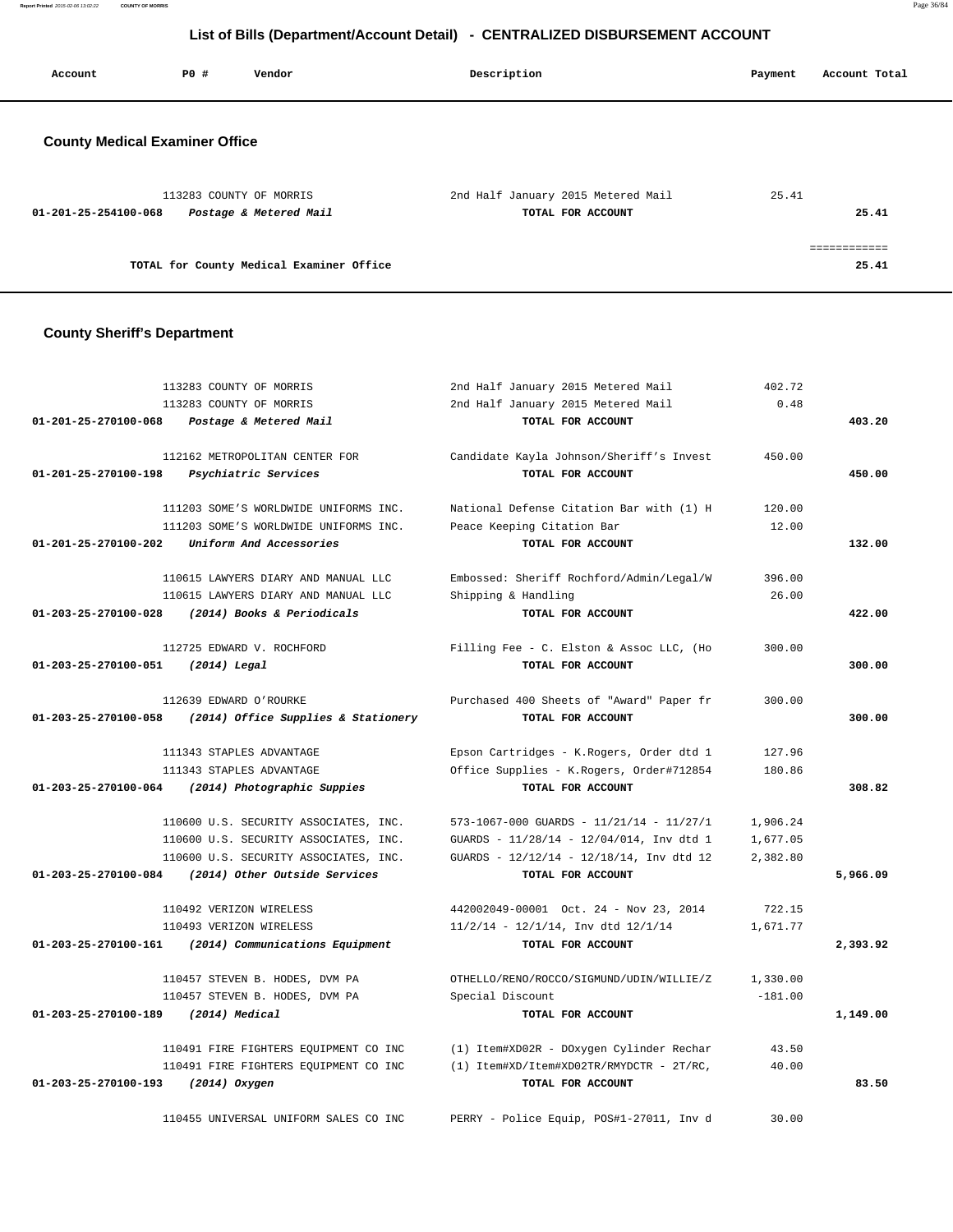| Account | <b>PO #</b> | Vendor | Description | Payment | Account Total |
|---------|-------------|--------|-------------|---------|---------------|
|         |             |        |             |         |               |

### **County Sheriff's Department**

| 01-203-25-270100-203           | (2014) X-Ray & Medical Supplies                                                | TOTAL FOR ACCOUNT                                                                      |                  | 660.36   |
|--------------------------------|--------------------------------------------------------------------------------|----------------------------------------------------------------------------------------|------------------|----------|
|                                |                                                                                | 108378 MIRION TECHNOLOGIES (GDS) INC FIFTY - TLD Badges #36 (10113DPT) for \$1         | 660.36           |          |
| $01 - 203 - 25 - 270100 - 202$ | (2014) Uniform And Accessories                                                 | TOTAL FOR ACCOUNT                                                                      |                  | 5,801.39 |
|                                | 110453 UNIVERSAL UNIFORM SALES CO INC                                          | DEPT - Alterations Mourning Bands/NJ Bac                                               | 52.50            |          |
|                                | 110453 UNIVERSAL UNIFORM SALES CO INC                                          | THORNTON - Jacket, Inv dtd 12/1/14, POS#                                               | 89.00            |          |
|                                | 110453 UNIVERSAL UNIFORM SALES CO INC                                          | CROOKER - Shirts, Inv dtd 12/1/14, POS#2                                               | 220.00           |          |
|                                | 110453 UNIVERSAL UNIFORM SALES CO INC                                          | WALL - Shirts, Inv dtd $12/1/14$ , POS#2-19                                            | 120.00           |          |
|                                | 110453 UNIVERSAL UNIFORM SALES CO INC                                          | SHANAHAN - Jacket/Shirts/Pants/Loops/Hat                                               | 791.50           |          |
|                                | 110453 UNIVERSAL UNIFORM SALES CO INC                                          | RYAN - Zip Sweater, Inv dtd 12/1/14, POS                                               | 84.99            |          |
|                                | 110453 UNIVERSAL UNIFORM SALES CO INC                                          | BERNARD - Spray Holder/Mace Spray Holder                                               | 125.90           |          |
|                                | 110453 UNIVERSAL UNIFORM SALES CO INC                                          | O'ROURKE - (20) MCSO Brass Buttons, Inv                                                | 240.00           |          |
|                                | 110453 UNIVERSAL UNIFORM SALES CO INC                                          | ABRUSCI - Jacket/shirts/Pants/Loops/Hat/                                               | 791.50           |          |
|                                | 110453 UNIVERSAL UNIFORM SALES CO INC                                          | THORNTON - Polo Shirt, Inv dtd 12/01/14,                                               | 55.00            |          |
|                                | 110453 UNIVERSAL UNIFORM SALES CO INC                                          | DEPT - Police Equip, Inv dtd 12/12/14, P                                               | 30.00            |          |
|                                | 110455 UNIVERSAL UNIFORM SALES CO INC                                          | OREN - Police Equip, POS#1-27638, Inv dt                                               | 30.00            |          |
|                                | 110455 UNIVERSAL UNIFORM SALES CO INC                                          | THORNTON - Pants/Shirts/Police Equip/Hol                                               | 350.00           |          |
|                                | 110455 UNIVERSAL UNIFORM SALES CO INC                                          | THORNTON - Boots, POS#1-27586, Inv dtd 1                                               | 105.00           |          |
|                                | 110455 UNIVERSAL UNIFORM SALES CO INC                                          | AHERN - Loops, POS#2-18807, Inv dtd 10/1                                               | 237.00           |          |
|                                | 110455 UNIVERSAL UNIFORM SALES CO INC                                          | VAN VALEN - Jacket/shirts/Pants/Loops/Ha                                               | 790.00           |          |
|                                | 110455 UNIVERSAL UNIFORM SALES CO INC<br>110455 UNIVERSAL UNIFORM SALES CO INC | CRAWN - Jacket/Shirts/Pants/Loops/Emblem<br>FLYNN - Shirt, POS#2-18805, Inv dtd $10/1$ | 55.00            |          |
|                                | 110455 UNIVERSAL UNIFORM SALES CO INC                                          | GARDNER - Jacket/Shirts/Pants/Loops/Hat,                                               | 784.00<br>790.00 |          |

**TOTAL for County Sheriff's Department 18,370.28**

# **County Prosecutor's Office**

| $01 - 201 - 25 - 275100 - 023$ | 111266 NJ POLICE TRAFFIC OFFICER ASSC<br>Associations and Memberships | 2015 Annual Membership Dues for Departme<br>TOTAL FOR ACCOUNT  | 50.00  | 50.00  |
|--------------------------------|-----------------------------------------------------------------------|----------------------------------------------------------------|--------|--------|
| 01-201-25-275100-039           | 111270 HOLTZ LEARNING CENTERS LTD<br>Education Schools & Training     | Supervising Assistant Prosecutor Melanie<br>TOTAL FOR ACCOUNT  | 225.00 | 225.00 |
| $01 - 201 - 25 - 275100 - 068$ | 113283 COUNTY OF MORRIS<br>Postage & Metered Mail                     | 2nd Half January 2015 Metered Mail<br>TOTAL FOR ACCOUNT        | 937.42 | 937.42 |
| 01-201-25-275100-088           | 111261 M.C. BAR ASSOCIATION<br>Meeting Exp Advisory Board Etc         | MCBA Annual Installation Dinner - Jam. 14<br>TOTAL FOR ACCOUNT | 340.00 | 340.00 |
|                                | 111252 BERYL SKOG                                                     | Supplemental Weekday Hours-Dec.2014                            | 50.40  |        |
|                                | 111252 BERYL SKOG                                                     | Supplemental Wkend & Holday -Dec.2014                          | 16.50  |        |
|                                | 111252 BERYL SKOG                                                     | Supplemental Case Pay (#122714SCD)                             | 75.00  |        |
|                                | 111251 DOROTHY DIFABIO                                                | December 2014 Supplemental Pay                                 | 48.80  |        |
|                                | 111251 DOROTHY DIFABIO                                                | December 2014 Weekend/Holiday                                  | 25.00  |        |
|                                | 111254 JAIME SHANAPHY                                                 | Reg.On Call Supplement -Dec.2014                               | 26.40  |        |
|                                | 111254 JAIME SHANAPHY                                                 | Wkend & Holiday Supplement-Dec.2014                            | 20.00  |        |
|                                | 111254 JAIME SHANAPHY                                                 | Supplemental Case Pay (141205MRMM34 & 12                       | 150.00 |        |
|                                | 111254 JAIME SHANAPHY                                                 | Reg.On Call Supplement-Nov.2014                                | 10.40  |        |
|                                | 111254 JAIME SHANAPHY                                                 | Wkend & Holiday Supplement-Nov.2014                            | 37.00  |        |
|                                | 111253 JUNE WITTY                                                     | Reg. On Call Supplemental Pay-Dec. 2014                        | 92.80  |        |
|                                | 111253 JUNE WITTY                                                     | Hol.& Wkend Supplemental Pay - Dec. 2014                       | 26.50  |        |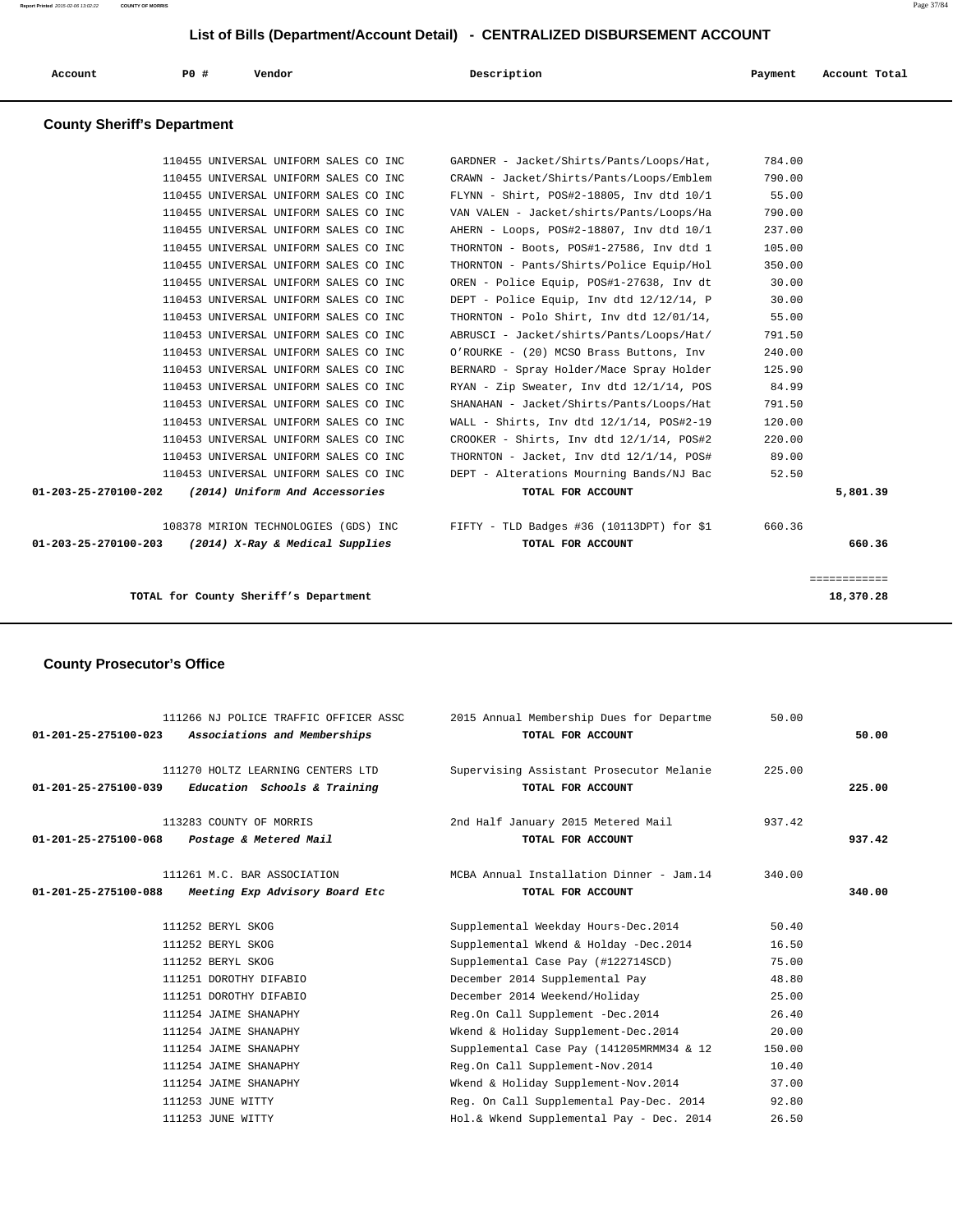| Postage & Metered Mail<br>01-201-25-280100-068       | TOTAL FOR ACCOUNT                        |          | 76.91    |
|------------------------------------------------------|------------------------------------------|----------|----------|
| 113283 COUNTY OF MORRIS                              | 2nd Half January 2015 Metered Mail       | 76.91    |          |
| Equipment Service Agreements<br>01-201-25-280100-044 | TOTAL FOR ACCOUNT                        |          | 1,536.28 |
| 110831 THE PORTASOFT COMPANY INC                     | 129619 OUARTERLY CONTRACT PAYMENT FOR WA | 412.53   |          |
| 109834 MORPHOTRAK INC                                | LIVESCAN CONTRACT PAYMENT FROM FEB.1,201 | 1,123.75 |          |
|                                                      |                                          |          |          |

11281 UNIONE RESERVE DESIGN ACCOUNT #973 285-4391 669 50Y (12/14/14) 266.75 111260 VERIZON Account #973 285-4391 669 50Y 11/8-12/7/ 254.46  **01-203-25-275100-118 (2014) Investigation Expense TOTAL FOR ACCOUNT 1,525.98**

TOTAL for County Prosecutor's Office 15,964.54

============

 **County Jail** 

|                                | $01-203-25-275100-058$ (2014) Office Supplies & Stationery | TOTAL FOR ACCOUNT                        |        | 4,696.25 |
|--------------------------------|------------------------------------------------------------|------------------------------------------|--------|----------|
|                                | 111215 FEDEX                                               | 12/24-12/29/14                           | 106.56 |          |
|                                | 111215 FEDEX                                               | 12/16-12/18/14                           | 104.26 |          |
|                                | 111215 FEDEX                                               | 12/5-12/11/14                            | 189.20 |          |
|                                | 111215 FEDEX                                               | 12/8/14                                  | 44.07  |          |
|                                | 111215 FEDEX                                               | 12/24-12/31/14                           | 124.23 |          |
|                                | 01-203-25-275100-068 (2014) Postage & Metered Mail         | TOTAL FOR ACCOUNT                        |        | 568.32   |
|                                | 112861 PAULA JORDAO                                        | Prosecuting DUID Course/ Appellate Argum | 208.80 |          |
| 01-203-25-275100-082           | (2014) Travel Expense                                      | TOTAL FOR ACCOUNT                        |        | 208.80   |
|                                | 111219 COFFEE LOVERS COFFEE SERVICE                        | Coffee/Tea/sugar/creamer & stirrers      | 242.65 |          |
| $01 - 203 - 25 - 275100 - 088$ | (2014) Meeting Exp Advisory Board Etc                      | TOTAL FOR ACCOUNT                        |        | 242.65   |
|                                | 111225 GEN-EL SAFETY & INDUSTRIAL                          | **Ouote #24574- Nitrile Powder Free Glov | 24.45  |          |
|                                | 111225 GEN-EL SAFETY & INDUSTRIAL                          | Large - Blue                             | 32.60  |          |
|                                | 111225 GEN-EL SAFETY & INDUSTRIAL                          | XL-Blue                                  | 24.45  |          |
|                                | 111225 GEN-EL SAFETY & INDUSTRIAL                          | Non Skid Shoe Covers                     | 19.57  |          |
|                                | 111225 GEN-EL SAFETY & INDUSTRIAL                          | Hand Sanitizer                           | 30.00  |          |
|                                | 111225 GEN-EL SAFETY & INDUSTRIAL                          | Sanizide Plue Disinfectant & Cleaner     | 65.00  |          |
|                                | 111224 SIRCHIE AQUISITIONS COMPANY                         | NJ Custom Sexual Assault Kits** Quote #0 | 746.25 |          |
|                                | 111224 SIRCHIE AQUISITIONS COMPANY                         | Shipping & Handling                      | 62.45  |          |

| <b>County Prosecutor's Office</b>                          |                                             |          |          |
|------------------------------------------------------------|---------------------------------------------|----------|----------|
| 111255 SANDRA HOYER                                        | Req.On Call Supplement-Dec.2014             | 0.80     |          |
| 111255 SANDRA HOYER                                        | Wkend & Holdiay Supplement -Dec. 2014       | 24.50    |          |
| 111255 SANDRA HOYER                                        | Case Pay Supplement-#141220MRMM37           | 75.00    |          |
| 01-203-25-275100-016 (2014) Outside Salaries & Wages       | TOTAL FOR ACCOUNT                           |          | 754.10   |
| 112820 CHRISTOPHER J. THEN                                 | SANS Network Forensic Certification- 7/     | 4,856.02 |          |
| 111249 PENN STATE UNIVERSITY                               | Field Training Officer $11/17-11/19/14$ . * | 780.00   |          |
| 111249 PENN STATE UNIVERSITY                               | High Impact Supervision *9/8-9/10/14- Sq    | 780.00   |          |
| $01-203-25-275100-039$ (2014) Education Schools & Training | TOTAL FOR ACCOUNT                           |          | 6,416.02 |
| 108550 COX STATIONERS & PRINTERS                           | Estimate #110249** 15PT 1/1 Case Jacket     | 3.102.00 |          |
| 111223 HELRICK'S INC                                       | 11x14 Black/Glass complete frames           | 154.80   |          |
| 111223 HELRICK'S INC                                       | Freight                                     | 15.30    |          |
| 111216 MINUTEMAN PRESS                                     | Business Cards-Chief Speirs                 | 99.40    |          |
| 111218 PAPER MART INC                                      | 8x11 Copy Paper                             | 1,234.00 |          |
| 111220 CARDSDIRECT, LLC                                    | 50 Additional Holiday Cards** Attention     | 90.75    |          |
| $01-203-25-275100-058$ (2014) Office Supplies & Stationery | TOTAL FOR ACCOUNT                           |          | 4,696.25 |

# **List of Bills (Department/Account Detail) - CENTRALIZED DISBURSEMENT ACCOUNT**

 **Account P0 # Vendor Description Payment Account Total**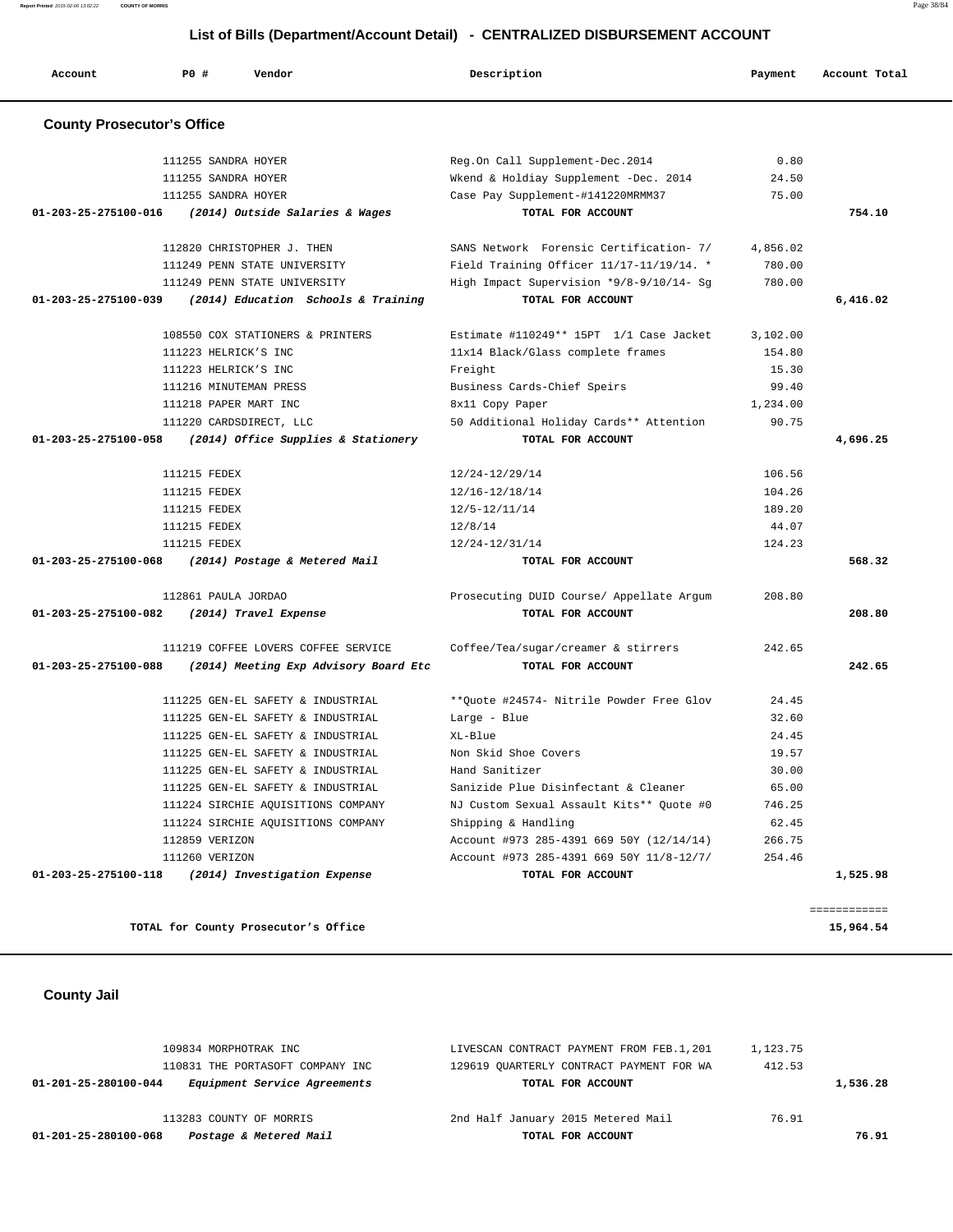| Account              | PO#<br>Vendor                                                    | Description                                                      | Payment            | Account Total |
|----------------------|------------------------------------------------------------------|------------------------------------------------------------------|--------------------|---------------|
| <b>County Jail</b>   |                                                                  |                                                                  |                    |               |
|                      | 110850 CY DRAKE LOCKSMITHS, INC.                                 | KEYS AND LOCKS DATED 1.7.15                                      | 24.00              |               |
| 01-201-25-280100-128 | Security Equipment                                               | TOTAL FOR ACCOUNT                                                |                    | 69.61         |
|                      | 110827 MUNICIPAL CAPITAL CORP                                    | LEASE PAYMENT FOR COPIER IN MAINTENANCE                          | 742.57             |               |
| 01-201-25-280100-164 | Office Machines - Rental                                         | TOTAL FOR ACCOUNT                                                |                    | 742.57        |
|                      |                                                                  |                                                                  |                    |               |
|                      | 112812 DONNA GRUBLE<br>112812 DONNA GRUBLE                       | REIMBURSEMENT FOR TRAINING CONERENCE REG                         | 630.00             |               |
|                      | 112812 DONNA GRUBLE                                              | REIMBURSEMENT HOTEL<br>REIMBURSEMENT FOR AIRFARE                 | 1,034.29<br>439.20 |               |
|                      | 112812 DONNA GRUBLE                                              | REIMBURSEMENT FOR BAGGAGE CLAIM                                  | 50.00              |               |
|                      | 112812 DONNA GRUBLE                                              | REIMBURSEMENT FOR MEALS                                          | 137.36             |               |
|                      | 112812 DONNA GRUBLE                                              | REIMBURSEMENT FOR PARKING                                        | 96.00              |               |
|                      | 110868 NJ GANG INVESTIGATORS ASSOC.                              | TRAINING FOR MCCALL ON 11.19.14 DATED 12                         | 25.00              |               |
|                      | 110863 PESI INC.                                                 | TRAINING FOR L.WOOD ON 12.3.14                                   | 199.99             |               |
|                      | 110863 PESI INC.                                                 | TRAINING FOR S.DAVENPORT ON 12.3.14                              | 199.99             |               |
|                      | 110873 PASSAIC COUNTY POLICE ACADEMY                             | ACADEMY FEES FOR CAROVILLANO, CORRENTE, LE                       | 2,400.00           |               |
| 01-203-25-280100-039 | (2014) Education Schools & Training                              | TOTAL FOR ACCOUNT                                                |                    | 5,211.83      |
|                      |                                                                  |                                                                  |                    |               |
|                      | 110875 STAPLES ADVANTAGE                                         | OFFICE SUPPLIES DATED 12.2.14                                    | 1.52               |               |
|                      | 110875 STAPLES ADVANTAGE                                         | OFFICE SUPPLIES DATED 8.23.14                                    | 341.64             |               |
|                      | 110875 STAPLES ADVANTAGE<br>110875 STAPLES ADVANTAGE             | OFFICE SUPPLIES DATED 12.9.14                                    | 232.53<br>39.99    |               |
|                      | 110875 STAPLES ADVANTAGE                                         | OFFICE SUPPLIES DATED 12.10.14<br>OFFICE SUPPLIES DATED 12.12.14 | 33.19              |               |
|                      | 110875 STAPLES ADVANTAGE                                         | OFFICE SUPPLIES DATED 12.12.14                                   | 8.43               |               |
|                      | 110875 STAPLES ADVANTAGE                                         | OFFICE SUPPLIES DATED 12.16.14                                   | 309.90             |               |
|                      | 110875 STAPLES ADVANTAGE                                         | OFFICE SUPPLIES DATED 12.18.14                                   | 493.23             |               |
|                      | 110875 STAPLES ADVANTAGE                                         | OFFICE SUPPLIES DATED 12.18.14                                   | 40.32              |               |
|                      | 110875 STAPLES ADVANTAGE                                         | OFFICE SUPPLIES DATED 12.23.14                                   | 88.20              |               |
|                      | 110875 STAPLES ADVANTAGE                                         | OFFICE SUPPLIES DATED 12.27.14                                   | 45.95              |               |
|                      | 110875 STAPLES ADVANTAGE                                         | OFFICE SUPPLIES DATED 12.27.14                                   | 28.89              |               |
|                      | 110849 W.B. MASON COMPANY INC                                    | OFFICE SUPPLIES DATED 12.15.14                                   | 84.68              |               |
|                      | 110849 W.B. MASON COMPANY INC                                    | OFFICE SUPPLIES DATED 12.24.14                                   | 24.62              |               |
| 01-203-25-280100-058 | (2014) Office Supplies & Stationery                              | TOTAL FOR ACCOUNT                                                |                    | 1,773.09      |
|                      |                                                                  |                                                                  |                    |               |
|                      | 109836 BROWNELLS INC                                             | FIREARM CLEANING SUPPLIES DATED 11.24.14                         | 12.25              |               |
|                      | 110877 HIPPO FACILITY MANAGEMENT INC.                            | FACILITY WORK ORDER COMPUTER PROGRAM FOR                         | 119.00             |               |
|                      | 01-203-25-280100-059 (2014) Other General Expenses               | TOTAL FOR ACCOUNT                                                |                    | 131.25        |
|                      | 110829 T J'S SPORTWIDE TROPHY                                    | PLAQUES AND ENGRAVING DATED 12.15.14                             | 60.80              |               |
|                      | 109225 TREASURER-STATE OF NEW JERSEY                             | ELEVATOR ANNUAL INSPECTION FEE DATED 11/                         | 1,636.00           |               |
|                      | 01-203-25-280100-084 (2014) Other Outside Services               | TOTAL FOR ACCOUNT                                                |                    | 1,696.80      |
|                      | 110876 ATLANTIC TACTICAL OF NJ, INC.                             | OC CANISTERS DATED 11.20.14                                      | 62.75              |               |
|                      | 110876 ATLANTIC TACTICAL OF NJ, INC. OC CANISTERS DATED 12.15.14 |                                                                  | 76.25              |               |
|                      | 111631 ATLANTIC TACTICAL OF NJ, INC.                             | OC WAND AND CANISTERS DATED 12.10.14                             | 300.85             |               |
|                      | 110866 CY DRAKE LOCKSMITHS, INC.                                 | KEYS AND LOCKS DATED 12.8.14                                     | 149.65             |               |
| 01-203-25-280100-128 | (2014) Security Equipment                                        | TOTAL FOR ACCOUNT                                                |                    | 589.50        |
|                      |                                                                  |                                                                  |                    |               |
|                      | 110847 ARAMARK CORRECTIONAL SERVICES                             | STAFF AND INMATE MEALS DATED 12.11.14                            | 11,423.53          |               |
|                      | 110847 ARAMARK CORRECTIONAL SERVICES                             | STAFF MEALS DATED 12.11.14                                       | 3,570.68           |               |
|                      | 110847 ARAMARK CORRECTIONAL SERVICES                             | STAFF AND INMATE MEALS DATED 12.18.14                            | 14,877.90          |               |
|                      | 110854 ARAMARK CORRECTIONAL SERVICES                             | STAFF MEALS DATED 12.24.14                                       | 30.00              |               |
|                      | 110854 ARAMARK CORRECTIONAL SERVICES                             | STAFF MEALS DATED 12.24.14                                       | 516.75             |               |
|                      | 110854 ARAMARK CORRECTIONAL SERVICES                             | STAFF AND INMATE MEALS DATED 12.26.14 14,324.97                  |                    |               |
| 01-203-25-280100-185 | (2014) Food                                                      | TOTAL FOR ACCOUNT                                                |                    | 44,743.83     |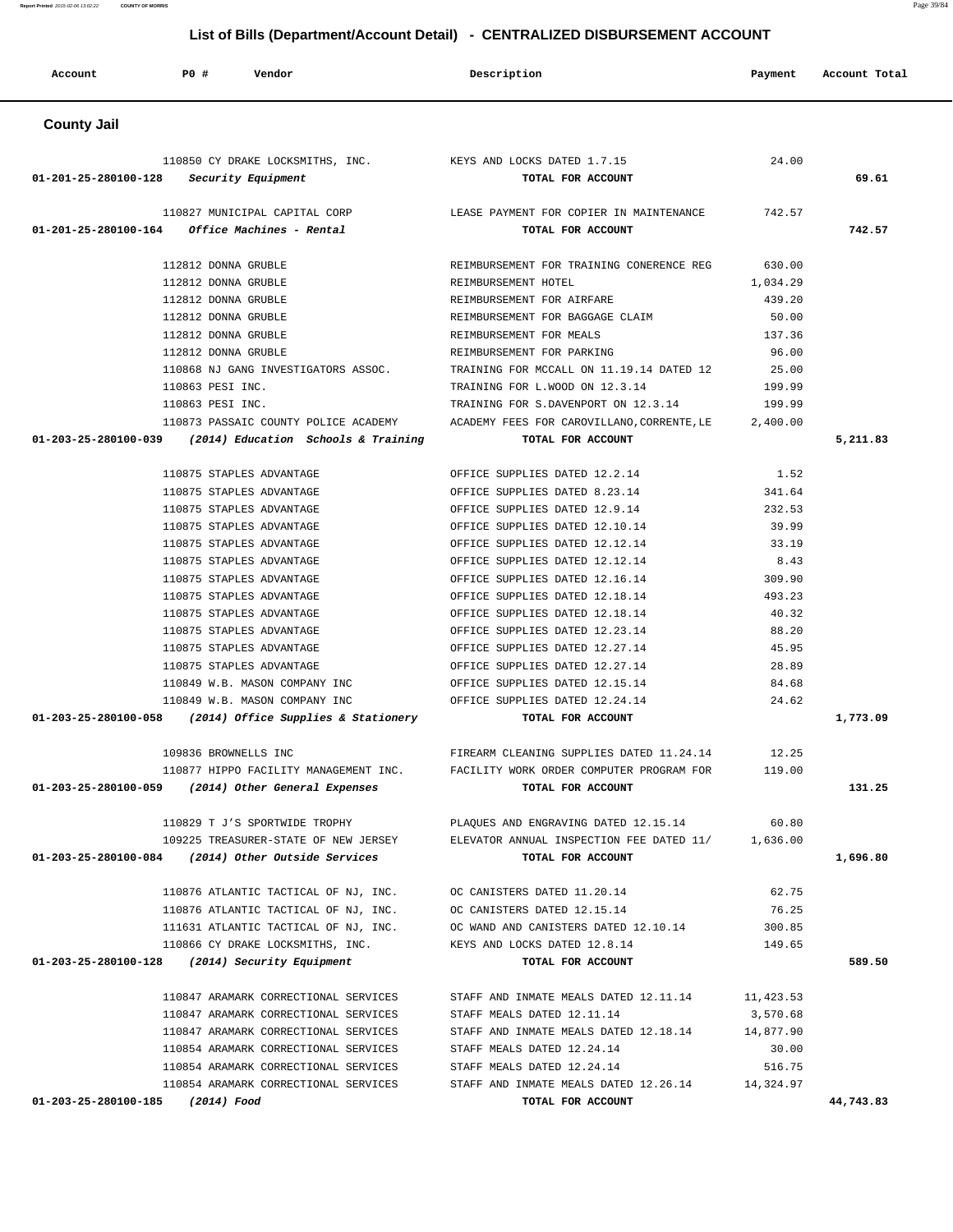| Account                        | PO#<br>Vendor                                          | Description                                                              | Payment            | Account Total |
|--------------------------------|--------------------------------------------------------|--------------------------------------------------------------------------|--------------------|---------------|
| <b>County Jail</b>             |                                                        |                                                                          |                    |               |
|                                | 110874 LAKE PHYSICIANS & HOSPITAL                      | MEDICAL SUPPLIES DATED 12.7.14                                           | 275.60             |               |
|                                | 110874 LAKE PHYSICIANS & HOSPITAL                      | MEDICAL SUPPLIES DATED 12.7.14                                           | 65.00              |               |
|                                | 110874 LAKE PHYSICIANS & HOSPITAL                      | MEDICAL SUPPLIES DATED 12.7.14                                           | 34.95              |               |
|                                | 112813 DONNA GRUBLE                                    | REIMBURSEMENT FOR MEDICAL SUPPLIES RECEI                                 | 207.55             |               |
|                                | 110841 MOORE MEDICAL LLC                               | MEDICAL SUPPLIES DATED 12.10.14                                          | 1,043.38           |               |
|                                | 110870 PAUL CERAN OD                                   | MEDICAL CARE FOR N.COLE DATED 12.8.14                                    | 95.00              |               |
|                                | 110870 PAUL CERAN OD                                   | MEDICAL CARE FOR O.GONZALEZ DATED 12.16.                                 | 95.00              |               |
|                                | 110840 VINCENT D CARRINGTON                            | DENTAL PEER REVIEW DATED 12.12.14                                        | 500.00             |               |
| 01-203-25-280100-189           | $(2014)$ Medical                                       | TOTAL FOR ACCOUNT                                                        |                    | 2,394.98      |
|                                |                                                        |                                                                          |                    |               |
|                                | 110865 UNIVERSAL UNIFORM SALES CO INC                  | MOURNING BANDS DATED 11.20.14                                            | 112.50             |               |
|                                | 110865 UNIVERSAL UNIFORM SALES CO INC                  | UNIFORMS FOR BABBIT DATED 11.5.14                                        | 154.50             |               |
|                                | 110865 UNIVERSAL UNIFORM SALES CO INC                  | UNIFORMS FOR ZEGLEN DATED 12.17.14                                       | 105.00             |               |
|                                | 110865 UNIVERSAL UNIFORM SALES CO INC                  | UNIFORMS FOR MIKE MOLDE DATED 12.8.14                                    | 105.00             |               |
|                                | 110865 UNIVERSAL UNIFORM SALES CO INC                  | UNIFORMS FOR SMITH DATED 12.10.14                                        | 130.00             |               |
| 01-203-25-280100-202           | (2014) Uniform And Accessories                         | TOTAL FOR ACCOUNT                                                        |                    | 607.00        |
|                                | 110843 SCHAFFER DOOR INC                               | BI-FOLD DOOR MAINTENANCE DATED 11.21.14                                  | 2,250.00           |               |
| 01-203-25-280100-223           | (2014) Building Repairs                                | TOTAL FOR ACCOUNT                                                        |                    | 2,250.00      |
|                                | 110846 FOSTER & COMPANY, INC.                          | MISC. MAINTENANCE SUPPLIES DATED 12.3.14                                 | 548.66             |               |
|                                | 110836 MORRISTOWN LUMBER &                             | MISC. MAINTENANCE SUPPLIES DATED 12.10.1                                 | 87.04              |               |
|                                | 110864 GRAINGER                                        | MAINTENANCE SUPPLIES DATED 12.1.14                                       | 38.46              |               |
| 01-203-25-280100-249           | (2014) Bldg Maintenance Supplies                       | TOTAL FOR ACCOUNT                                                        |                    | 674.16        |
|                                |                                                        |                                                                          |                    |               |
|                                | 110878 JERSEY PAPER PLUS INC                           | JANITORIAL SUPPLIES DATED 12.11.14<br>JANITORIAL SUPPLIES DATED 12.15.14 | 4,681.52<br>160.00 |               |
|                                | 110878 JERSEY PAPER PLUS INC                           |                                                                          |                    |               |
| $01 - 203 - 25 - 280100 - 252$ | 110885 CENTRAL POLY CORP<br>(2014) Janitorial Supplies | FACILITY BAGS DATED 12.4.14<br>TOTAL FOR ACCOUNT                         | 894.00             | 5,735.52      |
|                                |                                                        |                                                                          |                    |               |
|                                | 110848 MILLER & CHITTY CO INC                          | VALVE REPLACEMENT ON BOILER DATED 12.12.                                 | 567.20             |               |
|                                | 110867 FOWLER EQUIP CO INC.                            | WASHER PART/REPAIR DATED 8.4.14                                          | 220.81             |               |
|                                | 110869 R & J CONTROL, INC.                             | REPAIR/PARTS FOR GENERATOR DATED 12.4.14                                 | 4,285.00           |               |
|                                | 110869 R & J CONTROL, INC.                             | SERVICE FOR GENERATOR DATED 12.16.14                                     | 355.00             |               |
| 01-203-25-280100-262           | (2014) Machinery Repairs & Parts                       | TOTAL FOR ACCOUNT                                                        |                    | 5,428.01      |
|                                | 111630 FIRE FIGHTERS EQUIPMENT CO INC                  | AIR PACK TESTING/REPAIRS/PARTS FOR 10 AI                                 | 795.12             |               |
| 01-203-25-280100-266           | (2014) Safety Items                                    | TOTAL FOR ACCOUNT                                                        |                    | 795.12        |
|                                |                                                        |                                                                          |                    | ------------  |

**TOTAL for County Jail 74,456.46**

### **County Youth Detention Facilit**

| 111778 VAN METER & ASSOCIATES INC.                   | Writing Well for Public Safety Forces-Sq | 150.00 |        |
|------------------------------------------------------|------------------------------------------|--------|--------|
| 111778 VAN METER & ASSOCIATES INC.                   | First Line Supervision                   | 150.00 |        |
| Education Schools & Training<br>01-201-25-281100-039 | TOTAL FOR ACCOUNT                        |        | 300.00 |
| 112790 STAPLES ADVANTAGE                             | Pads, eraser caps, scotch tape & tape di | 39.18  |        |
|                                                      |                                          |        |        |
| 112790 STAPLES ADVANTAGE                             | Headphones                               | 6.00   |        |
| Office Supplies & Stationery<br>01-201-25-281100-058 | TOTAL FOR ACCOUNT                        |        | 45.18  |
| 113283 COUNTY OF MORRIS                              | 2nd Half January 2015 Metered Mail       | 79.60  |        |
| Postage & Metered Mail<br>01-201-25-281100-068       | TOTAL FOR ACCOUNT                        |        | 79.60  |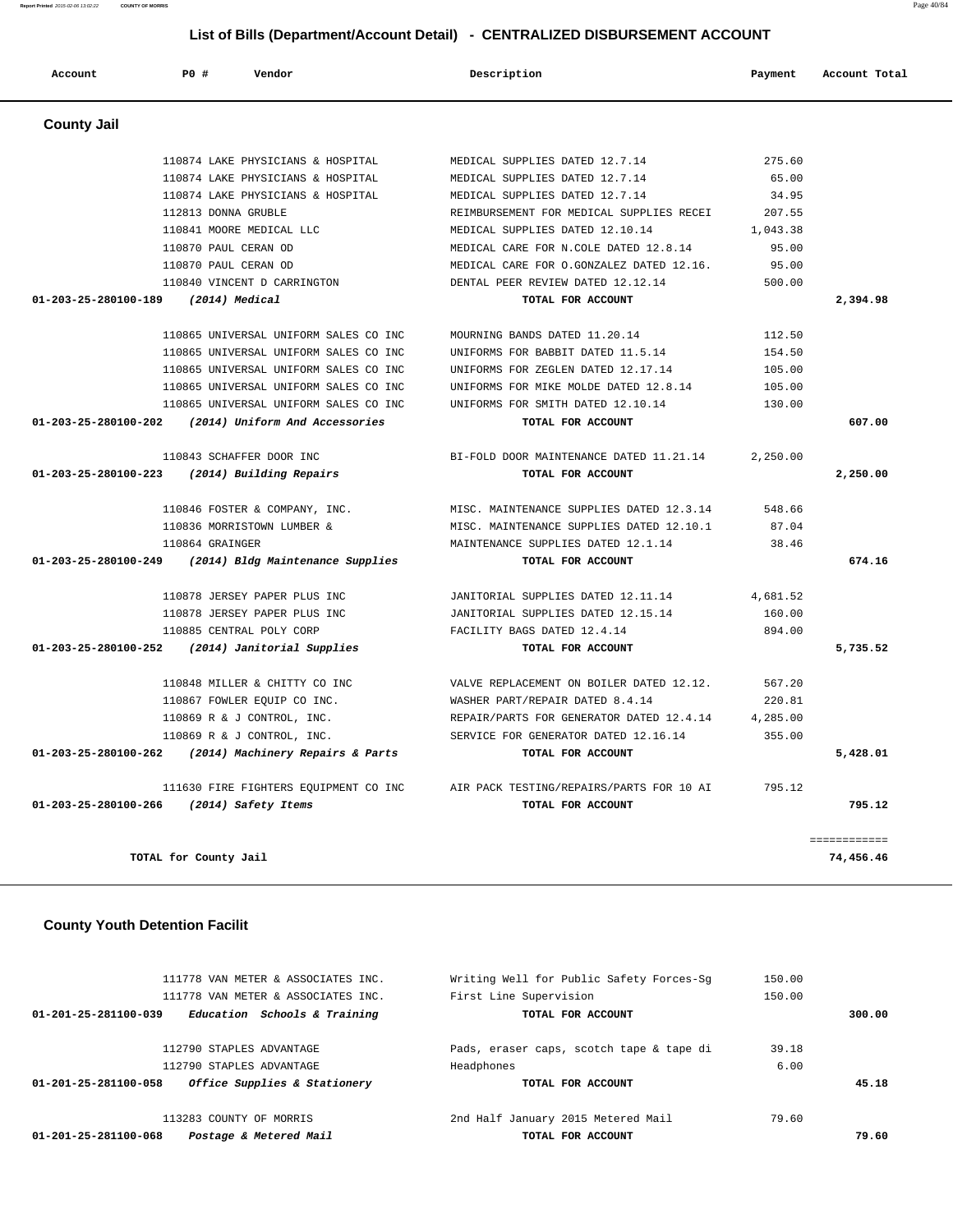| Account                               | PO# | Vendor | Description | Payment | Account Total |
|---------------------------------------|-----|--------|-------------|---------|---------------|
| <b>County Youth Detention Facilit</b> |     |        |             |         |               |

| $01 - 201 - 25 - 281100 - 185$ | Food                                   | TOTAL FOR ACCOUNT                        |        | 60.79  |
|--------------------------------|----------------------------------------|------------------------------------------|--------|--------|
|                                | 110645 ALLEN PAPER & SUPPLY CO         | Alum Steam Table Pan                     | 39.61  |        |
|                                | 110645 ALLEN PAPER & SUPPLY CO         | Platic Spoons                            | 53.52  |        |
| 01-203-25-281100-059           | (2014) Other General Expenses          | TOTAL FOR ACCOUNT                        |        | 93.13  |
|                                | 111643 ALERE TOXICOLOGY SERVICES INC.  | Drug Tests for residents (L.M., M. H)    | 32.00  |        |
|                                | 110616 MOORE MEDICAL LLC               | Ibuprofen, Bacitracin, medicine cups, to | 465.35 |        |
|                                | 110658 ALERE TOXICOLOGY SERVICES INC.  | Drug Tests for Resident D.D.             | 46.00  |        |
| $01 - 203 - 25 - 281100 - 189$ | $(2014)$ Medical                       | TOTAL FOR ACCOUNT                        |        | 543.35 |
|                                |                                        |                                          |        |        |
|                                | 110639 UNIVERSAL UNIFORM SALES CO.INC  | Uniform Components for Sea Girt Academy  | 369.35 |        |
|                                | 110639 UNIVERSAL UNIFORM SALES CO.INC  | Uniform Components for Sea Girt -Officer | 275.95 |        |
|                                | 110639 UNIVERSAL UNIFORM SALES CO. INC | Uniform Components -Issue - Officer Berg | 232.00 |        |
|                                | 110639 UNIVERSAL UNIFORM SALES CO. INC | Uniform Components - Issue-Officer Cowle | 103.90 |        |
|                                | 110639 UNIVERSAL UNIFORM SALES CO. INC | Uniform Components-Issue-Officer Quiles  | 652.00 |        |

### **Road Repairs**

|                                | 112565 STAPLES ADVANTAGE                          | gear head speakers, date/received stamp          | 18.98    |          |
|--------------------------------|---------------------------------------------------|--------------------------------------------------|----------|----------|
|                                | 112565 STAPLES ADVANTAGE                          | sheet protector, tape                            | 24.88    |          |
|                                | 01-201-26-290100-058 Office Supplies & Stationery | TOTAL FOR ACCOUNT                                |          | 43.86    |
|                                | 113283 COUNTY OF MORRIS                           | 2nd Half January 2015 Metered Mail               | 4.03     |          |
| $01 - 201 - 26 - 290100 - 068$ | Postage & Metered Mail                            | TOTAL FOR ACCOUNT                                |          | 4.03     |
|                                | 112205 BUDD LAKE DINER                            | meals 1/6/2015                                   | 20.00    |          |
|                                | 112205 BUDD LAKE DINER                            | 15% Gratuity                                     | 3.00     |          |
| 01-201-26-290100-188           | Meals                                             | TOTAL FOR ACCOUNT                                |          | 23.00    |
|                                |                                                   |                                                  |          |          |
|                                | 112313 ROBERT SICKLEY                             | work boots per contract                          | 90.00    |          |
|                                | 112314 SCOTT KOSTER                               | work boots per contract                          | 90.00    |          |
|                                | 113075 SEAN DALTON                                | Work Boots                                       | 90.00    |          |
|                                | 112709 THOMAS COEN                                | work boots per contract                          | 90.00    |          |
|                                | 112703 TREVOR HUFFERT                             | work boots per contract                          | 64.98    |          |
| 01-201-26-290100-207           | Uniform & Clothing Allowance                      | TOTAL FOR ACCOUNT                                |          | 424.98   |
|                                | 112128 PEQUANNOCK TOWNSHIP                        | $1/3/2015$ snow removal & salting                | 1,000.00 |          |
|                                | 112128 PEOUANNOCK TOWNSHIP                        | $1/6/2015$ snow removal & salting                | 1,000.00 |          |
|                                | 112128 PEOUANNOCK TOWNSHIP                        | $1/9/2015$ snow removal & salting                | 800.00   |          |
| 01-201-26-290100-228           | Contracted Snow/Ice Removal                       | TOTAL FOR ACCOUNT                                |          | 2,800.00 |
|                                | 112160 REED SYSTEMS, LTD.                         | Envirobrine Liquid Agent w/Corrosion Inh         | 4,576.31 |          |
| 01-201-26-290100-242           | <i>Snow Removal &amp; Ice Control</i>             | TOTAL FOR ACCOUNT                                |          | 4,576.31 |
|                                | 110811 CABLEVISION                                | $07876 - 512349 - 01 - 9$ Jan. 1 - Jan. 31, 2015 | 100.59   |          |
|                                | 110811 CABLEVISION                                | 07876-512349-01-9 Feb. 1 - Feb 28, 2015          | 100.59   |          |
|                                | 112163 GALETON GLOVES                             | panther leather palm gloves                      | 651.90   |          |
| 01-201-26-290100-266           | Safety Items                                      | TOTAL FOR ACCOUNT                                |          | 853.08   |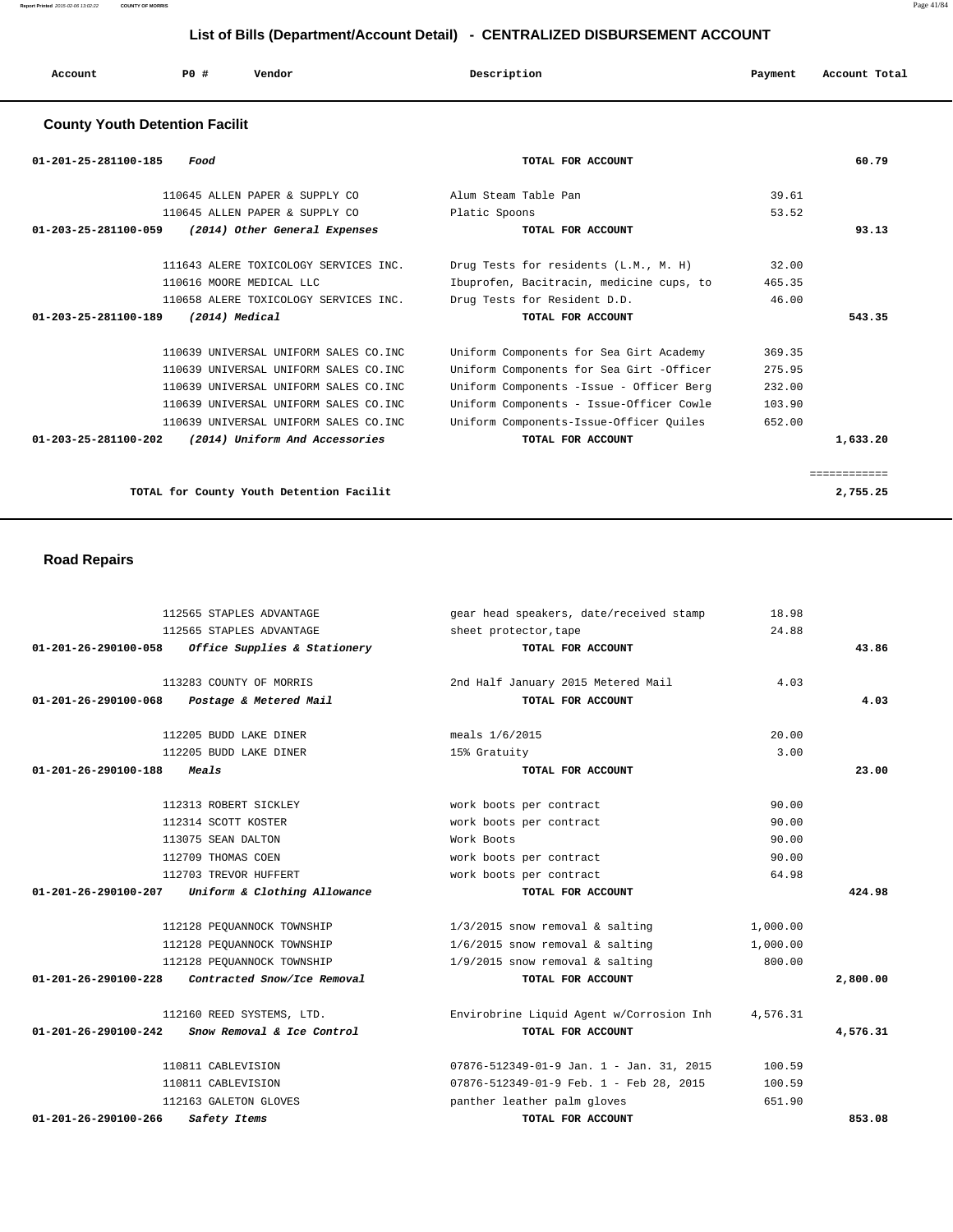|  | Account | PO# | Vendor | Description | Payment | Account Total |
|--|---------|-----|--------|-------------|---------|---------------|
|--|---------|-----|--------|-------------|---------|---------------|

### **Road Repairs**

| 110692 SPACE FARMS INC                                      | deer carcass removal $11/1$ - $11/30/2014$                                            | 6,138.00  |           |
|-------------------------------------------------------------|---------------------------------------------------------------------------------------|-----------|-----------|
| 01-203-26-290100-036 (2014) Contracted Services             | TOTAL FOR ACCOUNT                                                                     |           | 10,098.00 |
| 113329 NATIONAL FUEL OIL INC.                               | FUEL CHARGES, 12/14                                                                   | 4,674.24  |           |
| (2014) Gas Purchases<br>01-203-26-290100-140                | TOTAL FOR ACCOUNT                                                                     |           | 4,674.24  |
| 110797 KORNER STORE INC                                     | meals 7/22-12/23/2014                                                                 | 260.00    |           |
| 110797 KORNER STORE INC                                     | 15% Gratuity                                                                          | 39.00     |           |
| 110682 TOWNSQUARE DINER RESTAURANT                          | Meals $6/19 - 12/13/2014$                                                             | 360.00    |           |
| 110682 TOWNSQUARE DINER RESTAURANT                          | 15% Gratuity                                                                          | 54.00     |           |
| 112205 BUDD LAKE DINER                                      | meals 5/3/2014-12/30/2014                                                             | 280.00    |           |
| 112205 BUDD LAKE DINER                                      | 15% Gratuity                                                                          | 42.00     |           |
| 110679 HUNAN WOK                                            | Meals 7/16-12/24/2014                                                                 | 440.00    |           |
| 110679 HUNAN WOK                                            | 15% Gratuity                                                                          | 66.00     |           |
| 110681 KINGS KID DELI                                       | Meals 3/18-12/18/2014                                                                 | 580.00    |           |
| 110681 KINGS KID DELI                                       | 15% Gratuity                                                                          | 87.00     |           |
| 110601 LOVEYS PIZZA & GRILL                                 | meals 8/9-12/31/2014                                                                  | 340.00    |           |
| 110601 LOVEYS PIZZA & GRILL                                 | 15% Gratuity                                                                          | 51.00     |           |
| 110680 PAULS DINER                                          | Meals 3/26-12/12/2014                                                                 | 270.00    |           |
| 110680 PAULS DINER                                          | 15% Gratuity                                                                          | 40.50     |           |
| 01-203-26-290100-188<br>(2014) Meals                        | TOTAL FOR ACCOUNT                                                                     |           | 2,909.50  |
| 112084 DENVILLE LINE PAINTING INC                           | Pavement Markings - Meyersville Road, Lo                                              | 634.00    |           |
| 112084 DENVILLE LINE PAINTING INC                           | Centerlines Various County Roads 12/2/20 10,411.38                                    |           |           |
| 01-203-26-290100-221<br>(2014) Beads & Paints               | TOTAL FOR ACCOUNT                                                                     |           | 11,045.38 |
|                                                             | 110638 DYNASTY CHEMICAL CORPORATION citrus kleen cleaner & degreaser 55 gall 3,424.00 |           |           |
| 110698 TILCON NEW YORK INC.                                 | $I - 5$                                                                               | 236.98    |           |
| 110698 TILCON NEW YORK INC.                                 | $I - 5$                                                                               | 341.28    |           |
| 110698 TILCON NEW YORK INC.                                 | $I-5$ , $I-6$                                                                         | 297.47    |           |
| 110698 TILCON NEW YORK INC.                                 | $9.5M64, I-5$                                                                         | 1,060.97  |           |
| 110698 TILCON NEW YORK INC.                                 | $I - 5$                                                                               | 293.65    |           |
| 110698 TILCON NEW YORK INC.                                 | $I - 6$                                                                               | 244.52    |           |
| 110698 TILCON NEW YORK INC.                                 | $I - 5$                                                                               | 268.38    |           |
| 110698 TILCON NEW YORK INC.                                 | I-5, I-6                                                                              | 1,386.70  |           |
| 110698 TILCON NEW YORK INC.                                 | $I - 5$                                                                               | 283.57    |           |
| 111337 TILCON NEW YORK INC.                                 | $I - 4$                                                                               | 509.05    |           |
| 111337 TILCON NEW YORK INC.                                 | $I-5$ , $I-6$                                                                         | 1,621.37  |           |
| 111337 TILCON NEW YORK INC.                                 | OPR winter mix                                                                        | 1,006.68  |           |
| 01-203-26-290100-222<br>(2014) Bituminous Concrete          | TOTAL FOR ACCOUNT                                                                     |           | 10,974.62 |
| 112092 R.P. SMITH & SON, INC.                               | solid concrete, concrete brick, patio blo                                             | 702.00    |           |
| (2014) Catch Basin Drainage & Pipes<br>01-203-26-290100-224 | TOTAL FOR ACCOUNT                                                                     |           | 702.00    |
| 111362 BOROUGH OF WHARTON                                   | Snow Removal 12/8/2013 -2/18/2014                                                     | 39,500.00 |           |
| 01-203-26-290100-228<br>(2014) Contracted Snow/Ice Removal  | TOTAL FOR ACCOUNT                                                                     |           | 39,500.00 |
| 110687 COUNTY CONCRETE CORP.                                | yellow mason sand ticket # 2133344                                                    | 154.47    |           |
| 01-203-26-290100-244<br>(2014) Stone                        | TOTAL FOR ACCOUNT                                                                     |           | 154.47    |
| 110691 MORRISTOWN LUMBER &                                  | deck screws, extension cord                                                           | 54.97     |           |
| 110691 MORRISTOWN LUMBER &                                  | standard steel/post mailboxes                                                         | 563.76    |           |
| 110695 RICCIARDI BROTHERS OF                                | field marker white spray                                                              | 65.88     |           |
| 110696 SHEAFFER SUPPLY INC.                                 | 9/32 cobalt bit                                                                       | 13.09     |           |
| 01-203-26-290100-260<br>(2014) Construction Materials       | TOTAL FOR ACCOUNT                                                                     |           | 697.70    |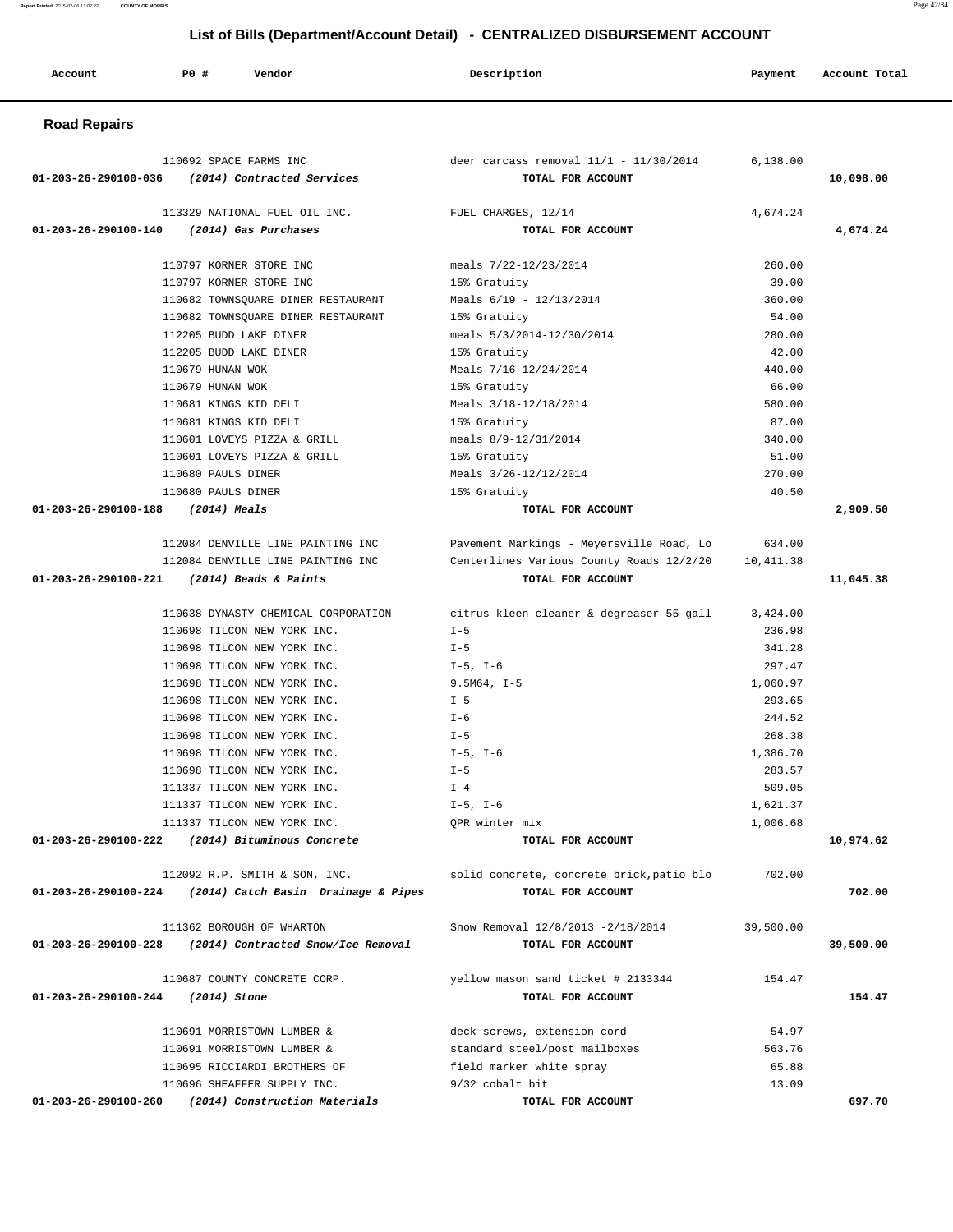**Report Printed** 2015-02-06 13:02:22 **COUNTY OF MORRIS** Page 43/84

### **List of Bills (Department/Account Detail) - CENTRALIZED DISBURSEMENT ACCOUNT**

| Account              | PO#                    | Vendor              | Description       | Payment | Account Total                             |
|----------------------|------------------------|---------------------|-------------------|---------|-------------------------------------------|
| <b>Road Repairs</b>  |                        |                     |                   |         |                                           |
| 01-203-26-290100-266 |                        | (2014) Safety Items | TOTAL FOR ACCOUNT |         | 2.60                                      |
|                      | TOTAL for Road Repairs |                     |                   |         | ------------<br>------------<br>89,483.77 |

# **Bridges and Culverts**

|              | 30.85    | 2015 Deskpad 100% Recycled                                                   | 111340 STAPLES ADVANTAGE            |                                          |
|--------------|----------|------------------------------------------------------------------------------|-------------------------------------|------------------------------------------|
|              | 11.98    | Sharpie Chicel DZ Blk                                                        | 111340 STAPLES ADVANTAGE            |                                          |
|              | 74.92    | 15 STDDY DLY Diary 5 3/4 x 8 1/4                                             | 111340 STAPLES ADVANTAGE            |                                          |
| 117.75       |          | TOTAL FOR ACCOUNT                                                            | (2014) Office Supplies & Stationery | 01-203-26-292100-058                     |
|              | 1,022.64 | Verticoat Supreme 50# Bag 64/Skid                                            | 110646 AH HARRIS & SONS, INC.       |                                          |
| 1,022.64     |          | TOTAL FOR ACCOUNT                                                            | (2014) Concrete                     | 01-203-26-292100-227                     |
|              | 1,050.00 | BCT Buffers w/Hardware                                                       | 110641 ROAD SAFETY SYSTEMS LLC      |                                          |
|              | 1,620.00 | Rub Rail w/Hardware                                                          | 110641 ROAD SAFETY SYSTEMS LLC      |                                          |
| 2,670.00     |          | TOTAL FOR ACCOUNT                                                            | (2014) Guard Rails                  | 01-203-26-292100-230                     |
|              | 86.94    | Square shovels (3) Pointed Shovels (3)                                       | 108592 PARK UNION BUILDING          |                                          |
|              | 11.96    | 4 Keys Cut                                                                   | 108592 PARK UNION BUILDING          |                                          |
|              | 335.44   | 56 Bags of Cement Mix( RETURNING SKID)                                       | 108592 PARK UNION BUILDING          |                                          |
| 434.34       |          | TOTAL FOR ACCOUNT                                                            | (2014) Lumber                       | 01-203-26-292100-233                     |
|              | 23.08    | 110642 KENVIL POWER EQUIPMENT, INC. Starter Recoil Rebuild LaborRope Only, E |                                     |                                          |
| 23.08        |          | TOTAL FOR ACCOUNT                                                            | $(2014)$ Tools - Others             | $01 - 203 - 26 - 292100 - 246$           |
|              | 522.78   | Ricoh MPC2051 Digital Copier Bridge Divi                                     | 110610 MUNICIPAL CAPITAL CORP       |                                          |
|              | 373.87   | Invoice Date: 12/30/14Billing Dates: 10/                                     | 113020 TRITEC OFFICE EQUIPMENT INC  |                                          |
| 896.65       |          | TOTAL FOR ACCOUNT                                                            | (2014) Equipment Rental             | $01 - 203 - 26 - 292100 - 259$           |
|              | 57.95    | Bomber Jckt Black BottomSz L Class 3 eac                                     | 108432 GALETON GLOVES               |                                          |
|              | 57.95    | Bomber Jckt Black BottomSz XL Class 3 ea                                     | 108432 GALETON GLOVES               |                                          |
|              | 8.89     | Freight                                                                      | 108432 GALETON GLOVES               |                                          |
| 124.79       |          | TOTAL FOR ACCOUNT                                                            |                                     | 01-203-26-292100-266 (2014) Safety Items |
| ============ |          |                                                                              |                                     |                                          |
| 5,289.25     |          |                                                                              | TOTAL for Bridges and Culverts      |                                          |

### **Shade Tree Commission**

|                      | 110694 NORTHEASTERN ARBORIST SUPPLY  | chainsaw for bucket, saw blade, hand saw | 214.48       |
|----------------------|--------------------------------------|------------------------------------------|--------------|
|                      | 110686 ONE SOURCE OF NEW JERSEY LLC  | engine degreaser, windshield de-icer     | 143.05       |
| 01-203-26-300100-098 | (2014) Other Operating&Repair Supply | TOTAL FOR ACCOUNT                        | 357.53       |
|                      | 110693 GEN-EL SAFETY & INDUSTRIAL    | Jacket three season Class 3 breathable,  | 123.75       |
| 01-203-26-300100-207 | (2014) Uniform & Clothing Allowance  | TOTAL FOR ACCOUNT                        | 123.75       |
|                      |                                      |                                          |              |
|                      |                                      |                                          | ------------ |
|                      | TOTAL for Shade Tree Commission      |                                          | 481.28       |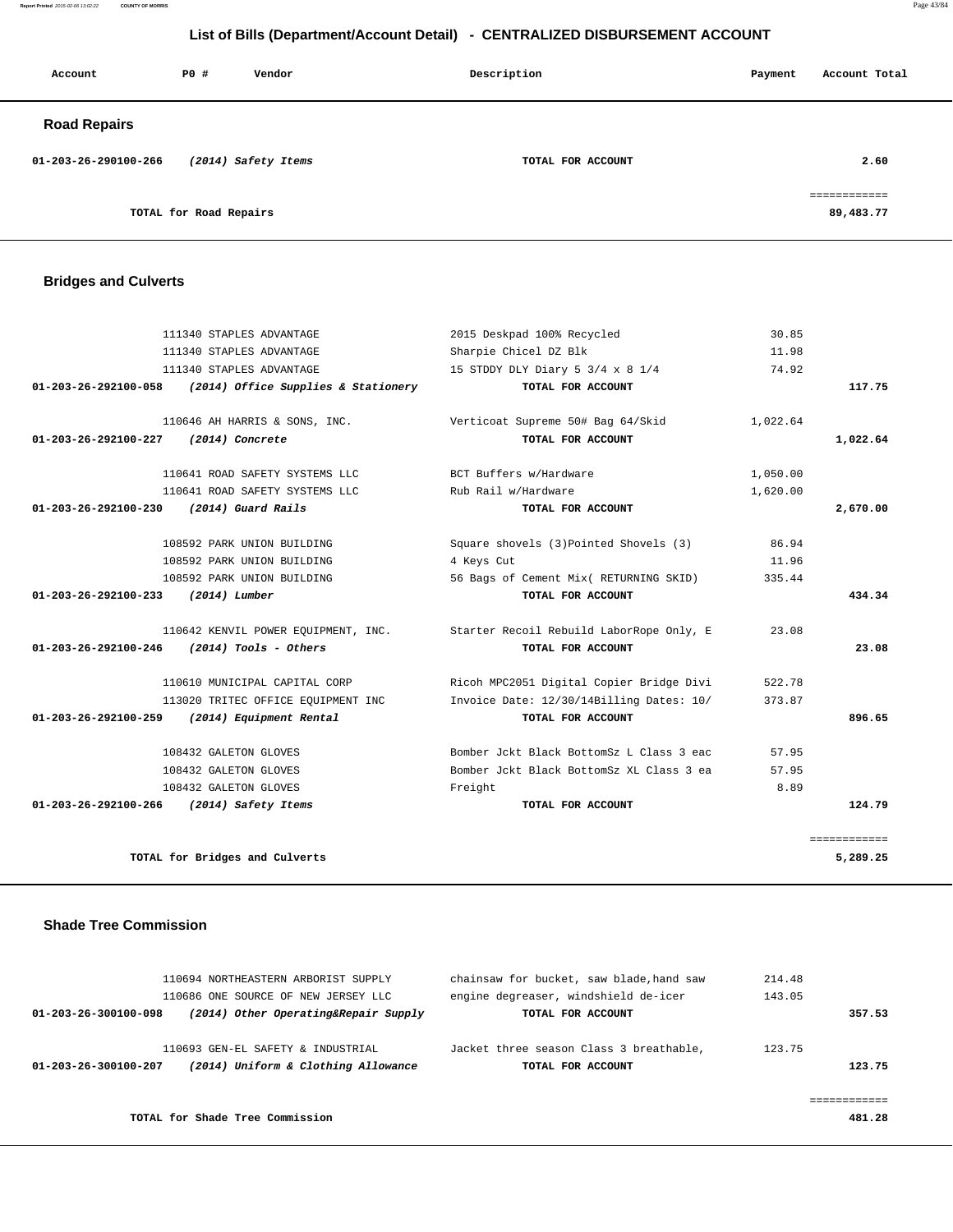| Account | P0 # | Vendor<br>. | Description | Payment | Account Total |
|---------|------|-------------|-------------|---------|---------------|
|         |      |             |             |         |               |

# **Buildings & Grounds**

| 01-201-26-310100-029 | 112843 WILLIAM F. BARNISH<br>Building Rental                                                      | RENT FOR DOVER PROBATION / FEBRUARY 2015<br>TOTAL FOR ACCOUNT | 8,276.44         | 8,276.44 |
|----------------------|---------------------------------------------------------------------------------------------------|---------------------------------------------------------------|------------------|----------|
|                      |                                                                                                   |                                                               |                  |          |
|                      | 112251 AC & R, INC<br>01-201-26-310100-044 Equipment Service Agreements                           | WO74379/RE: A&R - ICE MACHINE REPAIR/ 1<br>TOTAL FOR ACCOUNT  | 308.50           | 308.50   |
|                      | 112868 DEER PARK                                                                                  | 0434507703/ DATED 12-15-14 THRU 01-14-15                      | 90.17            |          |
|                      | 01-201-26-310100-095 Other Administrative Supplies                                                | TOTAL FOR ACCOUNT                                             |                  | 90.17    |
|                      |                                                                                                   |                                                               |                  |          |
| 01-201-26-310100-098 | 112851 MORRIS COUNTY ENGRAVING LLC<br>Other Operating&Repair Supply                               | WO74419/RE: FREEHOLDERS/01-14-15<br>TOTAL FOR ACCOUNT         | 1,020.60         | 1,020.60 |
|                      | 111500 MUNICIPAL CAPITAL CORP                                                                     | CONTRACT 11674 - RICOH MCP3002 COPIER L                       | 746.39           |          |
|                      | 112626 TRITEC OFFICE EQUIPMENT INC                                                                | ID#6233/ COLOR COPIES/ 01-14-15                               | 40.81            |          |
|                      | $01 - 201 - 26 - 310100 - 164$ Office Machines - Rental                                           | TOTAL FOR ACCOUNT                                             |                  | 787.20   |
|                      |                                                                                                   |                                                               |                  |          |
|                      | 112254 NORTHERN SAFETY CO. INC.                                                                   | WO74320/ RE: SAFETY GEAR/ 01-09-15                            | 276.47           |          |
| 01-201-26-310100-207 | Uniform & Clothing Allowance                                                                      | TOTAL FOR ACCOUNT                                             |                  | 276.47   |
|                      |                                                                                                   |                                                               |                  |          |
|                      | 112408 WEBSTER PLUMBING &                                                                         | WO74189/ RE: PSTA/ 12-02-14                                   | 164.60           |          |
|                      | 112408 WEBSTER PLUMBING &                                                                         | WO74190/ RE: CAC/ 12-02-14                                    | 329.20           |          |
|                      | 110817 LIFE SAFETY SERVICE & SUPPLY LLC                                                           | RE: LIBRARY-EMERGENCY LIGHTING CONTRACT<br>TOTAL FOR ACCOUNT  | 1,000.00         |          |
|                      | 01-203-26-310100-044 (2014) Equipment Service Agreements                                          |                                                               |                  | 1,493.80 |
|                      | 112256 STAPLES ADVANTAGE                                                                          | RE: OFFICE SUPPLIES/ 01-01-15                                 | 63.04            |          |
|                      | 01-203-26-310100-058 (2014) Office Supplies & Stationery                                          | TOTAL FOR ACCOUNT                                             |                  | 63.04    |
|                      |                                                                                                   |                                                               |                  |          |
|                      | 110717 KORNER STORE INC                                                                           | RE: MEAL RECEIPTS/ 10-17-14 THRU 11/26/1                      | 60.00            |          |
|                      | 01-203-26-310100-084 (2014) Other Outside Services                                                | TOTAL FOR ACCOUNT                                             |                  | 60.00    |
|                      |                                                                                                   |                                                               |                  |          |
|                      | 112211 REDMANN ELECTRIC CO., INC.                                                                 | RE: HOLIDAY DECORATIONS/ 12-05-14                             | 480.00           |          |
| 01-203-26-310100-098 | (2014) Other Operating&Repair Supply                                                              | TOTAL FOR ACCOUNT                                             |                  | 480.00   |
|                      | 112214 COMPRELLI EQUIPMENT AND                                                                    | RE: SHERIFF - GATE REPAIR/ 12-23-14                           | 225.00           |          |
|                      | $01 - 203 - 26 - 310100 - 128$ (2014) Security Equipment                                          | TOTAL FOR ACCOUNT                                             |                  | 225.00   |
|                      |                                                                                                   |                                                               |                  |          |
|                      | 112218 M.C. MUA                                                                                   | 100055/ WASTE COLLECTION - DECEMBER 2014                      | 5,436.60         |          |
|                      | 112218 M.C. MUA                                                                                   | 100055/ TIPPING FEES - DECEMBER 2014/ 01                      | 1,834.75         |          |
| 01-203-26-310100-143 | (2014) Rubbish & Trash Removal                                                                    | TOTAL FOR ACCOUNT                                             |                  | 7,271.35 |
|                      |                                                                                                   |                                                               |                  |          |
|                      | 112052 WELDON MATERIALS                                                                           | 458701 RE: WEIGHTS & MEASURES/ 10-13-14 1,240.00              |                  |          |
|                      | 110718 MORRIS BRICK AND STONE CO. WO74071/ RE: R-7/ 12-05-14<br>110718 MORRIS BRICK AND STONE CO. | WO74071/ RE: R-7/ 12-04-14                                    | 101.85<br>203.70 |          |
|                      | 01-203-26-310100-223 (2014) Building Repairs                                                      | TOTAL FOR ACCOUNT                                             |                  | 1,545.55 |
|                      |                                                                                                   |                                                               |                  |          |
|                      | 110786 GENERAL PLUMBING SUPPLY INC.                                                               | WO73166/ RE: B&G/ 12-19-14                                    | 70.04            |          |
|                      | 110786 GENERAL PLUMBING SUPPLY INC.                                                               | WO73322/ RE: JDC/ 12-23-14                                    | 130.45           |          |
|                      | 110786 GENERAL PLUMBING SUPPLY INC.                                                               | WO74215/ RE: K-9/ 12-23-14                                    | 109.25           |          |
|                      | 110786 GENERAL PLUMBING SUPPLY INC.                                                               | WO72312/ RE: CTY ADMINISTRATOR/ 12-23-14                      | 194.93           |          |
|                      | 110780 GENERAL PLUMBING SUPPLY INC.                                                               | WO73166/ RE: B&G/ 12-10-14                                    | 278.00           |          |
|                      | 110780 GENERAL PLUMBING SUPPLY INC.                                                               | WO73166/ RE: B&G/ 12-11-14                                    | 33.52            |          |
|                      | 110780 GENERAL PLUMBING SUPPLY INC.                                                               | WO73166/ RE: B&G/ 12-12-14                                    | 506.00           |          |
|                      | 110780 GENERAL PLUMBING SUPPLY INC.                                                               | WO73166/ RE: B&G/ 12-15-14                                    | 96.63            |          |
|                      | 110780 GENERAL PLUMBING SUPPLY INC.<br>$01-203-26-310100-235$ (2014) Pipes - Others               | WO73166/ RE: B&G/ 12-19-14<br>TOTAL FOR ACCOUNT               | 286.01           | 1,704.83 |
|                      |                                                                                                   |                                                               |                  |          |

**Report Printed** 2015-02-06 13:02:22 **COUNTY OF MORRIS** Page 44/84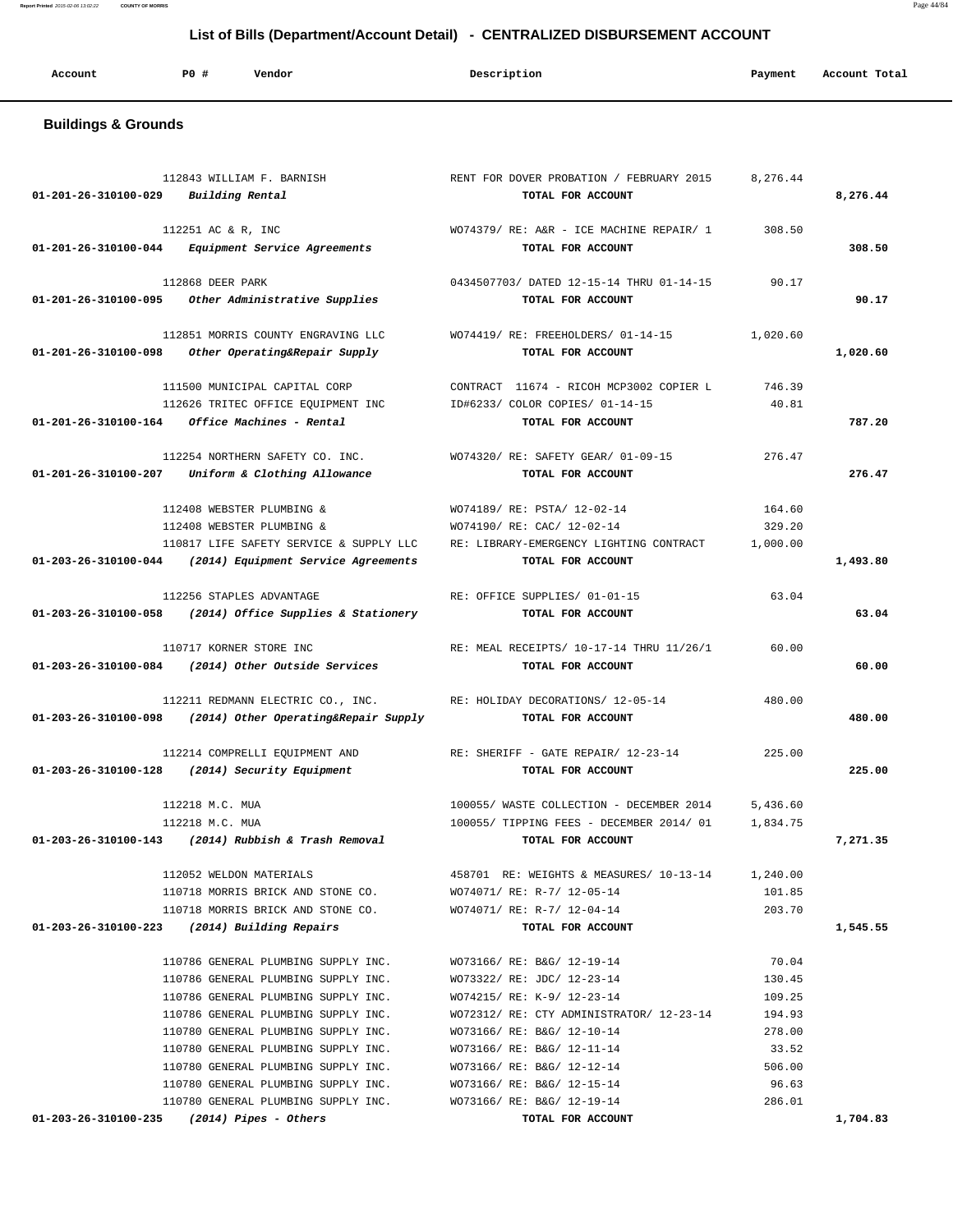| Account | PO# | Vendor | Description | Payment | Account Total |
|---------|-----|--------|-------------|---------|---------------|
| .       |     |        |             |         | .             |
|         |     |        |             |         |               |

# **Buildings & Grounds**

|                                                                                                                                    | 01-203-26-310100-242 (2014) Snow Removal & Ice Control TOTAL FOR ACCOUNT                                 |                  | 2,931.00  |
|------------------------------------------------------------------------------------------------------------------------------------|----------------------------------------------------------------------------------------------------------|------------------|-----------|
|                                                                                                                                    | 110441 ACCREDITED LOCK SUPPLY CO WO74054/ RE: SHERIFF/ 12-08-14 258.92                                   |                  |           |
|                                                                                                                                    |                                                                                                          | 20.61            |           |
|                                                                                                                                    |                                                                                                          | 557.16           |           |
|                                                                                                                                    |                                                                                                          | 1,300.00         |           |
|                                                                                                                                    |                                                                                                          | 101.68           |           |
|                                                                                                                                    | 110435 FASTENAL COMPANY WO73166/RE: B&G - CREDIT MEMO/ 11-20-14 -67.79                                   |                  |           |
|                                                                                                                                    | 110435 FASTENAL COMPANY WO74055/RE: PSTA/12-04-14                                                        | 64.54            |           |
|                                                                                                                                    | 110435 FASTENAL COMPANY WO73166/RE: B&G/ 12-10-14                                                        | 67.79            |           |
|                                                                                                                                    | 110435 FASTENAL COMPANY WO73166/RE: B&G/ 12-12-14                                                        | 149.80           |           |
|                                                                                                                                    |                                                                                                          |                  |           |
|                                                                                                                                    |                                                                                                          |                  |           |
|                                                                                                                                    |                                                                                                          |                  |           |
|                                                                                                                                    |                                                                                                          |                  |           |
|                                                                                                                                    | 112213 MORRISTOWN LUMBER & WO73946/ RE: SHERIFF/ $12-17-14$                                              | 89.94            |           |
| 110429 BAYWAY LUMBER                                                                                                               | WO74051/ RE: B&G/ 12-04-14 784.90                                                                        |                  |           |
|                                                                                                                                    | 110429 BAYWAY LUMBER WO74051/ RE: B&G/ 12-04-14                                                          | 699.90           |           |
| 110429 BAYWAY LUMBER                                                                                                               | WO74069/ RE: B&G/ 12-04-14<br>WO74157/ RE: CH/ 12-15-14<br>WO74169/ RE: CTY LIBRARY/ 12-15-14            | 259.85           |           |
| 110429 BAYWAY LUMBER                                                                                                               |                                                                                                          | 322.52           |           |
| 110429 BAYWAY LUMBER                                                                                                               |                                                                                                          | 89.58            |           |
| 110429 BAYWAY LUMBER                                                                                                               | WO74169/ EW: CTY LIBRARY/ 12-16-14                                                                       | 63.99            |           |
| 110447 GRAINGER                                                                                                                    | WO74172/ RE: B&G/ 12-18-14                                                                               | 42.07            |           |
| 110447 GRAINGER                                                                                                                    | WO74172/ RE: B&G/ 12-17-14 119.54                                                                        |                  |           |
| 110447 GRAINGER                                                                                                                    | WO74045/RE: B&G - HILL/ 12-08-14 140.20                                                                  |                  |           |
| 110447 GRAINGER                                                                                                                    | WO74148/ RE: B&G/ 12-10-14                                                                               | 78.66            |           |
| 110447 GRAINGER                                                                                                                    | WO74225/ RE: B&G/ 12-19-14                                                                               | 486.74           |           |
| 110442 ROCKAWAY GLASS CO., INC.<br>110442 ROCKAWAY GLASS CO., INC.<br>112401 R.D. SALES DOOR & HARDWARE LLC RE: HOMELESS/ 05-02-14 |                                                                                                          | 375.00           |           |
|                                                                                                                                    |                                                                                                          | 285.00           |           |
|                                                                                                                                    | 112401 R.D. SALES DOOR & HARDWARE LLC RE: ST. CLAIRE'S BEH HEALTH/ 11-24-14 3,170.00                     |                  |           |
| 01-203-26-310100-249 (2014) Bldg Maintenance Supplies                                                                              |                                                                                                          |                  |           |
|                                                                                                                                    | TOTAL FOR ACCOUNT                                                                                        |                  | 10,106.08 |
|                                                                                                                                    |                                                                                                          |                  |           |
|                                                                                                                                    | 110761 JERSEY PAPER PLUS INC WO74196/ RE: JANITORIAL SUPPLIES/ 12-18- 480.30                             |                  |           |
| 01-203-26-310100-252 (2014) Janitorial Supplies                                                                                    | 110761 JERSEY PAPER PLUS INC<br>WO74263/RE: JANITORIAL SUPPLIES/ 12-31-<br>3,168.80<br>TOTAL FOR ACCOUNT |                  | 3,649.10  |
|                                                                                                                                    | 111501 POWER PLACE INC WO73995/RE: B&G - HILL/ 11-21-14 130.54                                           |                  |           |
|                                                                                                                                    | 111501 POWER PLACE INC WO74168/RE: B&G/ 12-18-14                                                         | 57.30            |           |
|                                                                                                                                    | 112210 REDMANN ELECTRIC CO., INC. RE: FUEL FILLING STATIONS - REWIRING/ 12 3, 456.00                     |                  |           |
| 110813 R & J CONTROL, INC.                                                                                                         | RE: 003134 - GEN PLUS INSTALL/ FUEL TRAN                                                                 | 695.00           |           |
| 112253 NORTHEAST COMMUNICATIONS, INC.                                                                                              | RE: TRUCK PARTS/ 12-23-14                                                                                | 73.00            |           |
| 110814 R & J CONTROL, INC.                                                                                                         | 002839/ A & R BLDG-KOHLER                                                                                | 165.00           |           |
| 110814 R & J CONTROL, INC.                                                                                                         | 002840/ A & R BLDG - ONAN                                                                                | 165.00           |           |
| 110814 R & J CONTROL, INC.                                                                                                         | 003113/ CAC BLDG                                                                                         | 165.00           |           |
| 110814 R & J CONTROL, INC.                                                                                                         | 002867/ COUNTY GARAGE                                                                                    | 165.00           |           |
| 110814 R & J CONTROL, INC.                                                                                                         | 003108/ HEALTH MNGMNT                                                                                    | 165.00           |           |
| 110814 R & J CONTROL, INC.                                                                                                         | 002841/ JDC                                                                                              | 165.00           |           |
| 110814 R & J CONTROL, INC.                                                                                                         | 003109/ MONTVILLE                                                                                        | 165.00           |           |
| 110814 R & J CONTROL, INC.                                                                                                         | 002838/ PSTA                                                                                             | 330.00           |           |
| 110814 R & J CONTROL, INC.                                                                                                         | 002869/ SCHUYLER                                                                                         | 165.00           |           |
| 110814 R & J CONTROL, INC.                                                                                                         | 003114/ SEU                                                                                              | 165.00           |           |
| 110814 R & J CONTROL, INC.                                                                                                         | 002868/ WHARTON                                                                                          | 165.00           |           |
| 110814 R & J CONTROL, INC.                                                                                                         | 002866/ YOUTH SHELTER                                                                                    | 165.00           |           |
| 110814 R & J CONTROL, INC.                                                                                                         | 003130/ LAW & PUBLIC SAFETY - 225K BALDO                                                                 | 165.00           |           |
| 110814 R & J CONTROL, INC.<br>110814 R & J CONTROL, INC.                                                                           | 003131/ LAW & PUBLIC SAFETY - TRAILER<br>003132/ LAW & PUBLIC SAFETY - 500K BALDO                        | 165.00<br>165.00 |           |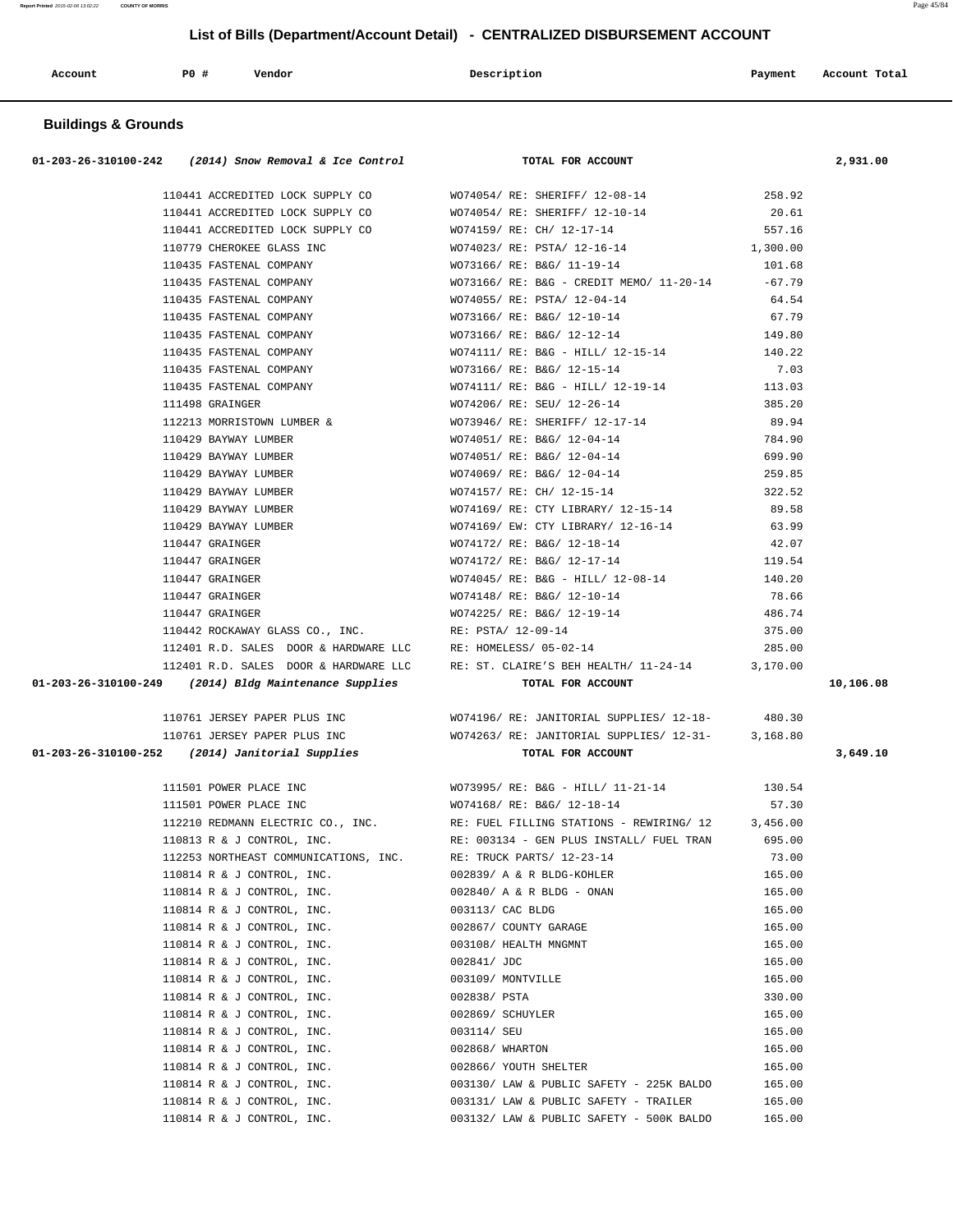| PO#<br>Account<br>Vendor                                       | Description                                  | Payment  | Account Total |
|----------------------------------------------------------------|----------------------------------------------|----------|---------------|
| <b>Buildings &amp; Grounds</b>                                 |                                              |          |               |
| 110803 REDMANN ELECTRIC CO., INC.                              | RE: VOTING MACHINE WAREHOUSE/ 12-09-14       | 320.00   |               |
| 112257 YORK MOTORS, INC.                                       | WO73166/ RE: B&G/ 08-22-14                   | 73.01    |               |
| 112257 YORK MOTORS, INC.                                       | WO73166/ RE: B&G/ 12-03-14                   | 196.57   |               |
| 112257 YORK MOTORS, INC.                                       | WO74371/ RE: B&G/ 12-06-14                   | 2,609.00 |               |
| 01-203-26-310100-262<br>(2014) Machinery Repairs & Parts       | TOTAL FOR ACCOUNT                            |          | 10,415.42     |
| 111503 BINSKY SERVICE LLC                                      |                                              | 40.00    |               |
| 110720 MOTION INDUSTRIES INC                                   | WO74034/ RE: B&G/ 12-09-14                   | 129.34   |               |
| 111502 TBS CONTROLS LLC                                        | WO72834/ RE: B&G/ 12-11-14                   | 372.21   |               |
| 110783 GENERAL PLUMBING SUPPLY INC.                            | WO74273/ RE: W&M/ 12-26-14                   | 112.44   |               |
| 112216 UNIVERSAL SUPPLY GROUP INC.                             | WO72834/ RE: B&G/ 11-25-14                   | 113.23   |               |
| 01-203-26-310100-264<br>$(2014)$ Heat & A/C                    | TOTAL FOR ACCOUNT                            |          | 767.22        |
| <b>Motor Services Center</b>                                   |                                              |          |               |
| 111021 NATIONAL ASSOCIATION OF                                 | 011030 ANNUAL MEMBERSHIP FEE                 | 489.00   |               |
| $01 - 201 - 26 - 315100 - 023$<br>Associations and Memberships | TOTAL FOR ACCOUNT                            |          | 489.00        |
| 112579 J & D SALES & SERVICE LLC                               | SERVICE WATER RECYCLER                       | 270.00   |               |
| 112579 J & D SALES & SERVICE LLC                               | SERVICE WATER RECYCLER                       | 180.00   |               |
| 112878 ROBERT BECKMANN                                         | NJ MOTOR VEHICLE COMMISSION - 4 TITLES       | 240.00   |               |
| 112610 Y-PERS INC                                              | HEAVY WE, SWEATSHIRTS                        | 481.59   |               |
| 01-201-26-315100-098<br>Other Operating&Repair Supply          | TOTAL FOR ACCOUNT                            |          | 1,171.59      |
| 112577 INTER CITY TIRE                                         | TIRES                                        | 891.73   |               |
| 112577 INTER CITY TIRE                                         | TIRES                                        | 1,194.28 |               |
| 112577 INTER CITY TIRE                                         | TIRES                                        | 780.71   |               |
| 01-201-26-315100-245<br>Tires                                  | TOTAL FOR ACCOUNT                            |          | 2,866.72      |
| 112122 TOMAR INDUSTRIES INC                                    | BLACK OUT TIRE SHINE                         | 78.00    |               |
| 112607 TOMAR INDUSTRIES INC                                    | HANDLE, ORANGE ALL, RUST FREE, POLYBAG, TOWE | 243.75   |               |
| 01-201-26-315100-252<br>Janitorial Supplies                    | TOTAL FOR ACCOUNT                            |          | 321.75        |
| 112086 AIR BRAKE & EQUIPMENT                                   | CORD                                         | 27.09    |               |

112086 AIR BRAKE & EQUIPMENT BLOWER BLOWER 117.35 112091 CLIFFSIDE BODY CORP BUSHING,ELBOW 140.92 112091 CLIFFSIDE BODY CORP REPAIR KIT 287.43 112120 TONY SANCHEZ LTD SWITCH 65.00

 112566 BUNKY'S TOWING & AUTO REPAIR TOWING 6-1 490.00 112566 BUNKY'S TOWING & AUTO REPAIR TOWING 6-1 450.00 112557 AIR BRAKE & EQUIPMENT **WIPER BLADE 180.00**  112580 JENSON & MITCHELL INC SPRING,CENTER BOLT,PLATE,UBOLT KIT 1,524.64 112608 TONY SANCHEZ LTD PLATE,PUSH BAR, IRON ANGLE,Z IRON,HITCH, 2,048.75  **01-201-26-315100-261 Spare Parts for Equipment TOTAL FOR ACCOUNT 6,106.18**

> 112093 D&B AUTO SUPPLY MOTORMOUNT,OIL FILTER, AIR FILTER,SPARK 944.29 112093 D&B AUTO SUPPLY SCRWDRVR SET,OIL FILTER,DISC BRAKE ROTOR 1,091.89 112096 FLEMINGTON BUICK CHEVROLET BRACKET, STRUT 185.18

 112566 BUNKY'S TOWING & AUTO REPAIR TOWING 9-16 250.00 112566 BUNKY'S TOWING & AUTO REPAIR TOWING 10-1 625.00

| $01 - 203 - 26 - 310100 - 264$ | $(2014)$ Heat & A/C                 | TOTAL FOR ACCOUNT                                                        |          | 767.22    |
|--------------------------------|-------------------------------------|--------------------------------------------------------------------------|----------|-----------|
|                                | 112216 UNIVERSAL SUPPLY GROUP INC.  | WO72834/ RE: B&G/ 11-25-14                                               | 113.23   |           |
|                                | 110783 GENERAL PLUMBING SUPPLY INC. | WO74273/ RE: W&M/ 12-26-14                                               | 112.44   |           |
|                                | 111502 TBS CONTROLS LLC             | WO72834/ RE: B&G/ 12-11-14                                               | 372.21   |           |
|                                | 110720 MOTION INDUSTRIES INC        | WO74034/ RE: B&G/ 12-09-14                                               | 129.34   |           |
|                                | 111503 BINSKY SERVICE LLC           |                                                                          | 40.00    |           |
| $01 - 203 - 26 - 310100 - 262$ | (2014) Machinery Repairs & Parts    | TOTAL FOR ACCOUNT                                                        |          | 10,415.42 |
|                                | 112257 YORK MOTORS, INC.            | WO74371/ RE: B&G/ 12-06-14                                               | 2,609.00 |           |
|                                | 112257 YORK MOTORS, INC.            | WO73166/ RE: B&G/ 12-03-14                                               | 196.57   |           |
|                                | 112257 YORK MOTORS, INC.            | WO73166/ RE: B&G/ 08-22-14                                               | 73.01    |           |
|                                |                                     | 110803 REDMANN ELECTRIC CO., INC. THE: VOTING MACHINE WAREHOUSE/12-09-14 | 320.00   |           |

**Report Printed** 2015-02-06 13:02:22 **COUNTY OF MORRIS** Page 46/84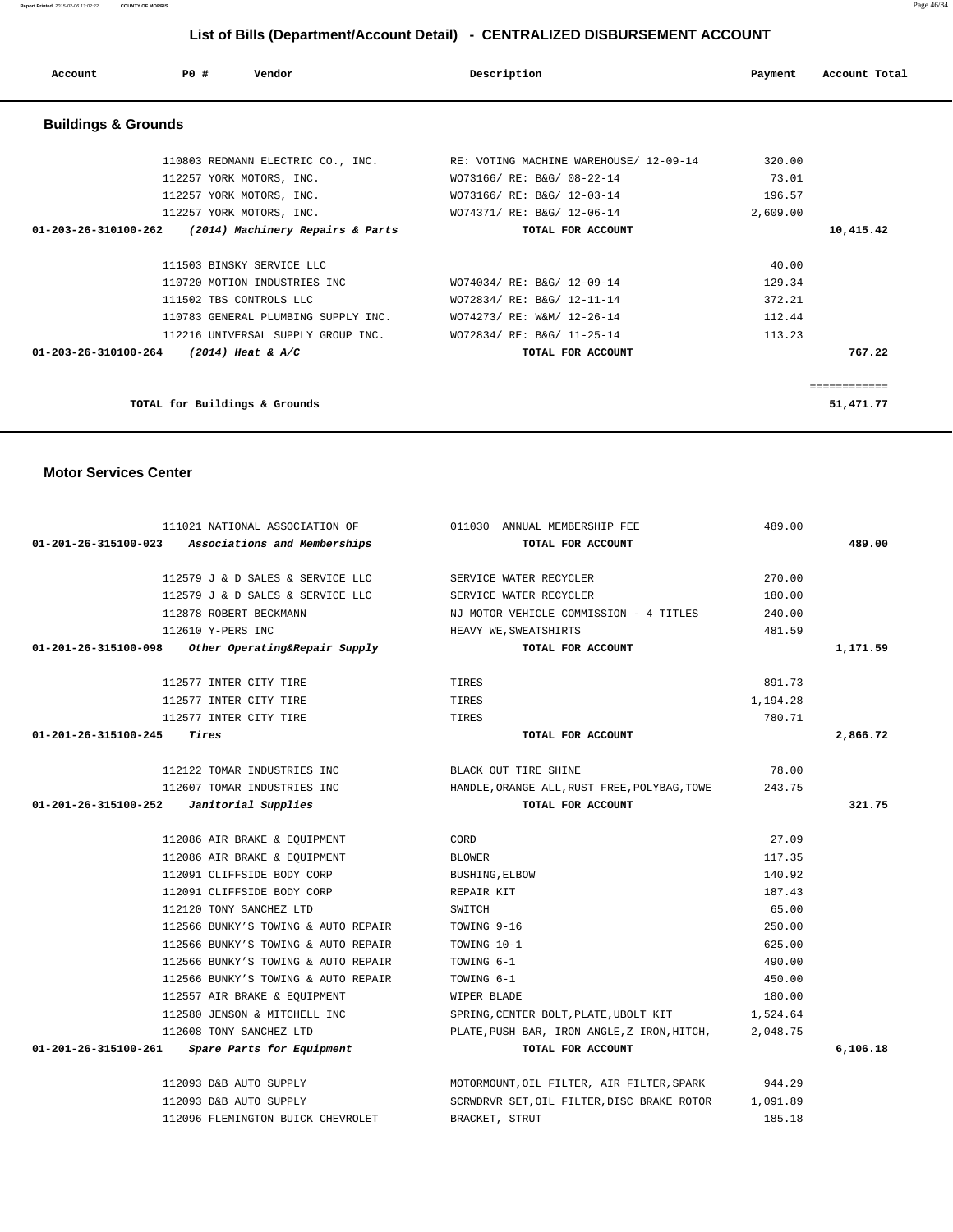| Account<br>. | PO# | Vendor | Description | Payment | Account Total |
|--------------|-----|--------|-------------|---------|---------------|
|              |     |        |             |         |               |

### **Motor Services Center**

|                      | 112096 FLEMINGTON BUICK CHEVROLET       | KNUCKLE, SHIELD                                       | 487.22   |           |
|----------------------|-----------------------------------------|-------------------------------------------------------|----------|-----------|
|                      | 112099 FLEMINGTON CHRYSLER              | WIRING                                                | 80.12    |           |
|                      | 112099 FLEMINGTON CHRYSLER              | ANTIFREEZE                                            | 61.24    |           |
|                      | 112116 PLAINSMAN AUTO SUPPLY            | BRAKE PADS, OIL SEAL, SENSOR, SPARK PLUG, AI          | 777.49   |           |
|                      | 112116 PLAINSMAN AUTO SUPPLY            | ELECT TOOL                                            | 26.29    |           |
|                      | 112116 PLAINSMAN AUTO SUPPLY            | CREDIT                                                | $-34.88$ |           |
|                      | 112560 BEYER CHRYSLER JEEP              | SWITCH POW                                            | 83.50    |           |
|                      | 112560 BEYER CHRYSLER JEEP              | WIRING                                                | 23.63    |           |
|                      | 112088 BEYER FORD                       | PROGRAM KEYS, INSPECTION                              | 123.77   |           |
|                      | 112572 FLEMINGTON BUICK CHEVROLET       | CONNECTOR                                             | 37.66    |           |
|                      | 112572 FLEMINGTON BUICK CHEVROLET       | BODY, SEAL                                            | 233.83   |           |
|                      | 112572 FLEMINGTON BUICK CHEVROLET       | SENSOR                                                | 75.87    |           |
|                      | 112573 FLEMINGTON CHRYSLER              | GASKET, NUT, STUD, BOLT                               | 56.71    |           |
|                      | 112573 FLEMINGTON CHRYSLER              | HEATER CORE, EVAPORATOR                               | 323.40   |           |
|                      | 112573 FLEMINGTON CHRYSLER              | PAN, GASKET, SCREW                                    | 101.79   |           |
|                      | 112573 FLEMINGTON CHRYSLER              | ARM WIP                                               | 30.43    |           |
|                      | 112596 QUALITY AUTO GLASS, INC          | WINDSHIELD (YRW660)                                   | 281.76   |           |
|                      | 112121 ROUTE 23 AUTOMALL LLC            | GASKET, SEAL, TUBE                                    | 116.23   |           |
|                      | 112121 ROUTE 23 AUTOMALL LLC            | SEAL                                                  | 19.18    |           |
|                      | 112598 RE-TRON TECHNOLOGIES INC.        | BATTERY                                               | 802.72   |           |
|                      | 112601 SMITH MOTOR CO., INC.            | LIFT CYLINDER                                         | 777.08   |           |
|                      | 112089 BEYER CHRYSLER JEEP              | HOUSING KIT                                           | 33.56    |           |
|                      | 112570 D&B AUTO SUPPLY                  | FLOOR MAT, FUSE, TUBE, BENCH GRINDER, BLOWER          | 492.22   |           |
|                      | 112570 D&B AUTO SUPPLY                  | CREDIT                                                | $-6.30$  |           |
|                      | 112095 CY DRAKE LOCKSMITHS, INC.        | KEYS                                                  | 10.40    |           |
|                      | 112102 MCMASTER-CARR SUPPLY CO          | STAND                                                 | 81.52    |           |
|                      | 112102 MCMASTER-CARR SUPPLY CO          | <b>BULB</b>                                           | 75.48    |           |
|                      | 112586 NORMAN GALE BUICK GMC            | THERMOSTAT                                            | 13.94    |           |
|                      | 112593 PLAINSMAN AUTO SUPPLY            | TIEROD, DRIVE AXLE, WHEEL NUT, QUICK STRUT, 2, 464.39 |          |           |
|                      | 112593 PLAINSMAN AUTO SUPPLY            | ALTERNATOR                                            | 245.94   |           |
|                      | 112593 PLAINSMAN AUTO SUPPLY            | HOSE FITTINGS, OIL FILTER, DISC PAD, PS PUM           | 653.60   |           |
|                      | 112593 PLAINSMAN AUTO SUPPLY            | LOCK ASSY, DIS BRAKE PAD, LAMP, AIR FILTER,           | 739.68   |           |
|                      | 112593 PLAINSMAN AUTO SUPPLY            | CREDIT                                                | $-7.04$  |           |
|                      | 01-201-26-315100-291    Vehicle Repairs | TOTAL FOR ACCOUNT                                     |          | 11,525.42 |
|                      |                                         |                                                       |          |           |
|                      | 110567 BOONTON AUTO PARTS               | SPARY WAX                                             | 29.98    |           |
|                      | 110567 BOONTON AUTO PARTS               | CHROMABASE, ACTIVATOR                                 | 373.84   |           |
|                      | 110544 GRAINGER                         | TIRE AND WHEEL                                        | 19.60    |           |
|                      | 110544 GRAINGER                         | RUBBER MATS                                           | 74.48    |           |
|                      | 110558 MSC INDUSTRIAL SUPPLY CO.        | SORBENT PADS                                          | 144.68   |           |
|                      | 110558 MSC INDUSTRIAL SUPPLY CO.        | GLOVES                                                | 35.52    |           |
|                      | 110558 MSC INDUSTRIAL SUPPLY CO.        | HEX NUT                                               | 10.00    |           |
|                      | 110558 MSC INDUSTRIAL SUPPLY CO.        | SLEEVE BEARING                                        | 115.50   |           |
|                      | 110558 MSC INDUSTRIAL SUPPLY CO.        | TERMINAL, DISCONNECT, HARDWARE                        | 153.30   |           |
|                      | 110558 MSC INDUSTRIAL SUPPLY CO.        | HAIRPIN                                               | 45.24    |           |
|                      | 110558 MSC INDUSTRIAL SUPPLY CO.        | SLEEVE BEARING                                        | 115.50   |           |
|                      | 110558 MSC INDUSTRIAL SUPPLY CO.        | HARDWARE                                              | 519.33   |           |
|                      | 110558 MSC INDUSTRIAL SUPPLY CO.        | CABLETIES, BATTERIES                                  | 89.82    |           |
|                      | 110558 MSC INDUSTRIAL SUPPLY CO.        | HARDWARE                                              | 138.90   |           |
|                      | 110558 MSC INDUSTRIAL SUPPLY CO.        | GAS/WELD/BRAZE ROD                                    | 19.30    |           |
|                      | 110569 CABLEVISION                      | $07876 - 599391 - 01 - 7$ , $12/8/14 - 1/7/15$        | 59.95    |           |
|                      | 110549 JOHNSON & TOWERS, INC.           | CABLE                                                 | 250.00   |           |
|                      | 111042 SGS TESTCOM INC                  | MONTHLY INSPECTION MAINTENANCE DECEMBER               | 189.41   |           |
|                      | 112878 ROBERT BECKMANN                  | NJ EMISSIONS PROGRAM -                                | 6.32     |           |
| 01-203-26-315100-098 | (2014) Other Operating&Repair Supply    | TOTAL FOR ACCOUNT                                     |          | 2,390.67  |
|                      |                                         |                                                       |          |           |

**Report Printed** 2015-02-06 13:02:22 **COUNTY OF MORRIS** Page 47/84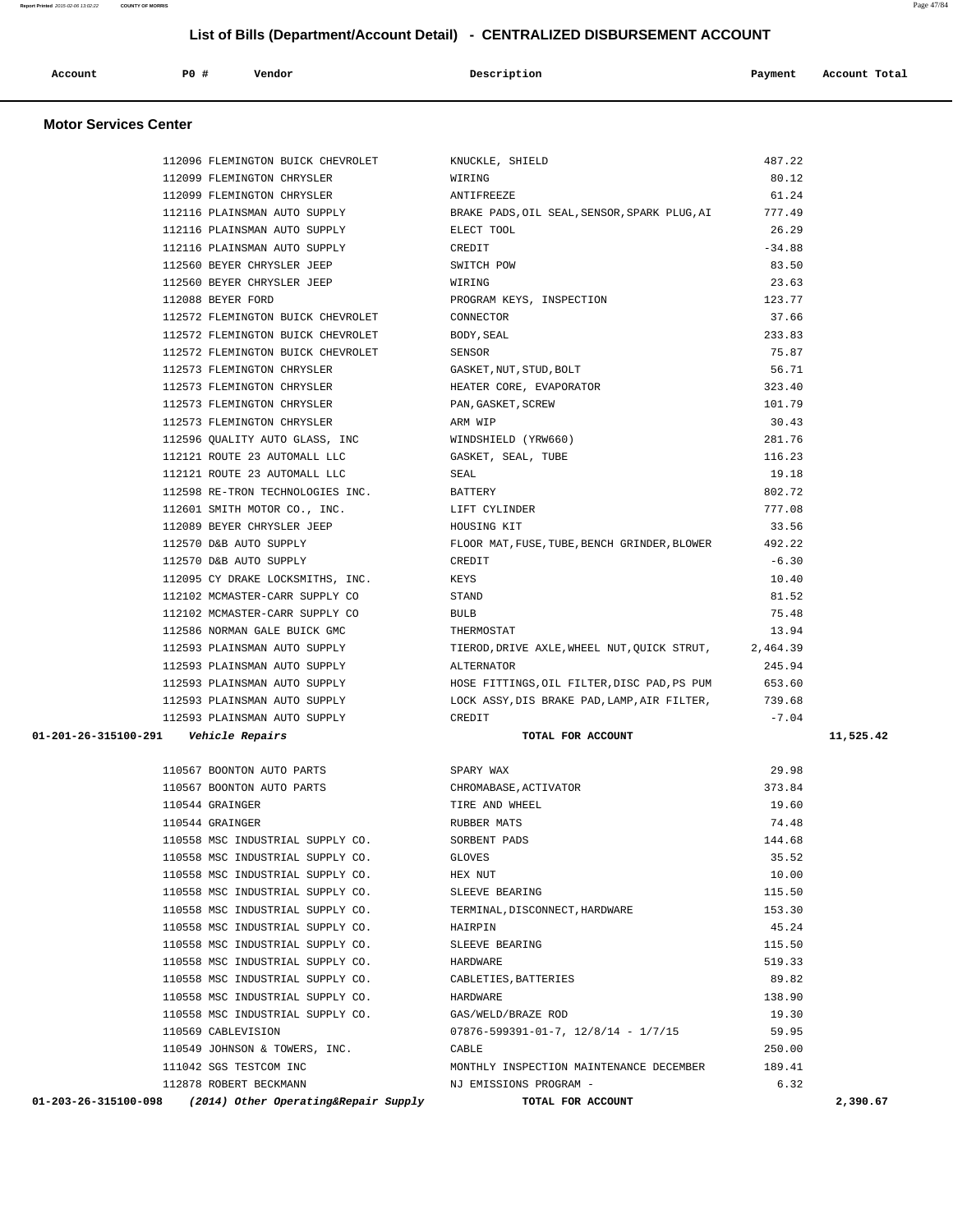|                                     | 01-203-26-315100-225 (2014) Chemicals & Sprays                   | TOTAL FOR ACCOUNT                  |          | 474.00   |
|-------------------------------------|------------------------------------------------------------------|------------------------------------|----------|----------|
|                                     | 110554 METALS USA PLATES &                                       | STEEL                              | 295.00   |          |
| $01-203-26-315100-243$ (2014) Steel |                                                                  | TOTAL FOR ACCOUNT                  |          | 295.00   |
|                                     | 110543 GOODYEAR AUTO SERVICE                                     | TIRES                              | 236.50   |          |
|                                     | 110543 GOODYEAR AUTO SERVICE                                     | TIRES                              | 302.52   |          |
|                                     | 110543 GOODYEAR AUTO SERVICE                                     | TIRES                              | 202.80   |          |
|                                     | 110543 GOODYEAR AUTO SERVICE                                     | TIRES                              | 94.78    |          |
|                                     | 110543 GOODYEAR AUTO SERVICE                                     | TIRES                              | 250.38   |          |
|                                     | 111046 STS TIRE & AUTO CENTERS                                   | TIRES                              | 394.40   |          |
|                                     | 111046 STS TIRE & AUTO CENTERS                                   | TIRES                              | 627.52   |          |
|                                     | 111046 STS TIRE & AUTO CENTERS                                   | TIRES                              | 416.00   |          |
|                                     | 111046 STS TIRE & AUTO CENTERS                                   | TIRES                              | 667.62   |          |
|                                     | 111046 STS TIRE & AUTO CENTERS                                   | TIRES                              | 875.80   |          |
|                                     | 111046 STS TIRE & AUTO CENTERS                                   | TIRES                              | 228.68   |          |
| $01-203-26-315100-245$ (2014) Tires |                                                                  | TOTAL FOR ACCOUNT                  |          | 4,297.00 |
|                                     | 111026 PRAXAIR DISTRIBUTION                                      | CYLINDER RENTAL                    | 299.70   |          |
|                                     | $01-203-26-315100-248$ (2014) Welding-Oxygen-Acetylene Etc       | TOTAL FOR ACCOUNT                  |          | 299.70   |
|                                     | 111049 TOMAR INDUSTRIES INC                                      | GLOVES, PURELL, POLYBAG, TOWELROLL | 361.70   |          |
|                                     | 01-203-26-315100-252 (2014) Janitorial Supplies                  | TOTAL FOR ACCOUNT                  |          | 361.70   |
|                                     | 112090 BUTENSKY SERVICES COMPANY INC.                            | MOTOR, GROMMET, WIRE, HARDWARE     | 1,794.32 |          |
|                                     | 110556 MOBILE LIFTS, INC.                                        | VEHICLE REPAIR (20-68)             | 2,704.85 |          |
|                                     | 110553 MCGRATH MUNICIPAL EQUIPMENT, LLC CAD CELL, NOZZLE, FILTER |                                    | 438.45   |          |
|                                     | 111023 NEWARK BRUSH COMPANY LLC                                  | <b>GUTTER BROOM</b>                | 196.00   |          |
|                                     | 111024 NORTHEAST COMMUNICATIONS, INC.                            | M0350DPW - ANTENNA CONNCECTOR      | 58.00    |          |
|                                     | 110561 AMERICAN HOSE & HYDRAULICS                                | SWIVEL                             | 64.37    |          |
|                                     | 107916 DEJANA TRUCK EQUIPMENT OF                                 | MOUNTING BOX                       | 97.03    |          |
|                                     | 110574 DOVER BRAKE & CLUTCH CO INC                               | HOSE ASSEMBLY                      | 53.54    |          |
|                                     | 110574 DOVER BRAKE & CLUTCH CO INC                               | FITTING, SWIVEL, HOSE              | 21.10    |          |
|                                     | 110574 DOVER BRAKE & CLUTCH CO INC                               | WIPER BLADE                        | 92.70    |          |
|                                     | 110545 GUARANTEED REBUILDERS INC                                 | STARTER, ALTERNATOR                | 285.00   |          |
|                                     | 110546 HOOVER TRUCK CENTERS INC                                  | SEAL, HUB, SENDER                  | 846.17   |          |
|                                     | 110546 HOOVER TRUCK CENTERS INC                                  | MOTOR                              | 199.70   |          |
|                                     | 110546 HOOVER TRUCK CENTERS INC                                  | AUTOSLACK, KIT                     | 410.18   |          |
|                                     | 110546 HOOVER TRUCK CENTERS INC                                  | AUTOSLACK                          | 139.34   |          |
|                                     | 110546 HOOVER TRUCK CENTERS INC                                  | FUEL FILTER                        | 68.26    |          |
|                                     | 110546 HOOVER TRUCK CENTERS INC                                  | FILTER                             | 50.61    |          |
|                                     | 110546 HOOVER TRUCK CENTERS INC                                  | FILTER                             | 20.47    |          |
|                                     | 110550 KENVIL POWER EQUIPMENT, INC.                              | MODULE, IGNITION                   | 64.98    |          |
|                                     | 110555 MID-ATLANTIC TRUCK CENTRE INC                             | RADIO                              | 104.83   |          |
|                                     | 110555 MID-ATLANTIC TRUCK CENTRE INC                             | U-JOINT, LINK                      | 120.22   |          |
|                                     | 110555 MID-ATLANTIC TRUCK CENTRE INC                             | CLAMP, HOSE                        | 118.63   |          |
|                                     | 110555 MID-ATLANTIC TRUCK CENTRE INC                             | BUSHING, ADJUSTER                  | 135.95   |          |
|                                     | 110555 MID-ATLANTIC TRUCK CENTRE INC                             | VALVE                              | 311.71   |          |
|                                     | 110552 MCMASTER-CARR SUPPLY CO                                   | SLEEVE BEARING                     | 155.04   |          |
|                                     | 111048 TONY SANCHEZ LTD                                          | COUPLER REPLACEMENT                | 142.95   |          |

Account **PO #** Vendor **Description Payment Account Total Motor Services Center**  110562 AMERICAN WEAR INC. UNIFORMS AND MATS 265.34 110562 AMERICAN WEAR INC. UNIFORMS 210.55 110562 AMERICAN WEAR INC. UNIFORMS 274.34  **01-203-26-315100-207 (2014) Uniform & Clothing Allowance TOTAL FOR ACCOUNT 957.78** 110548 J & D SALES & SERVICE LLC SANITIZER,PH BALANCER 474.00  **01-203-26-315100-225 (2014) Chemicals & Sprays TOTAL FOR ACCOUNT 474.00**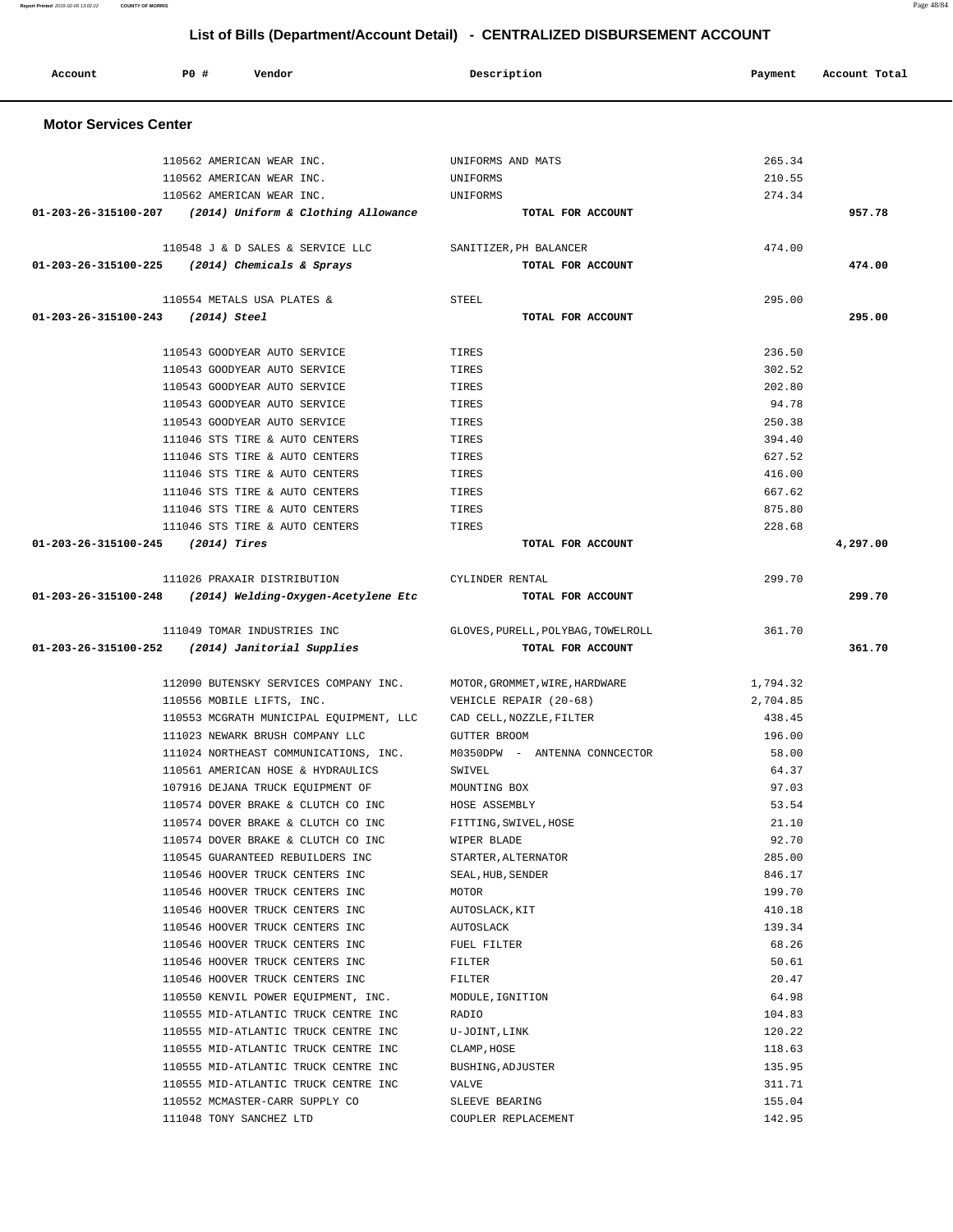| Account                      | PO#                    | Vendor                                                                     | Description                                                                                     | Payment          | Account Total |
|------------------------------|------------------------|----------------------------------------------------------------------------|-------------------------------------------------------------------------------------------------|------------------|---------------|
| <b>Motor Services Center</b> |                        |                                                                            |                                                                                                 |                  |               |
|                              |                        | 110568 BUNKY'S TOWING & AUTO REPAIR                                        | TOWING $(6-28)$                                                                                 | 250.00           |               |
|                              |                        | 111051 WEST CHESTER MACHINERY AND                                          | ROUND HARN, PLUG                                                                                | 399.49           |               |
|                              |                        | 106862 CLIFFSIDE BODY CORP                                                 | STAKE RAKE CONN                                                                                 | 54.60            |               |
|                              |                        | 106862 CLIFFSIDE BODY CORP                                                 | FREIGHT                                                                                         | 9.45             |               |
|                              |                        | 110573 DELUXE INTERNATIONAL                                                | VEHICLE REPAIR (13-7)                                                                           | 359.17           |               |
|                              |                        | 111043 SMITH TRACTOR & EQUIPMENT INC.<br>112087 AMERICAN HOSE & HYDRAULICS | SCRAPER, BOLT, NUT<br>HOSE END                                                                  | 268.60<br>28.04  |               |
|                              |                        | 112609 TRICO EQUIPMENT SERVICES LLC                                        | O RING                                                                                          | 33.58            |               |
| 01-203-26-315100-261         |                        | (2014) Spare Parts for Equipment                                           | TOTAL FOR ACCOUNT                                                                               |                  | 10,109.24     |
|                              |                        |                                                                            |                                                                                                 |                  |               |
|                              |                        | 110560 ARCOLA SALES & SERVICE CORP                                         | <b>HEATER</b>                                                                                   | 332.56           |               |
|                              | 112093 D&B AUTO SUPPLY |                                                                            | DISC BRAKE ROTOR, PADS, FILTER, BATTERY TER                                                     | 267.76           |               |
|                              |                        | 110564 BEYER CHRYSLER JEEP                                                 | VEHICLE REPAIR (9-15)                                                                           | 119.00           |               |
|                              |                        | 110564 BEYER CHRYSLER JEEP                                                 | PAD KIT, ROTOR                                                                                  | 300.75           |               |
|                              |                        | 110564 BEYER CHRYSLER JEEP                                                 | <b>BULB</b>                                                                                     | 20.44            |               |
|                              |                        | 110564 BEYER CHRYSLER JEEP                                                 | <b>BATTERY</b>                                                                                  | 101.70           |               |
|                              |                        | 110541 CY DRAKE LOCKSMITHS, INC.                                           | IGNITION                                                                                        | 72.06            |               |
|                              |                        | 110542 FLEMINGTON CHRYSLER                                                 | WASHER, SEAL                                                                                    | 4.85             |               |
|                              |                        | 110542 FLEMINGTON CHRYSLER                                                 | NOZZLE                                                                                          | 15.08            |               |
|                              |                        | 110542 FLEMINGTON CHRYSLER<br>110542 FLEMINGTON CHRYSLER                   | <b>SHAFT</b><br>RADIO                                                                           | 51.28<br>214.50  |               |
|                              |                        | 110542 FLEMINGTON CHRYSLER                                                 | FILTER, BLADE                                                                                   | 96.42            |               |
|                              |                        | 110542 FLEMINGTON CHRYSLER                                                 | PUMP                                                                                            | 104.94           |               |
|                              |                        | 110542 FLEMINGTON CHRYSLER                                                 | GASKET, SWITCH, SENSOR                                                                          | 72.59            |               |
|                              |                        | 110542 FLEMINGTON CHRYSLER                                                 | STARTER, SEAL                                                                                   | 160.94           |               |
|                              |                        | 110542 FLEMINGTON CHRYSLER                                                 | <b>BLADE</b>                                                                                    | 63.36            |               |
|                              |                        | 110542 FLEMINGTON CHRYSLER                                                 | <b>BATTERRACK</b>                                                                               | 205.32           |               |
|                              |                        | 110542 FLEMINGTON CHRYSLER                                                 | INDICATOR                                                                                       | 17.72            |               |
|                              |                        | 110542 FLEMINGTON CHRYSLER                                                 | FILTER                                                                                          | 79.20            |               |
|                              |                        | 110542 FLEMINGTON CHRYSLER                                                 | COOLER, HOSE                                                                                    | 534.60           |               |
|                              |                        | 110551 MAJOR POLICE SUPPLY                                                 | TAIL LIGHT                                                                                      | 118.00           |               |
|                              |                        | 110551 MAJOR POLICE SUPPLY                                                 | HEADLIGHT FLASHER                                                                               | 58.30            |               |
|                              |                        | 110551 MAJOR POLICE SUPPLY                                                 | TAIL LIGHT                                                                                      | 204.31           |               |
|                              |                        | 111032 PLAINSMAN AUTO SUPPLY                                               | MODULE, CUTTER, AIRFRESHENER, HOSE, RESISTOR                                                    | 454.57           |               |
|                              |                        | 111032 PLAINSMAN AUTO SUPPLY                                               | PLIERS, TESTER, PLUG, BATTERY, SENSOR                                                           | 269.93<br>444.18 |               |
|                              |                        | 111032 PLAINSMAN AUTO SUPPLY<br>111032 PLAINSMAN AUTO SUPPLY               | RESONATOR, UBOLT, INSULATOR, MUFFLER, FILTER<br>SWITCH, PAD, ROTAR, ASSEMBLY, HANGER, INSULAT   | 725.39           |               |
|                              |                        | 111032 PLAINSMAN AUTO SUPPLY                                               | ADAPTER, SEAL, MALEHOSE                                                                         | 217.71           |               |
|                              |                        | 111032 PLAINSMAN AUTO SUPPLY                                               | SWAYBAR, BULB                                                                                   | 76.44            |               |
|                              |                        | 111032 PLAINSMAN AUTO SUPPLY                                               | SOLENOID, SWITCH, SEAL, BRAKEPADS, ROTR, BELT                                                   | 427.24           |               |
|                              |                        | 111032 PLAINSMAN AUTO SUPPLY                                               | TAPE, BULB, BATTERY, HOSE, FILTER, PUMP                                                         | 755.44           |               |
|                              |                        | 111032 PLAINSMAN AUTO SUPPLY                                               | PAD, CALIPER, HOSE, ROTOR, CABLE, BELT, ALTERN                                                  | 951.57           |               |
|                              |                        | 111032 PLAINSMAN AUTO SUPPLY                                               | TERMINAL, FUSE, SENSOR, PUMP, HOSE                                                              | 164.10           |               |
|                              |                        | 111032 PLAINSMAN AUTO SUPPLY                                               | CREDIT                                                                                          | $-89.86$         |               |
|                              |                        | 111032 PLAINSMAN AUTO SUPPLY                                               | PICK, TOOL, ROTOR, PAD, TUBING, FILTER, CONNEC                                                  | 334.77           |               |
|                              |                        | 111032 PLAINSMAN AUTO SUPPLY                                               | THERMOSTAT, GASKET, PAD, ROTOR, SENSOR, PADS,                                                   | 749.09           |               |
|                              |                        | 111032 PLAINSMAN AUTO SUPPLY                                               | BELT, PULLEY, TENSIONER, UBOLT, CLAMPS, PAD                                                     | 235.24           |               |
|                              |                        | 111032 PLAINSMAN AUTO SUPPLY                                               | SNOWBRUSH, DEICER, ROTOR, CLAMP, CLUTCH, FILT                                                   | 389.76           |               |
|                              |                        | 111032 PLAINSMAN AUTO SUPPLY                                               | BATTERY, ALTERNATOR, BELT, PULLEY                                                               | 289.67           |               |
|                              |                        | 111032 PLAINSMAN AUTO SUPPLY                                               | REPAIRKIT, PIPE, GASKET, CLAMP, BULB, HUB, SEN                                                  | 440.23           |               |
|                              |                        | 111032 PLAINSMAN AUTO SUPPLY<br>111032 PLAINSMAN AUTO SUPPLY               | SOLENOID, MODULE, CABLE, PELLETS, FLUX, TAPE,<br>COVER, SEALKIT, TAPE, CABLE, LAMP, FILTER, HOL | 691.36<br>551.70 |               |
|                              |                        | 111034 RE-TRON TECHNOLOGIES INC.                                           | BATTERY                                                                                         | 319.96           |               |
|                              |                        | 111034 RE-TRON TECHNOLOGIES INC.                                           | BATTERY                                                                                         | 319.96           |               |
|                              |                        | 111034 RE-TRON TECHNOLOGIES INC.                                           | BATTERY                                                                                         | 319.96           |               |
|                              |                        | 111034 RE-TRON TECHNOLOGIES INC.                                           | BATTERY                                                                                         | 547.75           |               |
|                              |                        |                                                                            |                                                                                                 |                  |               |

**Report Printed** 2015-02-06 13:02:22 **COUNTY OF MORRIS** Page 49/84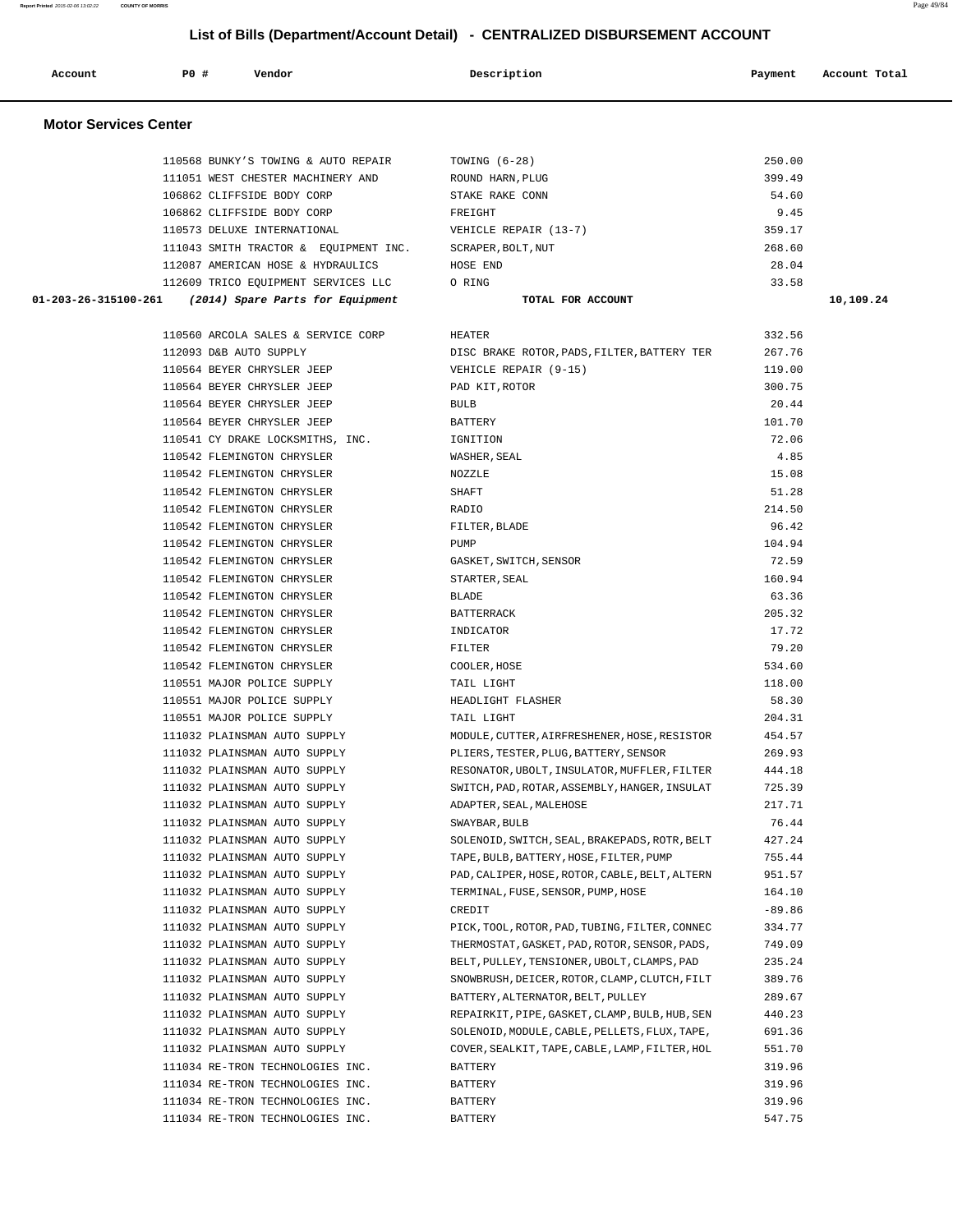| Account | P <sub>0</sub> | Vendor | Description | Payment | Account Total |
|---------|----------------|--------|-------------|---------|---------------|
|         |                |        |             |         |               |

### **Motor Services Center**

| 01-203-26-315100-291<br>(2014) Vehicle Repairs               | TOTAL FOR ACCOUNT                        | 24,930.81         |
|--------------------------------------------------------------|------------------------------------------|-------------------|
| 111039 ROUTE 23 AUTOMALL LLC                                 | RADIATOR, SEAL, THERMOSTAT, HOSE         | 299.96            |
| 111039 ROUTE 23 AUTOMALL LLC                                 | CREDIT                                   | $-70.00$          |
| 111039 ROUTE 23 AUTOMALL LLC                                 | CREDIT                                   | $-252.86$         |
| 111039 ROUTE 23 AUTOMALL LLC                                 | CREDIT                                   | $-64.01$          |
| 111039 ROUTE 23 AUTOMALL LLC                                 | CREDIT                                   | $-250.00$         |
| 111039 ROUTE 23 AUTOMALL LLC                                 | SHIELD, SNAPRING                         | 6.42              |
| 111039 ROUTE 23 AUTOMALL LLC                                 | SEALANT                                  | 56.44             |
| 111039 ROUTE 23 AUTOMALL LLC                                 | PUMP                                     | 345.36            |
| 111039 ROUTE 23 AUTOMALL LLC                                 | ELEMENT, ANTIFREEZE                      | 158.46            |
| 111039 ROUTE 23 AUTOMALL LLC                                 | JOINT, STEERINGKIT, SHIELD, SNAPRING     | 166.20            |
| 111039 ROUTE 23 AUTOMALL LLC                                 | REGULATOR<br>ENGINEKIT, HEATER           | 119.83            |
| 111039 ROUTE 23 AUTOMALL LLC<br>111039 ROUTE 23 AUTOMALL LLC | TANK                                     | 258.16            |
| 111039 ROUTE 23 AUTOMALL LLC                                 | RADIATOR, CAP                            | 588.32<br>948.69  |
| 111039 ROUTE 23 AUTOMALL LLC                                 | ELEMENTKIT, FILTER                       | 285.64            |
| 111039 ROUTE 23 AUTOMALL LLC                                 | BLOWER, RETAINER                         | 86.96             |
| 111039 ROUTE 23 AUTOMALL LLC                                 | WASHER, NUT, SPACER, INSULATOR, RETAINER | 51.54             |
| 111039 ROUTE 23 AUTOMALL LLC                                 | PUMP                                     | 205.58            |
| 111039 ROUTE 23 AUTOMALL LLC                                 | TUBE                                     | 252.86            |
| 111039 ROUTE 23 AUTOMALL LLC                                 | <b>BRAKES</b>                            | 116.42            |
| 111039 ROUTE 23 AUTOMALL LLC                                 | ARM AND PIVOT                            | 33.51             |
| 111039 ROUTE 23 AUTOMALL LLC                                 | SEAL, ROTOR, BRAKES                      | 360.71            |
| 112564 BEYER FORD                                            | PERFORM RECALL                           | 112.50            |
| 112587 NORTHEAST COMMUNICATIONS, INC.                        | CABLE, MOUNT, CONNECTOR, BRACKET         | 63.00             |
| 112587 NORTHEAST COMMUNICATIONS, INC.                        | POWER CABLE, MOUNT, CONNECTOR, BRACKET   | 63.00             |
| 112587 NORTHEAST COMMUNICATIONS, INC.                        | MOUNT, CONNECTOR, CABLE, BRACKET         | 63.00             |
| 112587 NORTHEAST COMMUNICATIONS, INC.                        | BRASS MOUNT, ANTENNA, CONNECTOR          | 130.00            |
| 112587 NORTHEAST COMMUNICATIONS, INC.                        | CONNECTOR, POWERCABLE, BRACKET           | 73.00             |
| 112587 NORTHEAST COMMUNICATIONS, INC.                        | CABLE, ANTENNA, CONNECTOR, FUSE          | 80.50             |
| 112584 MORRISTOWN AUTO BODY INC                              | TOWING $(2-43)$                          | 115.00            |
| 111047 SUMMIT TRANSMISSION BRAKE                             | REBUILT TRANSMISSION                     | 2,250.00          |
| 111047 SUMMIT TRANSMISSION BRAKE                             | REAR MAIN SEAL SET                       | 148.53            |
| 111027 OUALITY AUTO GLASS, INC                               | WINDSHIELD REPLACEMENT (OV84)            | 243.94            |
| 111027 QUALITY AUTO GLASS, INC                               | WINDSHIELD REPAIR(10-24)                 | 105.00            |
| 111027 QUALITY AUTO GLASS, INC                               | WINDSHIELD REPLACEMENT (NAD58A)          | 199.44            |
| 110570 CLIFFSIDE BODY CORP                                   | SIDE BOARD CONTROL                       | 902.08            |
| 110566 BILL'S SERVICE CENTER                                 | SOLENOID                                 | 109.82            |
| 110565 BEYER FORD                                            | 3BFOB                                    | 96.19             |
| 110565 BEYER FORD                                            | PUSH BAR                                 | 550.00            |
| 110565 BEYER FORD<br>110565 BEYER FORD                       | KIT-TPMS                                 | 118.18            |
| 111045 SMITH MOTOR CO., INC.                                 | CREDIT<br>SEAL                           | $-60.85$<br>27.83 |
| 111045 SMITH MOTOR CO., INC.                                 | VALVE                                    | 143.62            |
| 111045 SMITH MOTOR CO., INC.                                 | BRAKE LINING KIT                         | 54.15             |
| 111045 SMITH MOTOR CO., INC.                                 | HOSE, TUBE                               | 95.36             |
| 111045 SMITH MOTOR CO., INC.                                 | LATCH                                    | 5.04              |
| 111045 SMITH MOTOR CO., INC.                                 | STUD, NUT, TUBE, LATCH                   | 97.57             |
| 111045 SMITH MOTOR CO., INC.                                 | VALVE                                    | 40.03             |
| 111045 SMITH MOTOR CO., INC.                                 | HYD CYL                                  | 355.00            |
| 111045 SMITH MOTOR CO., INC.                                 | VALVE                                    | 60.25             |
| 111045 SMITH MOTOR CO., INC.                                 | STAND, EDGE                              | 632.78            |
| 111045 SMITH MOTOR CO., INC.                                 | BUSH                                     | 24.60             |
| 111045 SMITH MOTOR CO., INC.                                 | SEAL, VALVE, TUBE                        | 254.63            |
| 111045 SMITH MOTOR CO., INC.                                 | BRAKELININGKIT, ROTOR                    | 259.94            |
| 111045 SMITH MOTOR CO., INC.                                 | FRAME                                    | 603.00            |
| 111045 SMITH MOTOR CO., INC.                                 | PIN HARNESS                              | 303.77            |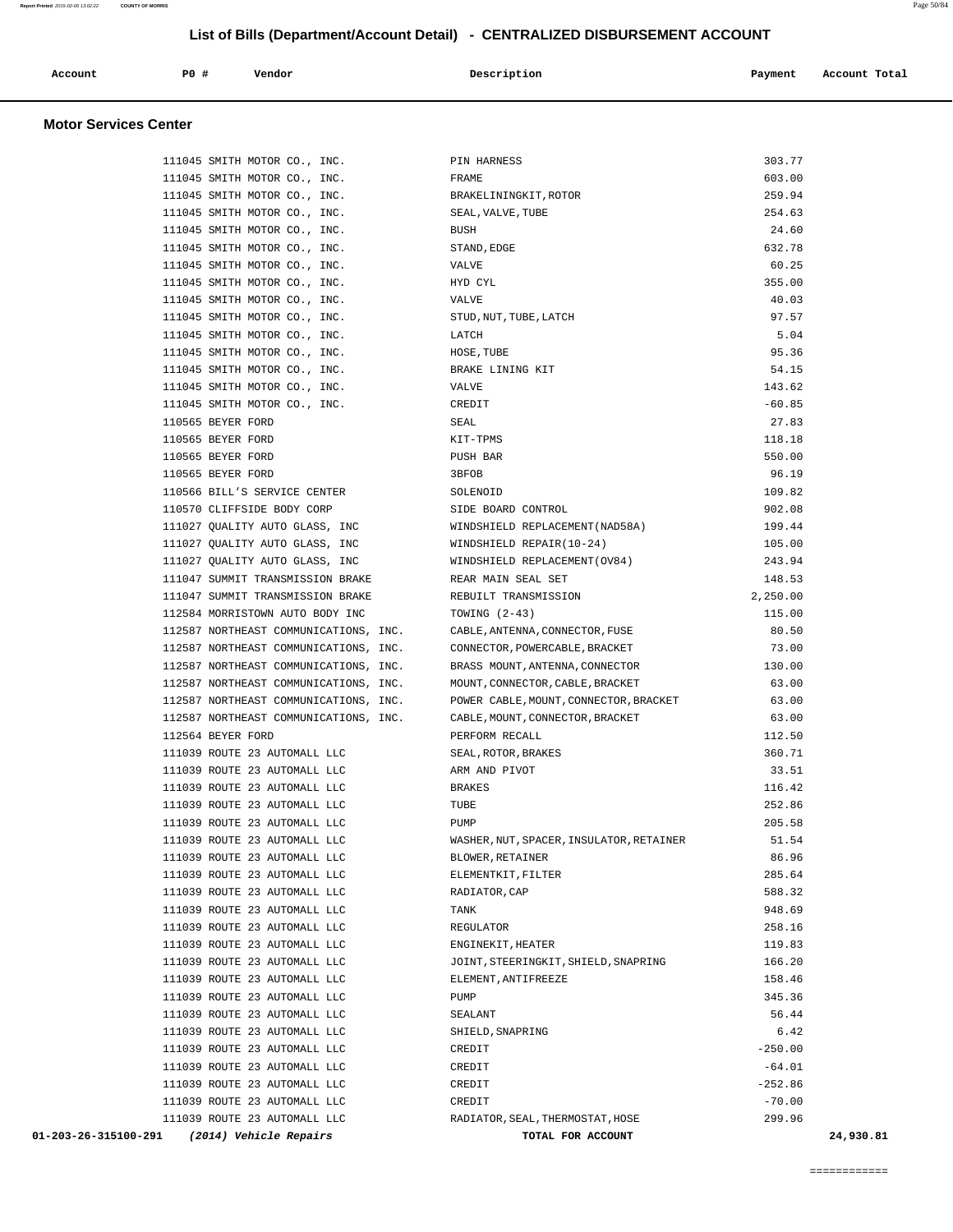|                                 | List of Bills (Department/Account Detail) - CENTRALIZED DISBURSEMENT ACCOUNT |        |             |         |               |
|---------------------------------|------------------------------------------------------------------------------|--------|-------------|---------|---------------|
| Account                         | P0#                                                                          | Vendor | Description | Payment | Account Total |
| <b>Motor Services Center</b>    |                                                                              |        |             |         |               |
| TOTAL for Motor Services Center |                                                                              |        | 66,596.56   |         |               |
| <b>Mosquito Extermination</b>   |                                                                              |        |             |         |               |

| 110657 MCMASTER-CARR SUPPLY CO                              | Disposable Alkaline Battery, Size AA Pac | 16.74  |          |
|-------------------------------------------------------------|------------------------------------------|--------|----------|
| 110657 MCMASTER-CARR SUPPLY CO                              | Disposable Alkaline Battery, Size AAA Pa | 16.46  |          |
| 110657 MCMASTER-CARR SUPPLY CO                              | Disposable Alkaline Battery, Size D pack | 7.32   |          |
| 110657 MCMASTER-CARR SUPPLY CO                              | Plastic Handle Paint Brush with 1" wide  | 38.40  |          |
| 110657 MCMASTER-CARR SUPPLY CO                              | Plastic Handle Paint Brush with 2" wide  | 27.60  |          |
| 110657 MCMASTER-CARR SUPPLY CO                              | Super-Adhesive Back General Purpose Hook | 16.29  |          |
| 110657 MCMASTER-CARR SUPPLY CO                              | Medium-Wall & Thick-Wall Conduit Fitting | 30.63  |          |
| 110657 MCMASTER-CARR SUPPLY CO                              | Medium-Wall & Thick-Wall Conduit Fitting | 6.00   |          |
| 110657 MCMASTER-CARR SUPPLY CO                              | Low-Pressure Brass Threaded Pipe Fitting | 61.38  |          |
| 110657 MCMASTER-CARR SUPPLY CO                              | Brass Ball Valve, 1" NPT Female Connecti | 64.32  |          |
| 110657 MCMASTER-CARR SUPPLY CO                              | Shipping & Handling                      | 7.50   |          |
| 01-201-26-320100-251<br>Ground Maintenance Supplies         | TOTAL FOR ACCOUNT                        |        | 292.64   |
| 111877 MCMASTER-CARR SUPPLY CO                              | Adhesive-Backed Vinyl Danger Sign, 10" X | 33.12  |          |
| 111877 MCMASTER-CARR SUPPLY CO                              | Motivation Sign, 14" X 10", Adhesive-Bac | 16.54  |          |
| 111877 MCMASTER-CARR SUPPLY CO                              | Pruner, 8-5/8" Overall Length, 2 1/4" Bl | 30.62  |          |
| 111877 MCMASTER-CARR SUPPLY CO                              | PVC Work Boot, Safety Toe, 16" height, B | 22.38  |          |
| 111877 MCMASTER-CARR SUPPLY CO                              | Shipping & Handling                      | 6.91   |          |
| 01-201-26-320100-258<br>Equipment                           | TOTAL FOR ACCOUNT                        |        | 109.57   |
|                                                             |                                          |        |          |
| 110782 PLAINSMAN AUTO SUPPLY                                | Diesel Fuel Cond 1Qt. #9600              | 51.72  |          |
| 110782 PLAINSMAN AUTO SUPPLY                                | 18 blade #31-18                          | 16.32  |          |
| 110782 PLAINSMAN AUTO SUPPLY                                | Purple Power Car Wash #9520P             | 8.15   |          |
| 110782 PLAINSMAN AUTO SUPPLY                                | Oil Filter Pro Select #21516             | 4.46   |          |
| 110581 CY DRAKE LOCKSMITHS, INC.                            | Jeep Key                                 | 38.95  |          |
| 110581 CY DRAKE LOCKSMITHS, INC.                            | Program Jeep Key                         | 17.00  |          |
| 110581 CY DRAKE LOCKSMITHS, INC.                            | Keys                                     | 8.80   |          |
| 110581 CY DRAKE LOCKSMITHS, INC.                            | Key                                      | 7.20   |          |
| 110581 CY DRAKE LOCKSMITHS, INC.                            | Tru Lube                                 | 22.33  |          |
| 01-201-26-320100-291<br>Vehicle Repairs                     | TOTAL FOR ACCOUNT                        |        | 174.93   |
|                                                             |                                          |        |          |
| 112402 ERROL WOLLARY                                        | Reimb. for Cell Phone Oct., Nov. & Dec.  | 60.00  |          |
| 112403 RUSSELL BERGER                                       | Reimb. for Cell Phone Oct., Nov. & Dec.  | 60.00  |          |
| 112756 TERESA DUCKWORTH                                     | Reimb. for Cell Phone for Oct., Nov & De | 60.00  |          |
| 01-203-26-320100-031<br>(2014) Cellular Phones/Pagers       | TOTAL FOR ACCOUNT                        |        | 180.00   |
| 112204 STAPLES ADVANTAGE                                    | Purple Flav Metallic Pens #55720         | 290.00 |          |
| 112204 STAPLES ADVANTAGE                                    | Green Flav Metallic Pens #55720          | 290.00 |          |
| 112204 STAPLES ADVANTAGE                                    | Orange Mood Pencil #20550                | 375.00 |          |
| 112204 STAPLES ADVANTAGE                                    | purple Mood Pencil #20550                | 375.00 |          |
| 112204 STAPLES ADVANTAGE                                    | Violet to Pink Mood W #91312             | 464.00 |          |
| 112204 STAPLES ADVANTAGE                                    | Orange to Yellow Mood #91312             | 464.00 |          |
| 112204 STAPLES ADVANTAGE                                    | Translucent Aqua Mag #402.5              | 560.00 |          |
| 112204 STAPLES ADVANTAGE                                    | Tent 6000 HDTY Comm 10X10 Lime #043777   | 266.99 |          |
| 112204 STAPLES ADVANTAGE                                    | Side Panel 6098 OPT F/6000LM #043774     | 35.99  |          |
| 01-203-26-320100-039<br>(2014) Education Schools & Training | TOTAL FOR ACCOUNT                        |        | 3,120.98 |

 112204 STAPLES ADVANTAGE Slider Storage Bags Quart Siz #657505 44.29 112204 STAPLES ADVANTAGE Hot Spls Ltr 5MIL Pouch 100PK #489526 26.99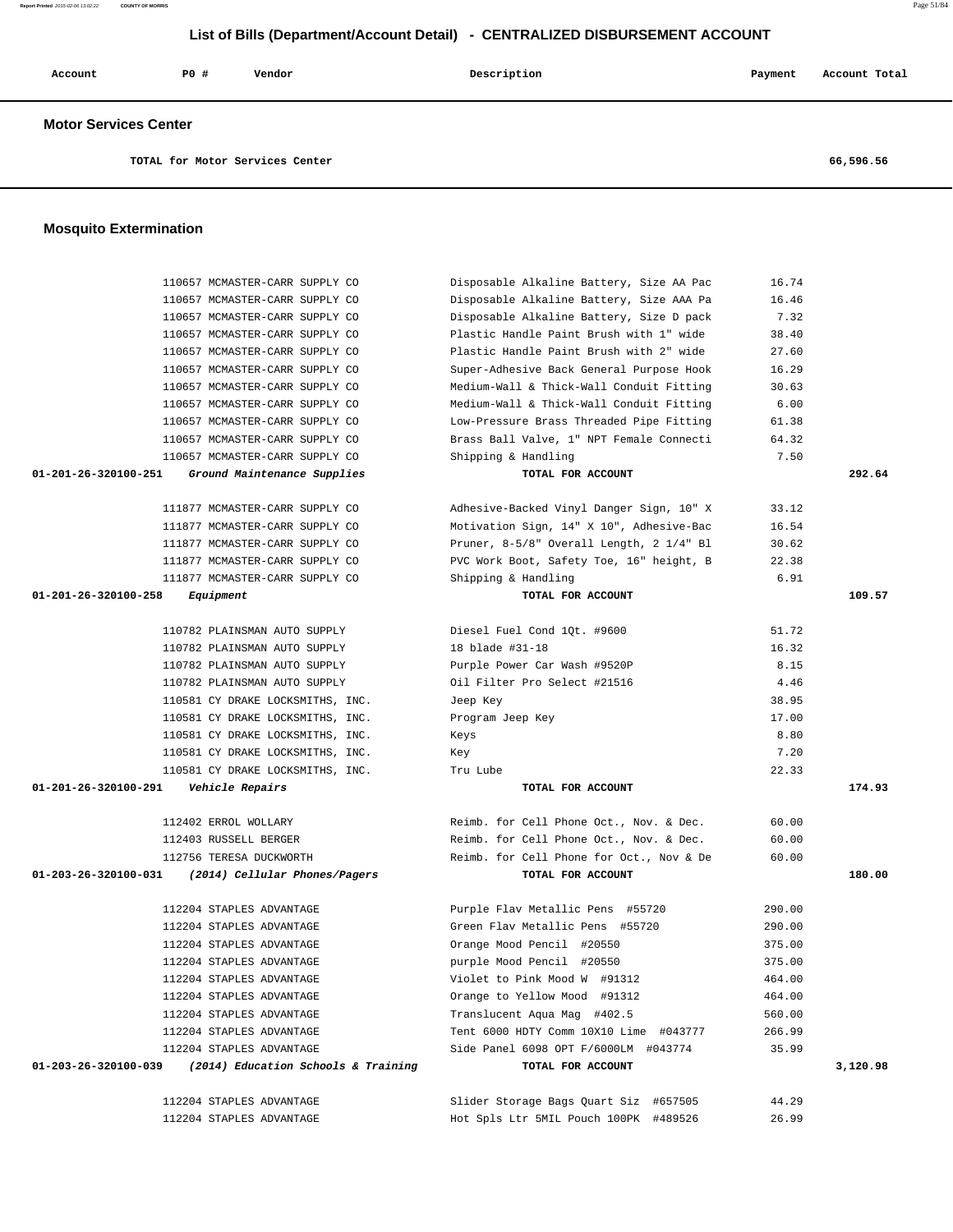**Report Printed** 2015-02-06 13:02:22 **COUNTY OF MORRIS** Page 52/84

### **List of Bills (Department/Account Detail) - CENTRALIZED DISBURSEMENT ACCOUNT**

| Account                       | PO#<br>Vendor                                                                                                                                                                                                                  | Description                             | Payment | Account Total |
|-------------------------------|--------------------------------------------------------------------------------------------------------------------------------------------------------------------------------------------------------------------------------|-----------------------------------------|---------|---------------|
| <b>Mosquito Extermination</b> |                                                                                                                                                                                                                                |                                         |         |               |
|                               | 112204 STAPLES ADVANTAGE                                                                                                                                                                                                       | Staples 8.5 X 11 Copy CS #135848        | 37.62   |               |
|                               | 112204 STAPLES ADVANTAGE                                                                                                                                                                                                       | Steren 7FT Coileld Handset Cor #IM1D038 | 3.00    |               |
|                               | 112741 DEER PARK                                                                                                                                                                                                               | 8450007060 Spring Water 12/1/14 - 12/31 | 145.20  |               |
|                               | $0.1, 0.02, 0.05, 0.00, 0.00, 0.00, 0.00, 0.00, 0.00, 0.00, 0.00, 0.00, 0.00, 0.00, 0.00, 0.00, 0.00, 0.00, 0.00, 0.00, 0.00, 0.00, 0.00, 0.00, 0.00, 0.00, 0.00, 0.00, 0.00, 0.00, 0.00, 0.00, 0.00, 0.00, 0.00, 0.00, 0.00,$ | <b>MOBAT BOD ACCOUNTS</b>               |         | $200 - 10$    |

|  | <b>Health Management</b> |
|--|--------------------------|
|--|--------------------------|

| 112204 STAPLES ADVANTAGE                                                   | Steren 7FT Colleld Handset Cor #IMID038 | 3.00   |              |
|----------------------------------------------------------------------------|-----------------------------------------|--------|--------------|
| 112741 DEER PARK                                                           | 8450007060 Spring Water 12/1/14 - 12/31 | 145.20 |              |
| 01-203-26-320100-058 (2014) Office Supplies & Stationery TOTAL FOR ACCOUNT |                                         |        | 269.18       |
|                                                                            |                                         |        |              |
| 110413 SAFETY- KLEEN SYSTEMS, INC. MDL 16 with Premium Sol                 |                                         | 265.97 |              |
| 110419 AMERICAN WEAR INC.                                                  | Clean Uniforms 12/4/14                  | 41.16  |              |
| 110419 AMERICAN WEAR INC.                                                  | Clean Uniforms 12/11/14                 | 41.16  |              |
| 110419 AMERICAN WEAR INC.                                                  | Clean Uniforms 12/18/14                 | 41.16  |              |
| 110419 AMERICAN WEAR INC.                                                  | Clean Uniforms 12/25/14                 | 41.16  |              |
| 112757 MICHAEL ROSELLINI                                                   | Reimb. for Work Boots 2014 - Council #6 | 49.99  |              |
| 01-203-26-320100-084 (2014) Other Outside Services                         | TOTAL FOR ACCOUNT                       |        | 480.60       |
|                                                                            |                                         |        |              |
| 112204 STAPLES ADVANTAGE                                                   | Towel Cfold 2400/Ct WE #491292          | 44.28  |              |
| 112204 STAPLES ADVANTAGE                                                   | SEB Bath Tissue 80/PK #375681           | 32.29  |              |
| 01-203-26-320100-249 (2014) Bldg Maintenance Supplies                      | TOTAL FOR ACCOUNT                       |        | 76.57        |
|                                                                            |                                         |        |              |
| 110419 AMERICAN WEAR INC.                                                  | Clean Uniforms 12/04/14                 | 41.16  |              |
| 110419 AMERICAN WEAR INC.                                                  | Clean Uniforms 12/11/14                 | 41.16  |              |
| 110419 AMERICAN WEAR INC.                                                  | Clean Uniforms 12/18/14                 | 41.16  |              |
| 110419 AMERICAN WEAR INC.                                                  | Clean Uniforms 12/25/14                 | 41.16  |              |
| $01-203-26-320100-258$ (2014) Equipment                                    | TOTAL FOR ACCOUNT                       |        | 164.64       |
|                                                                            |                                         |        |              |
|                                                                            |                                         |        | ============ |
| TOTAL for Mosquito Extermination                                           |                                         |        | 4,869.11     |
|                                                                            |                                         |        |              |

|                      | 112306 NEW JERSEY ASSOCIATION OF                       | 2015 Membership-Carlos Perez, Jr.        | 200.00   |              |
|----------------------|--------------------------------------------------------|------------------------------------------|----------|--------------|
|                      | 112307 MORRIS COUNTY HEALTH OFFICER                    | 2015 membership-Carlos Perez             | 50.00    |              |
|                      | 01-201-27-330100-023 Associations and Memberships      | TOTAL FOR ACCOUNT                        |          | 250.00       |
|                      | 112277 CARLOS PEREZ JR.                                | Travel reimbursement-Carlos Perez        | 37.14    |              |
| 01-203-27-330100-084 | (2014) Other Outside Services                          | TOTAL FOR ACCOUNT                        |          | 37.14        |
|                      | 112333 MUNICIPAL CAPITAL CORP                          | Ricoh MPC3003S Copier Contract # 12656   | 690.99   |              |
|                      | $01-203-27-330100-164$ (2014) Office Machines - Rental | TOTAL FOR ACCOUNT                        |          | 690.99       |
|                      | 111509 GRAINGER                                        | ITEM 3ARD8                               | 47.32    |              |
|                      | 111509 GRAINGER                                        | ITEM 5YN06                               | 133.92   |              |
|                      | 111509 GRAINGER                                        | ITEM 1BZ16                               | 124.96   |              |
|                      | 112294 STAPLES ADVANTAGE                               | Customer NYC 1054187 Supplies            | $-23.35$ |              |
|                      | 112294 STAPLES ADVANTAGE                               |                                          | 136.69   |              |
|                      | 112294 STAPLES ADVANTAGE                               |                                          | 524.96   |              |
|                      | 112294 STAPLES ADVANTAGE                               |                                          | 74.95    |              |
|                      | 112294 STAPLES ADVANTAGE                               |                                          | 21.29    |              |
|                      | 01-203-27-330100-210 (2014) Environmental Compliance   | TOTAL FOR ACCOUNT                        |          | 1,040.74     |
|                      | 109081 MOTOROLA SOLUTIONS INC                          | Item 726-88-085633 Model 0180358B33 Rhol | 320.00   |              |
| 01-203-27-330100-258 | (2014) Equipment                                       | TOTAL FOR ACCOUNT                        |          | 320.00       |
|                      |                                                        |                                          |          | ============ |
|                      | TOTAL for Health Management                            |                                          |          | 2,338.87     |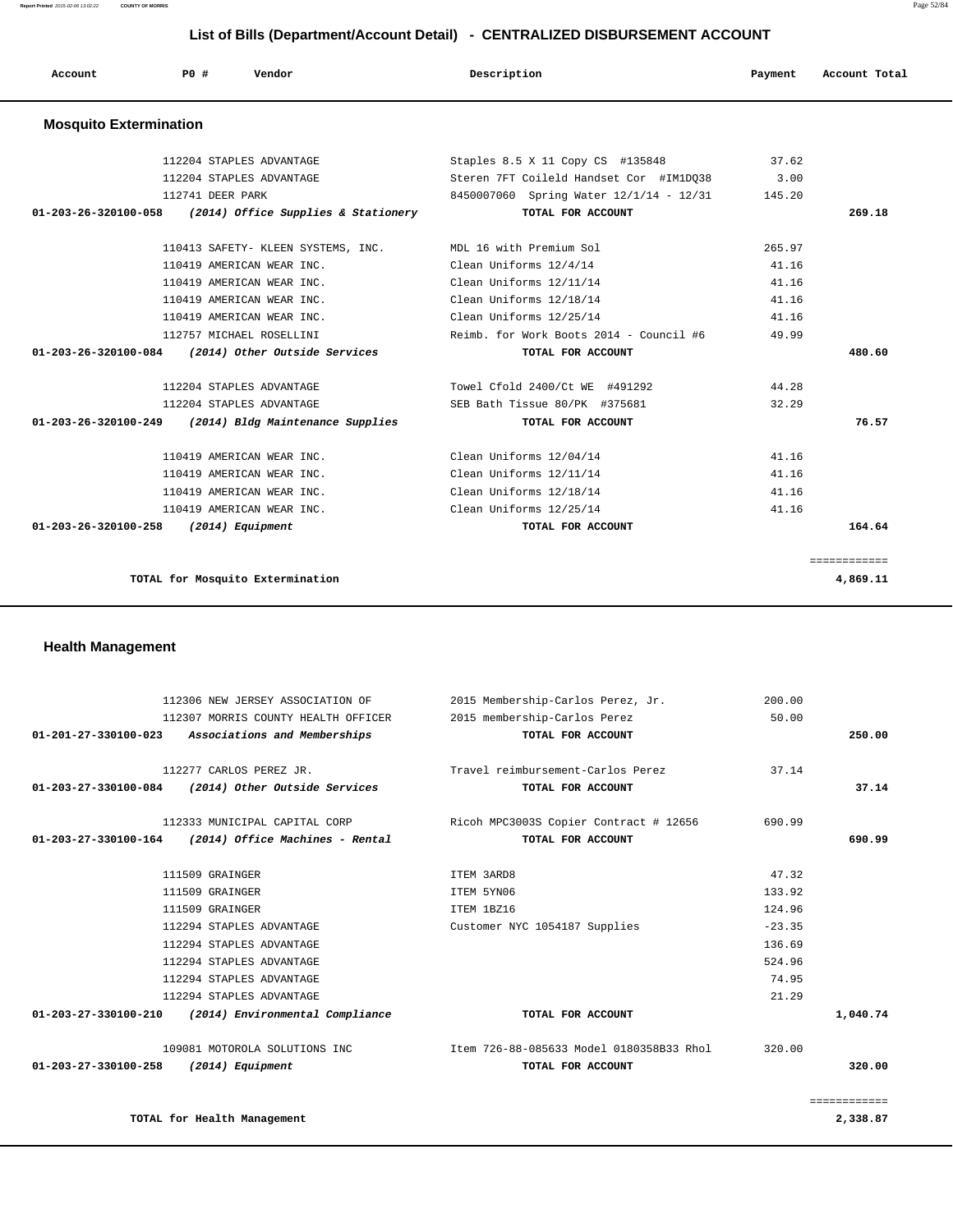**Report Printed** 2015-02-06 13:02:22 **COUNTY OF MORRIS** Page 53/84

# **List of Bills (Department/Account Detail) - CENTRALIZED DISBURSEMENT ACCOUNT**

| Account | P0 # | Vendor | Description | Payment | Account Total |
|---------|------|--------|-------------|---------|---------------|
|         |      |        |             |         |               |

### **Human Services**

| 113283 COUNTY OF MORRIS                                     | 2nd Half January 2015 Metered Mail       | 18.24  |              |
|-------------------------------------------------------------|------------------------------------------|--------|--------------|
| 01-201-27-331100-068 Postage & Metered Mail                 | TOTAL FOR ACCOUNT                        |        | 18.24        |
|                                                             |                                          |        |              |
| 112510 STAPLES ADVANTAGE                                    | filler paper item 849398                 | 9.96   |              |
| 112510 STAPLES ADVANTAGE                                    | energel deluxe pens item 807744          | 48.54  |              |
| 112510 STAPLES ADVANTAGE                                    | binder clips item 614400                 | 24.18  |              |
| 112510 STAPLES ADVANTAGE                                    | binder clips item 831602                 | 13.14  |              |
| 112510 STAPLES ADVANTAGE                                    | binder clips item 01C31028               | 17.64  |              |
| 112510 STAPLES ADVANTAGE                                    | binder clips item 413246                 | 15.87  |              |
| 112510 STAPLES ADVANTAGE                                    | bagasse filler item 344113               | 10.06  |              |
| 112510 STAPLES ADVANTAGE                                    | steno books item 491450                  | 32.40  |              |
| 112510 STAPLES ADVANTAGE                                    | steno books item 800979                  | 16.20  |              |
| 112510 STAPLES ADVANTAGE                                    | tape item 809866                         | 46.07  |              |
| 112510 STAPLES ADVANTAGE                                    | better pads item 534099                  | 49.23  |              |
| 112510 STAPLES ADVANTAGE                                    | gold fiber pads item 534099              | 48.82  |              |
| 112510 STAPLES ADVANTAGE                                    | HP 78 color ink item 392486              | 55.46  |              |
| 112510 STAPLES ADVANTAGE                                    | HP 45A black ink item 603555             | 49.06  |              |
| (2014) Office Supplies & Stationery<br>01-203-27-331100-058 | TOTAL FOR ACCOUNT                        |        | 436.63       |
|                                                             |                                          |        |              |
| 112683 TRITEC OFFICE EQUIPMENT INC                          | Payment for Ricoh MPC 3502 Machine ID 59 | 781.13 |              |
| $01-203-27-331100-164$ (2014) Office Machines - Rental      | TOTAL FOR ACCOUNT                        |        | 781.13       |
|                                                             |                                          |        |              |
|                                                             |                                          |        | ============ |
| TOTAL for Human Services                                    |                                          |        | 1,236.00     |
|                                                             |                                          |        |              |

 **Youth Shelter** 

| 113283 COUNTY OF MORRIS                          | 2nd Half January 2015 Metered Mail      | 9.29   |      |
|--------------------------------------------------|-----------------------------------------|--------|------|
| 01-201-27-331110-068<br>Postage and Metered Mail | TOTAL FOR ACCOUNT                       |        | 9.29 |
| 111107 DEER PARK                                 | 0434508388 November 15 thru December 14 | 36.87  |      |
| 01-203-27-331110-185<br>(2014) Food              | TOTAL FOR ACCOUNT                       | 36.87  |      |
| 111112 INSTITUTE FOR FORENSIC PSYCHOLOGY         | New Hire Eval                           | 325.00 |      |
| 111061 MOORE MEDICAL LLC                         | Caregiver Thermometer PROTF300          | 299.43 |      |
| 01-203-27-331110-189<br>(2014) Medical           | TOTAL FOR ACCOUNT                       | 624.43 |      |
|                                                  |                                         |        |      |
|                                                  |                                         |        |      |
| TOTAL for Youth Shelter                          |                                         | 670.59 |      |

# **Office on Aging**

| 113283 COUNTY OF MORRIS                        | 2nd Half January 2015 Metered Mail       | 280.00 |        |
|------------------------------------------------|------------------------------------------|--------|--------|
| Postage & Metered Mail<br>01-201-27-333100-068 | TOTAL FOR ACCOUNT                        |        | 280.00 |
|                                                |                                          |        |        |
| 112550 OPHELIA V. CRUSE                        | Car Insurance reimbursement for December | 12.00  |        |
| 112656 DAVID GILLIHAM                          | Car Insurance Reimbursement for Dec-2014 | 12.00  |        |
| 01-203-27-333100-048<br>(2014) Insurance       | TOTAL FOR ACCOUNT                        |        | 24.00  |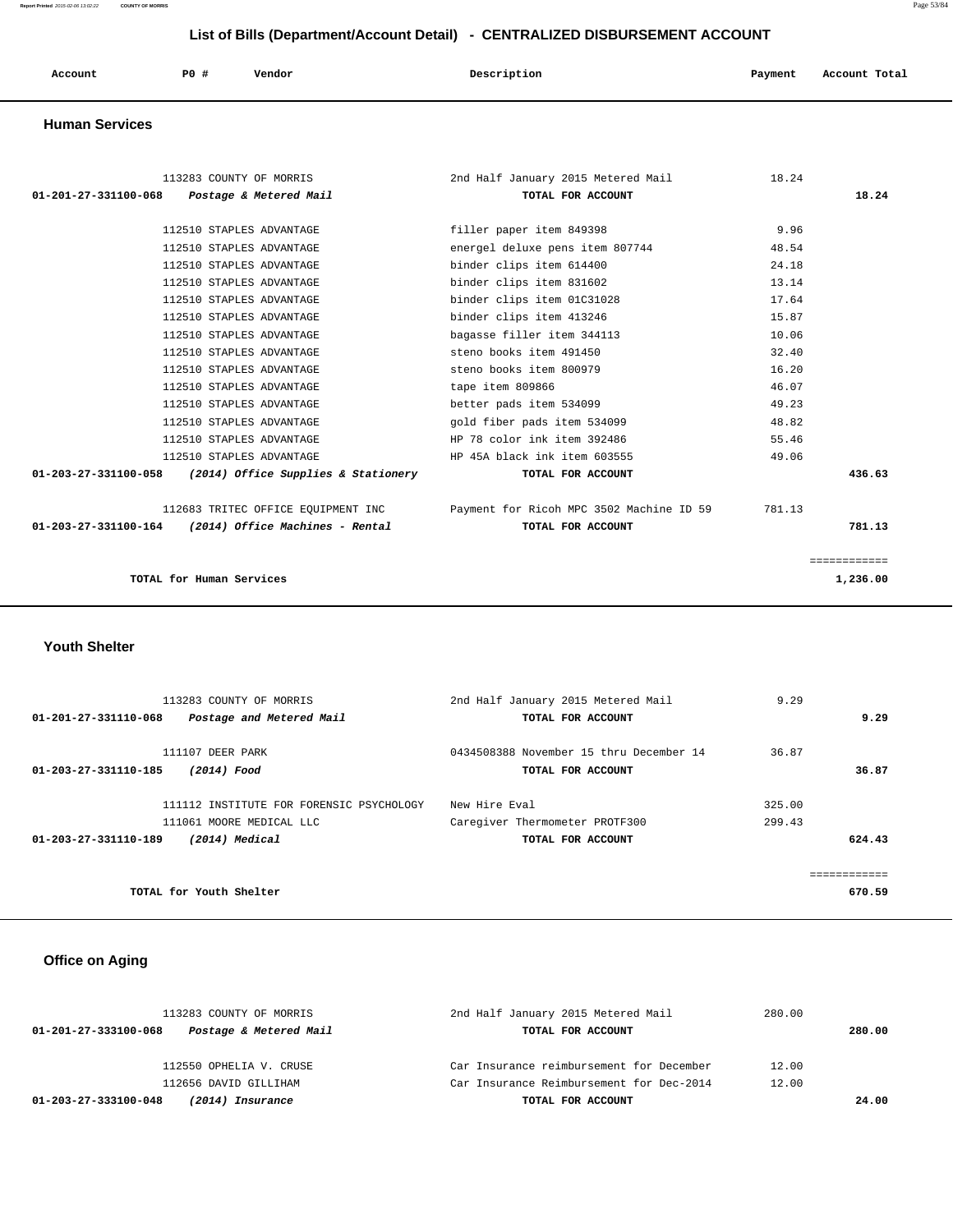# **Grant in Aid**  112675 NEW JERSEY AIDS SERVICES BED DAYS 4TH QUARTER 2014  $\&$  6 EDUCATION 8,676.01  **01-203-27-342000-454 (2014) Grant in Aid GIA: ERIC JOHNSON TOTAL FOR ACCOUNT 8,676.01** 112796 CORNERSTONE FAMILY PROGRAMS COST REIMBURSEMENT FOR THE LAST QUARTER 6,306.00  **01-203-27-342000-462 (2014) Grant in Aid GIA: FAMILY SERVICES TOTAL FOR ACCOUNT 6,306.00** 112773 EMPLOYMENT HORIZONS, INC. Grant in Aid Funding 2014 16,460.00  **01-203-27-342000-463 (2014) Grant in Aid GIA: EMPLOYMENT HORI TOTAL FOR ACCOUNT 16,460.00** 112676 ATLANTIC HEALTH SYSTEM/MMH QUARTER R 2014 50 UNITS CURRENT AND SIX 13,042.00 112795 ATLANTIC HEALTH SYSTEM/MMH SERVICES RENDERED FOR THE LAST QUARTER O 967.00  **01-203-27-342000-464 (2014) Grant in Aid GIA: MORR MEMOR. HOS TOTAL FOR ACCOUNT 14,009.00** 112674 ROXBURY DAY CARE CENTER, INC. child care scholarships for the month of 1,972.00 112674 ROXBURY DAY CARE CENTER, INC. child care scholarships for the month of 1,972.00 112674 ROXBURY DAY CARE CENTER, INC. child care scholarships for the month of 2,465.00  **01-203-27-342000-467 (2014) Grant in Aid GIA:ROXBURY DAY CARE TOTAL FOR ACCOUNT 6,409.00** 112552 MENTAL HEALTH ASSOCIATION OF Peer line phone hours Dec.2014 4,745.00 112556 MENTAL HEALTH ASSOCIATION OF Step off the street program GIA 1422 to 3,011.00 112554 MENTAL HEALTH ASSOCIATION OF 668 Hours of Service for Forensic Liaiso 15,746.00  **01-203-27-342000-470 (2014) Grant in Aid GIA:MC MENTAL HEALTH TOTAL FOR ACCOUNT 23,502.00** 112677 NEWBRIDGE SERVICES INC SERVICES RENDERED OCT-DEC 2014 CRISIS RE 4,240.00 112685 NEWBRIDGE SERVICES INC OUTPATIENT UNITS OF SERVICE, PARTIAL CAR 75,165.00 112651 NEWBRIDGE SERVICES INC Grant in Aid Funding 2014 #1466 -60 PER. 572.00  **01-203-27-342000-483 (2014) Grant in Aid Aid Ment Hlth Cnt-Ne TOTAL FOR ACCOUNT 79,977.00** 112131 CHILD & FAMILY RESOURCES, INC. CHILD CARE SUBSIDY VOUCHER 4TH Q 3,333.00 112131 CHILD & FAMILY RESOURCES, INC. RESOURCE AND REFERRAL 1,433.00  **01-203-27-342000-486 (2014) Grant in Aid NJ Bureau of Chldrn TOTAL FOR ACCOUNT 4,766.00** 112797 NEW HOPE FOUNDATION INC. client bed days December 2014 270.00  **01-203-27-342000-491 (2014) Grant in Aid: New Hope TOTAL FOR ACCOUNT 270.00** 112406 INTERFAITH FOOD PANTRY INC. #1429 Per. 10/1/14-12/31/14 2073 units @ 7,488.00  **01-203-27-342000-493 (2014) Grant in Aid: Interfaith Food Pan TOTAL FOR ACCOUNT 7,488.00** ============ **TOTAL for Grant in Aid 167,863.01**

# **Office on Aging**  112649 CARMEN N. AYALA Miles reimbursement for Nov-2014 28.70 112649 CARMEN N. AYALA Miles reimbursements for Dec-2014 62.65 112656 DAVID GILLIHAM Miles reimbursement for Dec-2014 24.15 112656 DAVID GILLIHAM Tolls(GSP) Executive Forum Spring Lake 4.50  **01-203-27-333100-082 (2014) Travel Expense TOTAL FOR ACCOUNT 232.70** ============

**TOTAL for Office on Aging 536.70**

# **Report Printed** 2015-02-06 13:02:22 **COUNTY OF MORRIS** Page 54/84  **List of Bills (Department/Account Detail) - CENTRALIZED DISBURSEMENT ACCOUNT**

 **Account P0 # Vendor Description Payment Account Total**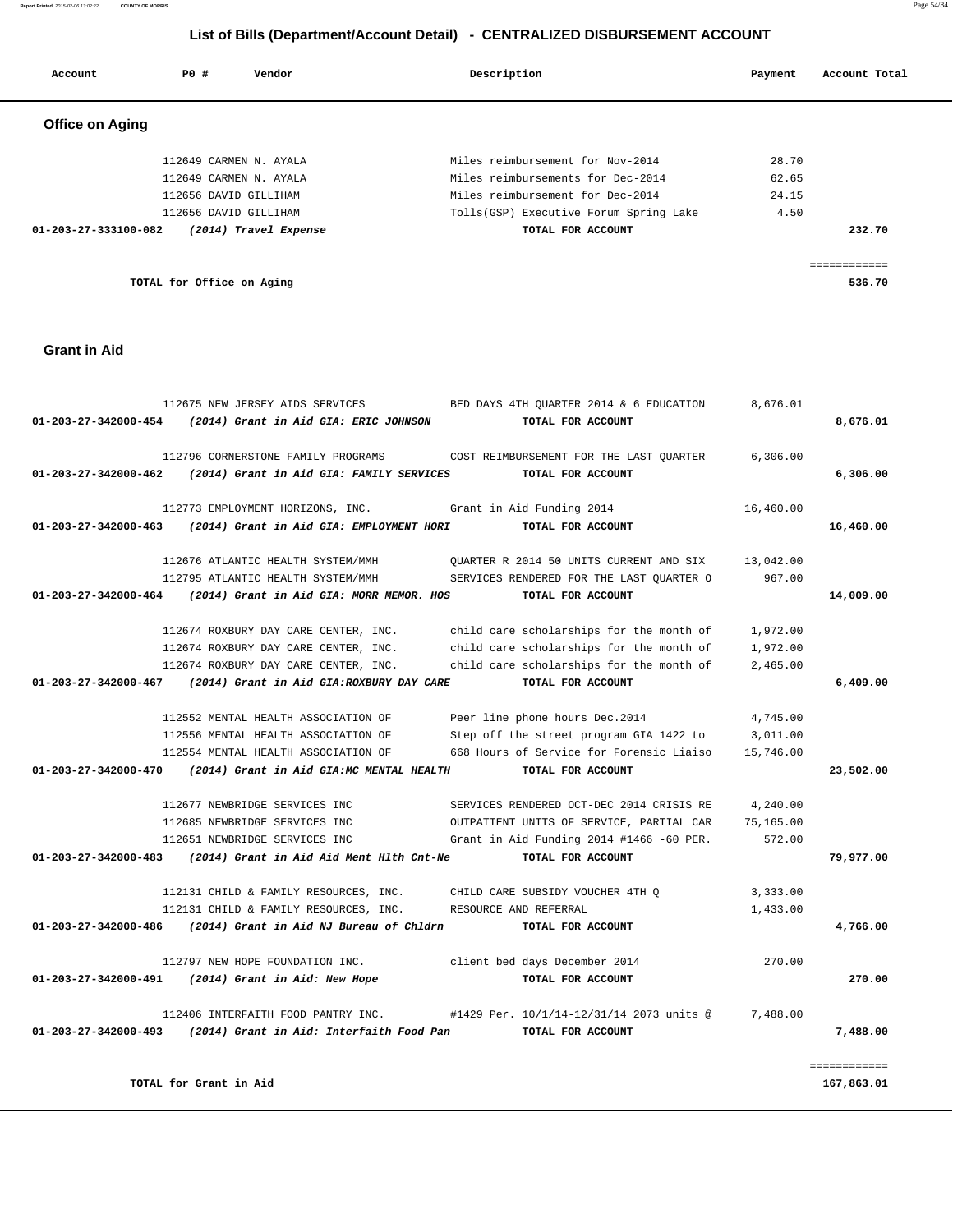**Report Printed** 2015-02-06 13:02:22 **COUNTY OF MORRIS** Page 55/84

# **List of Bills (Department/Account Detail) - CENTRALIZED DISBURSEMENT ACCOUNT**

| Account              | PO# | Vendor                                                                | Description                                                 | Payment   | Account Total             |
|----------------------|-----|-----------------------------------------------------------------------|-------------------------------------------------------------|-----------|---------------------------|
|                      |     |                                                                       |                                                             |           |                           |
| 01-201-27-343100-082 |     | 112883 CHARLES JURGENSEN<br>Travel Expense                            | Miles reimbursement for Jan-2015<br>TOTAL FOR ACCOUNT       | 73.50     | 73.50                     |
| 01-203-27-343100-036 |     | 112622 CORNERSTONE FAMILY<br>(2014) Contracted Services - Adult Day C | Operation of the Adult Day Care Center<br>TOTAL FOR ACCOUNT | 17,373.12 | 17,373.12                 |
|                      |     | TOTAL for Seniors, Disabled & Veterans                                |                                                             |           | ------------<br>17,446.62 |

### **County Board of Social Service**

|                      | 112866 DEER PARK                      |                                          | 254.13      |           |
|----------------------|---------------------------------------|------------------------------------------|-------------|-----------|
| 01-201-27-345100-059 | Other General Expenses                | TOTAL FOR ACCOUNT                        |             | 254.13    |
|                      | 111849 NJHMFA-HMIS                    | NJHMIS #10089 - 2015 PARTICIPATION FEE   | 750.00      |           |
|                      | 112825 U.S. SECURITY ASSOCIATES, INC. | Payment for Security Officer - (01/02/15 | 664.30      |           |
| 01-201-27-345100-325 | Special Services                      | TOTAL FOR ACCOUNT                        |             | 1,414.30  |
|                      | 111866 HORIZON BLUE CROSS BLUE SHIELD | HMO Monthly Premium for January 2015     | 83, 947. 33 |           |
| 01-201-27-345100-329 | Hospital Insurance Premiums           | TOTAL FOR ACCOUNT                        |             | 83,947.33 |
|                      | 112811 BARBARA KENNEDY                | MAP - Insurance reimb. from January to J | 72.00       |           |
|                      | 112823 JULIO PORRAO                   | FSS - Insurance reimb. for January to Ju | 72.00       |           |
|                      | 112836 KAITLYN HELLYER                | Insurance reimb. for January to June 201 | 72.00       |           |
|                      | 112837 MAGDELENA WILLIAMS             | MAP - Insurance reimb. for January to Ju | 72.00       |           |
|                      | 112817 SUSAN KLEIN                    | MAP - Insurance reimb. for January to Ju | 72.00       |           |
|                      | 112855 SHAWNNA BAILEY                 | ADM - Insurance reimb. for January to Ju | 72.00       |           |
| 01-201-27-345100-333 | Other Allowances                      | TOTAL FOR ACCOUNT                        |             | 432.00    |
|                      | 112246 PAPER MART INC                 | White Wove OSDS TINT Black SPCL Window # | 1,156.50    |           |
|                      | 112246 PAPER MART INC                 | Handling & Delivery                      | 10.00       |           |
|                      | 111853 PAPER MART INC                 | A-Plus Xero White 95 BRI 8 1/2x 11 20#/  | 2,850.00    |           |
|                      | 112247 STAPLES ADVANTAGE              | 2015 MNTH ATAGLNC APPT BK 9x11/Order #71 | 65.70       |           |
|                      | 112247 STAPLES ADVANTAGE              | Order #7129052749-000-002/12-19-14       | 501.78      |           |
| 01-203-27-345100-058 | (2014) Office Supplies & Stationery   | TOTAL FOR ACCOUNT                        |             | 4,583.98  |
|                      | 112866 DEER PARK                      | Water for Morris Township - 12/15/14 - 0 | 119.60      |           |
| 01-203-27-345100-059 | (2014) Other General Expenses         | TOTAL FOR ACCOUNT                        |             | 119.60    |
|                      | 112831 JOHNSON & JOHNSON, ESQS        | Legal services rendered for the month of | 3,996.00    |           |
|                      | 112831 JOHNSON & JOHNSON, ESQS        | Collections - Professional Service       | 397.00      |           |
| 01-203-27-345100-325 | (2014) Special Services               | TOTAL FOR ACCOUNT                        |             | 4,393.00  |
|                      | 111851 HORIZON BLUE CROSS BLUE SHIELD | Blue Cross Blue Shield Medallion billing | 66,392.50   |           |
| 01-203-27-345100-329 | (2014) Hospital Insurance Premiums    | TOTAL FOR ACCOUNT                        |             | 66,392.50 |
|                      | 112836 KAITLYN HELLYER                | FSS - Mileage reimb. for October to Dece | 23.45       |           |
|                      | 112855 SHAWNNA BAILEY                 | FSS - Mileage reimb. for October to Dece | 56.35       |           |
| 01-203-27-345100-332 | (2014) Mileage                        | TOTAL FOR ACCOUNT                        |             | 79.80     |
|                      | 112855 SHAWNNA BAILEY                 | FSS - Insurance reimb. for July to Decem | 72.00       |           |
| 01-203-27-345100-333 | (2014) Other Allowances               | TOTAL FOR ACCOUNT                        |             | 72.00     |
|                      | 112247 STAPLES ADVANTAGE              | Panasonic Microwave oven / Order #130528 | 479.88      |           |
| 01-203-27-345100-334 | (2014) Minor Equipment Purchases      | TOTAL FOR ACCOUNT                        |             | 479.88    |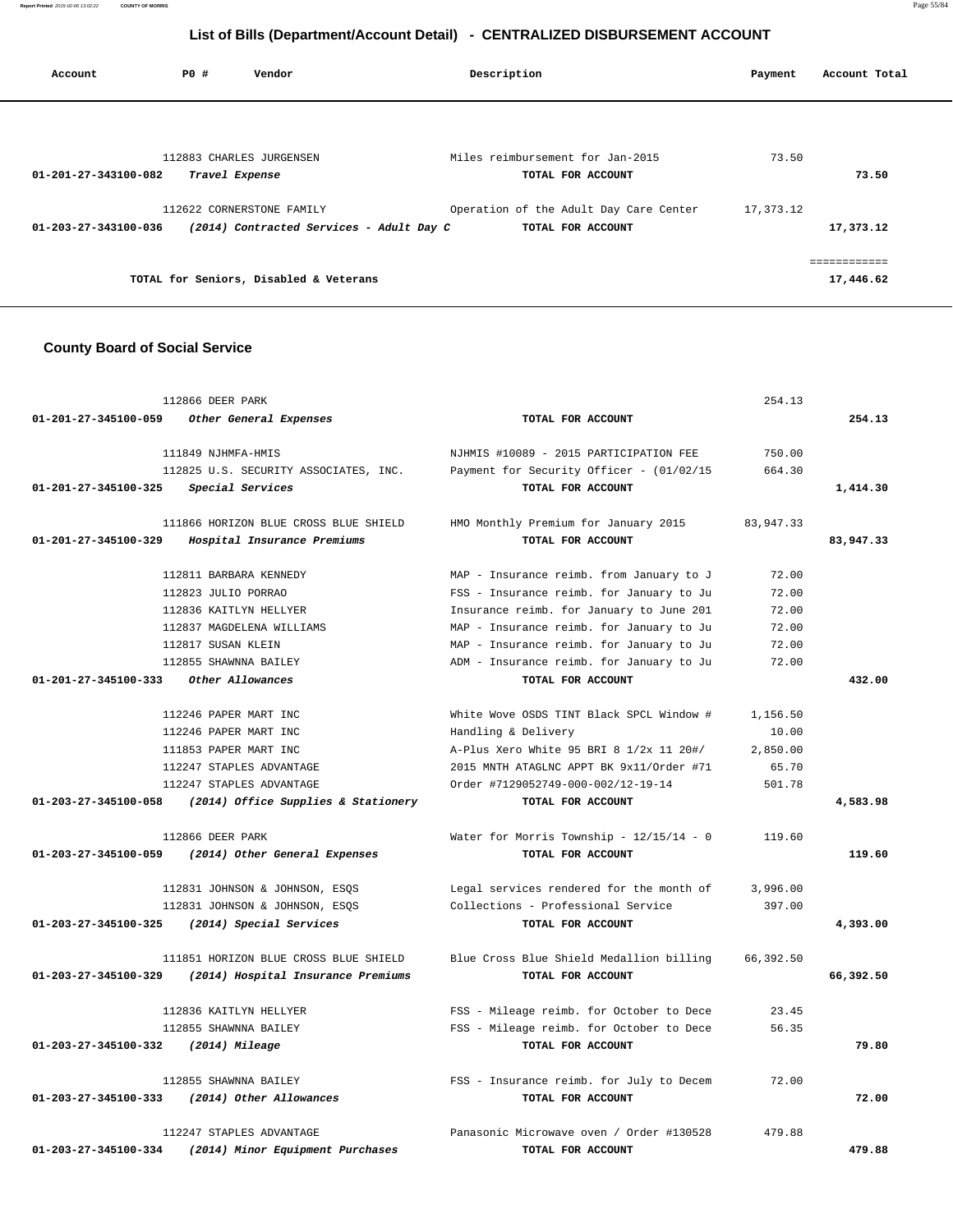**Report Printed** 2015-02-06 13:02:22 **COUNTY OF MORRIS** Page 56/84

### **List of Bills (Department/Account Detail) - CENTRALIZED DISBURSEMENT ACCOUNT**

| Account                               | PO# | Vendor                                               | Description                                                   | Payment   | Account Total |
|---------------------------------------|-----|------------------------------------------------------|---------------------------------------------------------------|-----------|---------------|
| <b>County Board of Social Service</b> |     |                                                      |                                                               |           |               |
| 01-203-27-345100-354                  |     | 111856 TREASURER. ST OF NJ<br>(2014) FAMIS and ACSES | Data Processing & EBT Statements for the<br>TOTAL FOR ACCOUNT | 33,838.97 | 33,838.97     |
|                                       |     | TOTAL for County Board of Social Service             |                                                               |           | 196,007.49    |

### **MV:Administration**

|                      | 113286 ARNEL P GARCIA                  | LPN, 1-18-2015 thru 1-31-2015             | 2,566.50  |           |
|----------------------|----------------------------------------|-------------------------------------------|-----------|-----------|
|                      | 113287 BARKEL FLEMMING                 | LPN, 1-18-2015 thru 1-31-2015             | 231.42    |           |
|                      | 113288 CARLO N DURAN                   | RN, 1-18-2015 thru 1-31-2015              | 592.00    |           |
|                      | 113289 CARRELLE L CALIXTE              | LPN, 1-18-2015 thru 1-31-2015             | 3,327.75  |           |
|                      | 113291 DAMACINA L. OKE                 | LPN, 1-18-2015 thru 1-31-2015             | 232.00    |           |
|                      | 113292 DANILO LAPID                    | RN, 1-18-2015 thru 1-31-2015              | 882.45    |           |
|                      | 113293 DAVID JEAN-LOUIS                | LPN, 1-18-2015 thru 1-31-2015             | 2,465.75  |           |
|                      | 113294 ELIZABETH VILLASENOR            | LPN, 1-18-2015 thru 1-31-2015             | 3,846.15  |           |
|                      | 113295 ELLEN M. NOLL                   | LPN, 1-18-2015 thru 1-31-2015             | 1,080.25  |           |
|                      | 113296 EVELYN TOLENTINO                | RN, 1-18-2015 thru 1-31-2015              | 296.00    |           |
|                      | 113297 GEORGINA GRAY-HORSLEY           | LPN, 1-18-2015 thru 1-31-2015             | 464.00    |           |
|                      | 113298 ILLIENE CHARLES, RN             | RN, 1-18-2015 thru 1-31-2015              | 2,987.75  |           |
|                      | 113300 LOUISE R. MACCHIA               | RN, 1-18-2015 thru 1-31-2015              | 2,183.00  |           |
|                      | 113301 MA. LIZA IMPERIAL               | RN, 1-18-2015 thru 1-31-2015              | 3,552.00  |           |
|                      | 113302 MADUKWE IMO IBOKO, RN           | RN, 1-18-2015 thru 1-31-2015              | 2,368.00  |           |
|                      | 113303 MARIA CARMELITA OBLINA          | LPN, 1-18-2015 thru 1-31-2015             | 703.25    |           |
|                      | 113304 MARION ENNIS                    | RN, 1-18-2015 thru 1-31-2015              | 2,373.30  |           |
|                      | 113305 MARTHA YAGHI                    | RN, 1-18-2015 thru 1-31-2015              | 592.00    |           |
|                      | 113306 MELOJANE CELESTINO              | RN, 1-18-2015 thru 1-31-2015              | 1,164.39  |           |
|                      | 113307 MICHAEL ZINN                    | RN, 1-18-2015 thru 1-31-2015              | 1,785.25  |           |
|                      | 113308 MICHELLE CAPILI                 | RN, 1-18-2015 thru 1-31-2015              | 888.00    |           |
|                      | 113309 MIRLENE ESTRIPLET               | RN, 1-18-2015 thru 1-31-2015              | 4,181.00  |           |
|                      | 113310 ROSE DUMAPIT                    | RN, 1-18-2015 thru 1-31-2015              | 1,258.00  |           |
|                      | 113311 ROSEMARY BATANE COBCOBO         | RN, 1-18-2015 thru 1-31-2015              | 592.00    |           |
|                      | 113312 SUZIE COLLIN                    | RN, 1-18-2015 thru 1-31-2015              | 2,705.63  |           |
|                      | 113313 TEODORA O. DELEON               | RN, 1-18-2015 thru 1-31-2015              | 2,368.00  |           |
| 01-201-27-350100-013 | Temporary Help - Per Diem Nurses       | TOTAL FOR ACCOUNT                         |           | 45,685.84 |
|                      | 113123 AEQUOR HEALTHCARE SERVICES, LLC | Agency Nursing from 1-4 thru 1-10-15      | 7,679.97  |           |
|                      | 113123 AEQUOR HEALTHCARE SERVICES, LLC | Agency Nursing from 12-28 thru 1-3-15     | 10,168.16 |           |
|                      | 113123 AEQUOR HEALTHCARE SERVICES, LLC | Agency Nursing from 1-11 thru 1-17-15     | 8,409.49  |           |
| 01-201-27-350100-016 | <i>Outside Salaries &amp; Wages</i>    | TOTAL FOR ACCOUNT                         |           | 26,257.62 |
|                      | 112516 PREMIER HEALTHCARE              | Professional Management, January~2015     | 77,111.64 |           |
| 01-201-27-350100-035 | Consultation Fee                       | TOTAL FOR ACCOUNT                         |           | 77,111.64 |
|                      | 113163 WESCOM SOLUTONS INC.            | Point Click Care, January~2015            | 2,638.13  |           |
|                      | 113163 WESCOM SOLUTONS INC.            | HL7 Integration 5-Pack, January~2015      | 384.73    |           |
|                      | 113163 WESCOM SOLUTONS INC.            | Sandbox, January~2015                     | 100.00    |           |
| 01-201-27-350100-040 | Electronic Data Processing             | TOTAL FOR ACCOUNT                         |           | 3,122.86  |
|                      | 113138 LONGFELLOWS SANDWICH DELI       | Activity Week for Staff & Volunteers, 1-2 | 135.00    |           |
| 01-201-27-350100-041 | Employee Recognition Program           | TOTAL FOR ACCOUNT                         |           | 135.00    |
|                      | 113150 STAPLES ADVANTAGE               | 1032198,1-09-2015                         | 17.40     |           |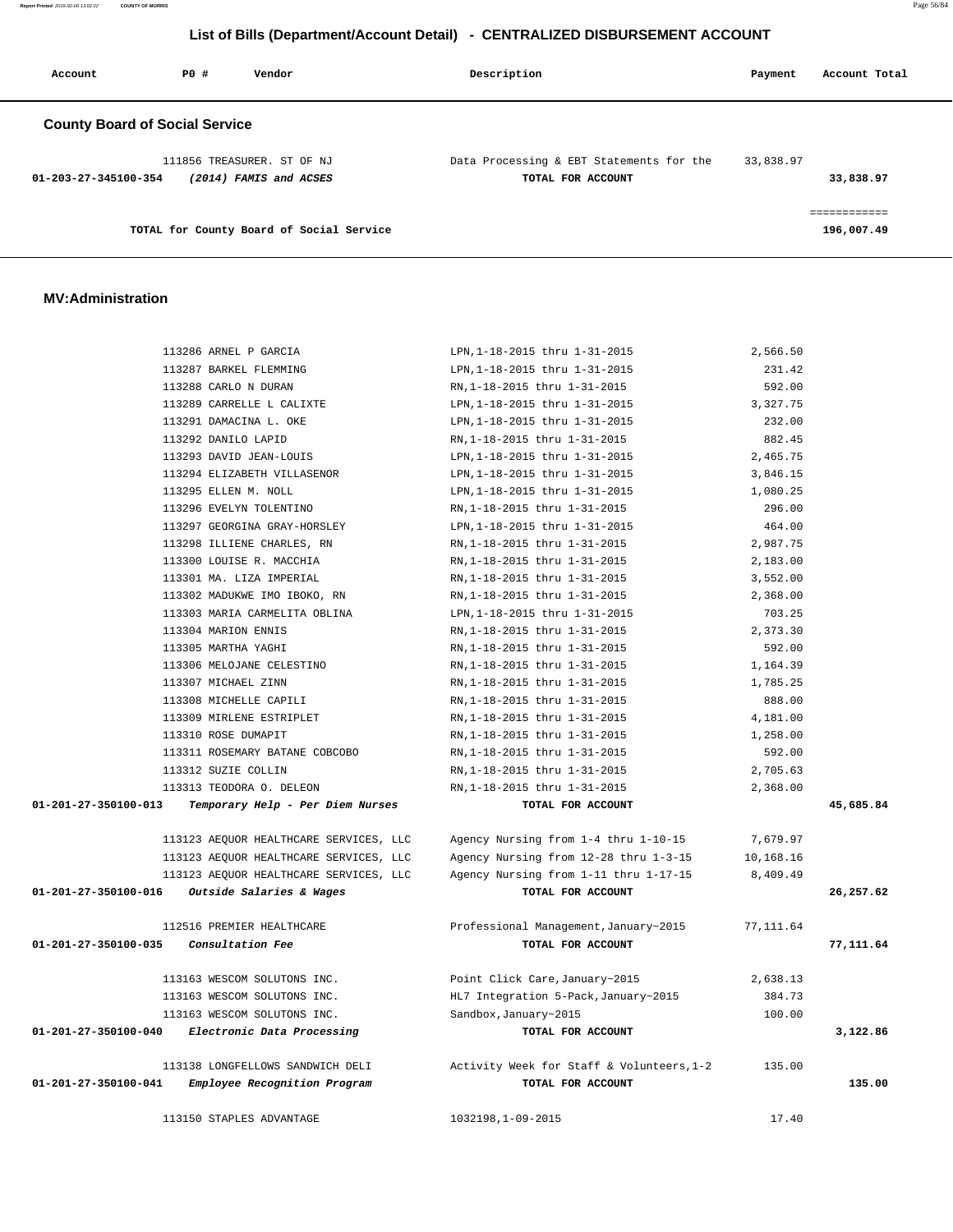| <b>MV:Administration</b> |                                        |                                           |            |           |
|--------------------------|----------------------------------------|-------------------------------------------|------------|-----------|
|                          | 113150 STAPLES ADVANTAGE               | 1032198,1-09-2015                         | 96.87      |           |
|                          | 113150 STAPLES ADVANTAGE               | 1032198,1-10-2015                         | 2.44       |           |
|                          | 113150 STAPLES ADVANTAGE               | 1032198,1-13-2015                         | 7.99       |           |
|                          | 113150 STAPLES ADVANTAGE               | 1032198, 1-13-2015<br>$-69.99$            |            |           |
|                          | 113150 STAPLES ADVANTAGE               | 1032198,1-14-2015                         | 39.99      |           |
| 01-201-27-350100-058     | Office Supplies & Stationery           | TOTAL FOR ACCOUNT                         |            | 199.56    |
|                          | 113283 COUNTY OF MORRIS                | 2nd Half January 2015 Metered Mail        | 200.13     |           |
|                          | 113130 FEDEX                           | $3684 - 0206 - 0, 1 - 5 - 2015$           | 80.22      |           |
| 01-201-27-350100-068     | Postage & Metered Mail                 | TOTAL FOR ACCOUNT                         |            | 280.35    |
|                          | 112531 VERIZON                         | 973 984-0357 078 33Y, 12-22-2014 thru 1-2 | 28.33      |           |
| 01-201-27-350100-146     | Telephone                              | TOTAL FOR ACCOUNT                         |            | 28.33     |
|                          | 112505 MUNICIPAL CAPITAL CORP          | PO 88548, Dec. - 2014 & Jan. - Feb., 2015 | 706.57     |           |
|                          | 112505 MUNICIPAL CAPITAL CORP          | PO 93894, Dec. - 2014 & Jan. - Feb., 2015 | 556.30     |           |
|                          | 112505 MUNICIPAL CAPITAL CORP          | PO 93894, Dec. - 2014 & Jan. - Feb., 2015 | 451.18     |           |
|                          | 112505 MUNICIPAL CAPITAL CORP          | PO 88547, Dec. - 2014 & Jan. - Feb., 2015 | 3,030.80   |           |
| 01-201-27-350100-164     | Office Machines - Rental               | TOTAL FOR ACCOUNT                         |            | 4,744.85  |
|                          | 112475 BATTERIES PLUS                  | 9732856340, 1-13-2015                     | 269.94     |           |
|                          | 113135 KURT'S LOCKSMITH SERVICE, LLC   | Lock & Key Service, 1-7-2015              | 186.18     |           |
| 01-201-27-350100-266     | Safety Items                           | TOTAL FOR ACCOUNT                         |            | 456.12    |
|                          | 112397 AEQUOR HEALTHCARE SERVICES, LLC | Agency Nursing, 12-2-2014                 | 7,919.92   |           |
|                          | 112397 AEQUOR HEALTHCARE SERVICES, LLC | Agency Nursing, 12-8-2014                 | 13,150.09  |           |
|                          | 112397 AEQUOR HEALTHCARE SERVICES, LLC | Agency Nursing, 12-15-2014                | 10,397.46  |           |
|                          | 112397 AEQUOR HEALTHCARE SERVICES, LLC | Agency Nursing, 12-22-2014                | 12, 135.53 |           |
|                          | 112397 AEQUOR HEALTHCARE SERVICES, LLC | Agency Nursing, 12-29-2014                | 8,646.91   |           |
| 01-203-27-350100-016     | (2014) Outside Salaries & Wages        | TOTAL FOR ACCOUNT                         |            | 52,249.91 |
|                          | 112518 PREMIER HEALTHCARE              | Professional Consulting, December~2014    | 620.00     |           |
| 01-203-27-350100-035     | (2014) Consultation Fee                | TOTAL FOR ACCOUNT                         |            | 620.00    |
|                          | 112400 CORNERSTONE FAMILY PROGRAMS     | Social Work for Morris View, November~201 | 21,000.00  |           |
|                          | 112476 CORNERSTONE FAMILY PROGRAMS     | Social Work for Morris View, December~201 | 21,000.00  |           |
| 01-203-27-350100-036     | (2014) Contracted Services             | TOTAL FOR ACCOUNT                         |            | 42,000.00 |
|                          | 107527 eSOLUTIONS, INC.                | 5374, Medicare Claims Processing & Activa | 4,530.80   |           |
|                          | 111456 WESCOM SOLUTONS INC.            | Sandbox Training Database, December~2014  | 100.00     |           |
|                          | 111456 WESCOM SOLUTONS INC.            | PCC EH for SNF/LTC, December~2014         | 3,022.86   |           |
| 01-203-27-350100-040     | (2014) Electronic Data Processing      | TOTAL FOR ACCOUNT                         |            | 7,653.66  |
|                          | 112498 LOVEYS PIZZA & GRILL            | Christmas Luncheon, 12-12-2014            | 273.00     |           |
|                          | 111441 KILBOURNE & KILBOURNE           | P-101 Retirement Plaque, Margaret M.      | 81.10      |           |
| 01-203-27-350100-041     | (2014) Employee Recognition Program    | TOTAL FOR ACCOUNT                         |            | 354.10    |
|                          | 112468 DEER PARK                       | 0435619937,11-15-2014 thru 12-14-2014     | 34.78      |           |
| 01-203-27-350100-046     | (2014) General Stores                  | TOTAL FOR ACCOUNT                         |            | 34.78     |
|                          | 112527 STAPLES ADVANTAGE               | 1032198, 11-22-2014                       | 2,532.73   |           |
|                          | 112527 STAPLES ADVANTAGE               | $-6.33$<br>1032198, 11-26-2014            |            |           |
|                          | 112527 STAPLES ADVANTAGE               | 1032198, 11-27-2014                       | 6.33       |           |
|                          | 112527 STAPLES ADVANTAGE               | 1032198,12-02-2014                        | 4.00       |           |
|                          | 112527 STAPLES ADVANTAGE               | 1032198, 12-02-2014                       | 4.50       |           |
|                          |                                        |                                           |            |           |

Account **PO #** Vendor **Description Description Payment** Account Total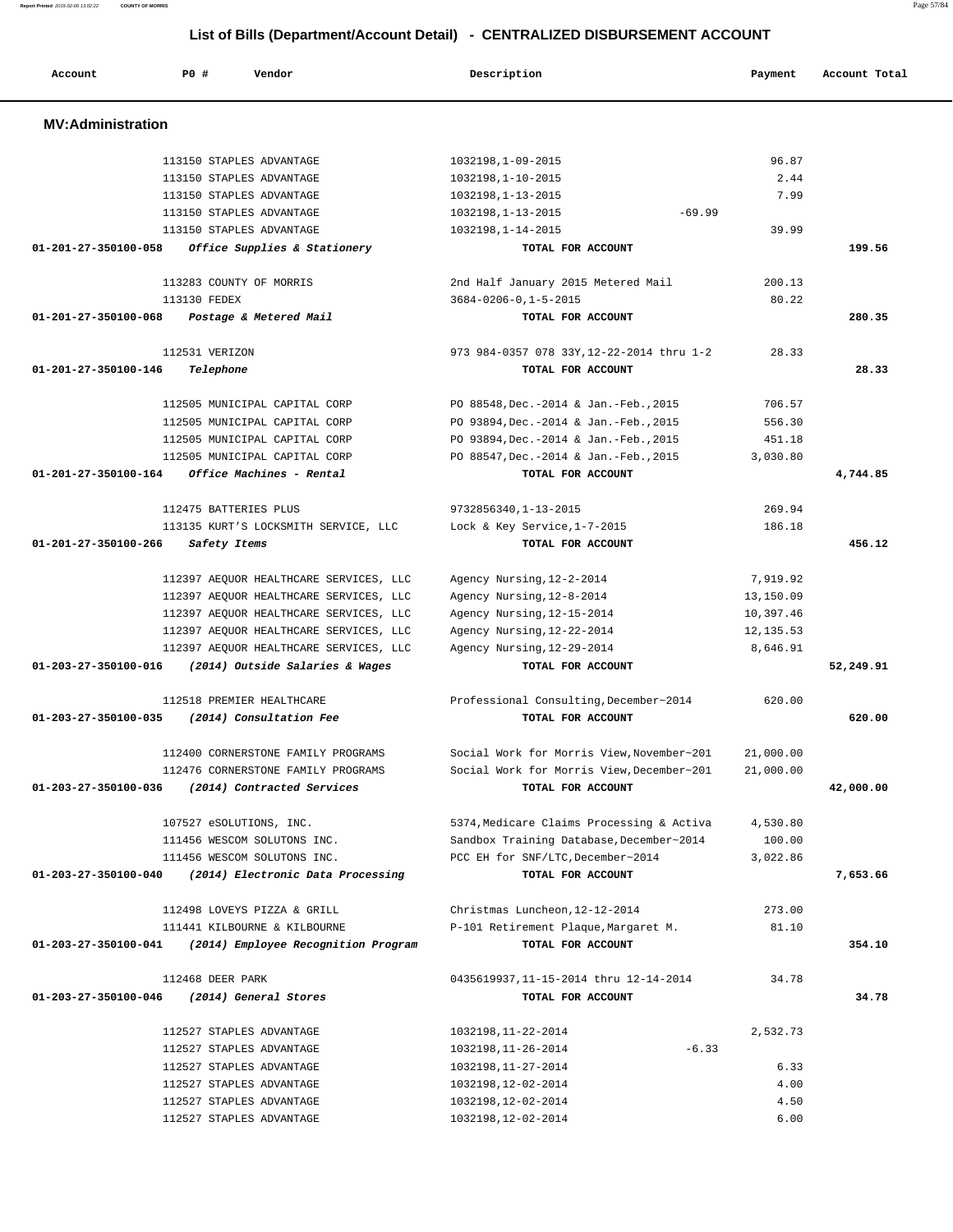| Account                  | P0 #                     | Vendor                                | Description                                 | Payment  | Account Total |
|--------------------------|--------------------------|---------------------------------------|---------------------------------------------|----------|---------------|
| <b>MV:Administration</b> |                          |                                       |                                             |          |               |
|                          | 112527 STAPLES ADVANTAGE |                                       | 1032198, 12-10-2014                         | 11.09    |               |
|                          | 112527 STAPLES ADVANTAGE |                                       | 1032198, 12-02-2014                         | 255.09   |               |
|                          | 112527 STAPLES ADVANTAGE |                                       | 1032198, 12-19-2014<br>$-255.09$            |          |               |
|                          | 112527 STAPLES ADVANTAGE |                                       | 1032198, 12-09-2014                         | 515.14   |               |
|                          | 112527 STAPLES ADVANTAGE |                                       | 1032198, 10-31-2014                         | 65.12    |               |
|                          | 112527 STAPLES ADVANTAGE |                                       | 1032198, 12-12-2014                         | 504.43   |               |
|                          | 112527 STAPLES ADVANTAGE |                                       | 1032198, 12-12-2014                         | 2.60     |               |
|                          | 112527 STAPLES ADVANTAGE |                                       | 1032198, 12-12-2014                         | 12.35    |               |
|                          | 112527 STAPLES ADVANTAGE |                                       | 1032198, 12-19-2014                         | 79.99    |               |
|                          | 112527 STAPLES ADVANTAGE |                                       | 1032198, 12-18-2014                         | 336.43   |               |
|                          | 112527 STAPLES ADVANTAGE |                                       | 1032198, 12-18-2014                         | 107.03   |               |
|                          | 113148 STAPLES ADVANTAGE |                                       | 1032198,10-29-2014                          | 2,275.77 |               |
|                          | 113148 STAPLES ADVANTAGE |                                       | 1032198,10-29-2014                          | 5.63     |               |
|                          | 113148 STAPLES ADVANTAGE |                                       | 1032198,10-29-2014                          | 109.63   |               |
|                          | 113148 STAPLES ADVANTAGE |                                       | $-5.00$<br>1032198,10-31-2014               |          |               |
|                          | 113148 STAPLES ADVANTAGE |                                       | 1032198, 11-06-2014                         | 24.99    |               |
|                          | 113148 STAPLES ADVANTAGE |                                       | 1032198, 11-06-2014                         | 24.99    |               |
|                          | 113148 STAPLES ADVANTAGE |                                       | 1032198, 11-20-2014                         | 46.25    |               |
|                          | 113150 STAPLES ADVANTAGE |                                       | 1032198, 12-24-2014                         | 458.71   |               |
|                          | 113150 STAPLES ADVANTAGE |                                       | 1032198, 12-24-2014                         | 28.59    |               |
|                          | 113150 STAPLES ADVANTAGE |                                       | 1032198, 12-27-2014                         | 69.99    |               |
|                          | 113150 STAPLES ADVANTAGE |                                       | 1032198, 12-31-2014                         | 47.75    |               |
|                          | 113150 STAPLES ADVANTAGE |                                       | 1032198, 12-31-2014                         | 69.99    |               |
|                          | 113150 STAPLES ADVANTAGE |                                       | 1032198, 12-31-2014                         | 61.56    |               |
|                          | 113150 STAPLES ADVANTAGE |                                       | 1032198, 12-30-2014                         | 1,399.07 |               |
|                          | 113150 STAPLES ADVANTAGE |                                       | 1032198, 12-30-2014                         | 86.50    |               |
|                          | 113150 STAPLES ADVANTAGE |                                       | 1032198, 12-30-2014                         | 14.29    |               |
|                          | 113150 STAPLES ADVANTAGE |                                       | 1032198, 12-30-2014                         | 146.04   |               |
|                          | 113150 STAPLES ADVANTAGE |                                       | 1032198, 12-30-2014                         | 71.78    |               |
| 01-203-27-350100-058     |                          | (2014) Office Supplies & Stationery   | TOTAL FOR ACCOUNT                           |          | 9,133.43      |
|                          |                          | 113329 NATIONAL FUEL OIL INC.         | FUEL CHARGES, 12/14                         | 411.17   |               |
| 01-203-27-350100-140     |                          | (2014) Gas Purchases                  | TOTAL FOR ACCOUNT                           |          | 411.17        |
|                          |                          | 112503 MUNICIPAL CAPITAL CORP         | PO 86476, Nov., Dec. - 2014 & January, 2015 | 5,328.20 |               |
|                          |                          | 112503 MUNICIPAL CAPITAL CORP         | PO 86750, Nov., Dec. - 2014 & January, 2015 | 706.57   |               |
|                          |                          | 112529 TRITEC OFFICE EQUIPMENT INC    | CTMORR(Copies over Contract), 4-1 thru 6-   | 466.41   |               |
|                          |                          | 113161 TRITEC OFFICE EQUIPMENT INC    | CTMORR, 4th Qtr.2014                        | 1,199.66 |               |
|                          |                          | 113161 TRITEC OFFICE EQUIPMENT INC    | CTMORR, 4th Otr.2014                        | 407.68   |               |
|                          |                          | 113161 TRITEC OFFICE EQUIPMENT INC    | CTMORR, 4th Qtr.2014                        | 466.95   |               |
|                          |                          | 113161 TRITEC OFFICE EQUIPMENT INC    | CTMORR, 4th Otr.2014                        | 565.18   |               |
|                          |                          | 113161 TRITEC OFFICE EOUIPMENT INC    | CTMORR, 4th Qtr.2014                        | 108.15   |               |
| 01-203-27-350100-164     |                          | (2014) Office Machines - Rental       | TOTAL FOR ACCOUNT                           |          | 9,248.80      |
|                          |                          | 112487 HORIZON OFFICE EQUIPMENT       | Repair of HP Plotter, 11-20-2014            | 680.00   |               |
| 01-203-27-350100-166     |                          | (2014) Office Machine- Repair         | TOTAL FOR ACCOUNT                           |          | 680.00        |
|                          |                          | 112495 KURT'S LOCKSMITH SERVICE, LLC  | Lock & Key Repair, 12-16-2014               | 494.95   |               |
|                          |                          | 112495 KURT'S LOCKSMITH SERVICE, LLC  | Lock & Key Repair, 12-30-2014               | 171.25   |               |
|                          |                          | 112530 U.S. SECURITY ASSOCIATES, INC. | 573-1134-000,11-7 thru 11-13-2014           | 6,269.68 |               |
|                          |                          | 112530 U.S. SECURITY ASSOCIATES, INC. | 573-1134-000, 11-14 thru 11-20-2014         | 5,740.50 |               |
|                          |                          | 112530 U.S. SECURITY ASSOCIATES, INC. | 573-1134-000, 11-21 thru 11-27-2014         | 5,894.80 |               |
|                          |                          | 112530 U.S. SECURITY ASSOCIATES, INC. | 573-1134-000, 11-28 thru 12-04-2014         | 5,194.02 |               |
|                          |                          | 112530 U.S. SECURITY ASSOCIATES, INC. | 573-1134-000,12-05 thru 12-11-2014          | 5,229.74 |               |
|                          |                          | 112530 U.S. SECURITY ASSOCIATES, INC. | 573-1134-000,12-12 thru 12-18-2014          | 5,423.60 |               |
|                          |                          | 112530 U.S. SECURITY ASSOCIATES, INC. | 573-1134-000, 12-19 thru 12-25-2014         | 5,355.92 |               |
| 01-203-27-350100-266     |                          | (2014) Safety Items                   | TOTAL FOR ACCOUNT                           |          | 39,774.46     |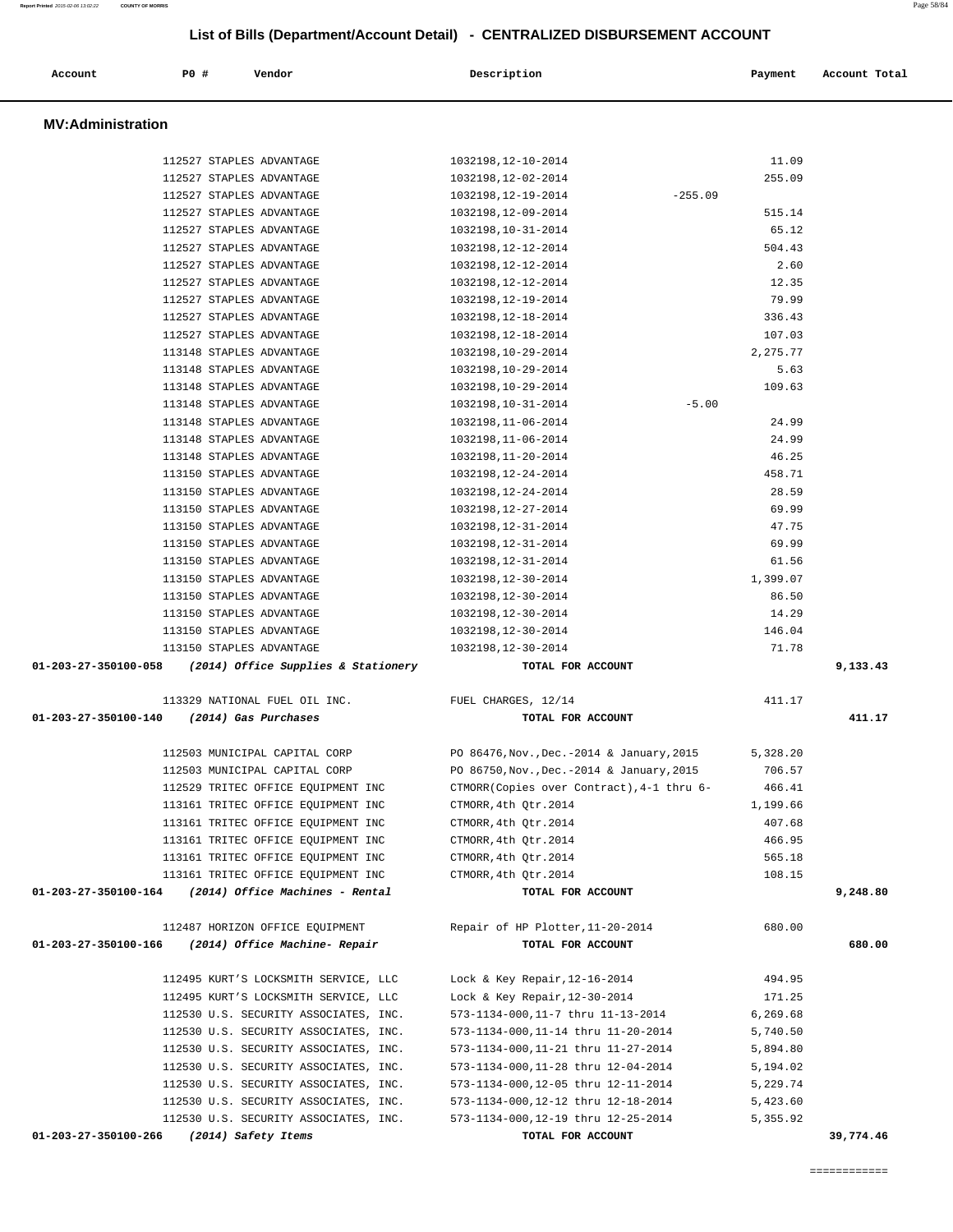**Report Printed** 2015-02-06 13:02:22 **COUNTY OF MORRIS** Page 59/84

| List of Bills (Department/Account Detail) - CENTRALIZED DISBURSEMENT ACCOUNT |                     |                                                                                                                                            |                                                                                                                                                                             |                                      |               |  |
|------------------------------------------------------------------------------|---------------------|--------------------------------------------------------------------------------------------------------------------------------------------|-----------------------------------------------------------------------------------------------------------------------------------------------------------------------------|--------------------------------------|---------------|--|
| Account                                                                      | PO#                 | Vendor                                                                                                                                     | Description                                                                                                                                                                 | Payment                              | Account Total |  |
| <b>MV:Administration</b>                                                     |                     |                                                                                                                                            |                                                                                                                                                                             |                                      |               |  |
|                                                                              |                     | TOTAL for MV:Administration                                                                                                                |                                                                                                                                                                             |                                      | 320,182.48    |  |
| <b>MV:Building Services</b>                                                  |                     |                                                                                                                                            |                                                                                                                                                                             |                                      |               |  |
| $01 - 201 - 27 - 350110 - 044$                                               |                     | 112521 SCHINDLER ELEVATOR CORPORATION<br>Equipment Service Agreements                                                                      | 5000013604, January~2015<br>TOTAL FOR ACCOUNT                                                                                                                               | 2,390.90                             | 2,390.90      |  |
| 01-201-27-350110-147                                                         | Water               | 113146 SOUTHEAST MORRIS COUNTY                                                                                                             | 2120000537.00, January~2015<br>TOTAL FOR ACCOUNT                                                                                                                            | 5,599.24                             | 5,599.24      |  |
| 01-201-27-350110-262                                                         | 113132 J.A. SEXAUER | 113152 STRAUB AUDIO/VIDEO SYSTEMS LLC<br>113147 SPEEDWELL ELECTRIC MOTORS<br>113147 SPEEDWELL ELECTRIC MOTORS<br>Machinery Repairs & Parts | 276829, 1-07-2015<br>Phone/Pager System Maintenance, 1-13-2015<br>Generator Maintenance/Repair, 1-20-2015<br>Boiler Motor Maintenance/Repair, 1-20-201<br>TOTAL FOR ACCOUNT | 877.26<br>295.00<br>630.55<br>719.98 | 2,522.79      |  |
|                                                                              |                     | 111447 CONSOLIDATED ENVIRONMENTAL INC                                                                                                      | Exhaust & Ceiling Cleaning, December~2014                                                                                                                                   | 7,470.00                             |               |  |

 111452 M.C. MUA 100041,November~2014 Tipping Fees 3,400.98 111452 M.C. MUA MORRIS55,November~2014 Roll-Offs 2,830.00  **01-203-27-350110-143 (2014) Rubbish & Trash Removal TOTAL FOR ACCOUNT 6,230.98**

 112524 SOUTHEAST MORRIS COUNTY 2120000537.00,11-13-2014 thru 12-11-2014 4,583.15 112525 SOUTHEAST MORRIS COUNTY 7635106200.00,4th Qtr. 2014 362.56 112525 SOUTHEAST MORRIS COUNTY 7635107060.00,4th Qtr. 2014 216.30 112525 SOUTHEAST MORRIS COUNTY 7625100690.00,4th Qtr. 2014 337.84  **01-203-27-350110-147 (2014) Water TOTAL FOR ACCOUNT 5,499.85**

 111445 A BETTER DESIGN INTERIORS Custom Window Treatment in Morris View A 2,840.00  **01-203-27-350110-162 (2014) Furniture & Fixtures TOTAL FOR ACCOUNT 2,840.00**

> 112508 PENN-JERSEY PAPER CO. 20955,11-11-2014 864.50 112508 PENN-JERSEY PAPER CO. 20955,11-20-2014 1,734.70 112513 PRAXAIR DISTRIBUTION LM714,10-27-2014 251.67 112513 PRAXAIR DISTRIBUTION LM714,10-30-2014 428.82 112513 PRAXAIR DISTRIBUTION LM714,11-03-2014 255.26 112513 PRAXAIR DISTRIBUTION LM714,11-04-2014 140.38 112513 PRAXAIR DISTRIBUTION LM714,11-10-2014 255.26

 **01-203-27-350110-036 (2014) Contracted Services TOTAL FOR ACCOUNT 7,470.00**

109776 TRANE U.S. INC. 2793224,11-01-2014 thru 1-30-2015 3,400.00

 **01-203-27-350110-044 (2014) Equipment Service Agreements TOTAL FOR ACCOUNT 3,400.00**

 112469 AES-NJ COGEN CO INC Electric Co-Generation for December,2014 3,635.29 112489 JERSEY CENTRAL POWER & LIGHT 100 004 803 738,November~2014 49,033.72 113134 JERSEY CENTRAL POWER & LIGHT 100 004 803 738,December~2014 44,418.20

 112520 PSE&G CO 66 472 055 00,December~2014 1,387.19 112532 WOODRUFF ENERGY 508579,December~2014 35,091.05 112532 WOODRUFF ENERGY 508584,December~2014 4,166.38  **01-203-27-350110-141 (2014) Natural Gas TOTAL FOR ACCOUNT 54,681.07**

 **01-203-27-350110-137 (2014) Electricity TOTAL FOR ACCOUNT 97,087.21**

112519 PSE&G CO 65 858 068 08,December,2014 14,036.45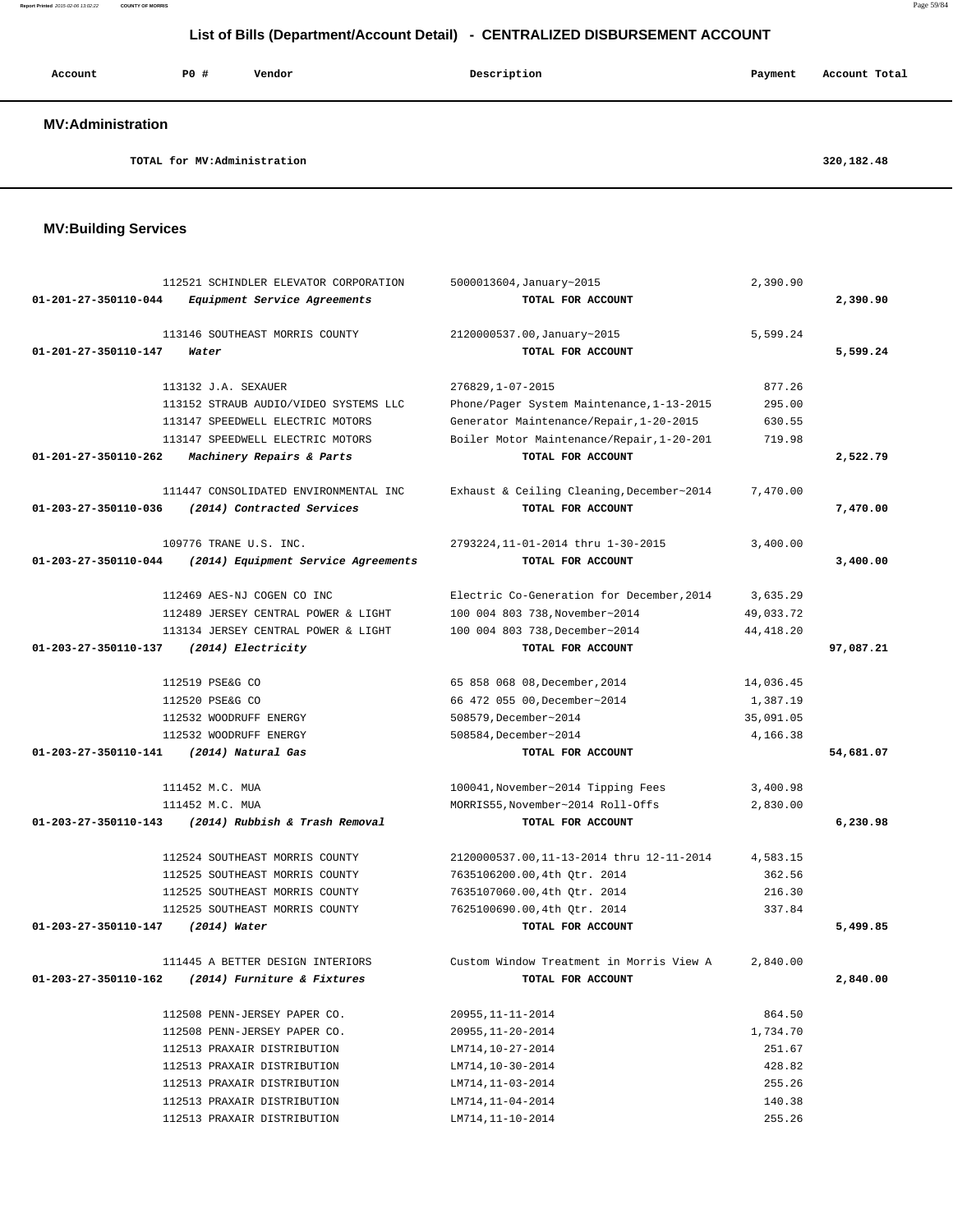| Account                     | P0#                             | Vendor                                | Description                              | Payment  | Account Total              |
|-----------------------------|---------------------------------|---------------------------------------|------------------------------------------|----------|----------------------------|
| <b>MV:Building Services</b> |                                 |                                       |                                          |          |                            |
|                             |                                 | 112513 PRAXAIR DISTRIBUTION           | LM714, 11-20-2014                        | 925.82   |                            |
|                             |                                 | 112513 PRAXAIR DISTRIBUTION           | LM714, 11-24-2014                        | 255.26   |                            |
|                             |                                 | 112513 PRAXAIR DISTRIBUTION           | LM714, 11-26-2014                        | 251.67   |                            |
|                             |                                 | 112514 PRAXAIR DISTRIBUTION           | LM714,12-01-2014                         | 140.38   |                            |
|                             |                                 | 112514 PRAXAIR DISTRIBUTION           | LM714,12-05-2014                         | 255.26   |                            |
|                             |                                 | 112514 PRAXAIR DISTRIBUTION           | LM714,12-09-2014                         | 255.26   |                            |
|                             |                                 | 112514 PRAXAIR DISTRIBUTION           | LM714, 12-15-2014                        | 255.26   |                            |
|                             |                                 | 112514 PRAXAIR DISTRIBUTION           | LM714, 12-17-2014                        | 255.26   |                            |
|                             |                                 | 112514 PRAXAIR DISTRIBUTION           | LM714, 12-20-2014                        | 1,020.37 |                            |
|                             |                                 | 112514 PRAXAIR DISTRIBUTION           | LM714, 12-22-2014                        | 255.26   |                            |
|                             |                                 | 112514 PRAXAIR DISTRIBUTION           | LM714, 12-24-2014                        | 255.26   |                            |
|                             |                                 | 112514 PRAXAIR DISTRIBUTION           | LM714, 12-29-2014                        | 255.26   |                            |
|                             | 111488 BAYWAY LUMBER            |                                       | 202120, Ceiling Tile                     | 839.88   |                            |
|                             | 111488 BAYWAY LUMBER            |                                       | 202120, Ceiling Tile                     | 1,319.88 |                            |
|                             | 111488 BAYWAY LUMBER            |                                       | 202120, Ceiling Tile                     | 959.88   |                            |
|                             | 111450 GRAINGER                 |                                       | 806843231, 10-17-2014                    | 80.35    |                            |
|                             | 111449 GRAINGER                 |                                       | 806843231, 10-6-2014                     | 105.08   |                            |
|                             | 111449 GRAINGER                 |                                       | 806843231, Credit Memo Dated 10-22-2014  | $-39.05$ |                            |
|                             |                                 | 111451 MARIDO SERVICES INC.           | 13518, Poly- Air Filters for Boiler Room | 861.28   |                            |
|                             | 113131 HILL-ROM CO, INC.        |                                       | 616884, December~2014                    | 2,945.00 |                            |
| 01-203-27-350110-204        |                                 | (2014) Plant Operation                | TOTAL FOR ACCOUNT                        |          | 15,638.47                  |
|                             |                                 | 112521 SCHINDLER ELEVATOR CORPORATION | 5000013604, 12-23-2014                   | 395.90   |                            |
|                             |                                 | 112521 SCHINDLER ELEVATOR CORPORATION | 5000013604, 12-16-2014                   | 2,421.48 |                            |
|                             |                                 | 111440 COOPER ELECTRIC SUPPLY CO.     | 228382, Flourescent Starters             | 17.16    |                            |
|                             |                                 | 111440 COOPER ELECTRIC SUPPLY CO.     | 228382, Dimmable Switches                | 408.65   |                            |
|                             | 109776 TRANE U.S. INC.          |                                       | 2793224,8-19-2014                        | 3,102.00 |                            |
| 01-203-27-350110-262        |                                 | (2014) Machinery Repairs & Parts      | TOTAL FOR ACCOUNT                        |          | 6,345.19                   |
|                             | TOTAL for MV: Building Services |                                       |                                          |          | ============<br>209,705.70 |

 112528 STAR LEDGER 947758,w/e 1-3-2015 37.11 112528 STAR LEDGER 947758,w/e 1-10-2015 50.91 113151 STAR LEDGER 947758,w/e 1-17-2015 33.19 113151 STAR LEDGER 947758,w/e 1-24-2015 82.52  **01-201-27-350115-186 Coffee / Gift Shop TOTAL FOR ACCOUNT 203.73** 111439 UNITED REFRIGERATION INC 1029723,Refrigeration Motor & Supplies 425.58  **01-203-27-350115-262 (2014) Machinery Repairs & Parts TOTAL FOR ACCOUNT 425.58** ============ **TOTAL for MV:Dietary 629.31**

### **MV:Laundry**

 **MV:Dietary** 

| 112412 EMERALD PROFESSIONAL | 285632,10-20-2014  | 17,268.44 |
|-----------------------------|--------------------|-----------|
| 112412 EMERALD PROFESSIONAL | 285632, 11-21-2014 | 17,286.55 |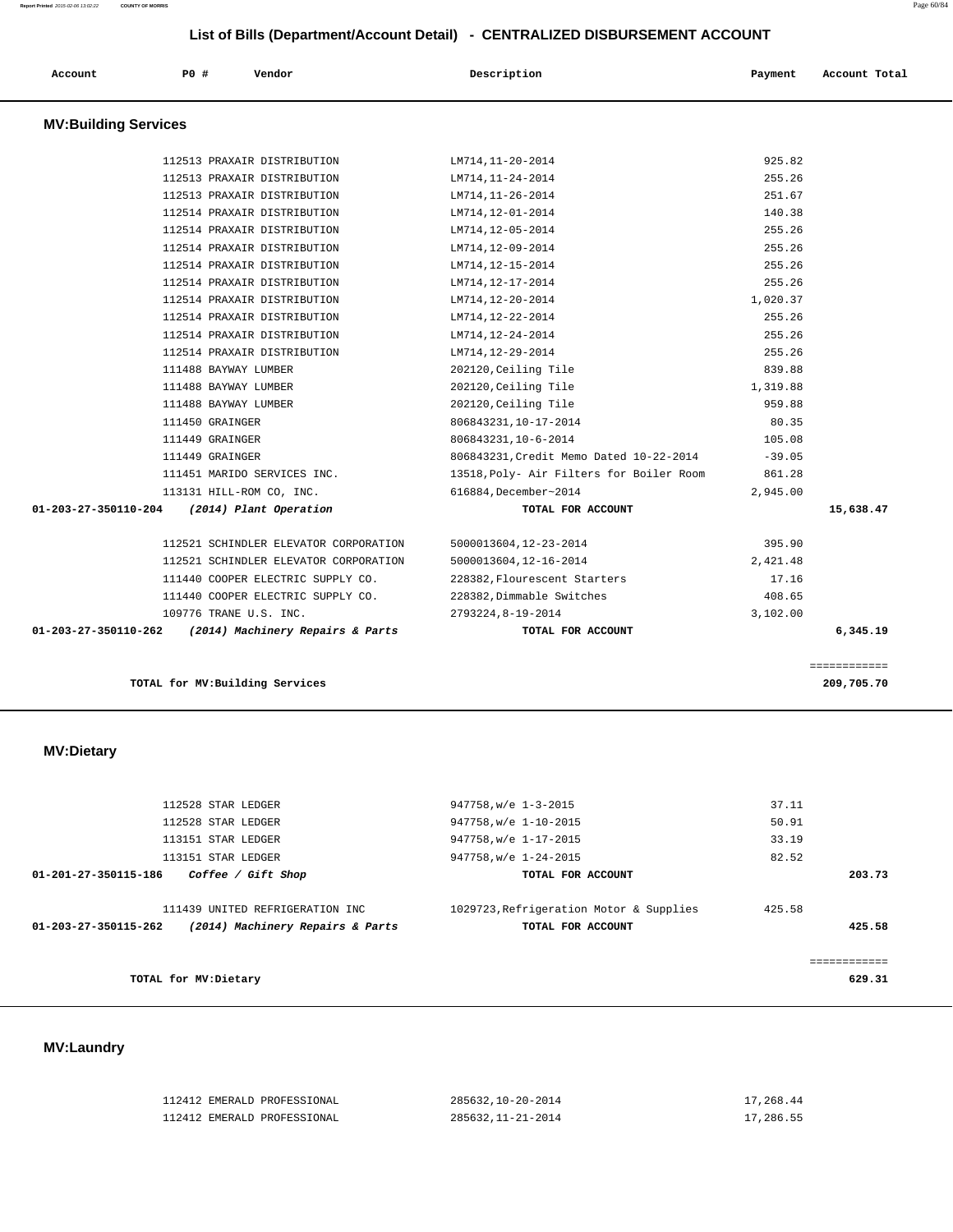### **Report Printed** 2015-02-06 13:02:22 **COUNTY OF MORRIS** Page 61/84

# **List of Bills (Department/Account Detail) - CENTRALIZED DISBURSEMENT ACCOUNT**

| Account              | PO#<br>Vendor                 | Description                      | Account Total<br>Payment |
|----------------------|-------------------------------|----------------------------------|--------------------------|
| <b>MV:Laundry</b>    |                               |                                  |                          |
|                      | 112412 EMERALD PROFESSIONAL   | 285632, 12-18-2014               | 10,208.70                |
|                      | 112499 MEDLINE INDUSTRIES INC | 1183053, 12-4-2014               | 750.00                   |
|                      | 112414 READY SUPPLY           | B06Q, 10-15-2014                 | 3,591.04                 |
|                      | 112414 READY SUPPLY           | B060, 11-17-2014                 | 2,905.52                 |
|                      | 112414 READY SUPPLY           | B06Q, 10-27-2014                 | 659.40                   |
|                      | 112414 READY SUPPLY           | B06Q, 9-25-2014                  | 531.60                   |
|                      | 112414 READY SUPPLY           | B060, 11-19-2014                 | 2,960.00                 |
|                      | 112414 READY SUPPLY           | B06Q, 12-02-2014                 | 2,045.56                 |
|                      | 112414 READY SUPPLY           | B06Q, 12-17-2014                 | 1,998.00                 |
| 01-203-27-350125-182 | (2014) Diapers                | TOTAL FOR ACCOUNT                | 67,309.81                |
|                      |                               |                                  | ============             |
|                      |                               |                                  |                          |
|                      | TOTAL for MV: Laundry         |                                  | 67,309.81                |
|                      |                               |                                  |                          |
| <b>MV:Nursing</b>    |                               |                                  |                          |
|                      | 112516 PREMIER HEALTHCARE     | Admissions Nursing, January~2015 | 9,916.66                 |
| 01-201-27-350130-036 | Contracted Services           | TOTAL FOR ACCOUNT                | 9,916.66                 |

| 112516 PREMIER HEALTHCARE |                                      | Admissions Nursing, January~2015         | 9,916.66 |           |
|---------------------------|--------------------------------------|------------------------------------------|----------|-----------|
| 01-201-27-350130-036      | Contracted Services                  | TOTAL FOR ACCOUNT                        |          | 9,916.66  |
|                           | 113125 CARSTENS, INC                 | $574715, 1 - 16 - 2015$                  | 224.98   |           |
|                           | 113133 JML MEDICAL INC.              | $5MOCO2, 1-13-2015$                      | 5,051.69 |           |
|                           | 113133 JML MEDICAL INC.              | $5MOC02, 1-13-2015$                      | 1,521.53 |           |
|                           | 113133 JML MEDICAL INC.              | 5MOC02, 1-15-2015                        | 759.50   |           |
|                           | 113133 JML MEDICAL INC.              | 5MOC02, 1-05-2015                        | 2,283.00 |           |
|                           | 113133 JML MEDICAL INC.              | 5MOC02, 1-12-2015                        | 3,567.00 |           |
|                           | 113133 JML MEDICAL INC.              | 5MOC02, 1-12-2015                        | 4,655.00 |           |
|                           | 113133 JML MEDICAL INC.              | 5MOC02, 1-12-2015                        | 52.50    |           |
|                           | 113133 JML MEDICAL INC.              | $-277.60$<br>5MOC02, 1-12-2015           |          |           |
|                           | 113139 MEDLINE INDUSTRIES INC        | 1183053, 1-8-2015                        | 264.53   |           |
|                           | 113139 MEDLINE INDUSTRIES INC        | 1183053, 1-10-2015                       | 196.25   |           |
|                           | 113143 PENN-JERSEY PAPER CO.         | $20955, 1 - 6 - 2015$                    | 2,993.94 |           |
| 01-201-27-350130-046      | General Stores                       | TOTAL FOR ACCOUNT                        |          | 21,292.32 |
|                           | 112444 NOLA SMITH                    | CNA Re-Certification, 1-13-2015          | 30.00    |           |
|                           | 112443 JOCELYNE VOLCY                | CNA Re-Certification, 1-6-2015           | 30.00    |           |
| 01-201-27-350130-191      | Nursing                              | TOTAL FOR ACCOUNT                        |          | 60.00     |
|                           | 113142 ON TIME TRANSPORT INC.        | Medical Transport, 1-2-2015              | 118.00   |           |
|                           | 113142 ON TIME TRANSPORT INC.        | Medical Transport, 1-6-2015              | 106.00   |           |
| 01-201-27-350130-340      | Transportation Services              | TOTAL FOR ACCOUNT                        |          | 224.00    |
|                           | 112512 PHARMA CARE INC               | MORR02, Consultation for December, 2014  | 3,913.36 |           |
| 01-203-27-350130-035      | (2014) Consultation Fee              | TOTAL FOR ACCOUNT                        |          | 3,913.36  |
|                           | 112517 PREMIER HEALTHCARE            | Professional Consulting, November~2014   | 1,840.00 |           |
|                           | 111442 VISITING DENTAL ASSOCIATES PC | McGee, DOS~10/14/2014                    | 1,102.50 |           |
| 01-203-27-350130-036      | (2014) Contracted Services           | TOTAL FOR ACCOUNT                        |          | 2,942.50  |
|                           | 112412 EMERALD PROFESSIONAL          | 285632, 12-18-2014                       | 295.00   |           |
|                           | 112484 GULF SOUTH MEDICAL SUPPLY INC | 1225058, 12-18-2014                      | 1,246.60 |           |
|                           | 112490 JML MEDICAL INC.              | 5MOC02, MorPay Monthly for November~2014 | 2,534.94 |           |
|                           | 112490 JML MEDICAL INC.              | 5MOC02, MorPay Monthly for December~2014 | 2,836.54 |           |
|                           | 112491 JML MEDICAL INC.              | 5MOC02, 11-10-2014                       | 1,457.52 |           |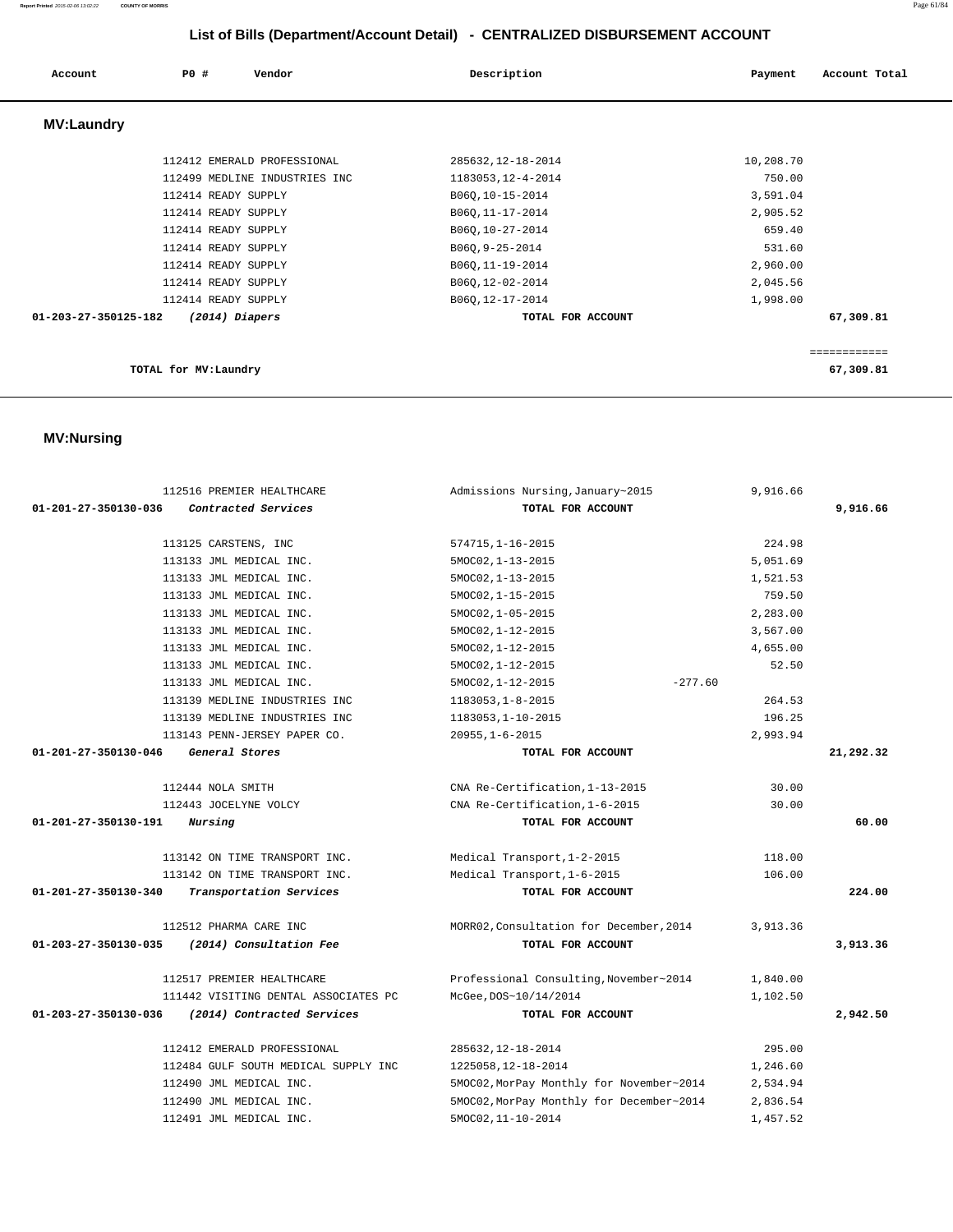# **List of Bills (Department/Account Detail) - CENTRALIZED DISBURSEMENT ACCOUNT Account P0 # Vendor Description Payment Account Total MV:Nursing**  112491 JML MEDICAL INC. 5MOC02, 11-13-2014 40.56 112491 JML MEDICAL INC. 5MOC02,11-13-2014 1,809.92 112491 JML MEDICAL INC. 5MOC02,11-18-2014 570.24 112491 JML MEDICAL INC. 5MOC02,12-01-2014 283.92 112491 JML MEDICAL INC. 5MOC02,12-01-2014 172.12 112491 JML MEDICAL INC. 5MOC02,12-04-2014 527.28 112491 JML MEDICAL INC. 5MOC02,12-09-2014 437.50 112491 JML MEDICAL INC. 5MOC02, 11-24-2014 -434.40 112491 JML MEDICAL INC. 5MOC02,12-01-2014 3,596.48 112491 JML MEDICAL INC. 5MOC02,12-01-2014 1,224.60 112491 JML MEDICAL INC. 5MOC02,12-04-2014 2,262.50 112491 JML MEDICAL INC. 5MOC02,12-08-2014 761.08 112508 PENN-JERSEY PAPER CO. 20955,12-11-2014 734.70 112508 PENN-JERSEY PAPER CO. 20955,12-12-2014 941.20 112508 PENN-JERSEY PAPER CO. 20955,12-14-2014 367.05 112499 MEDLINE INDUSTRIES INC 1183053,12-6-2014 2,001.60 112499 MEDLINE INDUSTRIES INC 1183053,12-13-2014 159.03 112499 MEDLINE INDUSTRIES INC 1183053,10-28-2014 -135.46 112499 MEDLINE INDUSTRIES INC 1183053,10-2-2014 546.46 112501 MOBILEX USA 71060,July~2014 2,557.40 112501 MOBILEX USA 71060,July~2014 361.08 112501 MOBILEX USA 710690,November~2014 1,669.33 112501 MOBILEX USA 710690,November~2014 938.48 112526 SPECIALTY MEDICAL PRODUCTS INC. MOVMN,November~2014 2,626.00  **01-203-27-350130-046 (2014) General Stores TOTAL FOR ACCOUNT 32,423.27** 112452 BIO- REFERENCE LABORATORIES, INC. Part-A for October,2014 1,488.62 112452 BIO- REFERENCE LABORATORIES, INC. Part-A for November,2014 1,407.46 112452 BIO- REFERENCE LABORATORIES, INC. Part-A for December,2014 1,699.89  **01-203-27-350130-049 (2014) Laboratory Services TOTAL FOR ACCOUNT 4,595.97** 112480 DISCOVER RX 5438,Scripted for December~2014 29,500.43  **01-203-27-350130-171 (2014) Legend Drugs (Prescription) TOTAL FOR ACCOUNT 29,500.43** 112481 DISCOVER RX 5438,November~2014 2,291.12 112481 DISCOVER RX 5438,November~2014 1,302.45 112482 DISCOVER RX 5438,December~2014 7,229.90 112482 DISCOVER RX 5438,December~2014 12,886.13 112482 DISCOVER RX 5438,December~2014 2,176.23  **01-203-27-350130-172 (2014) Non-Legend Drugs (OTC) TOTAL FOR ACCOUNT 25,885.83** 112466 ADVANCED CARDIOLOGY LLC Arthur W.,ID#:025261133A 61.50 111437 GARDEN STATE UROLOGY LLC Catherine D.,DOS-10/9/2014 60.00 111437 GARDEN STATE UROLOGY LLC Lucille B.,DOS-10/22/2014 60.00  **01-203-27-350130-189 (2014) Medical TOTAL FOR ACCOUNT 181.50** 113140 MOBILEX USA Resident Testing~December,2014 1,239.72 113140 MOBILEX USA Resident Testing~December,2014 318.77  **01-203-27-350130-203 (2014) X-Ray & Medical Supplies TOTAL FOR ACCOUNT 1,558.49** 112471 AGL WELDING SUPPLY CO INC 584500,December~2014 250.00 112471 AGL WELDING SUPPLY CO INC 584500,December~2014 250.00 112471 AGL WELDING SUPPLY CO INC 584500,December~2014 200.00 112485 HILL-ROM CO, INC. 616884,11-30-2014 1,045.00  **01-203-27-350130-258 (2014) Equipment TOTAL FOR ACCOUNT 1,745.00**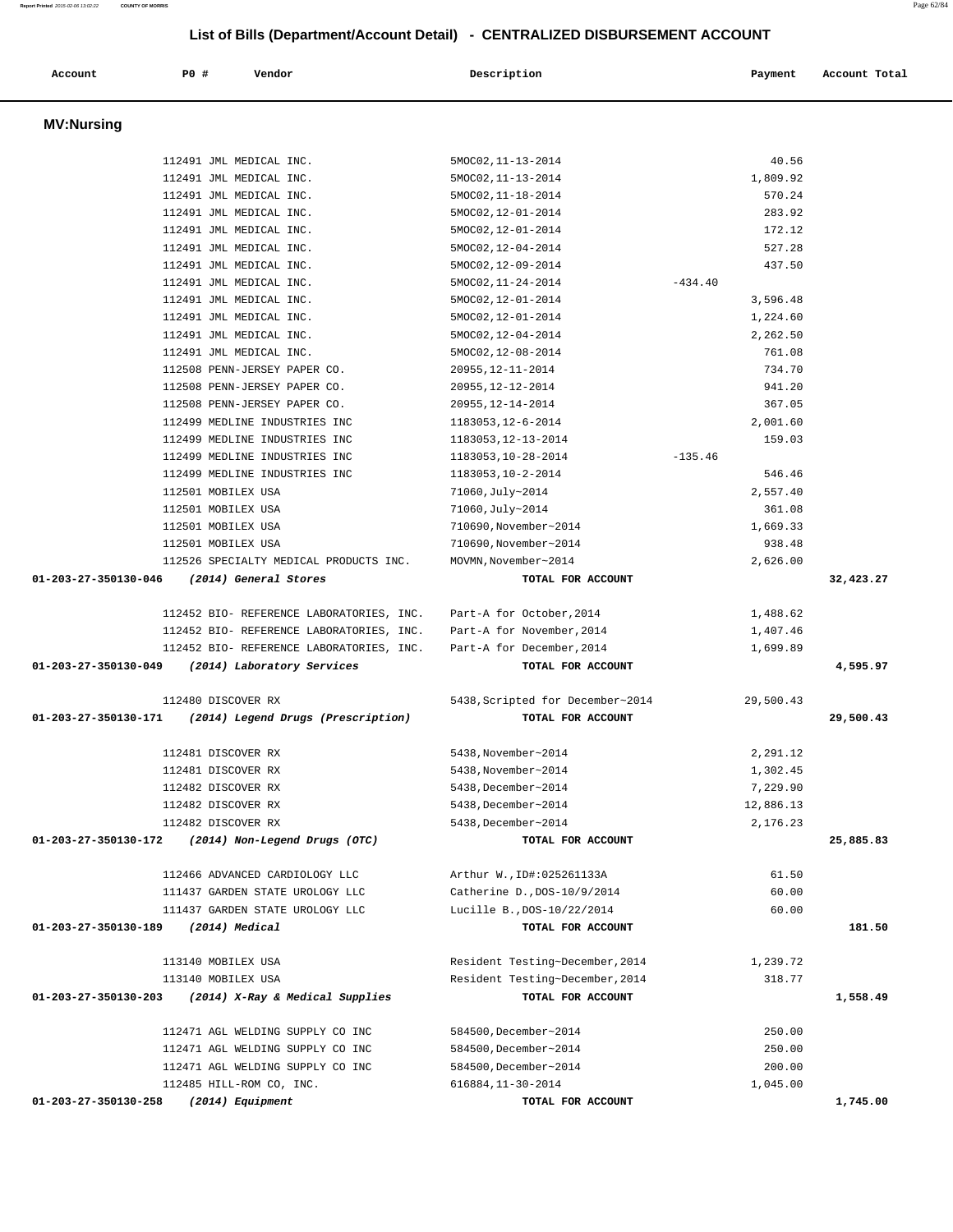**Report Printed** 2015-02-06 13:02:22 **COUNTY OF MORRIS** Page 63/84

### **List of Bills (Department/Account Detail) - CENTRALIZED DISBURSEMENT ACCOUNT**

| Account              | PO# | Vendor                         | Description |                               | Payment | Account Total |
|----------------------|-----|--------------------------------|-------------|-------------------------------|---------|---------------|
| <b>MV:Nursing</b>    |     |                                |             |                               |         |               |
|                      |     | 112507 ON TIME TRANSPORT INC.  |             | Medical Transport, 11-6-2014  | 196.00  |               |
|                      |     | 112507 ON TIME TRANSPORT INC.  |             | Medical Transport, 11-13-2014 | 106.00  |               |
|                      |     | 112507 ON TIME TRANSPORT INC.  |             | Medical Transport, 12-5-2014  | 202.00  |               |
| 01-203-27-350130-340 |     | (2014) Transportation Services |             | TOTAL FOR ACCOUNT             |         | 598.00        |
|                      |     |                                |             |                               |         |               |
|                      |     |                                |             |                               |         |               |

**TOTAL for MV:Nursing 134,837.33**

 **MV:Recreation/Volunteer Svc**

|                                | 113127 DH SPECIAL SERVICES                | 625.00<br>MEPAP Class , 1-12-2015         |          |                    |
|--------------------------------|-------------------------------------------|-------------------------------------------|----------|--------------------|
|                                | 113127 DH SPECIAL SERVICES                | MEPAP Class , 1-12-2015<br>625.00         |          |                    |
| $01 - 201 - 27 - 350135 - 034$ | Conference Expenses                       | TOTAL FOR ACCOUNT                         |          | 1,250.00           |
|                                | 112506 NICHOLAS L. ROCCAFORTE             | Music Program on 2D, 1-12-2015            | 75.00    |                    |
|                                | 112523 SENTIMENTAL PRODUCTIONS            | Autumn Edition Trivia, 2-1-2015           | 130.00   |                    |
|                                | 113124 ARTISTIC AQUARIA INC               | Fish Tank Maintenance, January~2015       | 550.00   |                    |
|                                | 113126 CREATING WITH CLAY LLC             | Clay Instruction, 1-15-2015               | 100.00   |                    |
|                                | 113145 PRECIOUS GEMS MUSIC, LLC           | Music Program on 2D, 1-22-2015            | 125.00   |                    |
|                                | $01-201-27-350135-194$ Patient Activities | TOTAL FOR ACCOUNT                         |          | 980.00             |
|                                | 112522 SENIOR SALON SERVICES LLC          | 6409, December~2014                       | 5,993.62 |                    |
| 01-203-27-350135-036           | (2014) Contracted Services                | TOTAL FOR ACCOUNT                         |          | 5,993.62           |
|                                | 112474 ARTS! BY THE PEOPLE INC.           | Poetry Workshop, 12-1-2014                | 75.00    |                    |
|                                | 112473 ARTISTIC AOUARIA INC               | Aquarium Maintenance for December, 2014   | 550.00   |                    |
|                                | 112470 AFI FOODSERVICE DISTRIBUTORS       | 185674,12-9-2014                          | 155.08   |                    |
|                                | 112470 AFI FOODSERVICE DISTRIBUTORS       | 185674, 12-18-2014                        | 180.16   |                    |
|                                | 112477 CREATING WITH CLAY LLC             | Clay Class on 2D, 12-10-2014              | 100.00   |                    |
|                                | 112478 DENNIS GRAU                        | Christmas Party on 2-D, 12-16-2014        | 200.00   |                    |
|                                | 112413 JENNIFER CARPINTERI                | Petty Cash Reimbursement for December, 20 | 77.96    |                    |
|                                | 112509 PENN-JERSEY PAPER CO.              | 20955, 12-16-2014                         | 166.05   |                    |
|                                | 112515 PRECIOUS GEMS MUSIC, LLC           | Music Program on 2D, 12-23-2014           | 125.00   |                    |
|                                | 112496 LOVEYS PIZZA & GRILL               | Holiday Party, 12-10-2014                 | 72.75    |                    |
|                                | 112502 MOONLIGHT DESIGNS                  | Art Class, 12-12-2014                     | 165.00   |                    |
|                                | 111443 POSITIVE PROMOTIONS, INC.          | 00371625-24,12-3-2014                     | 127.81   |                    |
|                                | 111434 S & S WORLDWIDE, INC.              | 10100263, Resident Entertainment Supplies | 87.75    |                    |
|                                | 111434 S & S WORLDWIDE, INC.              | 10100263, Resident Entertainment Supplies | 12.99    |                    |
| 01-203-27-350135-194           | (2014) Patient Activities                 | TOTAL FOR ACCOUNT                         |          | 2,095.55           |
|                                |                                           |                                           |          |                    |
|                                |                                           |                                           |          | <b>EEEEEEEEEEE</b> |

TOTAL for MV:Recreation/Volunteer Svc 10,319.17

 **MV:Rehabilitation** 

| 113128 DIRECT SUPPLY INC                      | 29406,1-22-2015      | 116.65 |
|-----------------------------------------------|----------------------|--------|
| 01-201-27-350140-046<br>General Stores        | TOTAL FOR ACCOUNT    | 116.65 |
| 112511 PATTERSON MEDICAL SUPPLY, INC.         | 104022453, 12-8-2014 | 418.46 |
| (2014) General Stores<br>01-203-27-350140-046 | TOTAL FOR ACCOUNT    | 418.46 |
|                                               |                      |        |
|                                               |                      |        |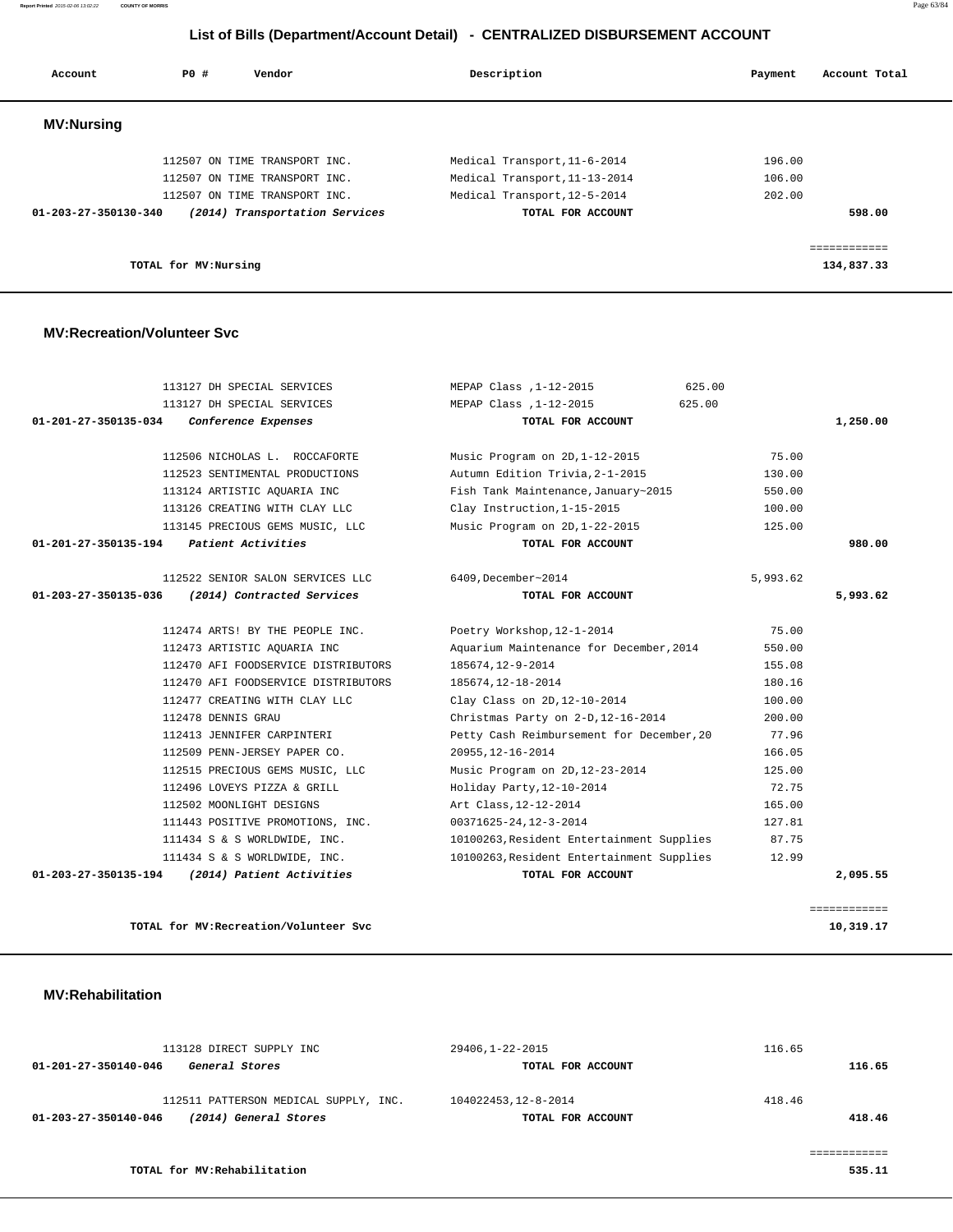**Report Printed** 2015-02-06 13:02:22 **COUNTY OF MORRIS** Page 64/84

# **List of Bills (Department/Account Detail) - CENTRALIZED DISBURSEMENT ACCOUNT**

| Account                | <b>PO #</b><br>Vendor                             |                                          | Description                                             | Payment | Account Total          |
|------------------------|---------------------------------------------------|------------------------------------------|---------------------------------------------------------|---------|------------------------|
| <b>County Adjuster</b> |                                                   |                                          |                                                         |         |                        |
| 01-201-27-357100-068   | 113283 COUNTY OF MORRIS<br>Postage & Metered Mail |                                          | 2nd Half January 2015 Metered Mail<br>TOTAL FOR ACCOUNT | 183.48  | 183.48                 |
|                        | TOTAL for County Adjuster                         |                                          |                                                         |         | ============<br>183.48 |
| <b>Dental Clinic</b>   |                                                   |                                          |                                                         |         |                        |
| 01-201-27-365100-095   | 113217 ROBERT A. CHARMOY, DMD PA                  | Dental Clinic Other Administrative Suppl | Sabrina Trentacoste 1/2/15<br>TOTAL FOR ACCOUNT         | 60.00   | 60.00                  |
|                        |                                                   |                                          |                                                         |         | ============           |
|                        | TOTAL for Dental Clinic                           |                                          |                                                         |         | 60.00                  |

# **County Library**

|                                                         | 113283 COUNTY OF MORRIS 113283 COUNTY OF MORRIS 113283 COUNTY OF MORRIS 1201 COUNT<br>3 Postage & Metered Mail 1201 TOTAL FOR ACCOUNT |          |        |
|---------------------------------------------------------|---------------------------------------------------------------------------------------------------------------------------------------|----------|--------|
| 01-201-29-390100-068  Postage & Metered Mail            |                                                                                                                                       |          | 749.09 |
|                                                         |                                                                                                                                       |          |        |
| 110051 BERNAN                                           | 0782711 dated $11/14/14$ 112.35                                                                                                       |          |        |
|                                                         | 108769 BAKER & TAYLOR BOOKS 321652 C000745 3 B00000 dated 11/04/14                                                                    | 731.48   |        |
|                                                         | 110043 BAKER & TAYLOR BOOKS 321652 C000745 3 00000 dated 12/03/14                                                                     | 400.41   |        |
|                                                         | 110043 BAKER & TAYLOR BOOKS 321652 C000745 3 00000 dated 12/04/14 272.14                                                              |          |        |
| 110044 CENTER POINT LARGE PRINT XCP14-12 dated 11/19/14 |                                                                                                                                       | 90.88    |        |
|                                                         | 110053 CENTER POINT LARGE PRINT XCP14-11 dated 11/03/14 120.10                                                                        |          |        |
|                                                         | 110040 EBSCO INFORMATION SERVICES Proforma Play Index (HW Wilson; Poetry & 5,035.00                                                   |          |        |
| 108778 EBSCO INFORMATION SERVICES                       | TN-S-31910-00 dated 10/17/14                                                                                                          | 76.50    |        |
| 107733 GANN LAW BOOKS                                   | 000184-0 dated 10/16/14 NJ Inheritance & 144.00                                                                                       |          |        |
| 110055 GALE                                             | 116418 dated 11/12/14                                                                                                                 | 392.66   |        |
| 110055 GALE                                             |                                                                                                                                       | 26.39    |        |
| 110055 GALE                                             | 116418 dated 11/20/14<br>116418 dated 11/21/14                                                                                        | 51.98    |        |
|                                                         | 105532 GANN LAW BOOKS NO BOOKS NJ Family Law / Involving Children dated 126.00                                                        |          |        |
| 103996 GALE                                             | 116418 dated 08/07/14                                                                                                                 | 276.70   |        |
| 103996 GALE                                             |                                                                                                                                       |          |        |
| 103744 GALE                                             | 116418 dated 08/11/14 52.78<br>116418 dated 07/16/14 25.59<br>116418 dated 07/18/14 27.19                                             |          |        |
| 103744 GALE                                             |                                                                                                                                       |          |        |
| 103744 GALE                                             | 116418 dated 07/31/14                                                                                                                 | 1,673.00 |        |
|                                                         | 107694 IT MARKET INTELLIGENCE 5052093 dated 07/29/14; Directory of Top 275.00                                                         |          |        |
| 108784 LEXIS NEXIS                                      | 150KGM dated 12/31/14                                                                                                                 | 174.00   |        |
| 108783 LEXIS NEXIS                                      | 150KMG dated 11/30/2014                                                                                                               | 174.00   |        |
|                                                         | 110045 LAWYERS DIARY AND MANUAL LLC 90001731-VO dated 11/14/14                                                                        | 106.00   |        |
|                                                         | 110059 NEW JERSEY LAW JOURNAL MOCOL dated 11/26/14                                                                                    | 77.00    |        |
|                                                         | 107698 OXFORD UNIVERSITY PRESS 1087326 dated 10/10/14                                                                                 | 730.00   |        |
|                                                         | 110061 ROWMAN & LITTLEFIELD 0000202247 dated 11/28/14                                                                                 | 189.14   |        |
|                                                         | 105541 SAGE PUBLICATIONS, INC. 0000249438 dated 09/05/14                                                                              | 185.54   |        |
| 103758 SHEET MUSIC PLUS                                 | Order#433170177 dated 07/22/14                                                                                                        | 487.83   |        |
|                                                         | 110046 STANDARD & POOR'S FINANCIAL 1146590000 dated 12/01/14                                                                          | 681.11   |        |
| 103999 SHEET MUSIC PLUS                                 | Order#433170177 dated 07/24/14                                                                                                        | 158.86   |        |
|                                                         |                                                                                                                                       |          |        |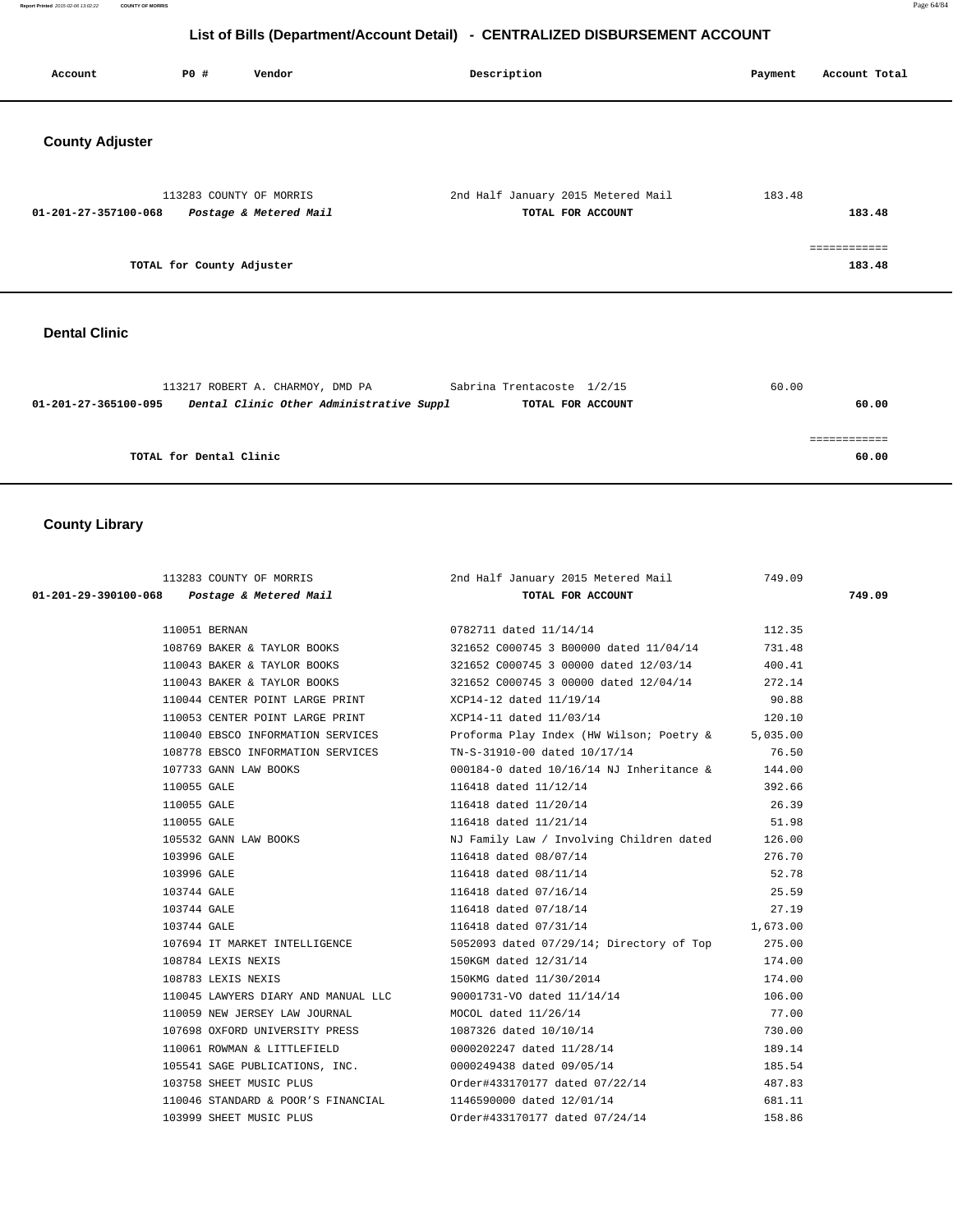| Account               | PO#          | Vendor                                                      | Description     |                                        | Payment   | Account Total |
|-----------------------|--------------|-------------------------------------------------------------|-----------------|----------------------------------------|-----------|---------------|
| <b>County Library</b> |              |                                                             |                 |                                        |           |               |
|                       |              | 106912 YBP LIBRARY SERVICE                                  |                 | 5343-80 dated 10/02/14                 | 31.49     |               |
|                       |              | 108800 YBP LIBRARY SERVICE                                  |                 | 5343-10 dated 10/28/14                 | 103.44    |               |
|                       |              | 106334 YBP LIBRARY SERVICE                                  |                 | 5343-40 dated 08/22/14                 | 88.49     |               |
| 01-203-29-390100-028  |              | (2014) Books & Periodicals                                  |                 | TOTAL FOR ACCOUNT                      |           | 13,646.05     |
|                       |              | 110056 GAYLORD BROS., INC.                                  |                 | 682988 dated 11/21/14                  | 257.50    |               |
| 01-203-29-390100-058  |              | (2014) Office Supplies & Stationery                         |                 | TOTAL FOR ACCOUNT                      |           | 257.50        |
|                       |              | 110058 MIDWEST TAPE LLC                                     |                 | 2000001148 dated 11/14/14              | 375.38    |               |
|                       |              | 110058 MIDWEST TAPE LLC                                     |                 | 2000001148 dated 11/20/14              | 309.22    |               |
|                       |              | 110058 MIDWEST TAPE LLC                                     |                 | 2000001148 dated 11/25/14              | 29.98     |               |
|                       |              | $01-203-29-390100-083$ (2014) Video & Film Materials        |                 | TOTAL FOR ACCOUNT                      |           | 714.58        |
|                       |              | 105529 CARTRIDGE WORLD OF PARSIPPANY                        |                 | 2934 dated 08/12/14                    | 1,199.70  |               |
|                       | 110136 DEMCO |                                                             |                 | 43440798 Ouote#G4342135 dated 12/10/14 | 2,970.00  |               |
|                       | 110136 DEMCO |                                                             | <b>DISCOUNT</b> |                                        | $-300.00$ |               |
|                       |              | 110056 GAYLORD BROS., INC.                                  |                 | 701393 dated 11/19/14                  | 238.41    |               |
|                       |              | 107697 ORIENTAL TRADING COMPANY INC.                        |                 | 11040960 dated 10/03/14                | 107.67    |               |
|                       |              | 110063 STAPLES ADVANTAGE                                    |                 | NYC1054187 dated 11/19/14              | 1,135.80  |               |
|                       |              | 110063 STAPLES ADVANTAGE                                    |                 | NYC1054187 dated 11/21/14              | 442.69    |               |
|                       |              | 110031 W.B. MASON COMPANY INC                               |                 | C1033751 dated 11/19/14                | 1,128.90  |               |
|                       |              | $01-203-29-390100-095$ (2014) Other Administrative Supplies |                 | TOTAL FOR ACCOUNT                      |           | 6,923.17      |
|                       |              |                                                             |                 |                                        |           | ============  |
|                       |              | TOTAL for County Library                                    |                 |                                        |           | 22,290.39     |

### **County Superintendent of Schoo**

|                      | 113283 COUNTY OF MORRIS                  | 2nd Half January 2015 Metered Mail | 105.64 |        |
|----------------------|------------------------------------------|------------------------------------|--------|--------|
| 01-201-29-392100-068 | Postage & Metered Mail                   | TOTAL FOR ACCOUNT                  |        | 105.64 |
|                      |                                          |                                    |        |        |
|                      | 111522 STAPLES ADVANTAGE                 | Item #479880                       | 11.50  |        |
|                      | 111522 STAPLES ADVANTAGE                 | Item #250084                       | 5.44   |        |
|                      | 111522 STAPLES ADVANTAGE                 | Item #135848                       | 225.72 |        |
|                      | 111522 STAPLES ADVANTAGE                 | Item #419036                       | 9.28   |        |
| 01-203-29-392100-058 | (2014) Office Supplies & Stationery      | TOTAL FOR ACCOUNT                  |        | 251.94 |
|                      |                                          |                                    |        |        |
|                      |                                          |                                    |        |        |
|                      | TOTAL for County Superintendent of Schoo |                                    |        | 357.58 |
|                      |                                          |                                    |        |        |

### **Contribution to County College**

| 113314 COUNTY COLLEGE OF MORRIS          | 1ST HALF 2/15 OPERATING BUDGET | 568,256.75 |
|------------------------------------------|--------------------------------|------------|
| Expenditures<br>01-201-29-395100-090     | TOTAL FOR ACCOUNT              | 568,256.75 |
|                                          |                                |            |
|                                          |                                |            |
| TOTAL for Contribution to County College |                                | 568,256.75 |
|                                          |                                |            |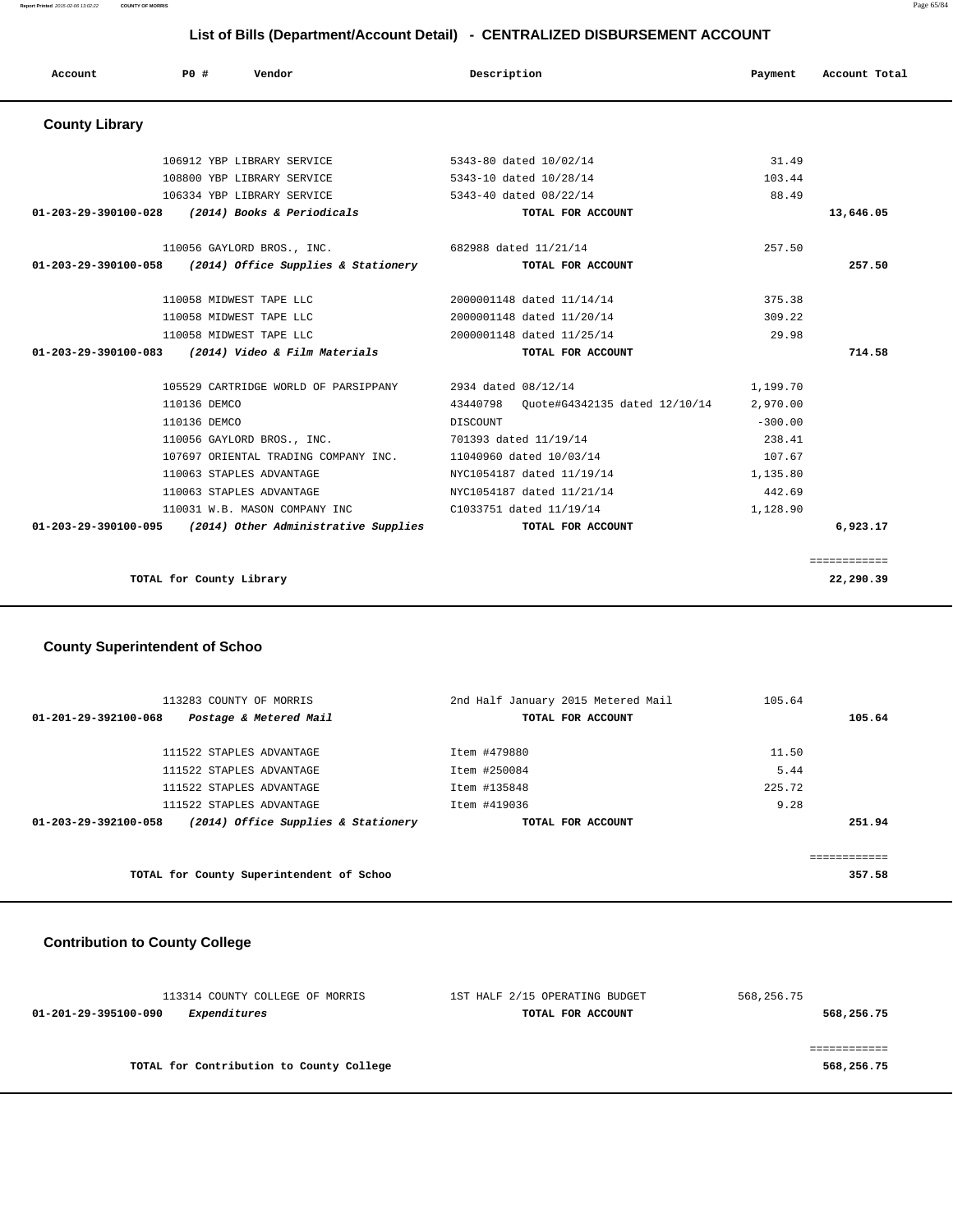**Report Printed** 2015-02-06 13:02:22 **COUNTY OF MORRIS** Page 66/84

### **List of Bills (Department/Account Detail) - CENTRALIZED DISBURSEMENT ACCOUNT**

| Account                        | PO#                     | Vendor                               | Description                              | Payment  | Account Total |
|--------------------------------|-------------------------|--------------------------------------|------------------------------------------|----------|---------------|
|                                |                         |                                      |                                          |          |               |
|                                |                         | 112666 STAPLES ADVANTAGE             | office supplies                          | 22.49    |               |
|                                |                         | 112666 STAPLES ADVANTAGE             | office supplies                          | 31.48    |               |
|                                |                         | 112666 STAPLES ADVANTAGE             | office supplies                          | 7.32     |               |
|                                |                         | 112666 STAPLES ADVANTAGE             | office supplies                          | 2.20     |               |
|                                |                         | 112666 STAPLES ADVANTAGE             | office supplies                          | 26.07    |               |
|                                |                         | 112666 STAPLES ADVANTAGE             | office supplies                          | 15.64    |               |
|                                |                         | 112666 STAPLES ADVANTAGE             | office supplies                          | 29.92    |               |
| 01-201-29-396100-058           |                         | Office Supplies & Stationery         | TOTAL FOR ACCOUNT                        |          | 135.12        |
|                                | 113283 COUNTY OF MORRIS |                                      | 2nd Half January 2015 Metered Mail       | 2.42     |               |
| $01 - 201 - 29 - 396100 - 068$ |                         | Postage & Metered Mail               | TOTAL FOR ACCOUNT                        |          | 2.42          |
|                                | 112647 KELLY DZIAK      |                                      | Tuition Reimbursement                    | 4,000.00 |               |
| 01-203-29-396100-039           |                         | (2014) Education, Schools & Training | TOTAL FOR ACCOUNT                        |          | 4,000.00      |
|                                |                         | 112664 STAPLES ADVANTAGE             | office supplies                          | 220.62   |               |
| 01-203-29-396100-058           |                         | (2014) Office Supplies & Stationery  | TOTAL FOR ACCOUNT                        |          | 220.62        |
|                                | 112296 KELLY DZIAK      |                                      | Mileage                                  | 88.90    |               |
| 01-203-29-396100-082           |                         | (2014) Travel Expense                | TOTAL FOR ACCOUNT                        |          | 88.90         |
|                                | 112665 DEER PARK        |                                      | 0434680872 11/23/14-12/22/14 bottled wat | 22.61    |               |
|                                | 112646 KELLY DZIAK      |                                      | background check processing fee          | 40.70    |               |
| 01-203-29-396100-095           |                         | (2014) Other Administrative Supplies | TOTAL FOR ACCOUNT                        |          | 63.31         |
|                                |                         |                                      |                                          |          | ============  |
|                                |                         | TOTAL for Rutgers Extension Service  |                                          |          | 4,510.37      |

### **Fire and Police Academy**

| 113283 COUNTY OF MORRIS                        | 2nd Half January 2015 Metered Mail | 219.93 |
|------------------------------------------------|------------------------------------|--------|
| Postage & Metered Mail<br>01-201-29-407100-068 | TOTAL FOR ACCOUNT                  | 219.93 |
|                                                |                                    |        |
|                                                |                                    |        |
| TOTAL for Fire and Police Academy              |                                    | 219.93 |

 **Utilities** 

|                      | 112558 JERSEY CENTRAL POWER & LIGHT |                                   |  |                                      | 10-00-84-5117-1-4 O Berkshire Valley Roa   | 22.99     |           |
|----------------------|-------------------------------------|-----------------------------------|--|--------------------------------------|--------------------------------------------|-----------|-----------|
|                      | 112559 JERSEY CENTRAL POWER & LIGHT |                                   |  |                                      | $10-00-84-5137-1-0$ O Berkshire Valley Roa | 24.95     |           |
|                      | 112700 JERSEY CENTRAL POWER & LIGHT |                                   |  |                                      | 10-00-44-7627-6-1 Rt 46 & Canfield Ave 1   | 30.50     |           |
|                      | 112699 JERSEY CENTRAL POWER & LIGHT |                                   |  |                                      | 10-00-01-6063-0-8 Street Lighting 1/16/2   | 661.65    |           |
|                      | 112952 JERSEY CENTRAL POWER & LIGHT |                                   |  |                                      | 20-00-00-0528-1-7 MASTER ACCOUNT / MORRI   | 38,390.03 |           |
| 01-201-31-430100-137 | <i>Electricity</i>                  |                                   |  | TOTAL FOR ACCOUNT                    |                                            |           | 39,130.12 |
|                      |                                     |                                   |  |                                      |                                            |           |           |
|                      | 112872 HANOVER SEWERAGE AUTHORITY   |                                   |  | 999817168 / BLOCK 1701 - LOT# 8      |                                            | 611.96    |           |
|                      |                                     |                                   |  |                                      |                                            |           |           |
|                      |                                     | 112872 HANOVER SEWERAGE AUTHORITY |  | 999817102/ BLOCK 1701 - LOT# 8 (T01) |                                            | 189.24    |           |
|                      | 112872 HANOVER SEWERAGE AUTHORITY   |                                   |  | 999817091/ BLOCK 1701 - LOT# 8 (T02) |                                            | 66.45     |           |
|                      | 112872 HANOVER SEWERAGE AUTHORITY   |                                   |  | 999671781/ BLOCK 1701 - LOT# 7       |                                            | 73.80     |           |
|                      | 112872 HANOVER SEWERAGE AUTHORITY   |                                   |  | 999732446/ BLOCK 1901 - LOT# 8       |                                            | 843.28    |           |
|                      | 112620 NJ DEPARTMENT OF TREASURY    |                                   |  | BLOCK 10 - LOT 1.02 & LOT 1.03       |                                            | 87.50     |           |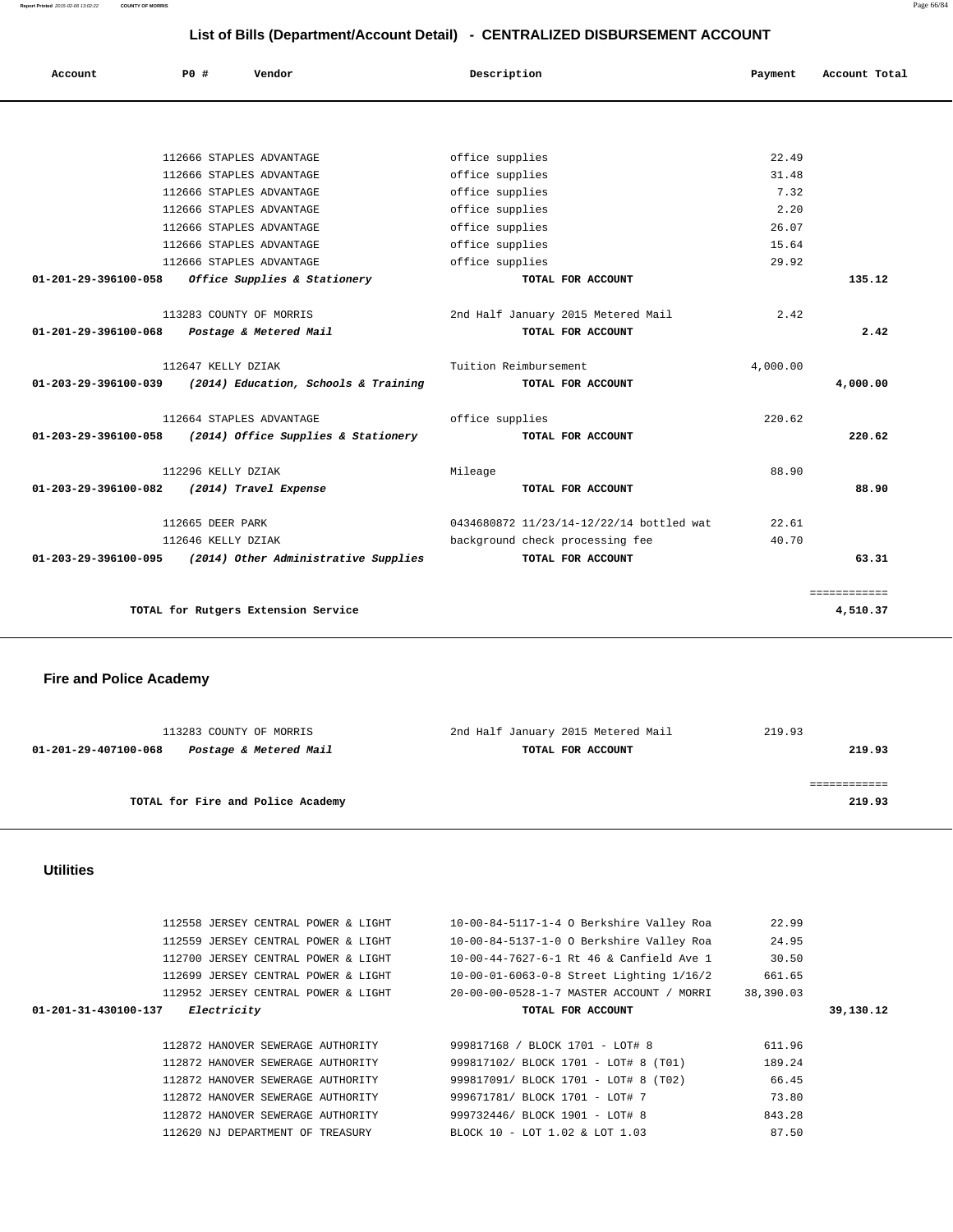**Utilities**  112888 BOROUGH OF WHARTON 18128 / BLOCK 601 / LOT 4 210.00  **01-201-31-430100-144 Sewer TOTAL FOR ACCOUNT 2,283.83** 112335 VERIZON 973-838-8083 446 48Y, 12/28/14, Kinnelon 32.03 112345 VERIZON 973-361-0398 892 16Y, 1/1/15, Randolph T 123.81 112345 VERIZON 973-455-1700 480 36Y, 1/2/15, Emerg Non 100.32 112345 VERIZON 973-328-3165 445 58Y, 1/4/15, Dover WT ( 32.12 112345 VERIZON 973-829-0312 882 15Y, 1/4/15, Randolph O 66.00  **01-201-31-430100-146 Telephone TOTAL FOR ACCOUNT 354.28** 111022 NATIONAL FUEL OIL INC. KM959 800 GALS DIESEL FOR MONTVILLE 1,846.16 111022 NATIONAL FUEL OIL INC. 5000 GALS DIESEL FOR COUNTY GARAGE 11,538.50 111022 NATIONAL FUEL OIL INC. 1950 GALS DIESEL FOR WHARTON 4,415.78 111022 NATIONAL FUEL OIL INC. 3400 GALS DIESEL FOR WHARTON 7,733.30  **01-203-31-430100-136 (2014) Diesel Fuel TOTAL FOR ACCOUNT 25,533.74** 112950 JERSEY CENTRAL POWER & LIGHT 20 00 00 0537 8 1 - MASTER ACCT - HILL/ 132,761.29 112949 JERSEY CENTRAL POWER & LIGHT 100 102 459 516 - WARRANTS 902.04 113009 JERSEY CENTRAL POWER & LIGHT 20-00-00-0538-4-9,LIGHTING FIXTURES, DAT 4,382.52 113010 JERSEY CENTRAL POWER & LIGHT 200-000-971-008/ RUTH DAVIS DRIVE/ 11/1 328.06 112942 MORRISTOWN PARKING AUTHORITY JCP & L/ SCHUYLER ANNEX PARKING/ 10/29/2 1,678.46  **01-203-31-430100-137 (2014) Electricity TOTAL FOR ACCOUNT 140,052.37** 113329 NATIONAL FUEL OIL INC. FUEL CHARGES, 12/14 50,389.64  **01-203-31-430100-140 (2014) Gas Purchases TOTAL FOR ACCOUNT 50,389.64** 112943 DIRECT ENERGY BUSINESS MARKETING 612830/612953 - LONG VALLEY GRG/DATED 12 477.39 112937 PSE&G CO REF # M0MBAG/ COUNTY OF MORRIS - MUNICIP 32,633.67 112946 N.J. NATURAL GAS COMPANY 22-0009-4999-6Y/ RE: MONTVILLE/ 12-15-14 1,234.78 112936 PSE&G CO REF # M0MBAG/ COUNTY OF MORRIS - MUNICIP 25,034.56  **01-203-31-430100-141 (2014) Natural Gas TOTAL FOR ACCOUNT 59,380.40** 112059 BOROUGH OF WHARTON 18128 / BLOCK 601 / LOT 4 201.60 112830 MONTVILLE TWP WATER & SEWER ACCOUNT# 103379/ SEWER 111.07 112822 WASHINGTON TOWNSHIP M.U.A. 000321/ RE: LONG VALLEY GRG 285.67  **01-203-31-430100-144 (2014) Sewer TOTAL FOR ACCOUNT 598.34** 112336 VERIZON 201-V03-1541 818 53Y, 10/23/14, Mt Arlin 185.28 111527 VERIZON 973 267-2255 164 81Y 12/19/14 37.58 111526 VERIZON 973 993-1440 628 16Y 12/01/14 65.91 109932 VERIZON CABS 201 M55-5534 968, 11/25/14, E911 fiber l 222.91  **01-203-31-430100-146 (2014) Telephone TOTAL FOR ACCOUNT 511.68** 112830 MONTVILLE TWP WATER & SEWER ACCOUNT# 103379/ WATER 27.90 112947 SOUTHEAST MORRIS COUNTY 0124100340.00/ 6 CT ST/ 10-02 THRU 01-05 35.88 112947 SOUTHEAST MORRIS COUNTY 0124100360.00/ 8 CT ST/ 10-01-14 THRU 01 35.88 112947 SOUTHEAST MORRIS COUNTY 0124101640.01/ W & M/ 10-01-14 THRU 01-0 170.75 112822 WASHINGTON TOWNSHIP M.U.A. 000321/ RE: LONG VALLEY GRG 66.71  **01-203-31-430100-147 (2014) Water TOTAL FOR ACCOUNT 337.12** ============ **TOTAL for Utilities 318,571.52**

# **List of Bills (Department/Account Detail) - CENTRALIZED DISBURSEMENT ACCOUNT**

 **Account P0 # Vendor Description Payment Account Total**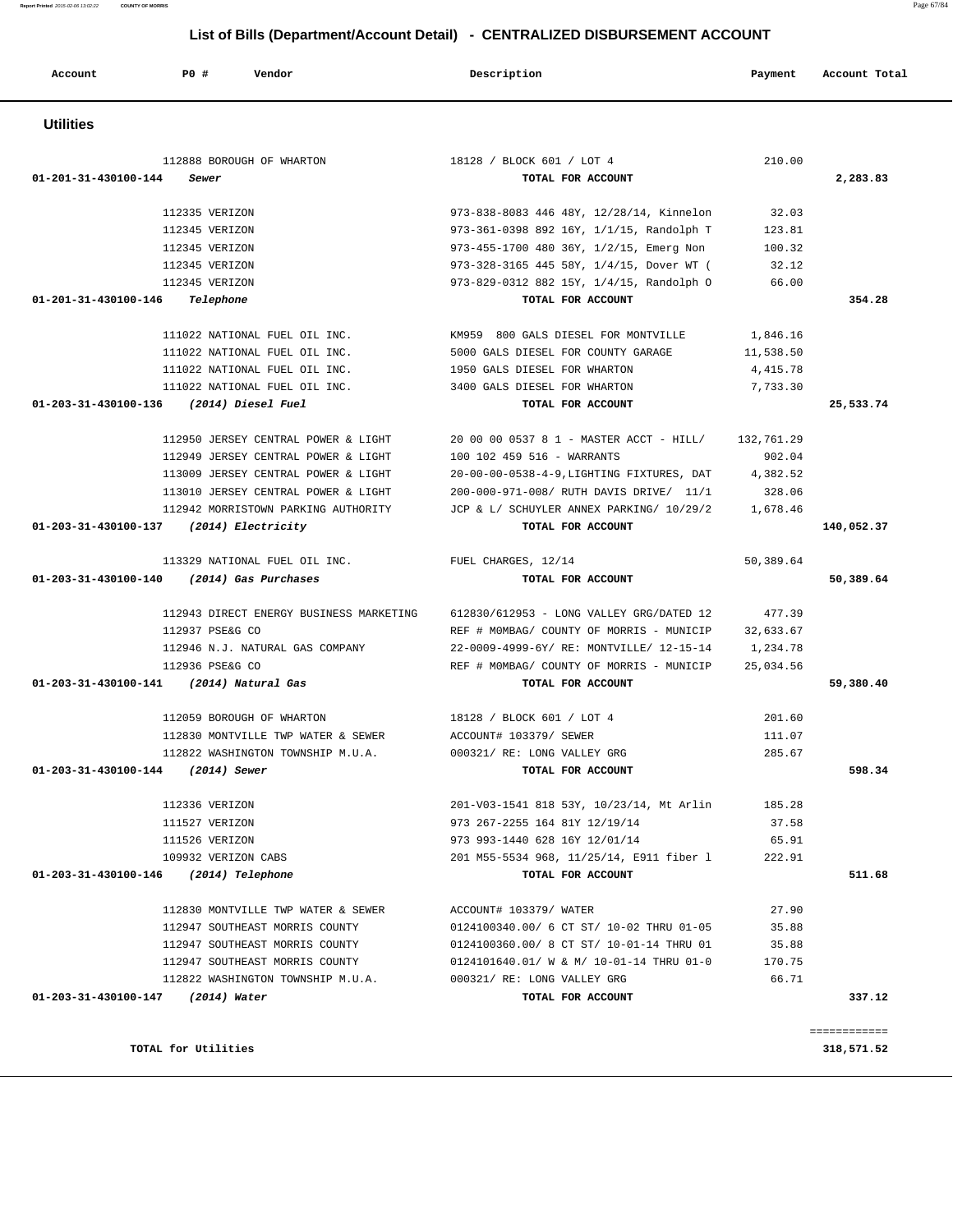**Report Printed** 2015-02-06 13:02:22 **COUNTY OF MORRIS** Page 68/84

### **List of Bills (Department/Account Detail) - CENTRALIZED DISBURSEMENT ACCOUNT**

| 112885 VERIZON<br>Monthly Service Charge. Jan-2015Acct#201<br>837.10<br>TOTAL FOR ACCOUNT<br>01-201-41-716100-146<br>Telephone<br>112541 ALLEN PAPER & SUPPLY CO<br>Pine one step Dis/Cleane<br>112541 ALLEN PAPER & SUPPLY CO<br>P&G Lemon Joy Manual Pot Dish Soap<br>333.84<br>3 M 3.69"x6.13" Medium Scrubbing Sponge<br>112541 ALLEN PAPER & SUPPLY CO<br>101.12<br>112541 ALLEN PAPER & SUPPLY CO<br>34.50<br>6 Mop Med Super Loop Blue<br>112873 ALLEN PAPER & SUPPLY CO<br>Cases Misco Pine One Step Dis/cleaner<br>112873 ALLEN PAPER & SUPPLY CO<br>Putty Knife<br>112877 M & J FRANK INC<br>Bar Towel Terri (16x19)<br>112877 M & J FRANK INC<br>Bar Towel Terri (16x19)<br>01-203-41-716100-059<br>(2014) Other General Expenses<br>TOTAL FOR ACCOUNT<br>48.24<br>112543 GRAINGER<br>Pks. Test Strips, Chlorine<br>72.36<br>112543 GRAINGER<br>Pks. Test Strips, Chlorine<br>Nutrition Support ServicesDec-2014<br>568.88<br>112542 PATRICIA W. GIBBONS<br>88.13<br>112542 PATRICIA W. GIBBONS<br>Mileage<br>112874 NUTRI-SYSTEMS CORPORATION<br>Heat Units<br>480.00<br>25.76<br>112874 NUTRI-SYSTEMS CORPORATION<br>Shipping<br>112874 NUTRI-SYSTEMS CORPORATION<br>Heat Units<br>400.00<br>Cooling Units<br>300.00<br>112874 NUTRI-SYSTEMS CORPORATION<br>112874 NUTRI-SYSTEMS CORPORATION<br>1,600.00<br>Electric Bag Heater<br>112874 NUTRI-SYSTEMS CORPORATION<br>Shipping<br>81.26<br>112877 M & J FRANK INC<br>Bouncer Pitcher<br>01-203-41-716100-098<br>(2014) Other Operating&Repair Supply<br>TOTAL FOR ACCOUNT<br>113329 NATIONAL FUEL OIL INC.<br>FUEL CHARGES, 12/14<br>3,783.76 | 837.10<br>58.32<br>58.32<br>12.00<br>58.50<br>39.00<br>695.60 |
|-------------------------------------------------------------------------------------------------------------------------------------------------------------------------------------------------------------------------------------------------------------------------------------------------------------------------------------------------------------------------------------------------------------------------------------------------------------------------------------------------------------------------------------------------------------------------------------------------------------------------------------------------------------------------------------------------------------------------------------------------------------------------------------------------------------------------------------------------------------------------------------------------------------------------------------------------------------------------------------------------------------------------------------------------------------------------------------------------------------------------------------------------------------------------------------------------------------------------------------------------------------------------------------------------------------------------------------------------------------------------------------------------------------------------------------------------------------------------------------------------------------------------------------------------------------------------------------------------------------|---------------------------------------------------------------|
|                                                                                                                                                                                                                                                                                                                                                                                                                                                                                                                                                                                                                                                                                                                                                                                                                                                                                                                                                                                                                                                                                                                                                                                                                                                                                                                                                                                                                                                                                                                                                                                                             |                                                               |
|                                                                                                                                                                                                                                                                                                                                                                                                                                                                                                                                                                                                                                                                                                                                                                                                                                                                                                                                                                                                                                                                                                                                                                                                                                                                                                                                                                                                                                                                                                                                                                                                             |                                                               |
|                                                                                                                                                                                                                                                                                                                                                                                                                                                                                                                                                                                                                                                                                                                                                                                                                                                                                                                                                                                                                                                                                                                                                                                                                                                                                                                                                                                                                                                                                                                                                                                                             |                                                               |
|                                                                                                                                                                                                                                                                                                                                                                                                                                                                                                                                                                                                                                                                                                                                                                                                                                                                                                                                                                                                                                                                                                                                                                                                                                                                                                                                                                                                                                                                                                                                                                                                             |                                                               |
|                                                                                                                                                                                                                                                                                                                                                                                                                                                                                                                                                                                                                                                                                                                                                                                                                                                                                                                                                                                                                                                                                                                                                                                                                                                                                                                                                                                                                                                                                                                                                                                                             |                                                               |
|                                                                                                                                                                                                                                                                                                                                                                                                                                                                                                                                                                                                                                                                                                                                                                                                                                                                                                                                                                                                                                                                                                                                                                                                                                                                                                                                                                                                                                                                                                                                                                                                             |                                                               |
|                                                                                                                                                                                                                                                                                                                                                                                                                                                                                                                                                                                                                                                                                                                                                                                                                                                                                                                                                                                                                                                                                                                                                                                                                                                                                                                                                                                                                                                                                                                                                                                                             |                                                               |
|                                                                                                                                                                                                                                                                                                                                                                                                                                                                                                                                                                                                                                                                                                                                                                                                                                                                                                                                                                                                                                                                                                                                                                                                                                                                                                                                                                                                                                                                                                                                                                                                             |                                                               |
|                                                                                                                                                                                                                                                                                                                                                                                                                                                                                                                                                                                                                                                                                                                                                                                                                                                                                                                                                                                                                                                                                                                                                                                                                                                                                                                                                                                                                                                                                                                                                                                                             |                                                               |
|                                                                                                                                                                                                                                                                                                                                                                                                                                                                                                                                                                                                                                                                                                                                                                                                                                                                                                                                                                                                                                                                                                                                                                                                                                                                                                                                                                                                                                                                                                                                                                                                             |                                                               |
|                                                                                                                                                                                                                                                                                                                                                                                                                                                                                                                                                                                                                                                                                                                                                                                                                                                                                                                                                                                                                                                                                                                                                                                                                                                                                                                                                                                                                                                                                                                                                                                                             |                                                               |
|                                                                                                                                                                                                                                                                                                                                                                                                                                                                                                                                                                                                                                                                                                                                                                                                                                                                                                                                                                                                                                                                                                                                                                                                                                                                                                                                                                                                                                                                                                                                                                                                             |                                                               |
|                                                                                                                                                                                                                                                                                                                                                                                                                                                                                                                                                                                                                                                                                                                                                                                                                                                                                                                                                                                                                                                                                                                                                                                                                                                                                                                                                                                                                                                                                                                                                                                                             |                                                               |
|                                                                                                                                                                                                                                                                                                                                                                                                                                                                                                                                                                                                                                                                                                                                                                                                                                                                                                                                                                                                                                                                                                                                                                                                                                                                                                                                                                                                                                                                                                                                                                                                             |                                                               |
|                                                                                                                                                                                                                                                                                                                                                                                                                                                                                                                                                                                                                                                                                                                                                                                                                                                                                                                                                                                                                                                                                                                                                                                                                                                                                                                                                                                                                                                                                                                                                                                                             |                                                               |
|                                                                                                                                                                                                                                                                                                                                                                                                                                                                                                                                                                                                                                                                                                                                                                                                                                                                                                                                                                                                                                                                                                                                                                                                                                                                                                                                                                                                                                                                                                                                                                                                             |                                                               |
|                                                                                                                                                                                                                                                                                                                                                                                                                                                                                                                                                                                                                                                                                                                                                                                                                                                                                                                                                                                                                                                                                                                                                                                                                                                                                                                                                                                                                                                                                                                                                                                                             |                                                               |
|                                                                                                                                                                                                                                                                                                                                                                                                                                                                                                                                                                                                                                                                                                                                                                                                                                                                                                                                                                                                                                                                                                                                                                                                                                                                                                                                                                                                                                                                                                                                                                                                             |                                                               |
|                                                                                                                                                                                                                                                                                                                                                                                                                                                                                                                                                                                                                                                                                                                                                                                                                                                                                                                                                                                                                                                                                                                                                                                                                                                                                                                                                                                                                                                                                                                                                                                                             |                                                               |
|                                                                                                                                                                                                                                                                                                                                                                                                                                                                                                                                                                                                                                                                                                                                                                                                                                                                                                                                                                                                                                                                                                                                                                                                                                                                                                                                                                                                                                                                                                                                                                                                             |                                                               |
|                                                                                                                                                                                                                                                                                                                                                                                                                                                                                                                                                                                                                                                                                                                                                                                                                                                                                                                                                                                                                                                                                                                                                                                                                                                                                                                                                                                                                                                                                                                                                                                                             |                                                               |
|                                                                                                                                                                                                                                                                                                                                                                                                                                                                                                                                                                                                                                                                                                                                                                                                                                                                                                                                                                                                                                                                                                                                                                                                                                                                                                                                                                                                                                                                                                                                                                                                             |                                                               |
|                                                                                                                                                                                                                                                                                                                                                                                                                                                                                                                                                                                                                                                                                                                                                                                                                                                                                                                                                                                                                                                                                                                                                                                                                                                                                                                                                                                                                                                                                                                                                                                                             | 86.10                                                         |
|                                                                                                                                                                                                                                                                                                                                                                                                                                                                                                                                                                                                                                                                                                                                                                                                                                                                                                                                                                                                                                                                                                                                                                                                                                                                                                                                                                                                                                                                                                                                                                                                             | 3,750.73                                                      |
|                                                                                                                                                                                                                                                                                                                                                                                                                                                                                                                                                                                                                                                                                                                                                                                                                                                                                                                                                                                                                                                                                                                                                                                                                                                                                                                                                                                                                                                                                                                                                                                                             |                                                               |
| 01-203-41-716100-140<br>(2014) Gas Purchases<br>TOTAL FOR ACCOUNT                                                                                                                                                                                                                                                                                                                                                                                                                                                                                                                                                                                                                                                                                                                                                                                                                                                                                                                                                                                                                                                                                                                                                                                                                                                                                                                                                                                                                                                                                                                                           | 3,783.76                                                      |
| Dietary Services, Daily MealsServices fo<br>112881 SODEXO INC & AFFILIATES<br>178,652.43                                                                                                                                                                                                                                                                                                                                                                                                                                                                                                                                                                                                                                                                                                                                                                                                                                                                                                                                                                                                                                                                                                                                                                                                                                                                                                                                                                                                                                                                                                                    |                                                               |
| 112881 SODEXO INC & AFFILIATES<br>Weekend Meals<br>10,300.00                                                                                                                                                                                                                                                                                                                                                                                                                                                                                                                                                                                                                                                                                                                                                                                                                                                                                                                                                                                                                                                                                                                                                                                                                                                                                                                                                                                                                                                                                                                                                |                                                               |
| 112881 SODEXO INC & AFFILIATES<br>Frozen Meals<br>12,515.62                                                                                                                                                                                                                                                                                                                                                                                                                                                                                                                                                                                                                                                                                                                                                                                                                                                                                                                                                                                                                                                                                                                                                                                                                                                                                                                                                                                                                                                                                                                                                 |                                                               |
| 112881 SODEXO INC & AFFILIATES<br>Boxed Meals<br>19,090.89                                                                                                                                                                                                                                                                                                                                                                                                                                                                                                                                                                                                                                                                                                                                                                                                                                                                                                                                                                                                                                                                                                                                                                                                                                                                                                                                                                                                                                                                                                                                                  |                                                               |
| 112881 SODEXO INC & AFFILIATES<br>Coffee<br>1,038.42                                                                                                                                                                                                                                                                                                                                                                                                                                                                                                                                                                                                                                                                                                                                                                                                                                                                                                                                                                                                                                                                                                                                                                                                                                                                                                                                                                                                                                                                                                                                                        |                                                               |
| 112881 SODEXO INC & AFFILIATES<br>Other<br>751.20                                                                                                                                                                                                                                                                                                                                                                                                                                                                                                                                                                                                                                                                                                                                                                                                                                                                                                                                                                                                                                                                                                                                                                                                                                                                                                                                                                                                                                                                                                                                                           |                                                               |
| 5,607.90<br>112882 SODEXO INC & AFFILIATES<br>Shelf Stable Meals. Services FOR 11/29/1                                                                                                                                                                                                                                                                                                                                                                                                                                                                                                                                                                                                                                                                                                                                                                                                                                                                                                                                                                                                                                                                                                                                                                                                                                                                                                                                                                                                                                                                                                                      |                                                               |
| 01-203-41-716100-185<br>(2014) Food<br>TOTAL FOR ACCOUNT                                                                                                                                                                                                                                                                                                                                                                                                                                                                                                                                                                                                                                                                                                                                                                                                                                                                                                                                                                                                                                                                                                                                                                                                                                                                                                                                                                                                                                                                                                                                                    | 227,956.46                                                    |
|                                                                                                                                                                                                                                                                                                                                                                                                                                                                                                                                                                                                                                                                                                                                                                                                                                                                                                                                                                                                                                                                                                                                                                                                                                                                                                                                                                                                                                                                                                                                                                                                             | ============                                                  |
| TOTAL for Nutrition                                                                                                                                                                                                                                                                                                                                                                                                                                                                                                                                                                                                                                                                                                                                                                                                                                                                                                                                                                                                                                                                                                                                                                                                                                                                                                                                                                                                                                                                                                                                                                                         | 237,023.65                                                    |
|                                                                                                                                                                                                                                                                                                                                                                                                                                                                                                                                                                                                                                                                                                                                                                                                                                                                                                                                                                                                                                                                                                                                                                                                                                                                                                                                                                                                                                                                                                                                                                                                             |                                                               |

### **Area Plan Grant**

| 01-203-41-716110-090 | (2014) Expenditures                | TOTAL FOR ACCOUNT                        | 25,571.00 |
|----------------------|------------------------------------|------------------------------------------|-----------|
|                      | 112771 VISITING NURSE ASSOC. OF    | 2014 Funding through the Older Americans | 5,000.00  |
|                      | 112767 VISITING NURSE ASSOC. OF    | 2014 Funding through the Older Americans | 576.00    |
|                      | 112772 VISITING NURSE ASSOC. OF    | 2014 Funding through the Older Americans | 828.00    |
|                      | 112768 CORNERSTONE FAMILY PROGRAMS | 2014 Funding through the Older Americans | 3,862.00  |
|                      | 112845 CORNERSTONE FAMILY PROGRAMS | 2014 Funding through the Older Americans | 5,361.00  |
|                      | 112769 CORNERSTONE FAMILY PROGRAMS | 2014 Funding through the Older Americans | 4,917.00  |
|                      | 112770 CORNERSTONE FAMILY PROGRAMS | 2014 Funding through the Older Americans | 5,027.00  |
|                      |                                    |                                          |           |

============

**TOTAL for Area Plan Grant 25,571.00**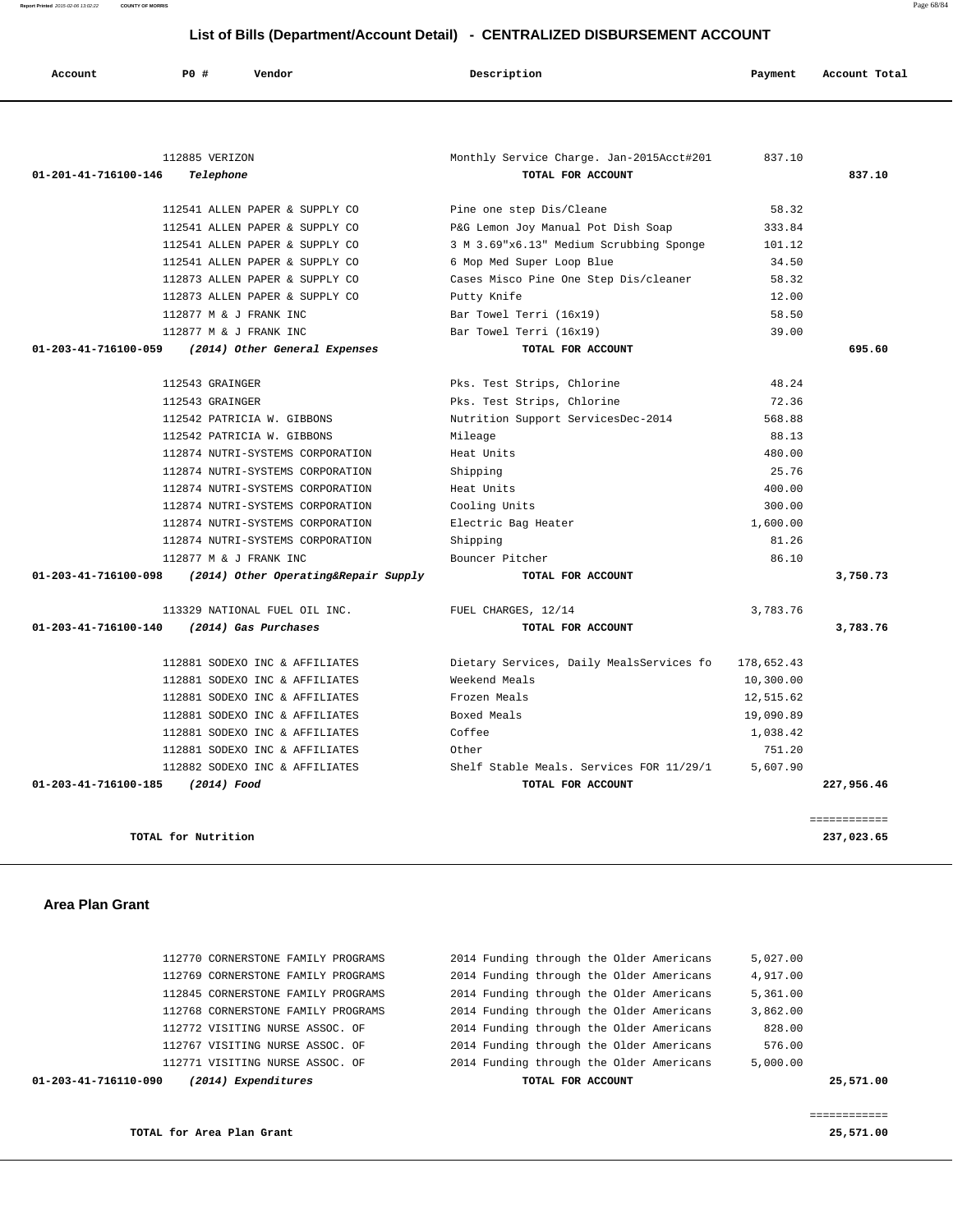| Account              | PO#            | Vendor                                                                                                                               | Description |                                                                                                                                                       | Payment                          | Account Total             |
|----------------------|----------------|--------------------------------------------------------------------------------------------------------------------------------------|-------------|-------------------------------------------------------------------------------------------------------------------------------------------------------|----------------------------------|---------------------------|
| <b>ALPN</b>          |                |                                                                                                                                      |             |                                                                                                                                                       |                                  |                           |
| 01-203-41-759000-063 |                | 112650 NEWBRIDGE SERVICES INC<br>112623 LEGAL SERVICES OF NORTHWEST<br>112776 EMPLOYMENT HORIZONS, INC.<br>(2014) ALPN Peer Grouping |             | 2014 Funding through the Peer Grouping I<br>2014 Funding through the Peer Grouping I<br>2014 Funding through the Peer Grouping I<br>TOTAL FOR ACCOUNT | 158.00<br>12,135.00<br>19,254.00 | 31,547.00                 |
|                      | TOTAL for ALPN |                                                                                                                                      |             |                                                                                                                                                       |                                  | ============<br>31,547.00 |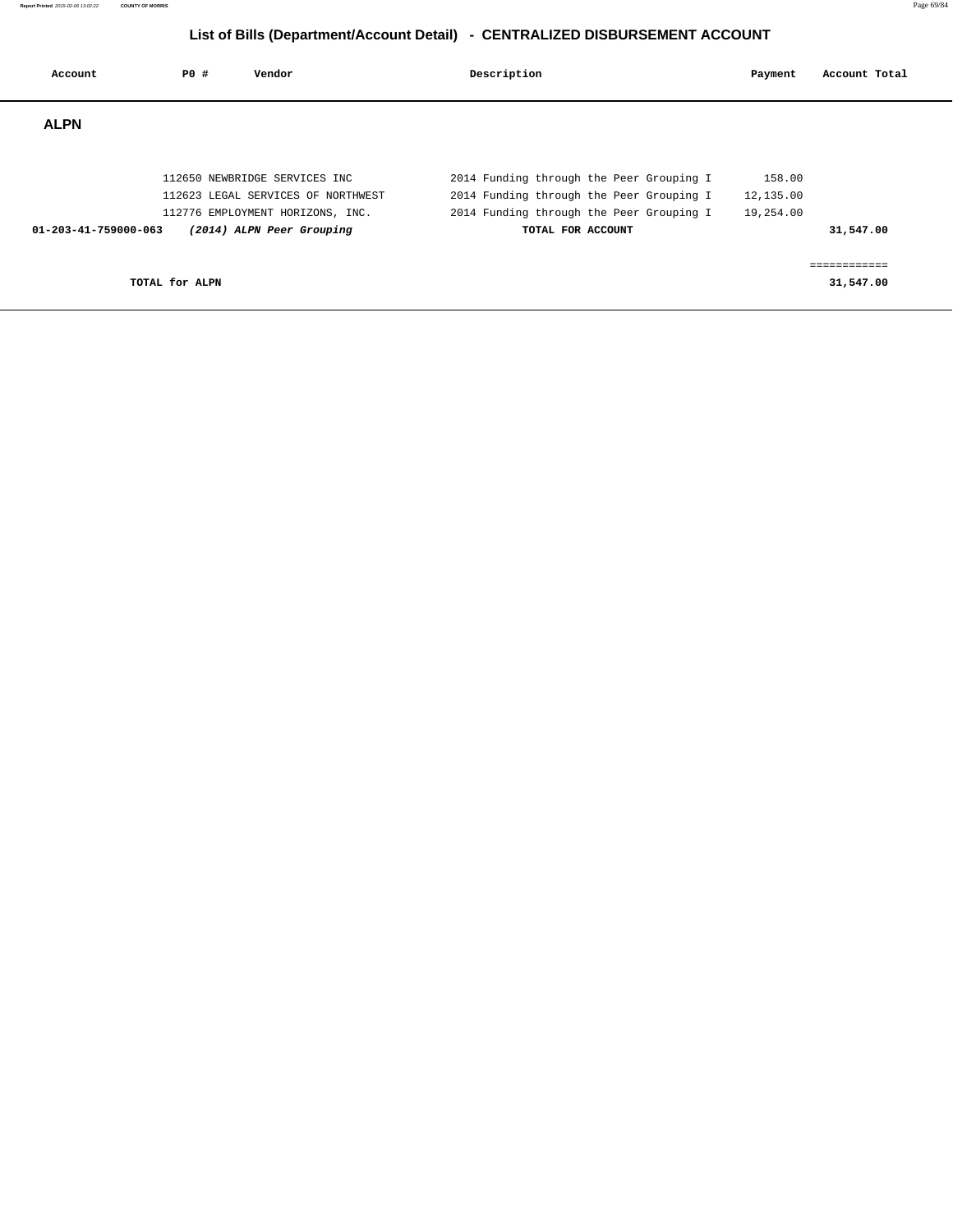### **DEPARTMENT 741520**

| TOTAL LOL BIO-TELLOLISM GLANC                    |                          |          | <b>540.05</b> |
|--------------------------------------------------|--------------------------|----------|---------------|
|                                                  |                          |          |               |
| DEPARTMENT 741515                                |                          |          |               |
|                                                  |                          |          |               |
| 111608 DEER PARK                                 |                          | 2.53     |               |
| 111619 MUNICIPAL CAPITAL CORP                    |                          | 56.33    |               |
| 111635 STAPLES ADVANTAGE                         |                          | 40.29    |               |
| 111914 TELESEARCH INC                            |                          | 23.59    |               |
| 111914 TELESEARCH INC                            |                          | 27.65    |               |
| 111914 TELESEARCH INC                            |                          | 27.51    |               |
| 111918 TELESEARCH INC                            |                          | 26.59    |               |
| 111918 TELESEARCH INC                            |                          | 24.49    |               |
| 111918 TELESEARCH INC                            |                          | 30.51    |               |
| 111628 TELESEARCH INC                            |                          | 11.80    |               |
| 111628 TELESEARCH INC                            |                          | 15.00    |               |
| 111628 TELESEARCH INC                            |                          | 15.33    |               |
| 111633 TELESEARCH INC                            |                          | 28.31    |               |
| 111633 TELESEARCH INC                            |                          | 22.12    |               |
| 111633 TELESEARCH INC                            |                          | 22.01    |               |
| 111609 TRITEC OFFICE EQUIPMENT INC               |                          | 3.42     |               |
| 111609 TRITEC OFFICE EQUIPMENT INC               |                          | 1.71     |               |
| 111632 TELESEARCH INC                            |                          | 22.12    |               |
| 111632 TELESEARCH INC                            |                          | 16.51    |               |
| 111610 VERIZON                                   |                          | 10.66    |               |
| 112734 ROBOTECH CAD SOLUTIONS                    | Ed J                     | 1,600.00 |               |
| 112227 TELESEARCH INC                            | Brad S., W/E 11/30.      | 818.44   |               |
| 112227 TELESEARCH INC                            | Brad S., W/E 12/7.       | 1,023.05 |               |
| 112724 TELESEARCH INC                            | Kathleen B.; W/E 1/11/15 | 599.22   |               |
| 112717 TELESEARCH INC                            |                          | 21.87    |               |
| 112717 TELESEARCH INC                            |                          | 27.65    |               |
| 112717 TELESEARCH INC                            |                          | 30.51    |               |
| 111626 TELESEARCH INC                            |                          | 23.59    |               |
| 111626 TELESEARCH INC                            |                          | 30.65    |               |
| 111626 TELESEARCH INC                            |                          | 22.01    |               |
| 112720 VERIZON                                   |                          | 10.83    |               |
| 02-213-41-741515-392 WFNJ-TANF (7/1/14-12/31/15) | TOTAL FOR ACCOUNT        |          | 4,636.30      |
|                                                  |                          |          | ============  |
| TOTAL for DEPARTMENT 741515                      |                          |          | 4,636.30      |

| 02-213-41-718505-391 | Public Health Emer Grant $(7/1/14-6/30/15)$ | TOTAL FOR ACCOUNT                        | 540.05 |
|----------------------|---------------------------------------------|------------------------------------------|--------|
|                      | 112708 TRITEC OFFICE EQUIPMENT INC          | color copies Machine ID# 6028            | 263.06 |
|                      | 112274 CABLEVISION                          | 07876 616465 01 8 Billing period 1/1/201 | 225.48 |
|                      | 113285 COUNTY OF MORRIS                     | 2nd Half January 2015 Metered Mail       | 51.51  |

**Grant Fund** 

# **Bio-Terrorism Grant**

| List of Bills (Department/Account Detail) - CENTRALIZED DISBURSEMENT ACCOUNT |  |
|------------------------------------------------------------------------------|--|
|------------------------------------------------------------------------------|--|

Account **PO #** Vendor **Description Description Payment** Account Total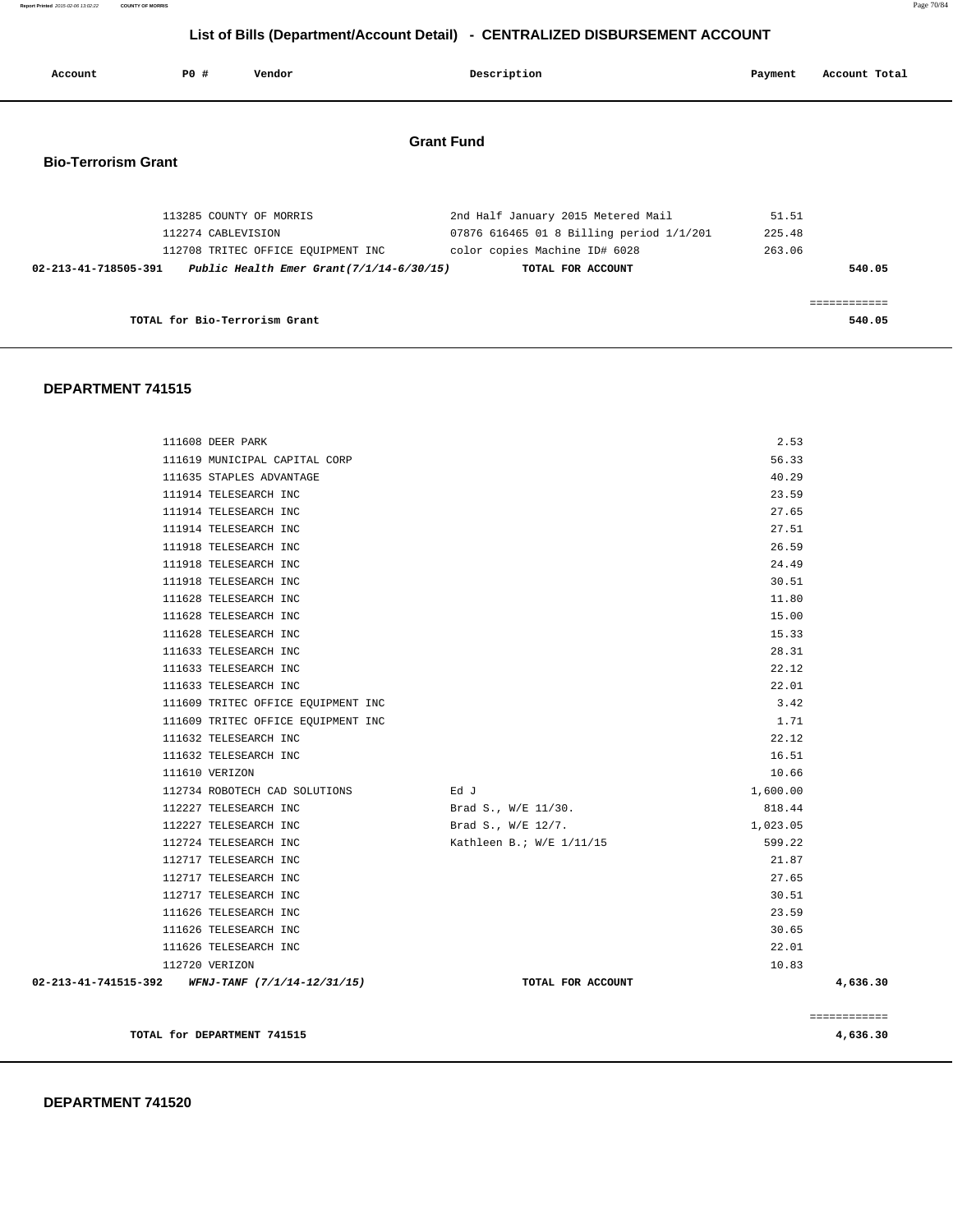|  | Account | P0 # | Vendor | Description | Payment | Account Total |
|--|---------|------|--------|-------------|---------|---------------|
|--|---------|------|--------|-------------|---------|---------------|

### **DEPARTMENT 741520**

|                      | 112744 INFORMATION & TECHNOLOGY          | Libia M.                          | 840.00   |              |
|----------------------|------------------------------------------|-----------------------------------|----------|--------------|
|                      | 112750 INFORMATION & TECHNOLOGY          | Altagracia S.                     | 780.00   |              |
|                      | 111619 MUNICIPAL CAPITAL CORP            |                                   | 45.06    |              |
|                      | 111635 STAPLES ADVANTAGE                 | 10 X 13 clasp envelopes.          | 20.15    |              |
|                      | 111914 TELESEARCH INC                    |                                   | 11.80    |              |
|                      | 111914 TELESEARCH INC                    |                                   | 13.83    |              |
|                      | 111914 TELESEARCH INC                    |                                   | 13.76    |              |
|                      | 111914 TELESEARCH INC                    | Teresa S., W/E 12/21/14.          | 837.20   |              |
|                      | 111918 TELESEARCH INC                    |                                   | 13.30    |              |
|                      | 111918 TELESEARCH INC                    |                                   | 12.25    |              |
|                      | 111918 TELESEARCH INC                    |                                   | 15.26    |              |
|                      | 111918 TELESEARCH INC                    | Teresa S., W/E 12/7/14.           | 1,046.50 |              |
|                      | 111628 TELESEARCH INC                    |                                   | 5.90     |              |
|                      | 111628 TELESEARCH INC                    |                                   | 7.50     |              |
|                      | 111628 TELESEARCH INC                    |                                   | 7.66     |              |
|                      | 111628 TELESEARCH INC                    | Teresa S., W/E 11/30/14.          | 583.30   |              |
|                      | 111633 TELESEARCH INC                    |                                   | 14.15    |              |
|                      | 111633 TELESEARCH INC                    |                                   | 11.06    |              |
|                      | 111633 TELESEARCH INC                    |                                   | 11.00    |              |
|                      | 111633 TELESEARCH INC                    | Teresa S.; $W/E$ 1/4/15.          | 627.90   |              |
|                      | 111634 TELESEARCH INC                    | Abigail P., W/E 1/4/15.           | 800.80   |              |
|                      | 111616 TELESEARCH INC                    | Abigail P., W/E 12/14/14.         | 1,001.00 |              |
|                      | 111614 TELESEARCH INC                    | Abigail P., W/E 12/21/14.         | 1,001.00 |              |
|                      | 111632 TELESEARCH INC                    |                                   | 11.06    |              |
|                      | 111632 TELESEARCH INC                    |                                   | 8.25     |              |
|                      | 111632 TELESEARCH INC                    | Teresa Savio                      | 643.10   |              |
|                      | 111627 TELESEARCH INC                    | Abigail P.; W/E 11/30/14.         | 600.60   |              |
|                      | 111627 TELESEARCH INC                    | Abigail P.W/E 11/30/14 & 12/7/14. | 1,058.20 |              |
|                      | 111617 TELESEARCH INC                    | Abigail P., W/E 12/28/14.         | 600.60   |              |
|                      | 111610 VERIZON                           |                                   | 5.33     |              |
|                      | 111623 MANPOWER                          | Sarah D., W/E 11/30/14.           | 725.76   |              |
|                      | 111625 MANPOWER                          | Sarah D., W/E 12/7/14.            | 907.20   |              |
|                      | 111612 MANPOWER                          | Sarah D.; W/E 12/14/14.           | 894.24   |              |
|                      | 112718 TELESEARCH INC                    | Abigail P., W/E 1/11/15.          | 1,001.00 |              |
|                      | 112717 TELESEARCH INC                    |                                   | 16.40    |              |
|                      | 112717 TELESEARCH INC                    |                                   | 20.74    |              |
|                      | 112717 TELESEARCH INC                    |                                   | 22.88    |              |
|                      | 112717 TELESEARCH INC                    | Teresa S.; W/E 1/11/15.           | 1,046.50 |              |
|                      | 111626 TELESEARCH INC                    |                                   | 11.80    |              |
|                      | 111626 TELESEARCH INC                    |                                   | 15.33    |              |
|                      | 111626 TELESEARCH INC                    |                                   | 11.00    |              |
|                      | 111626 TELESEARCH INC                    | Teresa S.; W/E 12/14/14.          | 986.70   |              |
| 112720 VERIZON       |                                          |                                   | 5.42     |              |
| 02-213-41-741520-392 | WFNJ-General Assistance(7/1/14-12/31/15) | TOTAL FOR ACCOUNT                 |          | 16,313.75    |
|                      |                                          |                                   |          | ============ |

**TOTAL for DEPARTMENT 741520** 16,313.75

### **DEPARTMENT 742505**

| 111608 DEER PARK              |                     | 18.96  |
|-------------------------------|---------------------|--------|
| 113329 NATIONAL FUEL OIL INC. | FUEL CHARGES, 12/14 | 9.30   |
| 111619 MUNICIPAL CAPITAL CORP |                     | 247.85 |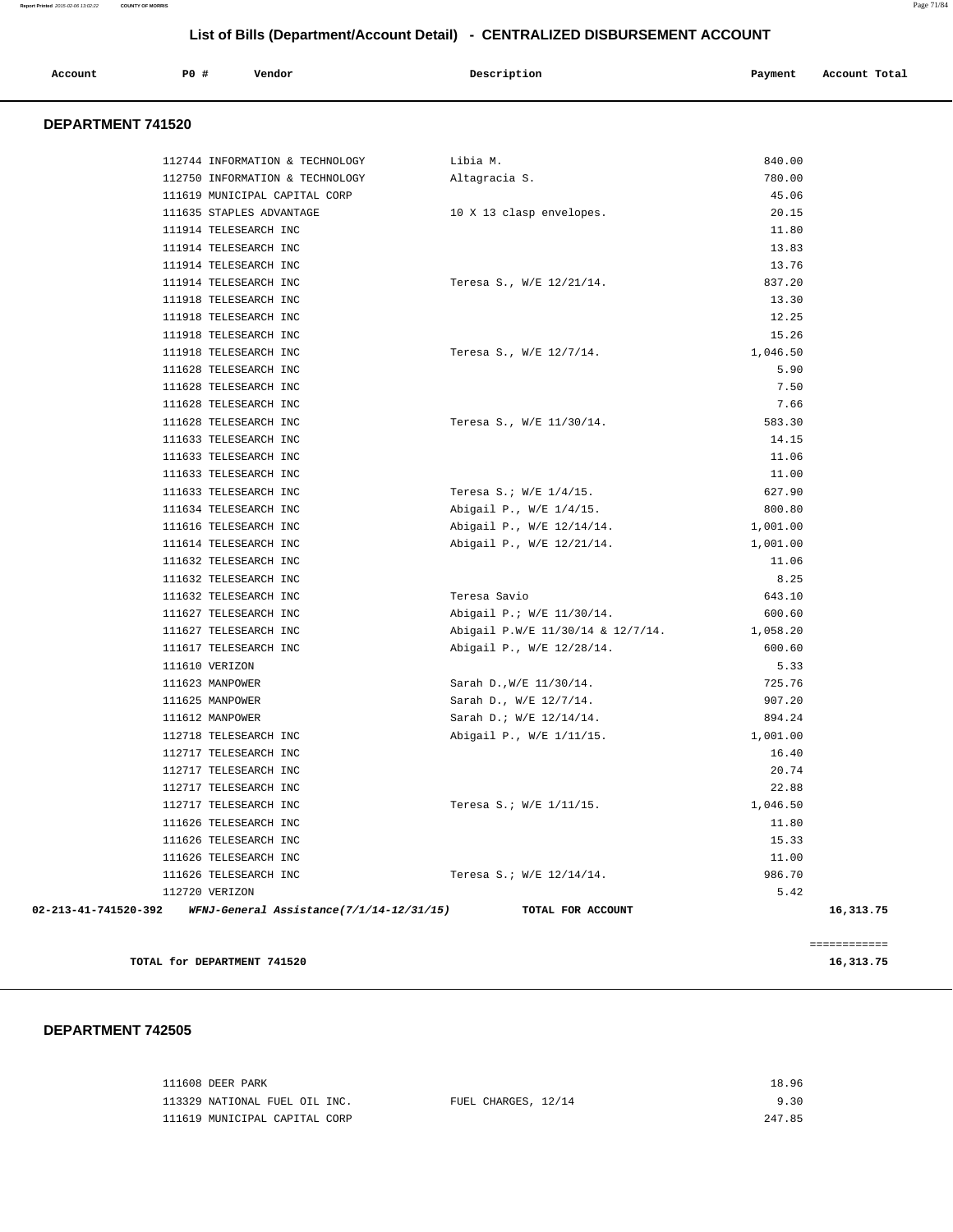| Account | P0 # | Vendor | Description | Payment | Account Total |
|---------|------|--------|-------------|---------|---------------|
|         |      |        |             |         |               |

### **DEPARTMENT 742505**

| TOTAL for DEPARTMENT 742505                     |                   | ============<br>3,227.06 |  |
|-------------------------------------------------|-------------------|--------------------------|--|
|                                                 |                   |                          |  |
| 02-213-41-742505-391 WIA Adult (7/1/13-6/30/15) | TOTAL FOR ACCOUNT | 3,227.06                 |  |
| 112720 VERIZON                                  |                   | 81.23                    |  |
| 111626 TELESEARCH INC                           |                   | 165.06                   |  |
| 111626 TELESEARCH INC                           |                   | 229.88                   |  |
| 112717 TELESEARCH INC                           |                   | 205.94                   |  |
| 112717 TELESEARCH INC                           |                   | 186.64                   |  |
| 111610 VERIZON                                  |                   | 79.94                    |  |
| 111632 TELESEARCH INC                           |                   | 123.80                   |  |
| 111632 TELESEARCH INC                           |                   | 165.90                   |  |
| 111609 TRITEC OFFICE EQUIPMENT INC              |                   | 25.65                    |  |
| 111633 TELESEARCH INC                           |                   | 165.06                   |  |
| 111633 TELESEARCH INC                           |                   | 165.90                   |  |
| 111628 TELESEARCH INC                           |                   | 114.95                   |  |
| 111628 TELESEARCH INC                           |                   | 112.58                   |  |
| 111918 TELESEARCH INC                           |                   | 228.83                   |  |
| 111918 TELESEARCH INC                           |                   | 183.68                   |  |
| 111914 TELESEARCH INC                           |                   | 206.33                   |  |
| 111914 TELESEARCH INC                           |                   | 207.38                   |  |
|                                                 |                   |                          |  |

### **DEPARTMENT 742510**

| 02-213-41-742510-391 WIA Dislocated Worker (7/1/13-6/30/15) |                                                | TOTAL FOR ACCOUNT                                                     | 7,025.75 |
|-------------------------------------------------------------|------------------------------------------------|-----------------------------------------------------------------------|----------|
|                                                             | 112727 WILLIAM PATERSON UNIVERSITY Michelle S. |                                                                       | 800.00   |
| 112720 VERIZON                                              |                                                | 908-859-3220 143 27Y - bill dated: 1/4/1                              | 143.51   |
| 111626 TELESEARCH INC                                       |                                                | Lilly H., W/E 12/14/14.                                               | 291.60   |
| 111626 TELESEARCH INC                                       |                                                | Linda B.; W/E 12/14/14.                                               | 406.11   |
| 112717 TELESEARCH INC                                       |                                                | Lilly H., W/E 1/11/15                                                 | 404.26   |
| 112717 TELESEARCH INC                                       |                                                | Linda B., W/E 1/11/15                                                 | 366.36   |
| 111610 VERIZON                                              |                                                | 908-859-3220 143 27Y, Dec.04,2014 bill                                | 141.23   |
| 111632 TELESEARCH INC                                       |                                                | Lilly H., W/E 12/28/14.                                               | 218.70   |
| 111632 TELESEARCH INC                                       |                                                | Linda B., W/E 12/28/14.                                               | 293.09   |
|                                                             |                                                | 111609 TRITEC OFFICE EQUIPMENT INC Type K refill staples.             | 45.31    |
| 111633 TELESEARCH INC                                       |                                                | Lilly H., W/E 1/4/15.                                                 | 291.61   |
| 111633 TELESEARCH INC                                       |                                                | Linda B., W/E 1/4/14.                                                 | 293.09   |
| 111628 TELESEARCH INC                                       |                                                | Lilly H., W/E 11/30/14                                                | 203.09   |
| 111628 TELESEARCH INC                                       |                                                | Linda B., W/E 11/30/14                                                | 198.88   |
| 111918 TELESEARCH INC                                       |                                                | Lilly H., W/E 12/7/14.                                                | 404.25   |
| 111918 TELESEARCH INC                                       |                                                | Linda B., W/E 12/714.                                                 | 324.49   |
| 111914 TELESEARCH INC                                       |                                                | Lilly H., W/E 12/21/14.                                               | 364.50   |
| 111914 TELESEARCH INC                                       |                                                | Linda B., W/E 12/21/14.                                               | 366.35   |
| 111635 STAPLES ADVANTAGE                                    |                                                | Office supplies for ETS.                                              | 533.88   |
|                                                             |                                                | 111619 MUNICIPAL CAPITAL CORP Nov, Dec, Jan. quarterly bill for Ricoh | 585.81   |
|                                                             | 111599 KAREN GOTTSHALL                         | Travel from 7/31/14 to 9/25/14.                                       | 106.75   |
| 111608 DEER PARK                                            |                                                | 0434508545 Nov.15-Dec.14/14 for drinkin 33.50                         |          |
|                                                             |                                                | 113285 COUNTY OF MORRIS 2nd Half January 2015 Metered Mail            | 209.38   |

============

**TOTAL for DEPARTMENT 742510** 7,025.75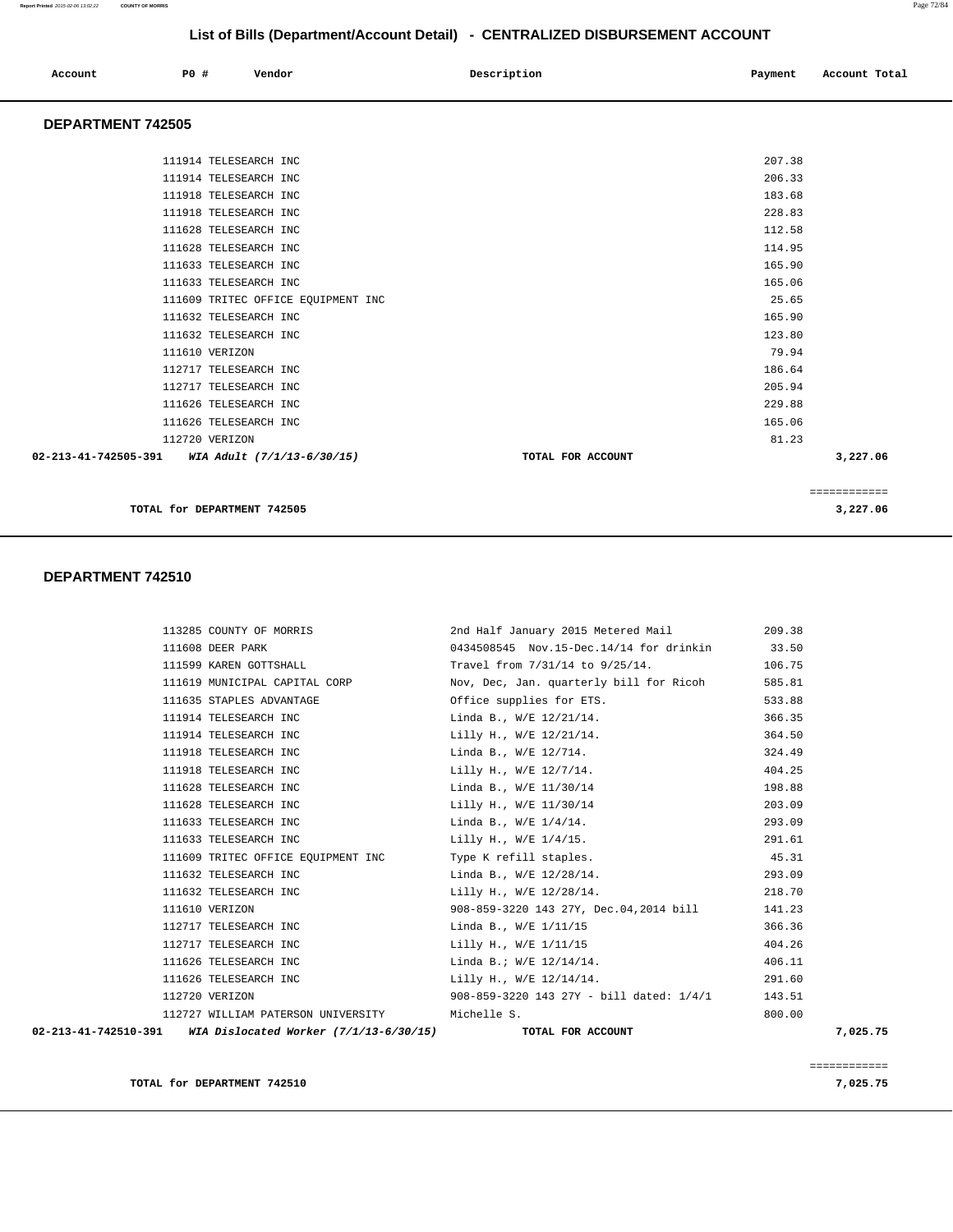| Account | P0 # | Vendor | Description | Payment | Account Total |
|---------|------|--------|-------------|---------|---------------|
|         |      |        |             |         |               |

| 111608 DEER PARK                                |                   | 6.95         |  |
|-------------------------------------------------|-------------------|--------------|--|
| 111619 MUNICIPAL CAPITAL CORP                   |                   | 191.52       |  |
| 111635 STAPLES ADVANTAGE                        |                   | 110.81       |  |
| 111914 TELESEARCH INC                           |                   | 76.04        |  |
| 111914 TELESEARCH INC                           |                   | 75.65        |  |
| 111918 TELESEARCH INC                           |                   | 67.35        |  |
| 111918 TELESEARCH INC                           |                   | 83.90        |  |
| 111628 TELESEARCH INC                           |                   | 41.28        |  |
| 111628 TELESEARCH INC                           |                   | 42.15        |  |
| 111633 TELESEARCH INC                           |                   | 60.83        |  |
| 111633 TELESEARCH INC                           |                   | 60.52        |  |
| 111609 TRITEC OFFICE EQUIPMENT INC              |                   | 9.41         |  |
| 111632 TELESEARCH INC                           |                   | 60.83        |  |
| 111632 TELESEARCH INC                           |                   | 45.39        |  |
| 111610 VERIZON                                  |                   | 29.31        |  |
| 112717 TELESEARCH INC                           |                   | 89.86        |  |
| 112717 TELESEARCH INC                           |                   | 99.16        |  |
| 111626 TELESEARCH INC                           |                   | 84.29        |  |
| 111626 TELESEARCH INC                           |                   | 60.52        |  |
| 112720 VERIZON                                  |                   | 29.79        |  |
| 02-213-41-742520-391 WIA Youth (7/1/13-6/30/15) | TOTAL FOR ACCOUNT | 1,325.56     |  |
|                                                 |                   |              |  |
|                                                 |                   | ============ |  |
| TOTAL for DEPARTMENT 742520                     |                   | 1,325.56     |  |

### **DEPARTMENT 742605**

|                      | 112753 INFORMATION & TECHNOLOGY    | Dennise P.        | 1,920.00 |              |
|----------------------|------------------------------------|-------------------|----------|--------------|
|                      | 111914 TELESEARCH INC              |                   | 176.93   |              |
|                      | 111918 TELESEARCH INC              |                   | 199.43   |              |
|                      | 111628 TELESEARCH INC              |                   | 88.46    |              |
|                      | 111633 TELESEARCH INC              |                   | 212.31   |              |
|                      | 112733 WILLIAM PATERSON UNIVERSITY | Anthony C.        | 2,532.70 |              |
|                      | 112749 INFORMATION & TECHNOLOGY    | Wilson D.         | 840.00   |              |
|                      | 112743 INFORMATION & TECHNOLOGY    | Juana Reyes       | 840.00   |              |
|                      | 112731 RUTGERS SCHOOL OF BUSINESS  | Kathleen B.       | 3,160.00 |              |
|                      | 112729 RUTGERS SCHOOL OF BUSINESS  | Darrin D.         | 3,160.00 |              |
|                      | 112717 TELESEARCH INC              |                   | 147.65   |              |
|                      | 111626 TELESEARCH INC              |                   | 176.93   |              |
| 02-213-41-742605-391 | WIA Adult (7/1/14-6/30/16)         | TOTAL FOR ACCOUNT |          | 13,454.41    |
|                      |                                    |                   |          |              |
|                      |                                    |                   |          | ============ |
|                      | TOTAL for DEPARTMENT 742605        |                   |          | 13,454.41    |

| 112739 ACE HEALTHCARE TRAINING      | Jessica D.                               | 1,500.00 |
|-------------------------------------|------------------------------------------|----------|
| 112737 AVTECH INSTITUTE             | Roberta S.                               | 1,254.00 |
| 112748 AVTECH INSTITUTE             | Donald C.                                | 920.00   |
| 112721 DOMESTIC ABUSE SERVICES INC. | Kimberly W., Dates: 10/12/14 to 12/19/14 | 1,804.00 |
| 112746 INFORMATION & TECHNOLOGY     | Santa V.                                 | 870.00   |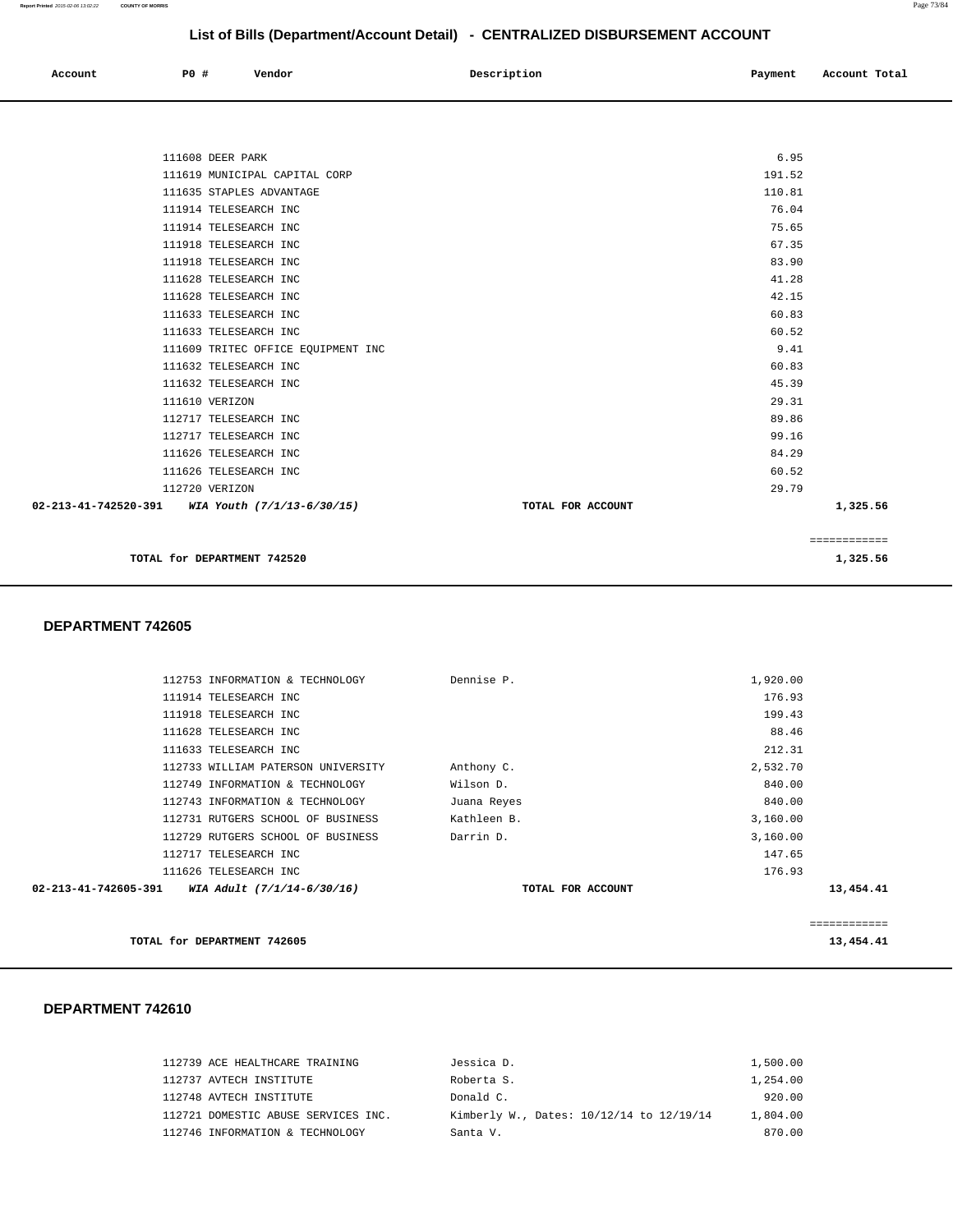| <b>PO #</b><br>Vendor<br>Description<br>Account<br>Payment<br>Account Total<br>DEPARTMENT 742610<br>960.00<br>112752 INFORMATION & TECHNOLOGY<br>Natalie S.<br>112735 JERSEY TRACTOR-TRAILER<br>Anthony C.<br>3,200.00<br>3,196.00<br>112732 RUTGERS, THE STATE UNIVERSITY<br>Tony B.<br>112728 RUTGERS SCHOOL OF BUSINESS<br>Mary S.<br>3,160.00<br>112742 RUTGERS CENTER FOR CONTINUING<br>Julie R.<br>1,600.00<br>111914 TELESEARCH INC<br>Robert A., W/E 12/21/14.<br>312.56<br>111918 TELESEARCH INC<br>Robert A., W/E 12/7/14.<br>352.30<br>111628 TELESEARCH INC<br>Robert A., W/E 11/30/14.<br>156.29<br>111633 TELESEARCH INC<br>Robert A., W/E 12/28/14 & 1/4/15.<br>375.08<br>112736 AVTECH INSTITUTE<br>1,760.00<br>Thomas G.<br>112751 INFORMATION & TECHNOLOGY<br>Francis K.<br>933.33<br>112747 INFORMATION & TECHNOLOGY<br>Elizabeth C.<br>825.00<br>112745 INFORMATION & TECHNOLOGY<br>Nataly P.<br>690.00<br>111636 MANPOWER<br>Sarah D., W/E 1/4/15<br>725.76<br>725.76<br>111606 MANPOWER<br>Sarah D.<br>112740 RUTGERS CENTER FOR CONTINUING<br>2,954.00<br>Candice G.<br>112717 TELESEARCH INC<br>Robert A., W/E 1/11/15<br>289.80<br>111626 TELESEARCH INC<br>Robert A., W/E 12/14/14.<br>312.56<br>780.00<br>112738 INFORMATION & TECHNOLOGY<br>Erika R.<br>02-213-41-742610-391<br>WIA Dislocated Worker $(7/1/14-6/30/16)$<br>TOTAL FOR ACCOUNT<br>30,616.44<br>============<br>TOTAL for DEPARTMENT 742610<br>30,616.44<br>DEPARTMENT 742620<br>64.87<br>111914 TELESEARCH INC<br>73.12<br>111918 TELESEARCH INC<br>111628 TELESEARCH INC<br>32.44<br>77.85<br>111633 TELESEARCH INC<br>71.08<br>112717 TELESEARCH INC<br>64.87<br>111626 TELESEARCH INC<br>02-213-41-742620-391<br>WIA Youth (7/1/14-6/30/16) |  | List of Dilis (DepartmentAccount Detail) - CLIVITALIZLD DISDONSLIVILIVI ACCOUNT |        |
|-------------------------------------------------------------------------------------------------------------------------------------------------------------------------------------------------------------------------------------------------------------------------------------------------------------------------------------------------------------------------------------------------------------------------------------------------------------------------------------------------------------------------------------------------------------------------------------------------------------------------------------------------------------------------------------------------------------------------------------------------------------------------------------------------------------------------------------------------------------------------------------------------------------------------------------------------------------------------------------------------------------------------------------------------------------------------------------------------------------------------------------------------------------------------------------------------------------------------------------------------------------------------------------------------------------------------------------------------------------------------------------------------------------------------------------------------------------------------------------------------------------------------------------------------------------------------------------------------------------------------------------------------------------------------------------------------------------------------------------------|--|---------------------------------------------------------------------------------|--------|
|                                                                                                                                                                                                                                                                                                                                                                                                                                                                                                                                                                                                                                                                                                                                                                                                                                                                                                                                                                                                                                                                                                                                                                                                                                                                                                                                                                                                                                                                                                                                                                                                                                                                                                                                           |  |                                                                                 |        |
|                                                                                                                                                                                                                                                                                                                                                                                                                                                                                                                                                                                                                                                                                                                                                                                                                                                                                                                                                                                                                                                                                                                                                                                                                                                                                                                                                                                                                                                                                                                                                                                                                                                                                                                                           |  |                                                                                 |        |
|                                                                                                                                                                                                                                                                                                                                                                                                                                                                                                                                                                                                                                                                                                                                                                                                                                                                                                                                                                                                                                                                                                                                                                                                                                                                                                                                                                                                                                                                                                                                                                                                                                                                                                                                           |  |                                                                                 |        |
|                                                                                                                                                                                                                                                                                                                                                                                                                                                                                                                                                                                                                                                                                                                                                                                                                                                                                                                                                                                                                                                                                                                                                                                                                                                                                                                                                                                                                                                                                                                                                                                                                                                                                                                                           |  |                                                                                 |        |
|                                                                                                                                                                                                                                                                                                                                                                                                                                                                                                                                                                                                                                                                                                                                                                                                                                                                                                                                                                                                                                                                                                                                                                                                                                                                                                                                                                                                                                                                                                                                                                                                                                                                                                                                           |  |                                                                                 |        |
|                                                                                                                                                                                                                                                                                                                                                                                                                                                                                                                                                                                                                                                                                                                                                                                                                                                                                                                                                                                                                                                                                                                                                                                                                                                                                                                                                                                                                                                                                                                                                                                                                                                                                                                                           |  |                                                                                 |        |
|                                                                                                                                                                                                                                                                                                                                                                                                                                                                                                                                                                                                                                                                                                                                                                                                                                                                                                                                                                                                                                                                                                                                                                                                                                                                                                                                                                                                                                                                                                                                                                                                                                                                                                                                           |  |                                                                                 |        |
|                                                                                                                                                                                                                                                                                                                                                                                                                                                                                                                                                                                                                                                                                                                                                                                                                                                                                                                                                                                                                                                                                                                                                                                                                                                                                                                                                                                                                                                                                                                                                                                                                                                                                                                                           |  |                                                                                 |        |
|                                                                                                                                                                                                                                                                                                                                                                                                                                                                                                                                                                                                                                                                                                                                                                                                                                                                                                                                                                                                                                                                                                                                                                                                                                                                                                                                                                                                                                                                                                                                                                                                                                                                                                                                           |  |                                                                                 |        |
|                                                                                                                                                                                                                                                                                                                                                                                                                                                                                                                                                                                                                                                                                                                                                                                                                                                                                                                                                                                                                                                                                                                                                                                                                                                                                                                                                                                                                                                                                                                                                                                                                                                                                                                                           |  |                                                                                 |        |
|                                                                                                                                                                                                                                                                                                                                                                                                                                                                                                                                                                                                                                                                                                                                                                                                                                                                                                                                                                                                                                                                                                                                                                                                                                                                                                                                                                                                                                                                                                                                                                                                                                                                                                                                           |  |                                                                                 |        |
|                                                                                                                                                                                                                                                                                                                                                                                                                                                                                                                                                                                                                                                                                                                                                                                                                                                                                                                                                                                                                                                                                                                                                                                                                                                                                                                                                                                                                                                                                                                                                                                                                                                                                                                                           |  |                                                                                 |        |
|                                                                                                                                                                                                                                                                                                                                                                                                                                                                                                                                                                                                                                                                                                                                                                                                                                                                                                                                                                                                                                                                                                                                                                                                                                                                                                                                                                                                                                                                                                                                                                                                                                                                                                                                           |  |                                                                                 |        |
|                                                                                                                                                                                                                                                                                                                                                                                                                                                                                                                                                                                                                                                                                                                                                                                                                                                                                                                                                                                                                                                                                                                                                                                                                                                                                                                                                                                                                                                                                                                                                                                                                                                                                                                                           |  |                                                                                 |        |
|                                                                                                                                                                                                                                                                                                                                                                                                                                                                                                                                                                                                                                                                                                                                                                                                                                                                                                                                                                                                                                                                                                                                                                                                                                                                                                                                                                                                                                                                                                                                                                                                                                                                                                                                           |  |                                                                                 |        |
|                                                                                                                                                                                                                                                                                                                                                                                                                                                                                                                                                                                                                                                                                                                                                                                                                                                                                                                                                                                                                                                                                                                                                                                                                                                                                                                                                                                                                                                                                                                                                                                                                                                                                                                                           |  |                                                                                 |        |
|                                                                                                                                                                                                                                                                                                                                                                                                                                                                                                                                                                                                                                                                                                                                                                                                                                                                                                                                                                                                                                                                                                                                                                                                                                                                                                                                                                                                                                                                                                                                                                                                                                                                                                                                           |  |                                                                                 |        |
|                                                                                                                                                                                                                                                                                                                                                                                                                                                                                                                                                                                                                                                                                                                                                                                                                                                                                                                                                                                                                                                                                                                                                                                                                                                                                                                                                                                                                                                                                                                                                                                                                                                                                                                                           |  |                                                                                 |        |
|                                                                                                                                                                                                                                                                                                                                                                                                                                                                                                                                                                                                                                                                                                                                                                                                                                                                                                                                                                                                                                                                                                                                                                                                                                                                                                                                                                                                                                                                                                                                                                                                                                                                                                                                           |  |                                                                                 |        |
|                                                                                                                                                                                                                                                                                                                                                                                                                                                                                                                                                                                                                                                                                                                                                                                                                                                                                                                                                                                                                                                                                                                                                                                                                                                                                                                                                                                                                                                                                                                                                                                                                                                                                                                                           |  |                                                                                 |        |
|                                                                                                                                                                                                                                                                                                                                                                                                                                                                                                                                                                                                                                                                                                                                                                                                                                                                                                                                                                                                                                                                                                                                                                                                                                                                                                                                                                                                                                                                                                                                                                                                                                                                                                                                           |  |                                                                                 |        |
|                                                                                                                                                                                                                                                                                                                                                                                                                                                                                                                                                                                                                                                                                                                                                                                                                                                                                                                                                                                                                                                                                                                                                                                                                                                                                                                                                                                                                                                                                                                                                                                                                                                                                                                                           |  |                                                                                 |        |
|                                                                                                                                                                                                                                                                                                                                                                                                                                                                                                                                                                                                                                                                                                                                                                                                                                                                                                                                                                                                                                                                                                                                                                                                                                                                                                                                                                                                                                                                                                                                                                                                                                                                                                                                           |  |                                                                                 |        |
|                                                                                                                                                                                                                                                                                                                                                                                                                                                                                                                                                                                                                                                                                                                                                                                                                                                                                                                                                                                                                                                                                                                                                                                                                                                                                                                                                                                                                                                                                                                                                                                                                                                                                                                                           |  |                                                                                 |        |
|                                                                                                                                                                                                                                                                                                                                                                                                                                                                                                                                                                                                                                                                                                                                                                                                                                                                                                                                                                                                                                                                                                                                                                                                                                                                                                                                                                                                                                                                                                                                                                                                                                                                                                                                           |  |                                                                                 |        |
|                                                                                                                                                                                                                                                                                                                                                                                                                                                                                                                                                                                                                                                                                                                                                                                                                                                                                                                                                                                                                                                                                                                                                                                                                                                                                                                                                                                                                                                                                                                                                                                                                                                                                                                                           |  |                                                                                 |        |
|                                                                                                                                                                                                                                                                                                                                                                                                                                                                                                                                                                                                                                                                                                                                                                                                                                                                                                                                                                                                                                                                                                                                                                                                                                                                                                                                                                                                                                                                                                                                                                                                                                                                                                                                           |  |                                                                                 |        |
|                                                                                                                                                                                                                                                                                                                                                                                                                                                                                                                                                                                                                                                                                                                                                                                                                                                                                                                                                                                                                                                                                                                                                                                                                                                                                                                                                                                                                                                                                                                                                                                                                                                                                                                                           |  |                                                                                 |        |
|                                                                                                                                                                                                                                                                                                                                                                                                                                                                                                                                                                                                                                                                                                                                                                                                                                                                                                                                                                                                                                                                                                                                                                                                                                                                                                                                                                                                                                                                                                                                                                                                                                                                                                                                           |  |                                                                                 |        |
|                                                                                                                                                                                                                                                                                                                                                                                                                                                                                                                                                                                                                                                                                                                                                                                                                                                                                                                                                                                                                                                                                                                                                                                                                                                                                                                                                                                                                                                                                                                                                                                                                                                                                                                                           |  |                                                                                 |        |
|                                                                                                                                                                                                                                                                                                                                                                                                                                                                                                                                                                                                                                                                                                                                                                                                                                                                                                                                                                                                                                                                                                                                                                                                                                                                                                                                                                                                                                                                                                                                                                                                                                                                                                                                           |  |                                                                                 |        |
|                                                                                                                                                                                                                                                                                                                                                                                                                                                                                                                                                                                                                                                                                                                                                                                                                                                                                                                                                                                                                                                                                                                                                                                                                                                                                                                                                                                                                                                                                                                                                                                                                                                                                                                                           |  | TOTAL FOR ACCOUNT                                                               | 384.23 |

**TOTAL for DEPARTMENT 742620 384.23**

### **DEPARTMENT 752420**

| 111514 MORRIS ARTS<br>111514 MORRIS ARTS                       | FRELINGHUYSEN MIDDLE SCHOOL WORKSHOPS MA<br>EXTRA ELL WORKSHOPS | 4,500.00<br>50.00 |
|----------------------------------------------------------------|-----------------------------------------------------------------|-------------------|
| 111514 MORRIS ARTS                                             | GIRLS SURVIVING WORKSHOPS OCT, NOV. 2014                        | 3,150.00          |
| SCP-Program Services (1/1/14-12/31/14)<br>02-213-41-752420-392 | TOTAL FOR ACCOUNT                                               | 7,700.00          |
|                                                                |                                                                 |                   |
| TOTAL for DEPARTMENT 752420                                    |                                                                 | 7,700.00          |

============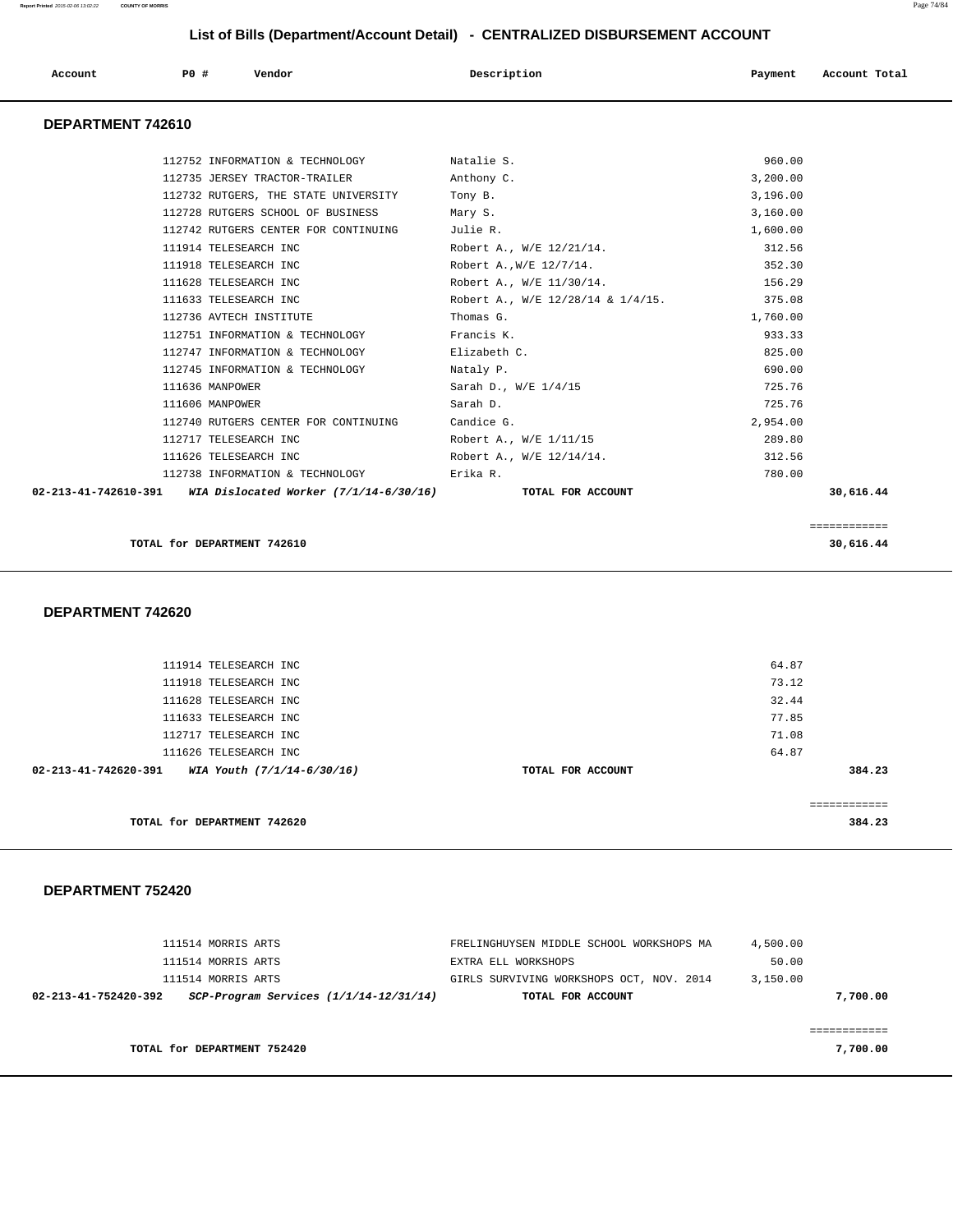|     |        | List of Bills (Department/Account Detail) - CENTRALIZED DISBURSEMENT ACCOUNT |     |
|-----|--------|------------------------------------------------------------------------------|-----|
| PO# | Vendor | Description                                                                  | Pay |

| Account              | PO# | Vendor                                                                                                 | Description                                                                                             | Payment                | Account Total             |
|----------------------|-----|--------------------------------------------------------------------------------------------------------|---------------------------------------------------------------------------------------------------------|------------------------|---------------------------|
| 02-213-41-754510-392 |     | 112775 FAMILY PROMISE OF<br>112686 HOMELESS SOLUTIONS, INC.<br>Social Srvcs for Hmlss (7/1/14-6/30/15) | 660 shelter nights at \$22 a night paying<br>BED NIGHTS FOR THE 2ND FISCAL OUARTER<br>TOTAL FOR ACCOUNT | 14,516.00<br>17,487.00 | 32,003.00                 |
|                      |     | TOTAL for DEPARTMENT 754510                                                                            |                                                                                                         |                        | ============<br>32,003.00 |
| <b>Chapter 51</b>    |     |                                                                                                        |                                                                                                         |                        |                           |
|                      |     | 110834 MORRISTOWN MEMORIAL HOSPITAL<br>110834 MORRISTOWN MEMORIAL HOSPITAL                             | SERVICES PROVIDED FOR THE MONTH OF OCTOB<br>SERVICES PROVIDED FOR THE MONTH OF NOV.                     | 1,430.00<br>2,955.00   |                           |
|                      |     | 112786 MORRISTOWN MEMORIAL HOSPITAL                                                                    | DEC 2014 SERVICES                                                                                       | 6,686.00               |                           |
|                      |     | 112793 CORNERSTONE FAMILY PROGRAMS                                                                     | COST REIMBURSMENT FOR CLIENT TRANSPORTAT                                                                | 6,836.00               |                           |
|                      |     | 112784 CURA INC.                                                                                       | Reimbursement for 28 days adult resident                                                                | 2,178.00               |                           |
|                      |     | 112785 MORRISTOWN MEMORIAL HOSPITAL                                                                    | SERVICES PROVIDED FOR DEC 2014 CH51 1421                                                                | 4,130.00               |                           |
|                      |     | 112782 NEWBRIDGE SERVICES INC                                                                          | Services provided for contract ch51 1423                                                                | 943.00                 |                           |
|                      |     | 112783 NEWBRIDGE SERVICES INC                                                                          | Services provided to Contract ch51 1403                                                                 | 17,641.00              |                           |
|                      |     | 112780 NEW HOPE FOUNDATION INC.                                                                        | CLIENT BED DAYS DEC 2014                                                                                | 1,224.00               |                           |
|                      |     | 112781 NEW HOPE FOUNDATION INC.                                                                        | Client bed days for Dec 2014                                                                            | 7,560.00               |                           |

| 111517 JESSICA MONDINO<br>112492 MORRIS PLAINS MUNICIPAL ALL.                                           | Coffee and 5 Dozen Bagels from Time for<br>2014 Morris Plains Municipal Alliance Su | 221.22<br>2,000.00   |
|---------------------------------------------------------------------------------------------------------|-------------------------------------------------------------------------------------|----------------------|
| 112792 HANOVER TWP MUNICIPAL ALLIANCE<br>Municipal Alliance $(1/1/13-12/31/14)$<br>02-213-41-758310-394 | 2014 Hanover Twp. Municipal Alliance Sup<br>TOTAL FOR ACCOUNT                       | 2,000.00<br>4,221.22 |
| TOTAL for DEPARTMENT 758310                                                                             |                                                                                     | 4,221.22             |

 112779 NEW HOPE FOUNDATION INC. client bed days December 2014 110.00 112794 ST. CLARE'S HOSPITAL 81 TREATMENT DAYS FROM JULY-SEPT. 2014 D 16,524.00

 **02-213-41-757405-392 CHAPTER 51 (1/1/14-12/31/14) TOTAL FOR ACCOUNT 68,217.00**

============

**TOTAL for Chapter 51** 68,217.00

| 112500 MORRIS PLAINS MUNICIPAL ALL. | Fiscal Year 2015 Morris Plains Municipal | 144.00 |
|-------------------------------------|------------------------------------------|--------|
| 111516 STEPHEN NEBESNI              | 12-13-2014 BALLOONS FOR YOUTH SUMMIT ON  | 32.22  |
| 111516 STEPHEN NEBESNI              | 8-25-2014 MORRIS COUNTY OTA HEROIN MEETI | 1.75   |
| 111516 STEPHEN NEBESNI              | 10-2-2014 WHARTON BORO HALL MEET WITH WH | 4.55   |
| 111516 STEPHEN NEBESNI              | 10-8-2014 MONTVILLE YOUTH CENTER MONTVIL | 4.76   |
| 111516 STEPHEN NEBESNI              | 10-21-2014 JEFFERSON TOWN HALL MAC MEETI | 5.39   |
| 111516 STEPHEN NEBESNI              | 10-22-2014 MORRIS COUNTY OFFICE OF TEMPO | 1.75   |
| 111516 STEPHEN NEBESNI              | 10-24-2014 SKYLANDS MEETING FOR OPIATE C | 2.42   |
| 111516 STEPHEN NEBESNI              | 11-12-2014 SKYLANDS MEETING FOR OPIATE C | 2.42   |
| 111516 STEPHEN NEBESNI              | 11-19-2014 ATLANTIC CITY CONVENTION CENT | 24.25  |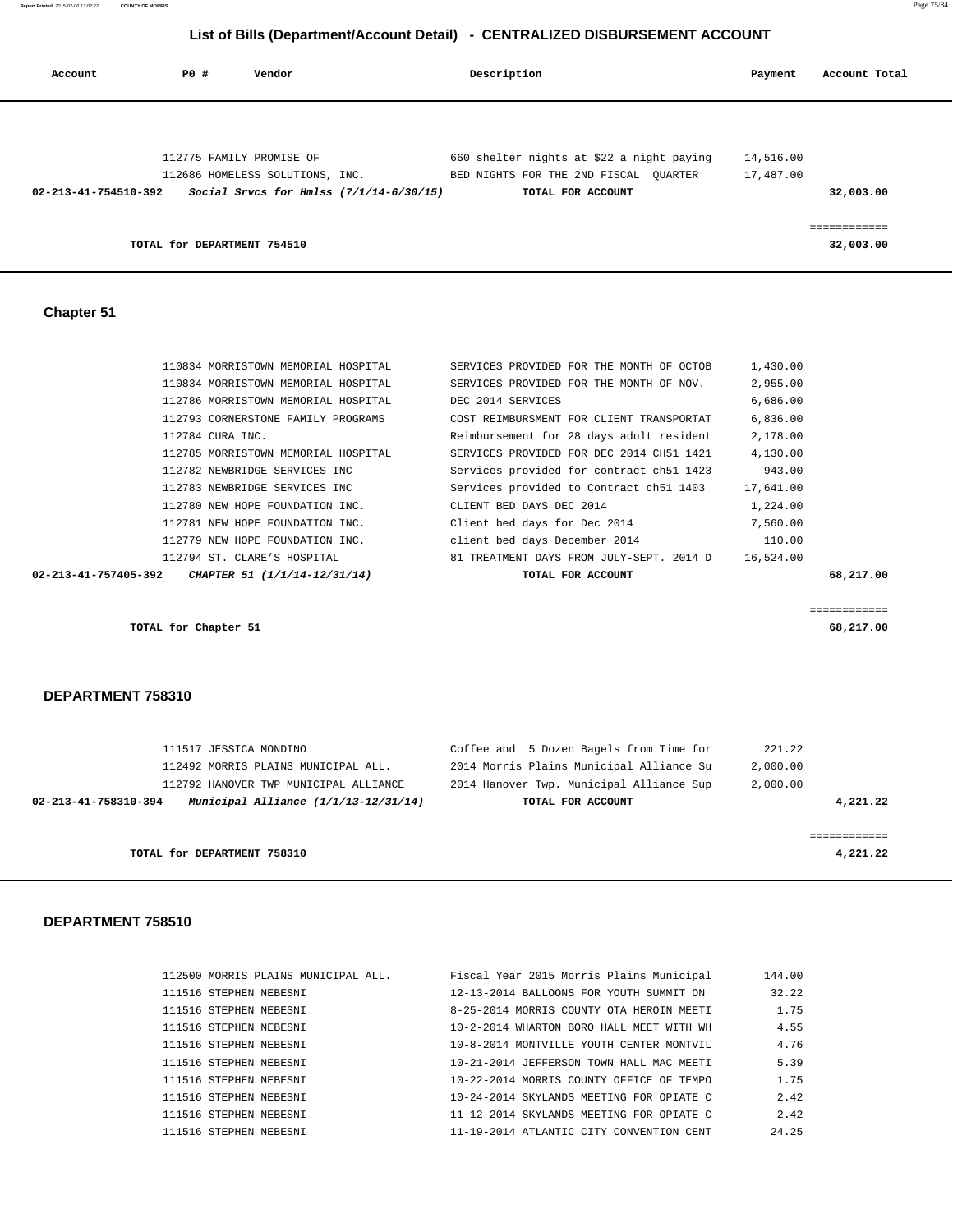| Account              | PO# | Vendor                                | Description                              | Payment  | Account Total |
|----------------------|-----|---------------------------------------|------------------------------------------|----------|---------------|
| DEPARTMENT 758510    |     |                                       |                                          |          |               |
|                      |     | 111516 STEPHEN NEBESNI                | 12-6-2014 DOVER LIBRARY MEET WITH MAC CO | 4.30     |               |
|                      |     | 111516 STEPHEN NEBESNI                | 12-16-2014 JEFFERSON TOWN HALL MEETING W | 2.69     |               |
|                      |     | 110858 TOWNSHIP OF WASHINGTON         | Washington Twp. Municipal Alliance FY 20 | 2,352.68 |               |
|                      |     | 112774 BOROUGH OF MADISON             | Fiscal Year 2015 Madison Municipal Allia | 6,253.70 |               |
|                      |     | 112497 MORRIS PLAINS MUNICIPAL ALL.   | Fiscal Year 2015 Morris Plains Municipal | 2,891.86 |               |
|                      |     | 112673 ROCKAWAY BOROUGH               | Rockaway Borough Municipal Alliance Q1 a | 600.00   |               |
|                      |     | 112682 STAPLES ADVANTAGE              | Item 441748 pilot pen                    | 15.51    |               |
|                      |     | 112682 STAPLES ADVANTAGE              | Item 234998 2015 staples cal             | 10.55    |               |
|                      |     | 112682 STAPLES ADVANTAGE              | Item 712994 HP Laser Jet cb436 cartridge | 62.02    |               |
| 02-213-41-758510-392 |     | Municipal Alliance $(7/1/14-6/30/15)$ | TOTAL FOR ACCOUNT                        |          | 12,419.62     |
|                      |     |                                       |                                          |          | ============  |
|                      |     | TOTAL for DEPARTMENT 758510           |                                          |          | 12,419.62     |

## **DEPARTMENT 783410**

| 105574 SIRCHIE AQUISITIONS COMPANY<br>105574 SIRCHIE AQUISITIONS COMPANY | Forensic Scales<br>shipping & handling | 49.50<br>16.46 |
|--------------------------------------------------------------------------|----------------------------------------|----------------|
| SART/SANE Program(10/1/13-9/30/14)<br>02-213-41-783410-391               | TOTAL FOR ACCOUNT                      | 65.96          |
| TOTAL for DEPARTMENT 783410                                              |                                        | 65.96          |

### **Urban Areas Security Initiativ**

| 108937 ACTIVU CORPORATION                           | Audio system maintenance per attached Qu | 6,259.47  |
|-----------------------------------------------------|------------------------------------------|-----------|
| 111674 TETRA TECH INC.                              | Inv Date $1/8/15$                        | 13,615.56 |
| FFY13 UASI (9/1/13-8/31/15)<br>02-213-41-784530-391 | TOTAL FOR ACCOUNT                        | 19,875.03 |
|                                                     |                                          |           |
|                                                     |                                          |           |
| TOTAL for Urban Areas Security Initiativ            |                                          | 19,875.03 |

#### **MAPS**

| 113329 NATIONAL FUEL OIL INC.                  | FUEL CHARGES, 12/14 | 10,829.66 |
|------------------------------------------------|---------------------|-----------|
| 02-213-41-786405-392<br>MAPS (1/1/14-12/31/14) | TOTAL FOR ACCOUNT   | 10,829.66 |
|                                                |                     |           |
|                                                |                     |           |
| TOTAL for MAPS                                 |                     | 10,829.66 |
|                                                |                     |           |

## **Body Armor Replace -Prosecutor**

|                      | 109378 LANIGAN ASSOCIATES INC            | Twelve (12) Armor Express Seraph Gen 2 I | 6.573.30 |
|----------------------|------------------------------------------|------------------------------------------|----------|
| 02-213-41-801405-392 | Body Armor-Prosecutor(10/17/14-10/16/19) | TOTAL FOR ACCOUNT                        | 6,573.30 |
|                      |                                          |                                          |          |

============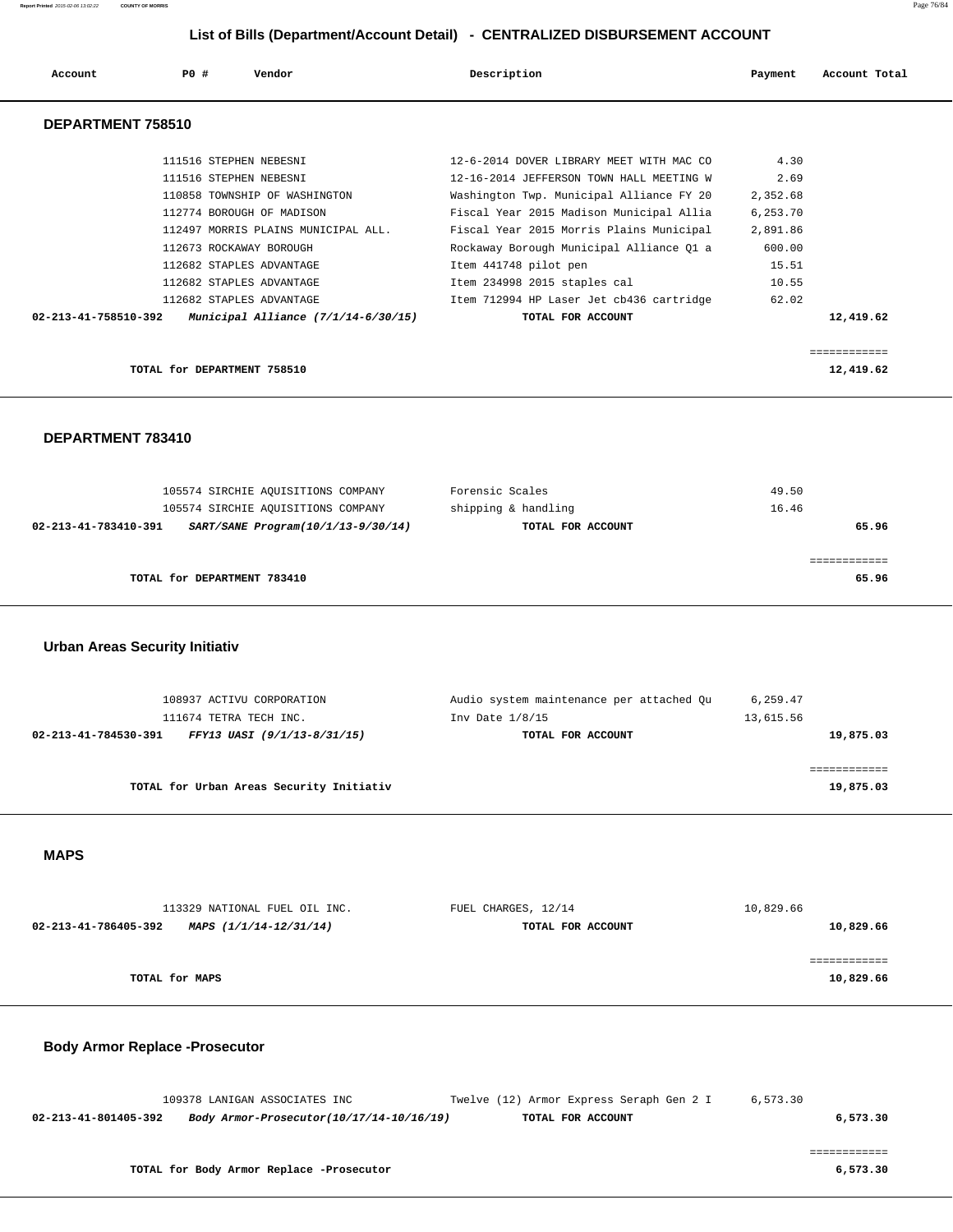**Report Printed** 2015-02-06 13:02:22 **COUNTY OF MORRIS** Page 77/84

# **List of Bills (Department/Account Detail) - CENTRALIZED DISBURSEMENT ACCOUNT**

| Account              | P0 #                        | Vendor                                                                              | Description          |                   | Payment  | Account Total            |
|----------------------|-----------------------------|-------------------------------------------------------------------------------------|----------------------|-------------------|----------|--------------------------|
| DEPARTMENT 864405    |                             |                                                                                     |                      |                   |          |                          |
| 02-213-41-864405-391 |                             | 112462 WATERS, MCPHERSON, MCNEILL, P.C.<br>CR 617/STP-0350(106)ROW(6/27/12-6/27/14) | Randolph Town Center | TOTAL FOR ACCOUNT | 1,872.00 | 1,872.00                 |
|                      | TOTAL for DEPARTMENT 864405 |                                                                                     |                      |                   |          | ============<br>1,872.00 |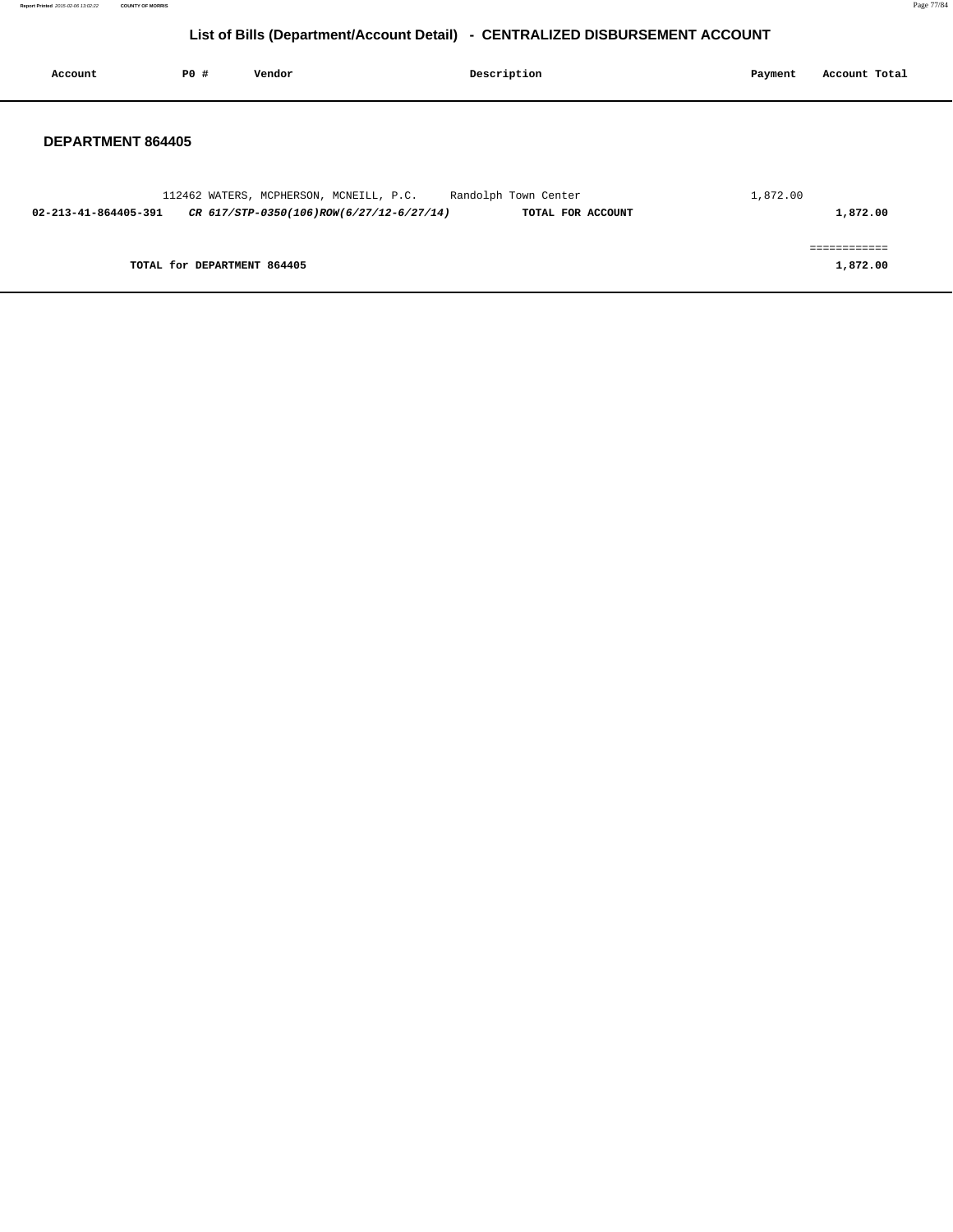**Report Printed** 2015-02-06 13:02:22 **COUNTY OF MORRIS** Page 78/84

# **List of Bills (Department/Account Detail) - CENTRALIZED DISBURSEMENT ACCOUNT**

|                          |                                |                                                                                                                                | List of Bills (Department/Account Detail) - CENTRALIZED DISBURSEMENT ACCOUNT                                                                                                        |                                      |                           |
|--------------------------|--------------------------------|--------------------------------------------------------------------------------------------------------------------------------|-------------------------------------------------------------------------------------------------------------------------------------------------------------------------------------|--------------------------------------|---------------------------|
| Account                  | <b>PO #</b>                    | Vendor                                                                                                                         | Description                                                                                                                                                                         | Payment                              | Account Total             |
|                          |                                |                                                                                                                                | <b>County Capital</b>                                                                                                                                                               |                                      |                           |
|                          | Abatmnt/demol-Fac on Greystone |                                                                                                                                |                                                                                                                                                                                     |                                      |                           |
| 04-216-55-953087-909     |                                | 112453 DECOTIIS, FITZPATRICK &<br>Miscellaneous - Other                                                                        | Legal services<br>TOTAL FOR ACCOUNT                                                                                                                                                 | 2,932.50                             | 2,932.50                  |
|                          |                                | TOTAL for Abatmnt/demol-Fac on Greystone                                                                                       |                                                                                                                                                                                     |                                      | ============<br>2,932.50  |
| DEPARTMENT 953194        |                                |                                                                                                                                |                                                                                                                                                                                     |                                      |                           |
| 04-216-55-953194-951     |                                | 111489 CLIFTON ELEVATOR SERVICE CO INC<br>Renov 30 Schuyler Pl for CCM Programs                                                | REPAIRS TO ELEVATORS 1 & 2<br>TOTAL FOR ACCOUNT                                                                                                                                     | 56,024.85                            | 56,024.85                 |
|                          | TOTAL for DEPARTMENT 953194    |                                                                                                                                |                                                                                                                                                                                     |                                      | ============<br>56,024.85 |
| DEPARTMENT 953202        |                                |                                                                                                                                |                                                                                                                                                                                     |                                      |                           |
| 04-216-55-953202-909     |                                | 112463 WATERS, MCPHERSON, MCNEILL, P.C.<br>112464 WATERS, MCPHERSON, MCNEILL, P.C.<br>Road Resurfacing/Construction/Imprvments | 112454 DIFRANCESCO, BATEMAN, COLEY, YOSPIN legal services<br>legal services<br>Air Products<br>113038 DIFRANCESCO, BATEMAN, COLEY, YOSPIN LE Carpenter/Polyone<br>TOTAL FOR ACCOUNT | 106.19<br>84.00<br>1,720.03<br>69.98 | 1,980.20                  |
|                          | TOTAL for DEPARTMENT 953202    |                                                                                                                                |                                                                                                                                                                                     |                                      | ============<br>1,980.20  |
| DEPARTMENT 953211        |                                |                                                                                                                                |                                                                                                                                                                                     |                                      |                           |
| 04-216-55-953211-951     |                                | 112408 WEBSTER PLUMBING &<br>112408 WEBSTER PLUMBING &<br>Replace Plumbing Fixtures - Var Facil                                | WO74189/ RE: PSTA/ 12-02-14<br>WO74190/ RE: CAC/ 12-02-14<br>TOTAL FOR ACCOUNT                                                                                                      | 150.00<br>150.00                     | 300.00                    |
|                          | TOTAL for DEPARTMENT 953211    |                                                                                                                                |                                                                                                                                                                                     |                                      | ============<br>300.00    |
| <b>DEPARTMENT 953225</b> |                                |                                                                                                                                |                                                                                                                                                                                     |                                      |                           |
| 04-216-55-953225-909     |                                | 112465 WATERS, MCPHERSON, MCNEILL, P.C.<br>Bridge Design, Renov, Construc - Var Loc                                            | Legal services<br>TOTAL FOR ACCOUNT                                                                                                                                                 | 420.00                               | 420.00                    |

 ============ **TOTAL for DEPARTMENT 953225 420.00**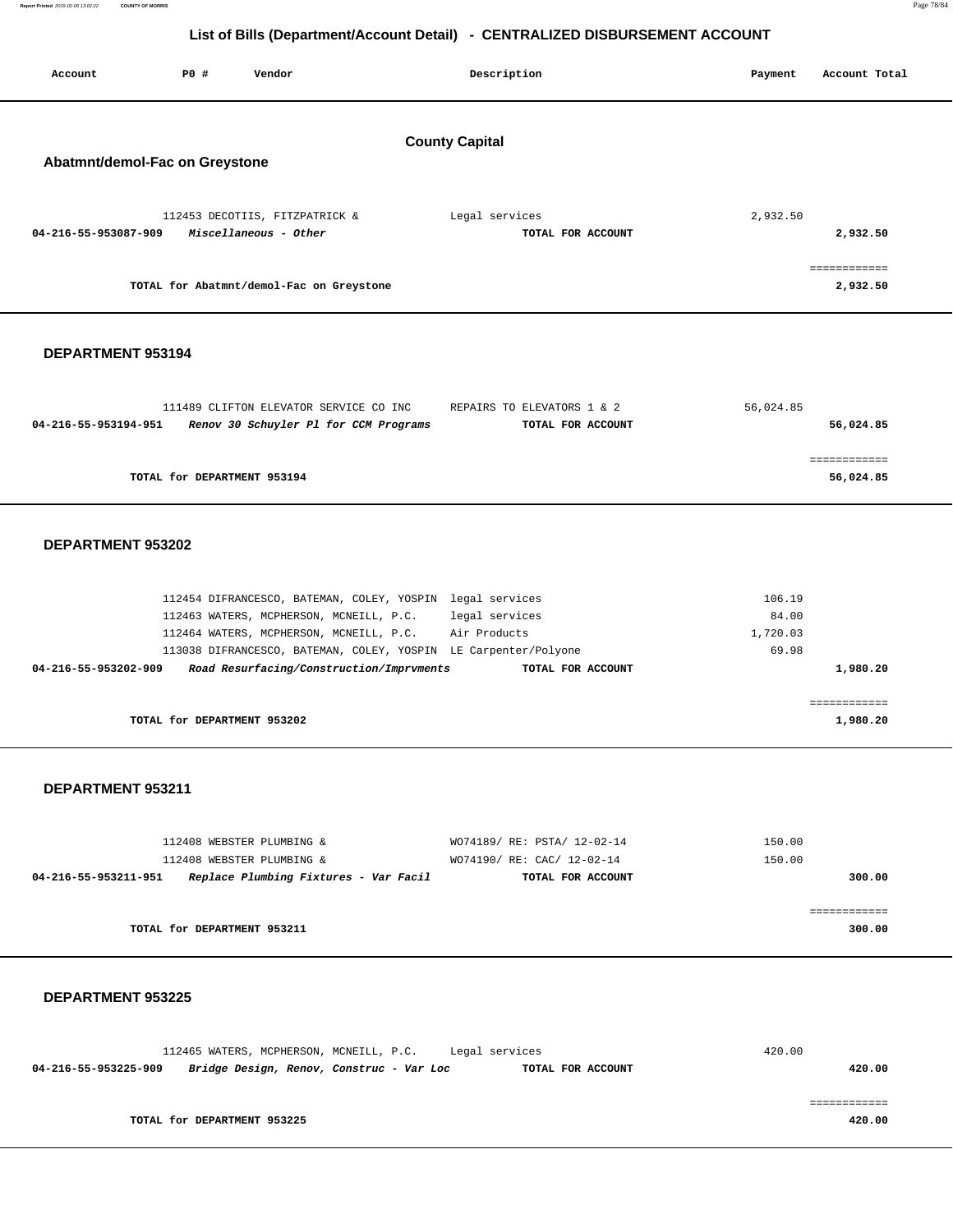**Report Printed** 2015-02-06 13:02:22 **COUNTY OF MORRIS** Page 79/84

# **List of Bills (Department/Account Detail) - CENTRALIZED DISBURSEMENT ACCOUNT**

Account **PO #** Vendor **Description Description Payment** Account Total

| DEPARTMENT 953270                                                                     |             |              |
|---------------------------------------------------------------------------------------|-------------|--------------|
|                                                                                       |             |              |
| 112461 WATERS, MCPHERSON, MCNEILL, P.C. Kahl Enterprises                              | 427.50      |              |
| 04-216-55-953270-909<br>Road Design/Construc - var locations<br>TOTAL FOR ACCOUNT     |             | 427.50       |
|                                                                                       |             |              |
|                                                                                       |             | ============ |
| TOTAL for DEPARTMENT 953270                                                           |             | 427.50       |
|                                                                                       |             |              |
|                                                                                       |             |              |
| DEPARTMENT 953309                                                                     |             |              |
|                                                                                       |             |              |
|                                                                                       |             |              |
| 110804 AUTOMATED BUILDING CONTROLS<br>RE: LAW & PUBLIC SAFETY/ 12-05-14               | 2,300.00    |              |
| 04-216-55-953309-951<br>Upgr HVAC BldgAutomationSys-BldgsGrnds<br>TOTAL FOR ACCOUNT   |             | 2,300.00     |
|                                                                                       |             |              |
|                                                                                       |             | ============ |
| TOTAL for DEPARTMENT 953309                                                           |             | 2,300.00     |
|                                                                                       |             |              |
|                                                                                       |             |              |
| DEPARTMENT 953311                                                                     |             |              |
|                                                                                       |             |              |
|                                                                                       |             |              |
| 112216 UNIVERSAL SUPPLY GROUP INC.<br>WO73980/ RE: WHARTON GRG/ 11-24-14              | 625.94      |              |
| 112216 UNIVERSAL SUPPLY GROUP INC.<br>WO73980/ RE: WHARTON GRG/ 11-26-14              | 82.11       |              |
| 04-216-55-953311-951  Rplc Motors/Pumps/Fans - BldgsGrnds<br>TOTAL FOR ACCOUNT        |             | 708.05       |
|                                                                                       |             |              |
|                                                                                       |             | ============ |
| TOTAL for DEPARTMENT 953311                                                           |             | 708.05       |
|                                                                                       |             |              |
|                                                                                       |             |              |
| DEPARTMENT 953314                                                                     |             |              |
|                                                                                       |             |              |
|                                                                                       |             |              |
| 112875 E2 PROJECT MANAGEMENT LLC<br>PROFESSIONAL SERVICES FOR MODERNIZATION           | 6,004.00    |              |
|                                                                                       |             |              |
| Re: Cornice Repair & Capping - Admin &<br>113049 LS ENGINEERING ASSOCIATES CORP.      | 800.00      |              |
| 112871 VOLKER CRANE LLC<br>RE: CONSULTING SURVICES - ADMINISTRATION                   | 3,655.00    |              |
| Repair/Rplcment/Upgrd VarEquip-BldgGrnds<br>04-216-55-953314-909<br>TOTAL FOR ACCOUNT |             | 10,459.00    |
| 113051 DESESA ENGINEERING CO., INC.<br>BOILER REPLACEMENT AT PSTA - PERIOD TO 1       | 19,171.50   |              |
| 111489 CLIFTON ELEVATOR SERVICE CO INC                                                | 23, 258. 15 |              |
| Repair/Rplcment/Upgrd VarEquip-BldgGrnds<br>04-216-55-953314-951<br>TOTAL FOR ACCOUNT |             | 42,429.65    |
|                                                                                       |             |              |
|                                                                                       |             | ============ |
| TOTAL for DEPARTMENT 953314                                                           |             | 52,888.65    |
|                                                                                       |             |              |
|                                                                                       |             |              |
| DEPARTMENT 953328                                                                     |             |              |
|                                                                                       |             |              |
|                                                                                       |             |              |
| 111016 POWER PLACE INC<br>Honda 21" S/P Side Discharge Mower                          | 350.10      |              |
| 04-216-55-953328-956 Purchase of Various Equip - PublicWorks<br>TOTAL FOR ACCOUNT     |             | 350.10       |
|                                                                                       |             |              |
|                                                                                       |             | ============ |
| TOTAL for DEPARTMENT 953328                                                           |             | 350.10       |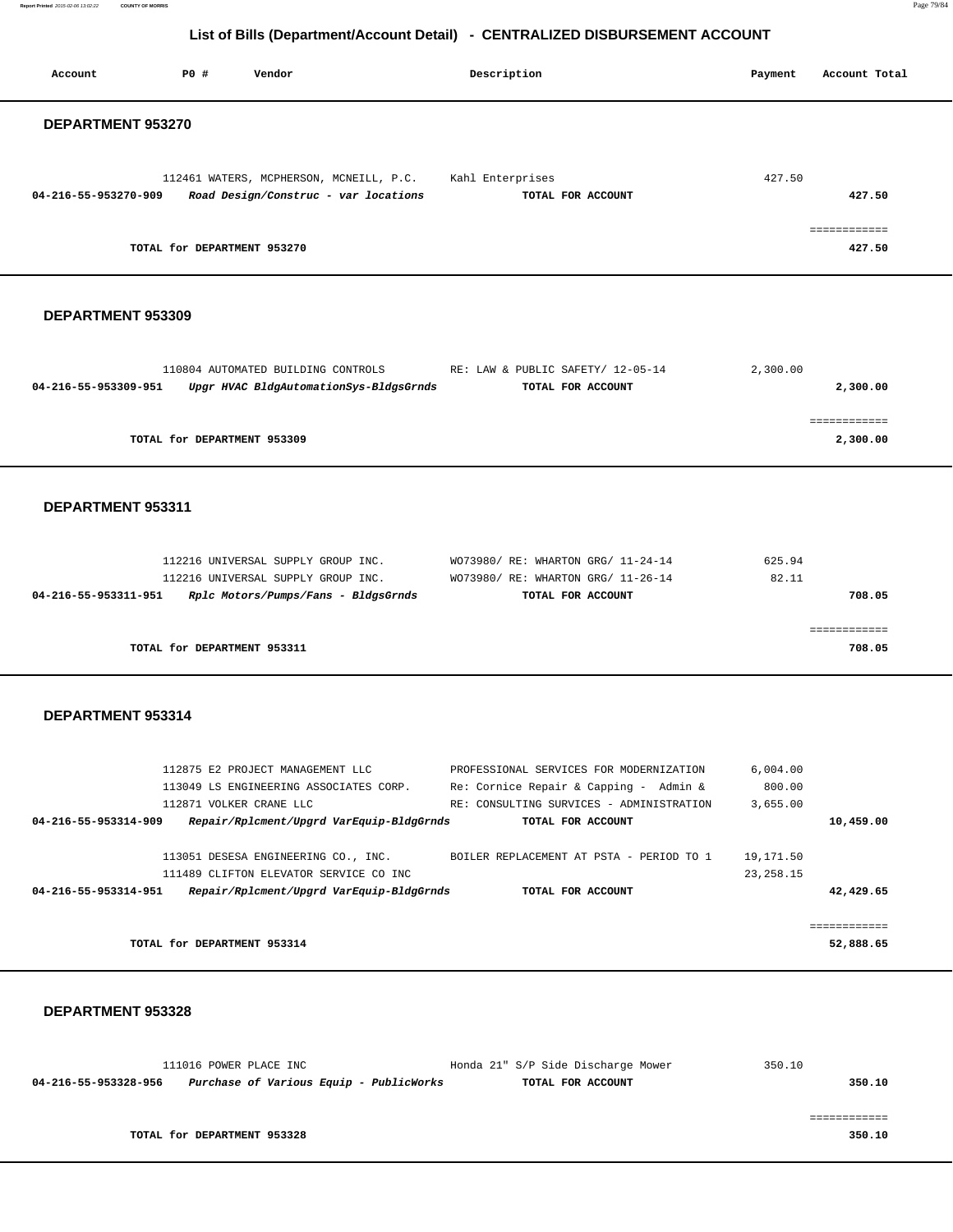**Report Printed** 2015-02-06 13:02:22 **COUNTY OF MORRIS** Page 80/84

# **List of Bills (Department/Account Detail) - CENTRALIZED DISBURSEMENT ACCOUNT**

| Account              | PO#                         | Vendor                                                                       | Description                                                   | Payment  | Account Total            |
|----------------------|-----------------------------|------------------------------------------------------------------------------|---------------------------------------------------------------|----------|--------------------------|
| DEPARTMENT 953347    |                             |                                                                              |                                                               |          |                          |
| 04-216-55-953347-909 |                             | 112258 PARETTE SOMJEN ARCHITECTS LLC<br>HVAC-Replace or Repair Various Bldgs | HVAC UPGRADES @ THE MORRIS COUNTY ADMINI<br>TOTAL FOR ACCOUNT | 1,516.97 | 1,516.97                 |
| 04-216-55-953347-951 |                             | 111503 BINSKY SERVICE LLC<br>HVAC-Replace or Repair Various Bldgs            | RE: OTA/ 12-09-14<br>TOTAL FOR ACCOUNT                        | 604.00   | 604.00                   |
|                      | TOTAL for DEPARTMENT 953347 |                                                                              |                                                               |          | ============<br>2,120.97 |

## **DEPARTMENT 953351**

| 112880 MORRISTOWN PARKING AUTHORITY                         | ELEVATOR MODERNIZATION OBLIGATION | 9,824.00  |
|-------------------------------------------------------------|-----------------------------------|-----------|
| 112884 MORRISTOWN PARKING AUTHORITY                         | ELEVATOR MODERNIZATION OBLIGATION | 2,256.80  |
| Elevator Upgrades Various Cty Bldgs<br>04-216-55-953351-951 | TOTAL FOR ACCOUNT                 | 12,080.80 |
|                                                             |                                   |           |
|                                                             |                                   |           |
| TOTAL for DEPARTMENT 953351                                 |                                   | 12,080.80 |
|                                                             |                                   |           |

## **DEPARTMENT 953353**

| 112887 USA ARCHITECTS PLANNERS &                           | RE: COURTHOUSE - DESIGN & CONSTRUCTION, | 3,400.00  |
|------------------------------------------------------------|-----------------------------------------|-----------|
| 113054 USA ARCHITECTS PLANNERS &                           | RE: COURTHOUSE - DESIGN & CONSTRUCTION. | 8,121.89  |
| Various Improvements at Courthouse<br>04-216-55-953353-909 | TOTAL FOR ACCOUNT                       | 11,521.89 |
|                                                            |                                         |           |
|                                                            |                                         |           |
| TOTAL for DEPARTMENT 953353                                |                                         | 11,521.89 |

#### **DEPARTMENT 953362**

|                      |                             | 113052 EDGE PROPERTY MAINTENANCE        | NEW MAIL ROOM & GARAGE EXIT AT ADMIN & R | 28,503.00 |           |
|----------------------|-----------------------------|-----------------------------------------|------------------------------------------|-----------|-----------|
| 04-216-55-953362-951 |                             | Security Improvement AR Bldg/Courthouse | TOTAL FOR ACCOUNT                        |           | 28,503.00 |
|                      |                             |                                         |                                          |           |           |
|                      |                             |                                         |                                          |           |           |
|                      | TOTAL for DEPARTMENT 953362 |                                         |                                          |           | 28,503.00 |
|                      |                             |                                         |                                          |           |           |

# **Acq/Instal SecurEquip var facl**

|                                               | 110966 COMPLETE SECURITY SYSTEMS, INC. | Change Order #1310-2, Bid#13-10, Install | 8,135.00 |
|-----------------------------------------------|----------------------------------------|------------------------------------------|----------|
| Machinery & Equipment<br>04-216-55-954154-956 |                                        | TOTAL FOR ACCOUNT                        | 8,135.00 |
|                                               |                                        |                                          |          |
|                                               |                                        |                                          |          |
| TOTAL for Acq/Instal SecurEquip var facl      |                                        |                                          | 8,135.00 |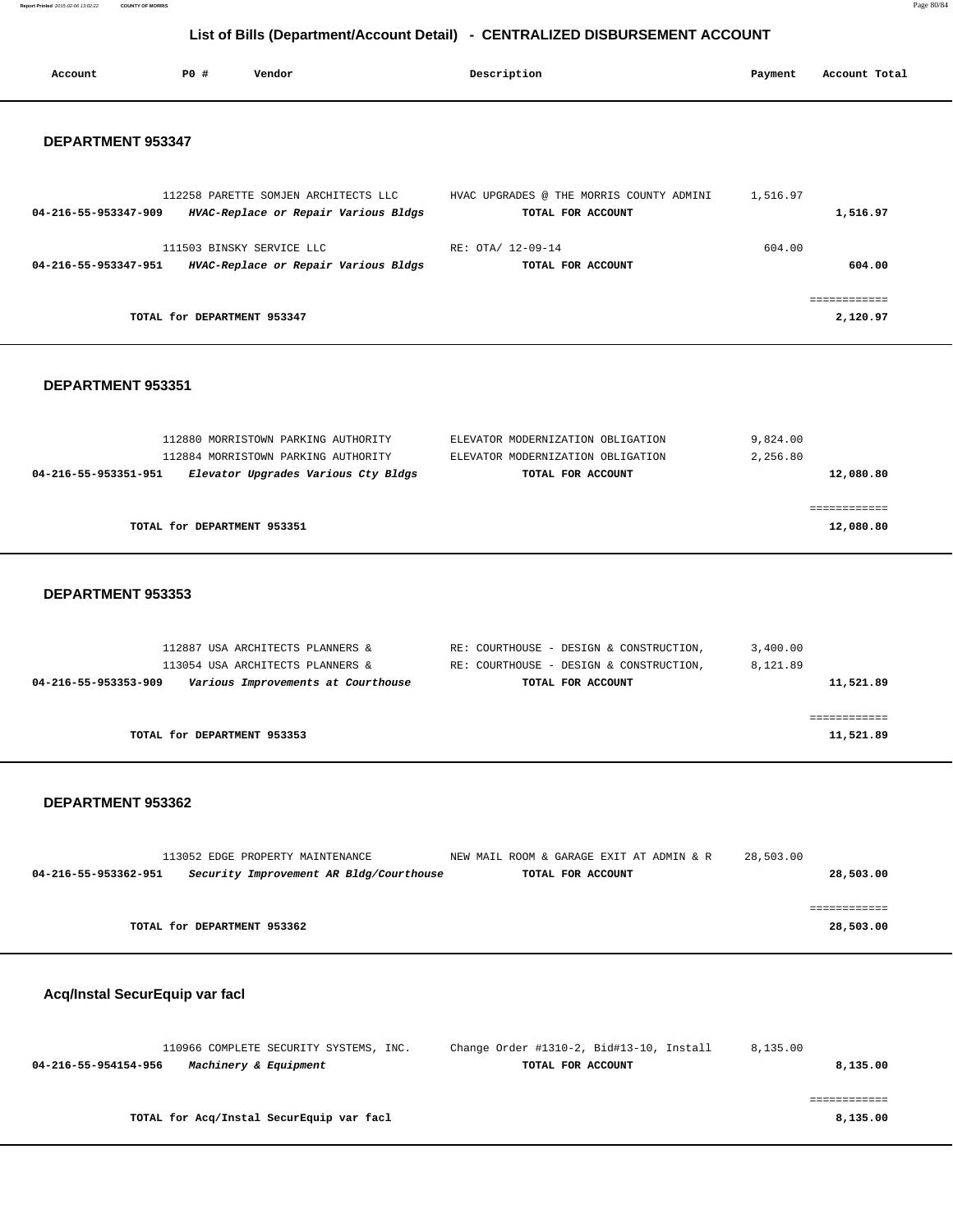**Report Printed** 2015-02-06 13:02:22 **COUNTY OF MORRIS** Page 81/84

# **List of Bills (Department/Account Detail) - CENTRALIZED DISBURSEMENT ACCOUNT**

| Account              | PO#                         | Vendor                           | Description           | Account Total<br>Payment |  |
|----------------------|-----------------------------|----------------------------------|-----------------------|--------------------------|--|
| DEPARTMENT 955321    |                             |                                  |                       |                          |  |
|                      |                             | 113128 DIRECT SUPPLY INC         | 29406,1-9-2015        | 5,416.81                 |  |
|                      |                             | 113128 DIRECT SUPPLY INC         | 29406,1-12-2015       | 4,612.01                 |  |
|                      |                             | 113129 EXTEL COMMUNICATIONS      | MORRISVIEW, 1-21-2015 | 895.00                   |  |
| 04-216-55-955321-951 |                             | Var Cap Proj at Morris View - MV | TOTAL FOR ACCOUNT     | 10,923.82                |  |
|                      |                             |                                  |                       |                          |  |
|                      |                             |                                  |                       | ============             |  |
|                      | TOTAL for DEPARTMENT 955321 |                                  |                       | 10,923.82                |  |
|                      |                             |                                  |                       |                          |  |

## **DEPARTMENT 955345**

| 113102 VOLKER CRANE LLC                                | VCMC1403,10% of Design & Construction Ph | 1,390.00   |              |
|--------------------------------------------------------|------------------------------------------|------------|--------------|
| 113102 VOLKER CRANE LLC                                | VCMC1403, Out of Scope FEMA Funding Pkg. | 3,826.00   |              |
| 04-216-55-955345-909<br>Various Projects - Morris View | TOTAL FOR ACCOUNT                        |            | 5,216.00     |
|                                                        |                                          |            |              |
| 104823 STANLEY HEALTHCARE                              | Equipment, Installation Costs and Other  | 145,447.64 |              |
| 104823 STANLEY HEALTHCARE                              | Shipping Costs                           | 1,563.42   |              |
| 104824 STANLEY HEALTHCARE                              | Nursing Call Bell System & Installation  | 74,294.97  |              |
| 104824 STANLEY HEALTHCARE                              | Shipping Costs                           | 851.02     |              |
| 112457 REDMANN ELECTRIC CO., INC.                      | Emergency Call for Hydraulic Tank Repair | 640.00     |              |
| 112457 REDMANN ELECTRIC CO., INC.                      | Ran Circuit and Installed Recepticles on | 4,908.04   |              |
| 112457 REDMANN ELECTRIC CO., INC.                      | Ran Circuit on 1st Floor, 12-10-2014     | 1,476.84   |              |
| 111454 WEBSTER PLUMBING &                              | B&G Initiated Installation of Dual Conde | 4,762.30   |              |
| 111455 WEBSTER PLUMBING &                              | B&G Initiated Replacement of Flange Fitt | 5,059.30   |              |
| Various Projects - Morris View<br>04-216-55-955345-940 | TOTAL FOR ACCOUNT                        |            | 239,003.53   |
|                                                        |                                          |            |              |
|                                                        |                                          |            | ============ |
| TOTAL for DEPARTMENT 955345                            |                                          |            | 244,219.53   |

#### **DEPARTMENT 963327**

|  |                             |                                       |                                          |                   |                                          | 1,185.95 |
|--|-----------------------------|---------------------------------------|------------------------------------------|-------------------|------------------------------------------|----------|
|  |                             |                                       |                                          |                   |                                          |          |
|  |                             |                                       |                                          |                   |                                          |          |
|  |                             |                                       |                                          |                   |                                          | 1,185.95 |
|  | TOTAL for DEPARTMENT 963327 | 111239 NORTHEAST COMMUNICATIONS, INC. | Acq of Radios & Accesor-Law&PublicSafety | TOTAL FOR ACCOUNT | 12/22/14, 2 X10DR-XU1, 2 ETRAB24003, 2 M | 1,185.95 |

|                      |                             | 113268 MCMANIMON, SCOTLAND & BAUMANN LLC | FEES                                     | 6,750.00 |          |
|----------------------|-----------------------------|------------------------------------------|------------------------------------------|----------|----------|
|                      |                             | 113268 MCMANIMON, SCOTLAND & BAUMANN LLC | DISBURSEMENTS                            | 1,056.03 |          |
|                      |                             | 113268 MCMANIMON, SCOTLAND & BAUMANN LLC | WORK IN CONNECTION WITH TAX MATTER - FEE | 250.00   |          |
| 04-216-55-969336-909 |                             | Various Projects at CCM-Soft Costs       | TOTAL FOR ACCOUNT                        |          | 8,056.03 |
|                      |                             |                                          |                                          |          |          |
|                      |                             |                                          |                                          |          |          |
|                      | TOTAL for DEPARTMENT 969336 |                                          |                                          |          | 8,056.03 |
|                      |                             |                                          |                                          |          |          |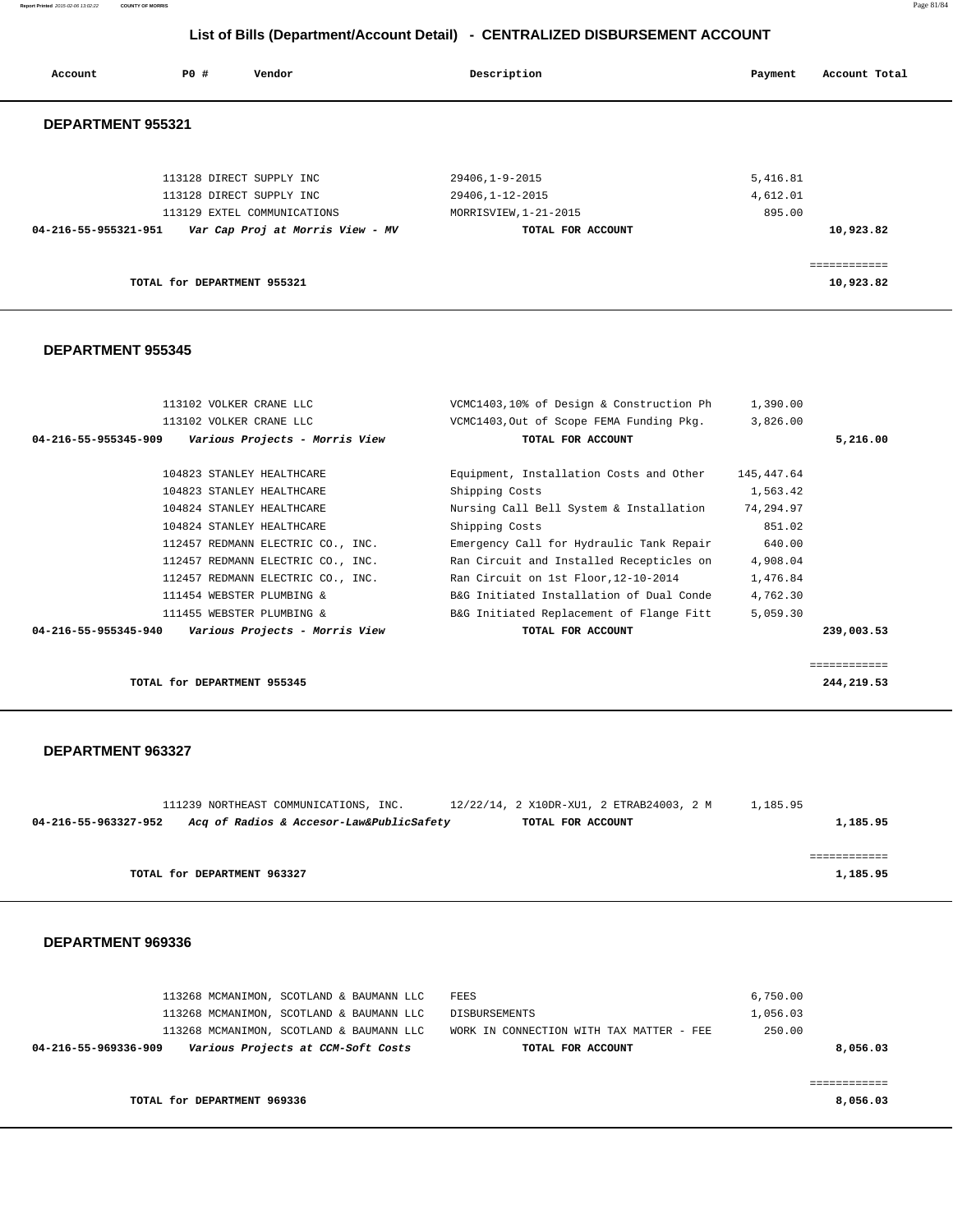| Account                    | P0 # | Vendor | Description            | Account Total<br>Payment |
|----------------------------|------|--------|------------------------|--------------------------|
| <b>Motor Vehicle Fines</b> |      |        | <b>Dedicated Trust</b> |                          |

| 13-290-56-575701-888 | Motor Vehicle Fines                       | TOTAL FOR ACCOUNT                            |            | 630,600.41 |
|----------------------|-------------------------------------------|----------------------------------------------|------------|------------|
|                      | 113271 COUNTY OF MORRIS                   | TRANSFER FUNDS FOR DEDICATED MOTOR VEHIC     | 518,449.66 |            |
|                      | 110595 JJS SERVICES, INC.                 | Storm #2 Nov. 26, 2014                       | 10,596.25  |            |
|                      | 110595 JJS SERVICES, INC.                 | Insurance Reimbursement                      | 2,000.00   |            |
|                      | 110599 V.A. SPATZ & SONS INC.             | Insurance Reimbursement                      | 2,000.00   |            |
|                      | 110592 CIPOLLINI CARTING & RECYCLING INC. | Storm #2 Nov. 26, 2014 STAND BY              | 92.50      |            |
|                      | 110592 CIPOLLINI CARTING & RECYCLING INC. | Storm #2 Nov. 26, 2014                       | 2,405.00   |            |
|                      | 110596 M & B TRUCKING INC                 | Storm # 2 Section #9 Nov. 26, 2014           | 2,405.00   |            |
|                      | 110596 M & B TRUCKING INC                 | Storm # 2 Section #3 Nov. 26, 2014           | 2,590.00   |            |
|                      | 110598 SUPREME-METRO CORP.                | Insurance Reimbursement                      | 2,000.00   |            |
|                      | 110597 MOUNTAIN VIEW DEVELOPMENT          | Storm #2 Nov. 26, 2014                       | 2,400.00   |            |
|                      | 110593 MICHAEL FITZPATRICK & SON INC.     | Storm # 2 Nov. 26, 2014                      | 2,187.00   |            |
|                      | 110593 MICHAEL FITZPATRICK & SON INC.     | Insurance Reimbursement                      | 2,000.00   |            |
|                      | 110590 FRANK BRODEEN OLC                  | Insurance Reimbursement                      | 2,000.00   |            |
|                      | 112082 TREE KING INC                      | Storm #9 1/12/2015 Sections 10, 17, 22, 23,  | 33,235.00  |            |
|                      | 112082 TREE KING INC                      | Storm #8 1/9/2015 Sections 10, 17, 22, 23, 2 | 10,115.00  |            |
|                      | 112082 TREE KING INC                      | Storm #7 1/6/2015 Sections 10, 17, 22, 23, 2 | 15,895.00  |            |
|                      | 112082 TREE KING INC                      | Storm #6 1/3/2015 Sections 10,17,22,23,2     | 20,230.00  |            |

**TOTAL for Motor Vehicle Fines 630,600.41**

 **Weights & Measures** 

| 113272 COUNTY OF MORRIS                    | TRANSFER FUNDS FOR DEDICATED WEIGHTS & M | 102,717.84 |
|--------------------------------------------|------------------------------------------|------------|
| Weights & Measures<br>13-290-56-575801-888 | TOTAL FOR ACCOUNT                        | 102,717.84 |
|                                            |                                          |            |
|                                            |                                          |            |
| TOTAL for Weights & Measures               |                                          | 102,717.84 |
|                                            |                                          |            |

============

### **Tax Board**

| 110373 OFFICE TEAM                     | Professional services w/e 12/12/14       | 633.15 |
|----------------------------------------|------------------------------------------|--------|
| 109309 OFFICE TEAM                     | Professional services w/e 11/14/14       | 506.52 |
| 112692 WILLIAM KERSEY                  | Mileage-Wharton to Atlantic City         | 100.35 |
| 112692 WILLIAM KERSEY                  | tolls                                    | 7.50   |
| 112692 WILLIAM KERSEY                  | Tips-valet, bellhop, maid                | 25.00  |
| 112692 WILLIAM KERSEY                  | Sheraton-Atlantic City 11/17/14-11/21/14 | 638.13 |
| 112692 WILLIAM KERSEY                  | Dinner 11/17/14                          | 20.00  |
| 112692 WILLIAM KERSEY                  | Lunch, Dinner 11/20/14                   | 34.00  |
| 111521 MORRIS COUNTY ASSESSOR'S ASSOC. | Ralph T. Meloro, IV Adm.                 | 50.00  |
| 111521 MORRIS COUNTY ASSESSOR'S ASSOC. | Kim Roqqenkamp, Asst. Adm.               | 50.00  |
| 111521 MORRIS COUNTY ASSESSOR'S ASSOC. | Patricia Marsh, Staff                    | 50.00  |
| 111521 MORRIS COUNTY ASSESSOR'S ASSOC. | Kimberly Johnson, Staff                  | 50.00  |
| 111521 MORRIS COUNTY ASSESSOR'S ASSOC. | William Kersey, Commissioner             | 50.00  |
| 111521 MORRIS COUNTY ASSESSOR'S ASSOC. | Dr. Michael DiFazio, Commissioner        | 50.00  |
| 111521 MORRIS COUNTY ASSESSOR'S ASSOC. | Bernard Tyson, Commissioner              | 50.00  |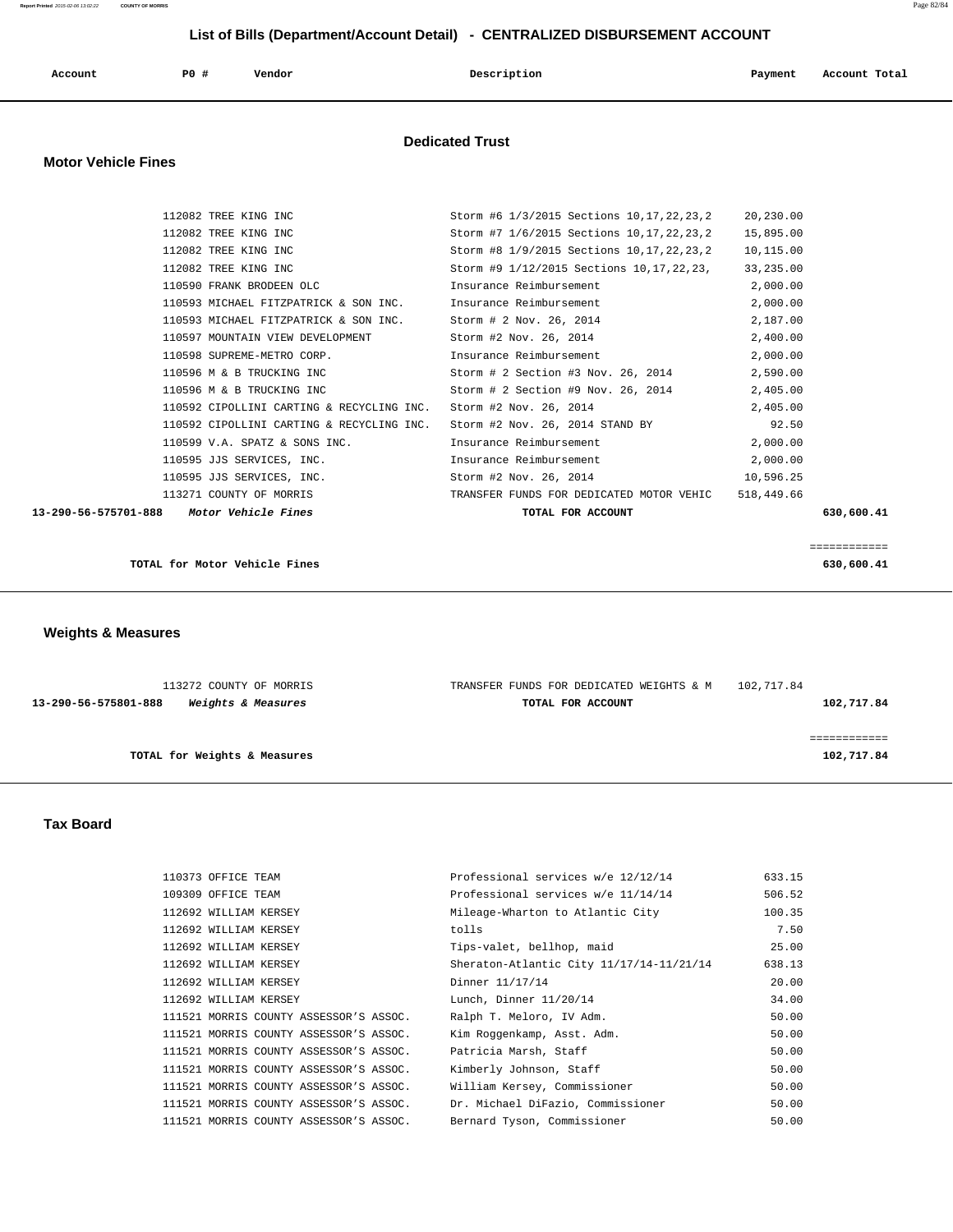**Report Printed** 2015-02-06 13:02:22 **COUNTY OF MORRIS** Page 83/84

# **List of Bills (Department/Account Detail) - CENTRALIZED DISBURSEMENT ACCOUNT**

| Account              | PO#                                      | Vendor | Description                                                             | Payment          | Account Total            |
|----------------------|------------------------------------------|--------|-------------------------------------------------------------------------|------------------|--------------------------|
| <b>Tax Board</b>     |                                          |        |                                                                         |                  |                          |
|                      | 110247 OFFICE TEAM<br>109185 OFFICE TEAM |        | Professional services w/e 12/5/14<br>Professional services w/e 10/31/14 | 560.79<br>633.15 |                          |
|                      | 109185 OFFICE TEAM                       |        | Professional services w/e 11/7/14                                       | 506.52           |                          |
| 13-290-56-577101-888 | Tax Board                                |        | TOTAL FOR ACCOUNT                                                       |                  | 4,065.11                 |
|                      | TOTAL for Tax Board                      |        |                                                                         |                  | ============<br>4,065.11 |

## **County Clerk \$1.00 Fund**

| 111929 COUNTY BUSINESS SYSTEMS INC               | Ouote #ND14033 wicks & Wilson uscan+roll | 11,100.00 |
|--------------------------------------------------|------------------------------------------|-----------|
| County Clerk \$1.00 Fund<br>13-290-56-578401-888 | TOTAL FOR ACCOUNT                        | 11,100.00 |
|                                                  |                                          |           |
|                                                  |                                          |           |
| TOTAL for County Clerk \$1.00 Fund               |                                          | 11,100.00 |
|                                                  |                                          |           |

## **Attorney Id Card Program**

| 110433 GILL ASSOCIATES IDENTIFICATION            | Item#SUBRIBBON/P3-4500-1, Polaroid 3-450 | 507.00 |
|--------------------------------------------------|------------------------------------------|--------|
| 110433 GILL ASSOCIATES IDENTIFICATION            | Item#.030CC, .030 Credit Card Size White | 75.00  |
| 110433 GILL ASSOCIATES IDENTIFICATION            | Freight Charge Not To Exceed             | 16.00  |
| Attorney Id Card Program<br>13-290-56-578601-888 | TOTAL FOR ACCOUNT                        | 598.00 |
|                                                  |                                          |        |
|                                                  |                                          |        |
| TOTAL for Attorney Id Card Program               |                                          | 598.00 |

## **Environ Quality & Enforcement**

| 112563 LUM, DRASCO & POSITAN LLC<br>108402 GEN-EL SAFETY & INDUSTRIAL | Legal Services for period ending 8/31/14<br>Ouote 24452 | 5,000.00<br>1,815.76 |
|-----------------------------------------------------------------------|---------------------------------------------------------|----------------------|
| Environ Quality & Enforcement<br>13-290-56-578901-888                 | TOTAL FOR ACCOUNT                                       | 6,815.76             |
| TOTAL for Environ Quality & Enforcement                               |                                                         | 6,815.76             |

| 112504 MORRIS COUNTY M.U.A               | Reimbursement of Aug - Dec 2014 Legal Co | 8,616.00 |
|------------------------------------------|------------------------------------------|----------|
| 13-290-56-580555-888<br>Open Space - MUA | TOTAL FOR ACCOUNT                        | 8,616.00 |
|                                          |                                          |          |
|                                          |                                          |          |
| TOTAL for DEPARTMENT 580555              |                                          | 8,616.00 |
|                                          |                                          |          |